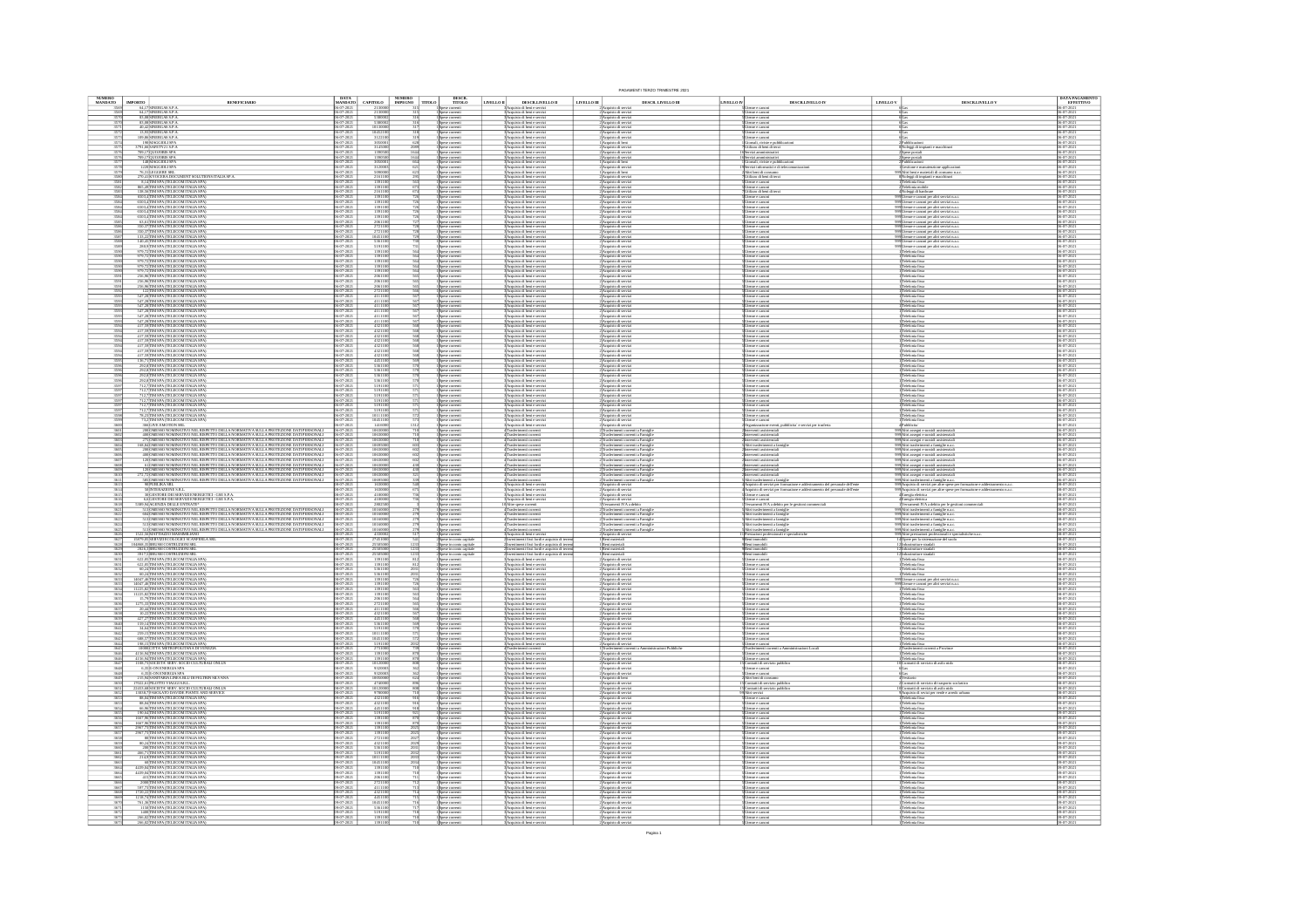|                                                                                                                                                                                                                                                        |                                                         |                                                                                                                                   |                                                                                                          |                                                                                                                                                                                                                                                                                                                                                                                                                                                  | PAGAMENTI TERZO TRIMESTRE 2021                                                                                                                                                                                                                                             |                                                                                                                                                                                                                                                                                                                                                                                                                                                                                                                        |                                                                                                                                                                                                                                                                                                                                                                                                                                       |                                                  |
|--------------------------------------------------------------------------------------------------------------------------------------------------------------------------------------------------------------------------------------------------------|---------------------------------------------------------|-----------------------------------------------------------------------------------------------------------------------------------|----------------------------------------------------------------------------------------------------------|--------------------------------------------------------------------------------------------------------------------------------------------------------------------------------------------------------------------------------------------------------------------------------------------------------------------------------------------------------------------------------------------------------------------------------------------------|----------------------------------------------------------------------------------------------------------------------------------------------------------------------------------------------------------------------------------------------------------------------------|------------------------------------------------------------------------------------------------------------------------------------------------------------------------------------------------------------------------------------------------------------------------------------------------------------------------------------------------------------------------------------------------------------------------------------------------------------------------------------------------------------------------|---------------------------------------------------------------------------------------------------------------------------------------------------------------------------------------------------------------------------------------------------------------------------------------------------------------------------------------------------------------------------------------------------------------------------------------|--------------------------------------------------|
| 290,34 TIM SPA (TELECOM ITALIA SPA)<br>1875,34 TIM SPA (TELECOM ITALIA SPA)                                                                                                                                                                            | 9-07-202                                                |                                                                                                                                   | 1 Spese correnti<br>1 Spese correnti<br>1 Spese correnti<br>1 Spese correnti                             |                                                                                                                                                                                                                                                                                                                                                                                                                                                  | 2)Acquisto di servizi<br>2)Acquisto di servizi<br>2)Acquisto di servizi<br>2)Acquisto di servizi                                                                                                                                                                           | tesse e cimon<br>tesse e cimon                                                                                                                                                                                                                                                                                                                                                                                                                                                                                         | .<br>Teleforia fissa<br>Teleforia fissa                                                                                                                                                                                                                                                                                                                                                                                               | 9-07-202                                         |
| 645,88 TIM SPA (TELECOM ITALIA SPA)<br>1626,88 TIM SPA (TELECOM ITALIA SPA)<br>1451,96 TIM SPA (TELECOM ITALIA SPA)<br>566,81 TIM SPA (TELECOM ITALIA SPA)                                                                                             | 9-07-2021<br>9-07-2021                                  | 4111100<br>4321100<br>445110                                                                                                      | Spese correnti<br>Spese correnti                                                                         | Acquisto di beni e serviz<br>Acquisto di beni e serviz<br>Acquisto di beri e serviz<br>Acquisto di beri e serviz                                                                                                                                                                                                                                                                                                                                 | Acquisto di servizi<br>Acquisto di servizi                                                                                                                                                                                                                                 | Jienze e canoni<br>Jienze e canoni                                                                                                                                                                                                                                                                                                                                                                                                                                                                                     | 'elefonia fissa<br>'elefonia fissa                                                                                                                                                                                                                                                                                                                                                                                                    | 19-07-202<br>19-07-202                           |
| 803,86 TIM SPA (TELECOM ITALIA SPA)<br>1001,57 TIM SPA (TELECOM ITALIA SPA)                                                                                                                                                                            | 9-07-2021                                               | 536110                                                                                                                            |                                                                                                          | :<br>: Acquisto di beni e serviz<br>: Acquisto di beni e serviz                                                                                                                                                                                                                                                                                                                                                                                  | Acquisto di servizi<br>Acquisto di servizi                                                                                                                                                                                                                                 | Jienze e canoni<br>Jienze e canoni                                                                                                                                                                                                                                                                                                                                                                                                                                                                                     | Telefonia fissa<br>Telefonia fissa                                                                                                                                                                                                                                                                                                                                                                                                    | 9-07-202                                         |
| <b>BOLOGY ATTENTION IN A CONTROLLANCE IN A CONTRACT OF A CONTRACT OF A CONTRACT OF A CONTRACT OF A CONTRACT OF A CONTRACT OF A CONTRACT OF A CONTRACT OF A CONTRACT OF A CONTRACT OF A CONTRACT OF A CONTRACT OF A CONTRACT OF A</b><br>368<br>3684    | 09-07-2021<br>09-07-2021<br>09-07-202                   | 1063000<br>$\frac{1063000}{1063000}$                                                                                              | Spese correnti<br>Spese correnti<br>Spese correnti<br>Spese correnti<br>Spese correnti<br>Spese correnti | Spacifizato en pera e serviz<br>4 Trasferimenti correnti<br>4 Trasferimenti correnti<br>4 Trasferimenti correnti                                                                                                                                                                                                                                                                                                                                 | Trasferimenti correnti a Famiglie<br>Trasferimenti correnti a Famiglie                                                                                                                                                                                                     | venti assist<br>rterverti assistenzial<br>rterverti assistenzial                                                                                                                                                                                                                                                                                                                                                                                                                                                       | 2090Abri assegri e sussidi assistenzia<br>2090Abri assegri e sussidi assistenzia<br>2090Abri assegri e sussidi assistenzia<br>2090Abri assegri e sussidi assistenzia                                                                                                                                                                                                                                                                  | 9-07-202<br>9-07-202                             |
|                                                                                                                                                                                                                                                        | 09-07-202<br>19-07-202                                  | 106300                                                                                                                            | .<br>Spese correnti                                                                                      | 4 Trasferimenti correnti                                                                                                                                                                                                                                                                                                                                                                                                                         | Trasferimenti correnti a Famigli<br>Trasferimenti correnti a Famigli                                                                                                                                                                                                       | rventi assistenzia<br>rterverti assistenzia                                                                                                                                                                                                                                                                                                                                                                                                                                                                            |                                                                                                                                                                                                                                                                                                                                                                                                                                       | 9-07-202                                         |
|                                                                                                                                                                                                                                                        | 09-07-202                                               | $\frac{1016100}{1016100}$                                                                                                         | .<br>pese correnti<br>pese correnti                                                                      | 4<br>Trasferimenti corrent<br>4 Trasferimenti corrent                                                                                                                                                                                                                                                                                                                                                                                            | .<br>Itasferimenti correnti a Famiglie<br>Itasferimenti correnti a Famiglie                                                                                                                                                                                                | trasferimenti a fan<br>trasferimenti a fan                                                                                                                                                                                                                                                                                                                                                                                                                                                                             | 999 Altri assegni e sussidi assistenzia<br>999 Altri trasferimenti a famiglie n.a.<br>999 Altri trasferimenti a famiglie n.a.<br>i trasferimenti a farriglie n.a.<br>i trasferimenti a farriglie n.a.                                                                                                                                                                                                                                 | 09-07-202                                        |
| 200 OMESSO NOMINATIVO NEL RISPETTO DELLA NORMATIVA SULLA PROTEZIONE DATI PERSONALI (1947-202<br>320 OMESSO NOMINATIVO NEL RISPETTO DELLA NORMATIVA SULLA PROTEZIONE DATI PERSONALI (1947-202                                                           |                                                         | $\frac{101610}{101610}$                                                                                                           | Spese correnti<br>Spese correnti                                                                         | Trasferimenti corrent<br>Trasferimenti corrent<br>4 Trasferimenti corren                                                                                                                                                                                                                                                                                                                                                                         | issferimenti correnti a Famiglie<br>issferimenti correnti a Famiglie                                                                                                                                                                                                       |                                                                                                                                                                                                                                                                                                                                                                                                                                                                                                                        | 199 <mark>)Altri trasferimenti a farriglie n.a.</mark><br>199 <b>)Altri trasferimenti a farriglie n.a.</b>                                                                                                                                                                                                                                                                                                                            | 09-07-202<br>09-07-202                           |
| $300\mbox{mESSO}$ NOMINATIVO NEL RISPETTO DELLA NORMATIVA SULLA PROTEZIONE DATI PERSONALI $14529,15\mbox{[CASSA}$ DEPOSITI E PRESTITI<br>$\frac{2822,87}{15203,47} \frac{\text{CASSA DEPOSITION}}{\text{CASSA DEPOSTTIE PRESTIT}}$<br>3695<br>Vola     | 09-07-2021<br>2-07-202                                  | 1063000<br>420010                                                                                                                 | spore comment<br>Spese comment<br>Spese comment<br>Spese comment                                         |                                                                                                                                                                                                                                                                                                                                                                                                                                                  | c) tasserement correrei a Famiglie<br>Elimense del signification de l'antigüe<br>Elimense sia Matui e altri franziamenti a medio lango termine<br>Elimensesi su Matui e altri franziamenti a medio lango termine<br>Elimensesi su Matui e                                  | interventi assistenziali<br>Interessi passivi su fin<br>Interessi passivi su fin<br>Ziprerventi assosientanis<br>Specificaris sistematical annosio largo sternine a Impresse<br>Specificaris sus finanziamenti a medio largo sternine a Impresse<br>Specificaris passivi su finanziamenti a medio largo sternine a Impresse                                                                                                                                                                                            | 27 Μαΐου 18 Μαΐου 18 Μαΐου 18 Μαΐου 18 Μαΐου 18 Μαΐου 18 Μαΐου 18 Μαΐου 18 Μαΐου 18 Μαΐου 18 Μαΐου 18 Μαΐου 18<br>19 Μαΐου 18 Μαΐου 18 Μαΐου 18 Μαΐου 18 Μαΐου 18 Μαΐου 18 Μαΐου 18 Μαΐου 18 Μαΐου 18 Μαΐου 18 Μαΐου 18 Μαΐου                                                                                                                                                                                                         |                                                  |
| 1080,71 CASSA DEPOSITI E PRESTITI<br>1156,95 CASSA DEPOSITI E PRESTITI                                                                                                                                                                                 | 2-07-2021<br>2-07-2021                                  | 448010<br>$rac{643}{648}$                                                                                                         | Spese correnti<br>Spese correnti                                                                         | lateressi passivi<br>lateressi passivi                                                                                                                                                                                                                                                                                                                                                                                                           |                                                                                                                                                                                                                                                                            |                                                                                                                                                                                                                                                                                                                                                                                                                                                                                                                        |                                                                                                                                                                                                                                                                                                                                                                                                                                       |                                                  |
| 14082,4 CASSA DEPOSITI E PRESITI<br>59770,37 CASSA DEPOSITI E PRESITI                                                                                                                                                                                  | 12-07-2021<br>12-07-2021                                | 620010<br>떏                                                                                                                       | Spese correnti<br>Spese correnti                                                                         | lateressi passivi<br>lateressi passivi                                                                                                                                                                                                                                                                                                                                                                                                           | Înteressi su Mutui e altri finanziamenti a medio lungo termine<br>Înteressi su Mutui e altri finanziamenti a medio lungo termine                                                                                                                                           | rteressi passivi su finanziamenti a medio lungo termine a Imprese<br>Interessi passivi su finanziamenti a medio lungo termine a Imprese                                                                                                                                                                                                                                                                                                                                                                                | Interessi passivi a Cassa Depositi e Prestiti SPA su mutui e altri finanziamenti a medio lungo termini 12-07-202<br>Interessi passivi a Cassa Depositi e Prestiti SPA su mutui e altri finanziamenti a medio lungo termini 12-07-                                                                                                                                                                                                     |                                                  |
| 6409,28 CASSA DEPOSITI E PRESTIT $217,56$ CASSA DEPOSITI E PRESTIT                                                                                                                                                                                     | 2-07-2021<br>2-07-2021                                  | 850010                                                                                                                            | Spese correnti<br>Spese correnti<br>Spese correnti<br>Spese correnti                                     | lateressi passivi<br>lateressi passivi                                                                                                                                                                                                                                                                                                                                                                                                           | s<br>Sinteressi su Mutui e altri finanziamenti a medio lungo termine<br>Sinteressi su Mutui e altri finanziamenti a medio lungo termine<br>Sinteressi su Mutui e altri finanziamenti a medio lungo termine<br>Sinteressi su Mutui e altri                                  | Interessi passivi su finanziamenti a medio lungo termine a Imprese<br>Interessi passivi su finanziamenti a medio lungo termine a Imprese<br>Interessi passivi su finanziamenti a medio lungo termine a Imprese<br>Interessi passivi su                                                                                                                                                                                                                                                                                 | анновы равны и самы Depositie Frestin SPA за пише с жел повозапило на неко конду очение (2-07-2021)<br>Interest passes a Gossa Depositie Frestin SPA за пише е жел finanziamenti a medio kngga verning (2-07-2021)<br>Interest pass                                                                                                                                                                                                   |                                                  |
| 291,41 CASSA DEPOSITI E PRESTITI<br>2452,15 CASSA DEPOSITI E PRESTITI                                                                                                                                                                                  | 2-07-2021<br>2-07-2021<br>2-07-2021<br>2-07-2021        | 9380001<br>$rac{649}{650}$<br>109001                                                                                              | Spese correnti<br>Spese correnti                                                                         | Interessi passivi<br>Interessi passivi<br>lateressi passivi<br>Trasferimenti corre                                                                                                                                                                                                                                                                                                                                                               | .<br>Înteressi su Matui e altri finanziamenti a medio lungo termine<br>{Trasferimenti comenti a Famiglie                                                                                                                                                                   | Interessi passivi su finanziamenti a medio lungo termine a Impres<br>Interventi assistenziali                                                                                                                                                                                                                                                                                                                                                                                                                          | .<br>Stateressi passivi a Cassa Depositi e Prestiti SPA su mutui e altri finanziamenti a medio lungo te<br>ANtri assegni e sussidi assistenziali                                                                                                                                                                                                                                                                                      |                                                  |
|                                                                                                                                                                                                                                                        | 2-07-2021                                               | 104881<br>104881                                                                                                                  | Spase correnti                                                                                           | 4 Trasferimenti corrent<br>4 Trasferimenti corrent<br>4 Trasferimenti corrent                                                                                                                                                                                                                                                                                                                                                                    | Trasferimenti correnti a Famiglie                                                                                                                                                                                                                                          | Interventi assistenzial                                                                                                                                                                                                                                                                                                                                                                                                                                                                                                | $\frac{999}{201}$ Altri assegri e sussidi assistenziali<br>$\frac{999}{201}$ ltri assegri e sussidi assistenziali<br>$\frac{999}{201}$ ltri assegri e sussidi assistenziali                                                                                                                                                                                                                                                           |                                                  |
|                                                                                                                                                                                                                                                        | 2-07-2021<br>2-07-2021                                  | 10488<br>10488                                                                                                                    | .<br>pese correnti<br>pese correnti                                                                      | <b>Trasferimenti corrent</b><br>FTrasferimenti corrent                                                                                                                                                                                                                                                                                                                                                                                           | Trasferimenti correnti a Famigli<br>Trasferimenti correnti a Famigli<br>.<br>Irasferimenti correnti a Famigli<br>Irasferimenti correnti a Famigli                                                                                                                          | Interventi assistenzia<br>Interventi assistenzia<br>hterverti assistenzia<br>hterverti assistenzia                                                                                                                                                                                                                                                                                                                                                                                                                     | .<br>199 <mark>Ahri assegri e sussidi assistenzia</mark><br>199Ahri assegri e sussidi assistenzia                                                                                                                                                                                                                                                                                                                                     | 12-07-202<br>12-07-202                           |
|                                                                                                                                                                                                                                                        | $\frac{12-07-2021}{12-07-2021}$                         | 1048801<br>1048801<br>1048801                                                                                                     | .<br>pese correnti                                                                                       | 4 Trasferimenti correnti                                                                                                                                                                                                                                                                                                                                                                                                                         | Trasferimenti correnti a Famigli                                                                                                                                                                                                                                           | Interventi assistenzial                                                                                                                                                                                                                                                                                                                                                                                                                                                                                                | 09 Abri assegni e sussidi assistenzia                                                                                                                                                                                                                                                                                                                                                                                                 | 12-07-202<br>12-07-202<br>12-07-202              |
|                                                                                                                                                                                                                                                        | 2-07-2021<br>12-07-2021                                 |                                                                                                                                   | Spese correnti<br>Spese correnti                                                                         | l Trasferimenti corrent<br>l'Trasferimenti corrent                                                                                                                                                                                                                                                                                                                                                                                               | Trasferimenti correnti a Famigli                                                                                                                                                                                                                                           | terverti assistenzi.<br>terverti assistenzi.<br>Interventi assistenzial<br>Interventi assistenzial                                                                                                                                                                                                                                                                                                                                                                                                                     | ri assegni e sussidi assistenzia<br>ri assegni e sussidi assistenzia                                                                                                                                                                                                                                                                                                                                                                  | 2-07-202                                         |
|                                                                                                                                                                                                                                                        | 12-07-2021<br>12-07-2021                                | 104880<br>104880                                                                                                                  | Spese correnti<br>Spese correnti                                                                         | $\begin{array}{c} \textbf{4} \textbf{Trainer} \\ \textbf{4} \textbf{Trainer} \\ \textbf{4} \textbf{Trainer} \\ \textbf{5} \textbf{F} \\ \textbf{6} \textbf{F} \\ \textbf{7} \textbf{mer} \\ \textbf{8} \textbf{F} \\ \textbf{9} \textbf{F} \\ \textbf{10} \textbf{F} \\ \textbf{11} \textbf{F} \\ \textbf{12} \textbf{F} \\ \textbf{13} \textbf{F} \\ \textbf{16} \textbf{F} \\ \textbf{17} \textbf{F} \\ \textbf{18} \textbf{F} \\ \textbf{19}$ | Trasferimenti correnti a Famigli                                                                                                                                                                                                                                           |                                                                                                                                                                                                                                                                                                                                                                                                                                                                                                                        | 2009<br>Ani assegri e sussidi assistenziali<br>2009<br>Altri assegri e sussidi assistenziali<br>2009<br>Altri assegri e sussidi assistenziali<br>2009<br>Altri assegri e sussidi assistenziali<br>2009<br>Altri assegri e sussidi assistenziali                                                                                                                                                                                       | 12-07-202<br>12-07-202                           |
| 453,11 OLIVETTI S.P.A.<br>4500 OMESSO NOMINATIVO NEL RISPETTO DELLA NORMATIVA SULLA PROTEZIONE DATI PERSONALI                                                                                                                                          | 12-07-2021<br>12-07-2021<br>$\frac{107-2021}{107-2021}$ | 104880<br>104880<br>216110                                                                                                        | .<br>Spese correnti<br>Spese correnti                                                                    | 4 Trasferimenti correnti<br>4 Trasferimenti correnti<br>3 Acquisto di beni e serviz<br>3 Acquisto di beni e serviz                                                                                                                                                                                                                                                                                                                               | Trasferimenti correnti a Famiglie<br>Trasferimenti correnti a Famiglie<br>Acquisto di servizi<br>Acquisto di servizi                                                                                                                                                       | .<br>Interventi assistenzial<br>Interventi assistenzial<br>.<br>Jtilizzo di beni di terzi<br>Jtilizzo di beni di terzi                                                                                                                                                                                                                                                                                                                                                                                                 | :<br>Noleggi di impianti e macchinari<br>Locazione di beni immobili                                                                                                                                                                                                                                                                                                                                                                   | 12-07-202<br>12-07-202<br>3-07-202               |
| 549 VPSITEX ITALIA SRL<br>470 F.B.F. IMPIANTI S.R.L                                                                                                                                                                                                    | 107-2021<br>107-2021                                    | 9260000<br>2130001                                                                                                                | 1<br>Spese comenti<br>1 Spese comenti<br>1 Spese comenti                                                 | 3 Acquisto di beni e serviz<br>3 Acquisto di beni e serviz                                                                                                                                                                                                                                                                                                                                                                                       | 1 Acquisto di beni<br>2 Acquisto di servia                                                                                                                                                                                                                                 | Altri beni di consumo<br>Manutenzione ordinaria                                                                                                                                                                                                                                                                                                                                                                                                                                                                        | Locazione di neni immonii<br>Altri materiali tecnico-specialistici non sanitari<br>Manutenzione ordinaria e riparazioni di impianti e                                                                                                                                                                                                                                                                                                 | 13-07-202<br>13-07-202                           |
| 470) RAS MONARI SIMI,<br>1900 R.B. BADANTI SIRI,<br>1900 R.B. BADANTI SIRI,<br>1900 R.B. BADANTI SIRI,<br>2000 R.B. BADANTI SIRI,<br>2000 R.B. BADANTI SIRI,<br>2000 R.B. BADANTI SIRI,<br>2000 R.B. BADANTI SIRI,<br>2000 R.B. R.B. COREZZA SRI, -UND | 3-07-2021<br>3-07-2021                                  | $\frac{41000}{43300}$                                                                                                             | Spese correnti<br>Spese correnti                                                                         | :<br>: Acquisto di beni e serviz<br>: Acquisto di beni e serviz                                                                                                                                                                                                                                                                                                                                                                                  | : Acquisto di servia<br>! Acquisto di servia                                                                                                                                                                                                                               | lanzterazione ordinaria e riparazion<br>lanzterazione ordinaria e riparazion                                                                                                                                                                                                                                                                                                                                                                                                                                           | $\begin{tabular}{p{0.85\textwidth}} \hline \textbf{a} & \textbf{A} & \textbf{a} & \textbf{b} & \textbf{b} & \textbf{b} & \textbf{b} & \textbf{b} & \textbf{b} & \textbf{b} & \textbf{b} & \textbf{b} & \textbf{b} & \textbf{b} & \textbf{b} & \textbf{b} & \textbf{b} \\ \hline \textbf{a} & \textbf{A} & \textbf{B} & \textbf{B} & \textbf{B} & \textbf{b} & \textbf{b} & \textbf{b} & \textbf{b} & \textbf{b} & \textbf{b} & \text$ |                                                  |
|                                                                                                                                                                                                                                                        | $-07 - 202$                                             | 3122000<br>5380000<br>5160001<br>4460001<br>2767000<br>9390500                                                                    | Spese correnti<br>Spese correnti<br>Spese correnti<br>Spese correnti<br>Spese correnti                   | Acquisto di beni e servizi<br>:<br>Acquisto di beni e serviz<br>:<br>Acquisto di beni e serviz<br>:                                                                                                                                                                                                                                                                                                                                              | 2)<br>Acquisto di servizi<br>2)<br>Acquisto di servizi<br>2)<br>Acquisto di servizi<br>2)<br>Acquisto di servizi<br>2)<br>Acquisto di servizi                                                                                                                              | tilizzo di beni di terzi                                                                                                                                                                                                                                                                                                                                                                                                                                                                                               |                                                                                                                                                                                                                                                                                                                                                                                                                                       |                                                  |
|                                                                                                                                                                                                                                                        |                                                         |                                                                                                                                   |                                                                                                          |                                                                                                                                                                                                                                                                                                                                                                                                                                                  |                                                                                                                                                                                                                                                                            | ponsazo su sono ur west<br>O Manaterucione ordinaria e riparzeioni<br>O Manaterucione ordinaria e riparzeioni<br>O Manaterucione ordinaria e riparzeioni<br>I Prestazioni professionali e specialistiche<br>I Prestazioni professionali e spe                                                                                                                                                                                                                                                                          |                                                                                                                                                                                                                                                                                                                                                                                                                                       | 13-07-202<br>13-07-202                           |
| 265, 3 EGAF EDIZIONI SRL<br>40 KAIROSFORMA SRL IMPRESA SOCIALE<br>2898,72 ISTITUTO DI VIGILANZA PRIVATA CASTELLANO S.R.L                                                                                                                               | 3-07-2021<br>3-07-2021                                  | 2205<br>2207                                                                                                                      |                                                                                                          | 3 Acquisto di beni e serviz<br>3 Acquisto di beni e serviz<br>l'Acquisto di beri e serviz<br>! Acquisto di beri e serviz                                                                                                                                                                                                                                                                                                                         | Acquisto di beni<br>Acquisto di servi                                                                                                                                                                                                                                      | Giomali, riviste e pubblicazioni<br>Acquisto di servizi per formazione e addes                                                                                                                                                                                                                                                                                                                                                                                                                                         | dPubblicazioni<br>Aficopisto di servizi per altre spese per formazione e adde                                                                                                                                                                                                                                                                                                                                                         |                                                  |
|                                                                                                                                                                                                                                                        | 107-2021<br>107-2021                                    | 305000<br>911000<br>321030                                                                                                        | Spese comenti<br>Spese comenti<br>Spese comenti                                                          | Acquisto di beri e serviz<br>:<br>: Acquisto di beri e serviz<br>: Acquisto di beri e serviz                                                                                                                                                                                                                                                                                                                                                     | .<br>2 Acquisto di servia<br>2 Acquisto di servia<br>2 Acquisto di servia                                                                                                                                                                                                  | ausiliari per il funzionamento dell'ente<br>tilizzo di beni di terzi<br>evizi informatici e di telecomunicazioni                                                                                                                                                                                                                                                                                                                                                                                                       | :<br>Sevizi di sorveglianza, custodia e accoglienza<br>Noleggi di impianti e macchinari<br>Cesticne e manutenzione applicazioni                                                                                                                                                                                                                                                                                                       | 3-07-202<br>3-07-202<br>3-07-202                 |
| 1711,17 OLIVETTI S.P.A.<br>610,05 ARUBA SPA<br>610,051ARUBA SPA<br>1159 COMPUTERLAND SRL<br>2145,22 SE.RIMI. S.R.L.                                                                                                                                    | 3-07-202<br>3-07-202<br>$\frac{107-202}{107-202}$       | $\frac{216110}{272100}$<br>272100                                                                                                 | Spese correnti<br>Spese correnti                                                                         | :<br>: Acquisto di beni e serviz<br>: Acquisto di beni e serviz                                                                                                                                                                                                                                                                                                                                                                                  | :<br>Acquisto di servia<br>: Acquisto di beni                                                                                                                                                                                                                              | lervizi informatici e di teles<br>Viri beni di consumo                                                                                                                                                                                                                                                                                                                                                                                                                                                                 | Servizi per le postazioni di lavoro e relativa m<br>Generi alimentari                                                                                                                                                                                                                                                                                                                                                                 | 13-07-202<br>13-07-202<br>3-07-202               |
|                                                                                                                                                                                                                                                        | 3-07-2021<br>3-07-2021                                  | $\frac{20000}{27210}$                                                                                                             |                                                                                                          |                                                                                                                                                                                                                                                                                                                                                                                                                                                  |                                                                                                                                                                                                                                                                            |                                                                                                                                                                                                                                                                                                                                                                                                                                                                                                                        | Altri materiali tecnico-specialistici non sanitari<br>Servizi per l'interoperabilità e la cooperazione<br>Accesso a banche dati e a pubblicazioni on line                                                                                                                                                                                                                                                                             | 13-07-202<br>13-07-202                           |
| 2145, 2282: RIMI SR I.<br>167, 75 SCOMARZON LIBERO SAS<br>504, 57 JSCOMARZON LIBERO SAS<br>168 COSMO CILRIDICO VENETO SAS DI MARANGON IVONNE<br>5368 NETAMARKET - CSAMED S.R.I.<br>5368 NETAMARKET - CSAMED S.R.I.                                     | 3-07-2021<br>3-07-2021                                  | 1391100<br>2721000                                                                                                                | Spese correnti<br>Spese correnti<br>Spese correnti<br>Spese correnti<br>Spese correnti                   | 3) Acquisto di beni e servizi<br>3) Acquisto di beni e servizi<br>3) Acquisto di beni e servizi<br>3) Acquisto di beni e servizi                                                                                                                                                                                                                                                                                                                 | 1 Acquisto di beni<br>2 Acquisto di servizi<br>2 Acquisto di servizi<br>2 Acquisto di servizi                                                                                                                                                                              | Altri beni di consumo<br>Servizi informatici e di teles<br>Utenze e canoni<br>Servizi informatici e di teles                                                                                                                                                                                                                                                                                                                                                                                                           |                                                                                                                                                                                                                                                                                                                                                                                                                                       | 13-07-202<br>13-07-202                           |
| $\frac{200,\!67}{276,\!7211\!\!141\!\!14N\!\!A\!P\mathsf{EROLISPA}}$ 276,7211ALIANA PETROLIS.<br>P.A.                                                                                                                                                  |                                                         | 19611<br>30611                                                                                                                    |                                                                                                          | :<br>: Acquisto di beni e serviz<br>: Acquisto di beni e serviz                                                                                                                                                                                                                                                                                                                                                                                  | Acquisto di beni<br>Acquisto di beni                                                                                                                                                                                                                                       | Altri beni di consumo<br>Altri beni di consumo                                                                                                                                                                                                                                                                                                                                                                                                                                                                         | Gestione e manutenzione applicazioni<br>Carburanti, combustibili e lubrificanti<br>Carburanti, combustibili e lubrificanti                                                                                                                                                                                                                                                                                                            | 13-07-202<br>13-07-202                           |
| $\frac{115,88}{108,18} \overline{\text{ITALIANA PETROLISPA}} \\ \textcolor{red}{\textbf{108,18}} \overline{\text{ITALIANA PETROLISPA}} \label{eq:115}$                                                                                                 | 3-07-2021<br>3-07-2021<br>3-07-2021<br>3-07-2021        | 8081100<br>1291100<br>1961100<br>2301100                                                                                          | pese correnti<br>pese correnti                                                                           | 3 Acquisto di beni e serviz<br>3 Acquisto di beni e serviz<br>3 Acquisto di beni e servizi<br>3 Acquisto di beni e servizi                                                                                                                                                                                                                                                                                                                       | 1 Acquisto di beni<br>1 Acquisto di beni                                                                                                                                                                                                                                   | Vitri beni di consumo<br>Vitri beni di consumo                                                                                                                                                                                                                                                                                                                                                                                                                                                                         |                                                                                                                                                                                                                                                                                                                                                                                                                                       | 3-07-202<br>3-07-202<br>13-07-202<br>13-07-202   |
| $\begin{array}{c} 54,7\text{[TALIANA}\,\text{FEROLISPA} \\ 176,15\text{[TALIANA}\,\text{FEROLISPA} \\ 25498\text{ [RAFFC TECNOLOGV SRL} \\ 2141,34\text{ABACO}\,\text{SPA} \end{array}$                                                                | 3-07-2021<br>3-07-2021                                  | 3145000<br>1770001                                                                                                                | Spese correnti<br>Spese correnti<br>Spese correnti<br>Spese correnti                                     | S'Acquisto di beni e servizi<br>S'Acquisto di beni e servizi                                                                                                                                                                                                                                                                                                                                                                                     | 1 Acquisto di beni<br>1 Acquisto di beni<br>2 Acquisto di servizi<br>2 Acquisto di servizi                                                                                                                                                                                 | Altri beni di consumo<br>Altri beni di consumo<br>Utilizzo di beni di terzi<br>Aggi di riscossione                                                                                                                                                                                                                                                                                                                                                                                                                     | - 2Carburant, combussibili e lubrificanti<br>2Carburanti, combussibili e lubrificanti<br>2Carburanti, combussibili e lubrificanti<br>2Carburanti, combussibili e lubrificanti<br>2Carburanti, combussibili e lubrificanti<br>200 Altre spase                                                                                                                                                                                          | 13-07-202<br>13-07-202                           |
|                                                                                                                                                                                                                                                        | 3-07-2021<br>5-07-2021<br>1-07-2021                     | $\begin{array}{r} 177000 \\ 177000 \\ 129110 \\ 247510 \\ 247510 \\ \end{array}$                                                  | Spese correnti<br>Spese correnti                                                                         | l'Acquisto di beni e serviz<br>l'Acquisto di beni e serviz                                                                                                                                                                                                                                                                                                                                                                                       | Acquisto di servia<br>Acquisto di servia                                                                                                                                                                                                                                   | Aggi di riscossione<br>Aggi di riscossione                                                                                                                                                                                                                                                                                                                                                                                                                                                                             | 2001)<br>Altri aggi di riscossione n.a.c.<br>2001)<br>Altri aggi di riscossione n.a.c.<br>4 Vestiario<br>1 Trasferimenti correnti a Minister<br>1 Trasferimenti correnti a Minister                                                                                                                                                                                                                                                   | $-07 - 20$                                       |
| 2585,66 MINISTERO DELL'INTERNO<br>2703,19 MINISTERO DELL'INTERNO<br>2837,51 MINISTERO DELL'INTERNO<br>2854,3 MINISTERO DELL'INTERNO                                                                                                                    |                                                         |                                                                                                                                   | Spese correnti<br>Spese correnti<br>Spese correnti                                                       | $\frac{3 \text{Acquisto di beri e serviz}}{4 \text{Tsasferimeeti coerenti}}$                                                                                                                                                                                                                                                                                                                                                                     | 1 Acquisto di beni<br>1 Trasferimenti converti a An<br>1 Trasferimenti converti a An                                                                                                                                                                                       | uni<br>Uni beni di consumo<br>Irasferimenti correnti a Amministrazioni Centrali<br>Irasferimenti correnti a Amministrazioni Centrali                                                                                                                                                                                                                                                                                                                                                                                   |                                                                                                                                                                                                                                                                                                                                                                                                                                       | 14-07-202                                        |
|                                                                                                                                                                                                                                                        | 14-07-202<br>14-07-202                                  | 2475101<br>2475101<br>2475101<br>2475101<br>2475101<br>2475101                                                                    | Spese correnti<br>Spese correnti                                                                         | 4 Trasferimenti correnti<br>4 Trasferimenti correnti<br>4 Trasferimenti correnti                                                                                                                                                                                                                                                                                                                                                                 | Trasferimenti correnti a Amministrazioni Pubbliche<br>Trasferimenti correnti a Amministrazioni Pubbliche                                                                                                                                                                   | asferimenti correnti a Amministrazioni Centrali<br>asferimenti correnti a Amministrazioni Centrali<br>asferimenti correnti a Amministrazioni Centrali                                                                                                                                                                                                                                                                                                                                                                  | 'rasferimenti correnti a Ministeri<br>'rasferimenti correnti a Ministeri                                                                                                                                                                                                                                                                                                                                                              | 14-07-202<br>14-07-202                           |
| 3139,73 MINISTERO DELL'INTERNO<br>4096,76 MINISTERO DELL'INTERNO                                                                                                                                                                                       | 4-07-2021<br>LA-07-2021<br>14-07-2021<br>14-07-2021     |                                                                                                                                   | Spese correnti<br>Spese correnti<br>Spese correnti<br>Spese correnti                                     | $\begin{array}{c} \textbf{4} \text{ Trasferimeeti }\text{coerenti}\\ \textbf{4} \text{ Trasferimeeti }\text{coerenti}\\ \textbf{4} \text{ Trasferimeeti }\text{coerenti} \end{array}$                                                                                                                                                                                                                                                            | Trasferimenti converti a Amministrazioni Pubbliche<br>Trasferimenti converti a Amministrazioni Pubbliche<br>Trasferimenti converti a Amministrazioni Pubbliche<br>Trasferimenti converti a Amministrazioni Pubbliche<br>Trasferimenti converti a Amministrazioni Pubbliche |                                                                                                                                                                                                                                                                                                                                                                                                                                                                                                                        | rasferimenti correnti a Ministeri<br>'rasferimenti correnti a Ministeri<br>'rasferimenti correnti a Ministeri<br>'rasferimenti correnti a Ministeri                                                                                                                                                                                                                                                                                   | 14-07-202<br>14-07-202<br>14-07-202              |
| $\begin{array}{c} 4516, 51 \text{ MINSTERO DEL/NTERNO}\\ 4647, 62 \text{ MINSTERO DEL/NTERNO}\\ 1464 \text{CAMERA ABBITRALE DI VENEZ}\\ 661, 39 \text{QUOJOBS SPA} \end{array}$                                                                        |                                                         | 273000                                                                                                                            | Spese correnti<br>Spese correnti                                                                         | :<br>: Acquisto di beni e serviz<br>: Acquisto di beni e serviz                                                                                                                                                                                                                                                                                                                                                                                  | 2 Acquisto di servizi<br>2 Acquisto di servizi                                                                                                                                                                                                                             | $\begin{tabular}{l c c c} \hline {\bf 1} In a permutation control. A matrix transition Central \\ \hline \hline \textcolor{red}{The sferit metric} correcti a Aempistraction of central \\ \hline \textcolor{red}{The sferit metric} correcti a Aempistraction Central \\ \hline \textcolor{red}{The sferit metric} correcti & Aempiststrization of central \\ \hline \textcolor{red}{DRecritic} increases in all or special is setiable \\ \hline \textcolor{red}{BScritic} are misistrativi \\ \hline \end{tabular}$ | Altre prestazioni professionali e speci<br>Spese postali                                                                                                                                                                                                                                                                                                                                                                              | 15-07-202<br>16-07-202                           |
| 661,39 QUOJOBIS SPA<br>266,92 MYO SPA                                                                                                                                                                                                                  | 6-07-2021<br>6-07-2021                                  | 1390500<br>1291100<br>$\frac{1644}{1376}$                                                                                         | Spese correnti<br>Spese correnti<br>Spese correnti<br>Spese correnti                                     | 3 Acquisto di beni e servizi<br>3 Acquisto di beni e servizi                                                                                                                                                                                                                                                                                                                                                                                     | 2)Acquisto di servizi<br>1)Acquisto di beni                                                                                                                                                                                                                                | 6 Servizi amministrativi<br>2 Altri beni di consumo<br>2 Altri beni di consumo<br>2 Altri beni di consumo                                                                                                                                                                                                                                                                                                                                                                                                              | Spese postali<br>Carta, cancelleria e stampati<br>Carta, cancelleria e stampati<br>Carta, cancelleria e stampati                                                                                                                                                                                                                                                                                                                      | 16-07-202<br>16-07-202                           |
| 138,17 MYO SPA<br>193,43 MYO SPA                                                                                                                                                                                                                       | 6-07-2021<br>6-07-2021                                  | 1379<br>1380                                                                                                                      |                                                                                                          | 3 Acquisto di beni e serviz<br>3 Acquisto di beni e serviz                                                                                                                                                                                                                                                                                                                                                                                       | 1 Acquisto di beni<br>1 Acquisto di beni                                                                                                                                                                                                                                   |                                                                                                                                                                                                                                                                                                                                                                                                                                                                                                                        |                                                                                                                                                                                                                                                                                                                                                                                                                                       | 16-07-202<br>16-07-202                           |
| 138,17<br>MYO SPA<br>852,78<br>JPELIEGRIN SPA<br>3422,1 DUCOPS SERVICE SOC. COOP<br>3422,1 DUCOPS SERVICE SOC. COOP<br>3422,1 DUCOPS SERVICE SOC. COOP<br>3422,1 DUCOPS SERVICE SOC. COOP                                                              | 6-07-202<br>6-07-202                                    | 2301100<br>2461100<br>9061100<br>9060000<br>2320000<br>1351002<br>1351002<br>1384<br>1226                                         | Spese correnti<br>Spese correnti<br>Spese correnti<br>Spese correnti                                     | : Acquisto di beni e serviz<br> Acquisto di beni e serviz<br>:<br>: Acquisto di beni e serviz<br>: Acquisto di beni e serviz                                                                                                                                                                                                                                                                                                                     | 1 Acquisto di beni<br>2 Acquisto di serviz<br>: Acquisto di servi:<br>! Acquisto di servi:                                                                                                                                                                                 | Altri beni di consumo<br>Utilizzo di beni di terzi<br>manutenzione ordinaria e<br>Servizi amministrativi                                                                                                                                                                                                                                                                                                                                                                                                               | Carta, cancelleria e starrpati<br>Soleggi di hardware<br>lanutenzione ordinaria e riparazioni di mezzi di trasporto ad uso civile, di sicurezza e ordine<br><i>Itre spese per servizi amministrativi</i>                                                                                                                                                                                                                              | 16-07-202<br>16-07-202                           |
|                                                                                                                                                                                                                                                        | $-07 - 202$                                             |                                                                                                                                   | Spese correnti                                                                                           | 3 Acquisto di beni e serviz                                                                                                                                                                                                                                                                                                                                                                                                                      | 2 Acquisto di serviz                                                                                                                                                                                                                                                       | vizi amministrativ                                                                                                                                                                                                                                                                                                                                                                                                                                                                                                     | une spese per servizi amministrativi<br>Itre spese per servizi amministrativi<br>Itre spese per servizi amministrativi                                                                                                                                                                                                                                                                                                                | 16-07-202<br>16-07-202                           |
| <b>ARALISTICAL SERVICE SERVICE SOLUTION SERVICE SOLUTION SERVICE SOLUTION SERVICE SOLUTION SERVICE SOLUTION SERVICE SOLUTION SERVICE SOLUTION SERVICE SOLUTION SERVICE SOLUTION SERVICE SOLUTION SERVICE SOLUTION SERVICE SOLUTI</b>                   | 6-07-2021<br>6-07-2021<br>6-07-2021<br>6-07-2021        | 13510<br>101070<br>10480                                                                                                          | Spese correnti<br>I Spese correnti<br>Spese correnti                                                     | 3 Acquisto di beni e servizi<br>3 Acquisto di beni e servizi<br>3 Acquisto di beni e servizi<br>3 Acquisto di beni e servizi                                                                                                                                                                                                                                                                                                                     | 2)Acquisto di serviz<br>2)Acquisto di serviz                                                                                                                                                                                                                               | Servizi amministrativi<br>Contratti di servizio pul<br>Contratti di servizio pubblici                                                                                                                                                                                                                                                                                                                                                                                                                                  |                                                                                                                                                                                                                                                                                                                                                                                                                                       | 16-07-202<br>16-07-202                           |
|                                                                                                                                                                                                                                                        | 16-07-2021<br>16-07-2021                                | 10480001<br>8470001<br>1291100                                                                                                    | Spese correnti<br>Spese correnti<br>Spese correnti                                                       | 3 Acquisto di beni e servizi<br>3 Acquisto di beni e servizi                                                                                                                                                                                                                                                                                                                                                                                     | 2)<br>Acquisto di servizi<br>2)<br>Acquisto di servizi<br>2)<br>Acquisto di beni                                                                                                                                                                                           | <b>SContrant es set vaces positivales</b><br>SContrant di servizio pubblico<br>9 Manutercione ordinaria e ripar<br>2 Altri beni di consumo<br>2 Altri beni di consumo<br>5 Contrant di servizio pubblico<br>5 Contrant di servizio pubblico                                                                                                                                                                                                                                                                            | essentatut merculatur anteriorum ancus estate professoriale e semensudeuxide (Contratti di servizio di assistenza sociale estateuxide e semensudeuxide (Contratti di servizio di assistenza sociale ringianzi e semensudeuxide                                                                                                                                                                                                        | 16-07-202<br>16-07-202                           |
| 170,8MYO SPA<br>37548,56 SE RIMI SR.L.<br>$\frac{3781}{3782}$                                                                                                                                                                                          | 6-07-202<br>6-07-202                                    | 1291100<br>4720000                                                                                                                | Spese correnti<br>Spese correnti                                                                         | 3 Acquisto di beni e servizi<br>3 Acquisto di beni e servizi                                                                                                                                                                                                                                                                                                                                                                                     | 1 Acquisto di beni<br>2 Acquisto di servizi                                                                                                                                                                                                                                |                                                                                                                                                                                                                                                                                                                                                                                                                                                                                                                        |                                                                                                                                                                                                                                                                                                                                                                                                                                       | 16-07-202<br>16-07-202                           |
| 37548,56 SE RIMI S.R.L.<br>37548,56 SE RIMI S.R.L.                                                                                                                                                                                                     | 6-07-202<br>6-07-202<br>$-07 - 2021$                    | $\frac{472001}{472001}$<br>84700<br>1365                                                                                          | Spese correnti<br>Spese correnti<br>Spese correnti<br>Spese correnti                                     | 3 Acquisto di beni e servizi<br>3 Acquisto di beni e servizi<br>3 Acquisto di beni e servizi<br>3 Acquisto di beni e servizi                                                                                                                                                                                                                                                                                                                     | 2 Acquisto di serviz<br>2 Acquisto di serviz                                                                                                                                                                                                                               | SContratti di servizio pubblico<br>SContratti di servizio pubblico                                                                                                                                                                                                                                                                                                                                                                                                                                                     | Contratti di servizio per le mense scolastiche<br>Contratti di servizio per le mense scolastiche                                                                                                                                                                                                                                                                                                                                      | 16-07-202<br>16-07-202<br>16-07-202<br>16-07-202 |
| 3784/887 RIM IS R.<br>2012/80 MARK TANGARY AND MELON STATE OF STANDARD STATE STANDARD STATE STANDARD STATE STANDARD STANDARD STANDARD STANDARD STANDARD STANDARD STANDARD STANDARD STANDARD STANDARD STANDARD STANDARD STANDARD S<br>3785              | 6-07-2021<br>6-07-2021                                  | 2046100<br>5171100<br>$\frac{400}{1011}$                                                                                          | Spese correnti<br>Spese correnti                                                                         | 3 Acquisto di beni e serviz<br>3 Acquisto di beni e serviz                                                                                                                                                                                                                                                                                                                                                                                       | 2)<br>Acquisto di servizi<br>2)<br>Acquisto di servizi<br>2)<br>Acquisto di servizi                                                                                                                                                                                        | sonanti come continuate e riparazione continuate e riparazione continuate e riparazione continuate e riparazione di Servetzi ansiliari per il funzionarmo<br>Servetzi ansiliari per il funzionarmo<br>Servetzi ansiliari per il funz                                                                                                                                                                                                                                                                                   | (Contraint de service per la meure scalation)<br>planetarisme solvania e dependent di impani e macchinari<br>planetarisme collantia e dependent di impani e macchinari<br>Agreciat di publica e la machena<br>Agreciat di impani e del mac                                                                                                                                                                                            | 16-07-202<br>16-07-202                           |
| 3787                                                                                                                                                                                                                                                   | 6-07-202<br>6-07-202                                    |                                                                                                                                   | Spese correnti<br>Spese correnti                                                                         | : Acquisto di beni e serviz<br> Acquisto di beni e serviz                                                                                                                                                                                                                                                                                                                                                                                        | : Acquisto di serviz<br>: Acquisto di serviz                                                                                                                                                                                                                               |                                                                                                                                                                                                                                                                                                                                                                                                                                                                                                                        |                                                                                                                                                                                                                                                                                                                                                                                                                                       | 16-07-202<br>16-07-202                           |
| 1859,6 ANNI SERENI S.R.L.<br>5492,34 I.P.A.B. LUIGI MARIUTTO                                                                                                                                                                                           | $-07 - 202$                                             | $\begin{array}{r l} \hline 1048000 \\ \hline 1048000 \\ \hline 1048000 \\ \hline 1048000 \\ \hline 1048000 \\ \hline \end{array}$ | 1 Spese comeri<br>1 Spese comeri<br>1 Spese comeri                                                       | Acquisto di beni e serviz<br>3 Acquisto di beni e servizi<br>3 Acquisto di beni e servizi                                                                                                                                                                                                                                                                                                                                                        | 2 Acquisto di serviz<br>2 Acquisto di servizi<br>2 Acquisto di servizi                                                                                                                                                                                                     | Contratti di servizio pubbl<br>Contratti di servizio pubblic<br>Contratti di servizio pubbli                                                                                                                                                                                                                                                                                                                                                                                                                           |                                                                                                                                                                                                                                                                                                                                                                                                                                       | $6-07-202$                                       |
| 1070,59 CASA DI RIPOSO DI NOVENTA PADOVANA<br>1197,35 RESIDENZA RIVIERA DEL BRENTA - CENTRO SOGGIORNO ANZIANI                                                                                                                                          | 6407-2021<br>6407-2021                                  | 104801<br>104801                                                                                                                  | Spese correnti<br>Spese correnti                                                                         | 3 Acquisto di beni e servizi<br>3 Acquisto di beni e servizi                                                                                                                                                                                                                                                                                                                                                                                     | 2)Acquisto di servizi<br>2)Acquisto di servizi                                                                                                                                                                                                                             | S<br>Contratti di servizio pubblico<br>SContratti di servizio pubblico                                                                                                                                                                                                                                                                                                                                                                                                                                                 | Contratti di servizio di assistenza sociale residenziale e semiresidenziale<br>Contratti di servizio di assistenza sociale residenziale e semiresidenziale                                                                                                                                                                                                                                                                            | 16-07-202<br>16-07-202                           |
| 127. SACRODESS SOCIALE<br>2795.840CODESS SOCIALE<br>2795.840CODESS SOCIALE<br>2795.840CODESS SOCIALE<br>2797. SACRODESS SOCIALE<br>2797. SACRODESS SOCIALE<br>2801. FORTICO ASSOCIAZIONE DA PROMOZIONE SOCIALE ONLIS<br>25401. FORTICO ASSOC           | 6-07-2021                                               | $\begin{array}{r} 104800 \\ 104800 \\ 104800 \\ 104800 \end{array}$                                                               | Spese correnti<br>Spese correnti<br>Spese correnti                                                       | 3 Acquisto di beni e servizi<br>3 Acquisto di beni e servizi<br>3 Acquisto di beni e servizi                                                                                                                                                                                                                                                                                                                                                     | <b>2 Acquisto di servizi</b><br>2 Acquisto di servizi<br>2 Acquisto di servizi                                                                                                                                                                                             | Contratti di servizio pubblio<br>Contratti di servizio pubblic                                                                                                                                                                                                                                                                                                                                                                                                                                                         | Contratti di servizio di assistenza sociale avsidenziale e semirosidenziale<br>Contratti di servizio di assistenza sociale evsidenziale e semiresidenziale<br>Contratti di servizio di assistenza sociale evsidenziale e semiresiden                                                                                                                                                                                                  | 16-07-202<br>16-07-202<br>16-07-202<br>16-07-202 |
|                                                                                                                                                                                                                                                        | 6-07-2021<br>6-07-2021                                  | 104801<br>$\frac{308}{208}$                                                                                                       | Spese correnti<br>1 Spese correnti<br>1 Spese correnti                                                   | Acquisto di beni e serviz<br>3 Acquisto di beni e servizi<br>3 Acquisto di beni e servizi                                                                                                                                                                                                                                                                                                                                                        | 2 Acquisto di serviz<br>2)Acquisto di servizi<br>2)Acquisto di servizi                                                                                                                                                                                                     | Contratti di servizio pubbl<br>SContratti di servizio pubblic<br>SContratti di servizio pubblic                                                                                                                                                                                                                                                                                                                                                                                                                        | Contratti di servizio di assistenza sociale residenziale e semiresidenziale<br>Contratti di servizio di assistenza sociale residenziale e semiresidenziale                                                                                                                                                                                                                                                                            | 16-07-202                                        |
|                                                                                                                                                                                                                                                        | 6-07-2021<br>6-07-2021                                  | $\frac{10486}{10480^6}$                                                                                                           | Spese correnti<br>Spese correnti                                                                         | 3 Acquisto di beni e servizi<br>3 Acquisto di beni e servizi                                                                                                                                                                                                                                                                                                                                                                                     | 2 Acquisto di servizi<br>2 Acquisto di servizi                                                                                                                                                                                                                             | s<br>Contratti di servizio pubblic<br>SContratti di servizio pubblic                                                                                                                                                                                                                                                                                                                                                                                                                                                   | Contratti di servizio di assistenza sociale residenziale e semiresidenziale<br>Contratti di servizio di assistenza sociale residenziale e semiresidenziale                                                                                                                                                                                                                                                                            | 16-07-202                                        |
|                                                                                                                                                                                                                                                        | 6407-2021<br>6407-2021                                  | 104800                                                                                                                            | Spese correnti<br>Spese correnti                                                                         | :<br>: Acquisto di beni e serviz<br>: Acquisto di beni e serviz                                                                                                                                                                                                                                                                                                                                                                                  | 2)Acquisto di servizi<br>2)Acquisto di servizi                                                                                                                                                                                                                             | Contratti di servizio pubblici<br>Contratti di servizio reddelio                                                                                                                                                                                                                                                                                                                                                                                                                                                       | Contratti di servizio di assistenza sociale residenziale e semiresidenziale<br>Contratti di servizio di assistenza sociale residenziale e semiresidenziale                                                                                                                                                                                                                                                                            | 16-07-202                                        |
| 1281 ARRIVITO DELLE SUGRE FOVERELLE - BT. PALAZZOLO<br>2230 APAPELO ROLLE DE VARIABLE - BT. PALAZZOLO<br>2230 APAPELO SUGRE SUGRE - COOP<br>2230 APAPELO SUGRE ANTONIO DELLA CORTE<br>221 APAPELO SUGRE ANTARIO DELLA CORTE<br>236 APAPELO SU          | 6-07-2021<br>6-07-2021                                  | 104800<br>104800<br>104800<br>104800<br>104800                                                                                    | Spese correnti<br>Spese correnti<br>Spese correnti<br>Spese correnti                                     | : Acquisto di beni e serviz<br> Acquisto di beni e serviz<br>:<br>: Acquisto di beni e serviz<br>: Acquisto di beni e serviz                                                                                                                                                                                                                                                                                                                     | 2 Acquisto di servizi<br>2 Acquisto di servizi<br>2)Acquisto di serviz<br>2)Acquisto di serviz                                                                                                                                                                             | SContratti di servizio pubblis<br>SContratti di servizio pubblis<br>SContratti di servizio pubblis<br>SContratti di servizio pubblis                                                                                                                                                                                                                                                                                                                                                                                   | Contratti di servizio di assistenza sociale residenziale e semiresidenzial<br>Contratti di servizio di assistenza sociale residenziale e semiresidenzial<br>Contratti di servizio di assistenza sociale residenziale e semiresidenzi<br>Contratti di servizio di assistenza sociale residenziale e semiresidenzi                                                                                                                      | 16-07-202<br>16-07-202<br>16-07-202<br>16-07-202 |
|                                                                                                                                                                                                                                                        | $-07 - 202$                                             |                                                                                                                                   | Spese correnti                                                                                           | Acquisto di beri e servizi                                                                                                                                                                                                                                                                                                                                                                                                                       | 2 Acquisto di servizi                                                                                                                                                                                                                                                      | Contratti di servizio pubblio                                                                                                                                                                                                                                                                                                                                                                                                                                                                                          | ntratti di servizio di assistenza sociale resideuziale e semiresideuziale                                                                                                                                                                                                                                                                                                                                                             | 6-07-202                                         |
| 3803                                                                                                                                                                                                                                                   | 6-07-2021<br>6-07-2021                                  | 10480<br>10480                                                                                                                    | Spese correnti<br>Spese correnti                                                                         | 3 Acquisto di beni e servizi<br>3 Acquisto di beni e servizi                                                                                                                                                                                                                                                                                                                                                                                     | 2)Acquisto di servizi<br>2)Acquisto di servizi                                                                                                                                                                                                                             | Contratti di servizio pubblico<br>Contratti di servizio pubblico                                                                                                                                                                                                                                                                                                                                                                                                                                                       | Contratti di servizio di assistenza sociale residenziale e semiresidenziale<br>Contratti di servizio di assistenza sociale residenziale e semiresidenziale                                                                                                                                                                                                                                                                            | 16-07-202<br>16-07-202                           |
| 369,21 URBOS SOLUTION<br>247,31 URBOS SPA<br>83,56 ARACO SPA<br>85,18 ARACO SPA<br>379,38 ARACO SPA<br>8109 B SPARACO SPA<br>8109 B SPARACO SPA<br>3805<br>3806<br>7907                                                                                | 9-07-202<br>9-07-202<br>9-07-202                        | $\frac{177000}{1770001}$                                                                                                          | Spese correnti<br>I Spese correnti<br>I Spese correnti                                                   | 3 Acquisto di beni e servizi<br>3 Acquisto di beni e servizi<br>3 Acquisto di beni e servizi                                                                                                                                                                                                                                                                                                                                                     | 2)<br>Acquisto di servizi<br>2)<br>Acquisto di servizi                                                                                                                                                                                                                     | 3 Aggi di riscossione<br>3 Aggi di riscossione<br>3 Aggi di riscossione                                                                                                                                                                                                                                                                                                                                                                                                                                                | 999 Altri aggi di riscossione n.a.c.<br>999 Altri aggi di riscossione n.a.c.<br>999 Altri aggi di riscossione n.a.c.                                                                                                                                                                                                                                                                                                                  | 19-07-202<br>19-07-202<br>19-07-202              |
|                                                                                                                                                                                                                                                        | 07-202<br>07-202<br>07-202                              | 177000<br>177000<br>177000                                                                                                        | Spese correnti<br>Spese correnti<br>pese correnti                                                        | Acquisto di beni e serviz<br>Acquisto di beni e serviz<br>Acquisto di beni e serviz                                                                                                                                                                                                                                                                                                                                                              | 2)Acquisto di serviz<br>2)Acquisto di serviz<br>2 Acquisto di serviz                                                                                                                                                                                                       | الووز di riscossione الروبة<br>الووز di riscossione<br>Aggi di riscossione                                                                                                                                                                                                                                                                                                                                                                                                                                             | 2020Ahri aggi di riscossione n.a.c.<br>2020Ahri aggi di riscossione n.a.c.<br>2020Ahri aggi di riscossione n.a.c.<br>2020Ahri aggi di riscossione n.a.c.                                                                                                                                                                                                                                                                              |                                                  |
| 13198,46 ABACO SPA<br>11678,39 COMPENSI REDOITI ASSIMILATI<br>$\frac{3811}{3812}$                                                                                                                                                                      | 9-07-2021<br>9-07-2021                                  | 177000                                                                                                                            | Spese correnti<br>I Spese correnti                                                                       | 3 Acquisto di beni e servizi<br>3 Acquisto di beni e servizi                                                                                                                                                                                                                                                                                                                                                                                     | 2 Acquisto di servizi<br>2 Acquisto di servizi                                                                                                                                                                                                                             | s<br>Aggi di riscossione<br>I Organi e incarichi isti                                                                                                                                                                                                                                                                                                                                                                                                                                                                  | 299 Abri aggi di riscossione n.a.c.<br>1 Organi istituzionali dell'ammir                                                                                                                                                                                                                                                                                                                                                              | 19-07-202                                        |
|                                                                                                                                                                                                                                                        |                                                         |                                                                                                                                   |                                                                                                          |                                                                                                                                                                                                                                                                                                                                                                                                                                                  |                                                                                                                                                                                                                                                                            | onali dell'amministrazione                                                                                                                                                                                                                                                                                                                                                                                                                                                                                             | uzione - Inde                                                                                                                                                                                                                                                                                                                                                                                                                         |                                                  |
| 569 N.P.S SEDE DI VENEZIA<br>1822,24 COMPENSI REDDITI ASSIMILATI<br>$\frac{3813}{3814}$<br>40.6 COMPENSI REDDITI ASSIMILATI<br>2017,48 COMPENSI REDDITI ASSIMILATI                                                                                     | $-07 - 2021$<br>$-07 - 2021$<br>$-07 - 2021$            | 1096500<br>1097000<br>1098500<br>1099500                                                                                          | Spese correnti<br>Spese correnti<br>Spese correnti<br>Spese correnti                                     | :<br>: Acquisto di beni e servizi<br>: Acquisto di beni e servizi<br>:<br>: Acquisto di beni e servizi<br>: Acquisto di beni e servizi                                                                                                                                                                                                                                                                                                           | 2)Acquisto di servizi<br>2)Acquisto di servizi<br>2)Acquisto di servizi<br>2)Acquisto di servizi                                                                                                                                                                           | Organi e incarichi istituzionali dell'amministrazione<br>Organi e incarichi istituzionali dell'amministrazione<br>l Organi e incarichi istituzionali dell'amministrazione<br>I Organi e incarichi istituzionali dell'amministrazione                                                                                                                                                                                                                                                                                   | Organi istituzionali dell'amministrazione - Indemità<br>Organi istituzionali dell'amministrazione - Indemità<br>20 rgani istituzionali dell'amministrazione - Rimborsi<br>10 rgani istituzionali dell'amministrazione - Indemità                                                                                                                                                                                                      | 19-07-202<br>19-07-202                           |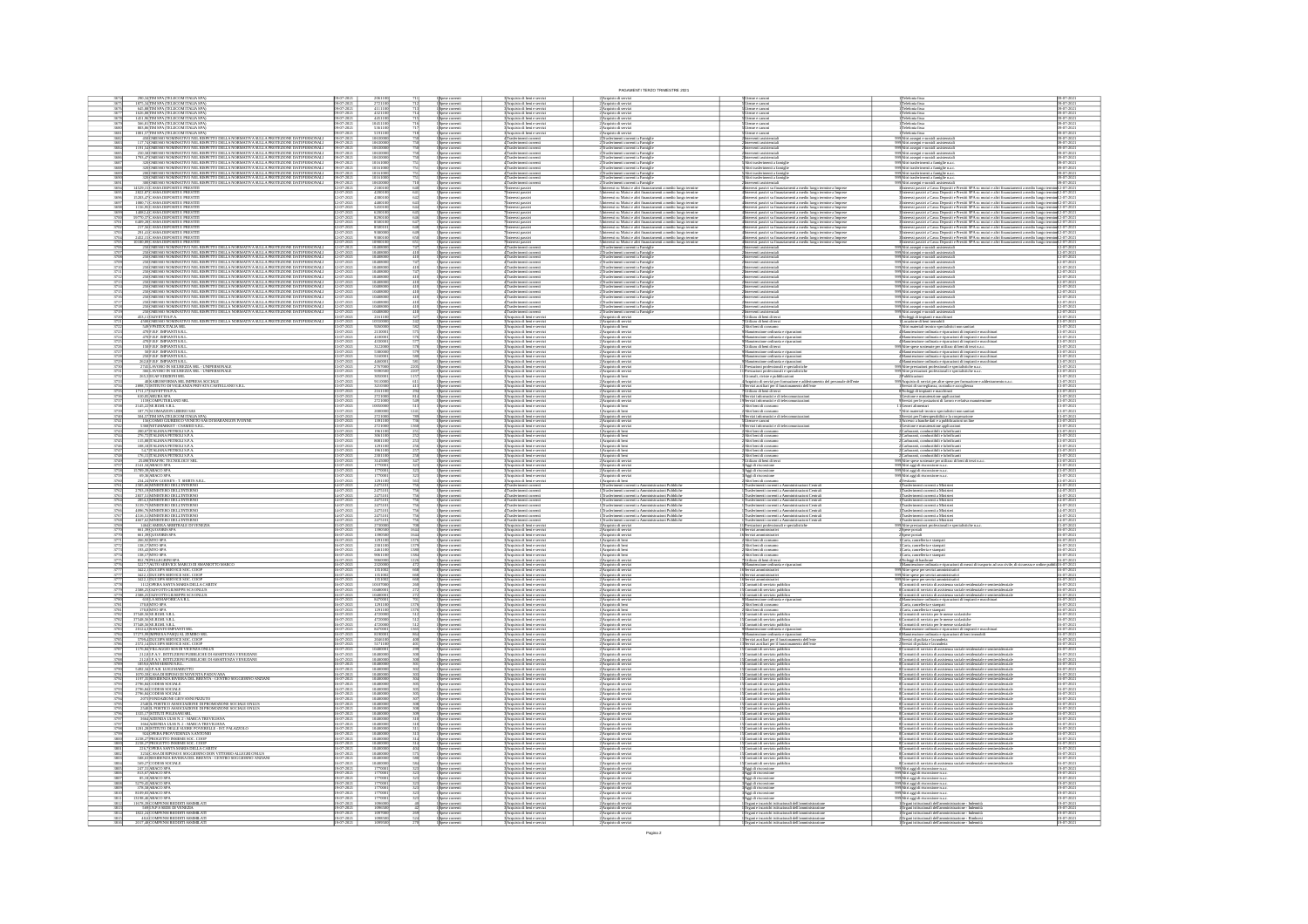|                                                                                          |                                                                                                                                                                                                                                                                                                                                                                                                           |                                                      |                                                                     |                                     |                                                                                        |                                                                                                                                                                                                                            | PAGAMENTI TERZO TRIMESTRE 2021                                                                                                                                                   |                                                                                                                                       |                                                                                                                                                                                                                                     |                                                               |
|------------------------------------------------------------------------------------------|-----------------------------------------------------------------------------------------------------------------------------------------------------------------------------------------------------------------------------------------------------------------------------------------------------------------------------------------------------------------------------------------------------------|------------------------------------------------------|---------------------------------------------------------------------|-------------------------------------|----------------------------------------------------------------------------------------|----------------------------------------------------------------------------------------------------------------------------------------------------------------------------------------------------------------------------|----------------------------------------------------------------------------------------------------------------------------------------------------------------------------------|---------------------------------------------------------------------------------------------------------------------------------------|-------------------------------------------------------------------------------------------------------------------------------------------------------------------------------------------------------------------------------------|---------------------------------------------------------------|
|                                                                                          | 8525,75 COMPENSI REDDITI ASSIMILA<br>3012,5 COMPENSI REDDITI ASSIMILA                                                                                                                                                                                                                                                                                                                                     | 19-07-202                                            | 9150000                                                             |                                     |                                                                                        | Acquisto di beni e serviz<br>Acquisto di beni e serviz<br>.<br>Acquisto di beni e serviz<br>Acquisto di beni e serviz                                                                                                      | 2)Acquisto di serviz<br>2)Acquisto di serviz<br>.<br>2 Acquisto di servi<br>2 Acquisto di servi                                                                                  | legani e incarichi istituzionali dell'amministrazio<br>avvero flessibile, quota LSU e acquisto di servizi<br>zi informatici e di tele | ionali di revisione, di controllo ed altri incarichi isti<br>ompensi agli organi istituz<br>uota LSU in carico all'ems                                                                                                              | $\frac{9-07-20}{9-07-20}$<br>9-07-202<br>9-07-202             |
|                                                                                          | 2714, SCORVALLIS S.R.L.<br>430, 73 ENERGON ESCO S.P.A.<br>274,SCANDEO AGOSTINO SRLA SOCIO UNICO<br>126,88 ST.LEG ASS. TICOZZI SICCHIERO VIANELLO DALLAVALLE ZAMPI                                                                                                                                                                                                                                         | 19-07-2021<br>19-07-2021                             | 213000                                                              |                                     | Spese correnti<br>Spese correnti                                                       | Acquisto di beni e serviz<br>Acquisto di beni e serviz                                                                                                                                                                     | Acquisto di servi<br>Acquisto di servi                                                                                                                                           | tenzione ordinaria e riparazioni<br>utoni professionali e specialistichi                                                              | senta eletric<br>iori di beni im<br>utenzione ordinaria e ripan<br>Scinio legale<br>Com                                                                                                                                             | 9-07-202                                                      |
|                                                                                          | 888,16 TERRE SRL<br>1708 BOXXAPPS S.R.L.                                                                                                                                                                                                                                                                                                                                                                  | 19-07-2021<br>19-07-2021                             | $\frac{912000}{272100}$                                             |                                     | pese correnti<br>pese correnti                                                         | Acquisto di beni e serviz<br>Acquisto di beni e serviz                                                                                                                                                                     | Acquisto di servi<br>Acquisto di servi                                                                                                                                           | ervizi amministrativi<br>ervizi informatici e di t                                                                                    | ltre spese per servi<br>estione e manuten                                                                                                                                                                                           | 9-07-202                                                      |
| 3829<br>3830                                                                             | 607,19 ARUBA SPA<br>4320 AZENDA ULSS 3 SERENISSIMA                                                                                                                                                                                                                                                                                                                                                        | 19-07-202<br>19-07-202                               | 272100<br>314000                                                    |                                     |                                                                                        | 3<br>3 Acquisto di beni e serviz<br>3 Acquisto di beni e serviz                                                                                                                                                            | :<br>Acquisto di servi<br>: Acquisto di servi                                                                                                                                    | Utilizzo di beni di terzi                                                                                                             | Gestione e manutenzione a<br>Locazione di beni immobil                                                                                                                                                                              | 19-07-2021<br>19-07-2021                                      |
| 3831<br>3832                                                                             |                                                                                                                                                                                                                                                                                                                                                                                                           | 19-07-2021<br>19-07-2021                             | 5210001<br>2320001                                                  |                                     | Spine comenti<br>Spine comenti<br>Spine comenti                                        | 3<br>3 Acquisto di beni e servizi<br>3 Acquisto di beni e servizi                                                                                                                                                          | 2 Acquisto di servi<br>2 Acquisto di servi                                                                                                                                       | Altri servizi                                                                                                                         | 1994 - Contra Contra India<br>1994 - Manuferazione ordinario e<br>zioni di mezzi di trasporto ad uso civile, di sicurezza e ordine p<br>ticos ordinaria e ripa                                                                      | 19-07-2021<br>19-07-2021                                      |
|                                                                                          | $\frac{4320 \text{VZENDM LUS 3 SBERNSOM}}{400 \text{FNETTO RSSIDSE } - SOC.\ CODP SOCIALE CONSONTILE} \frac{240 \text{VERFTO SSENCE NAGCO} }{6025,57 \text{MUTO SERVICE MARGCO DISMANOTTO MARGCO} \frac{6025,57 \text{MITO SERVICE MARGCO DISMANOTTO MARGCO} }{6025,57 \text{MUTO SERVICE MARGCO DISMANOTTO MARGCO} \frac{6025,57 \text{MITO SERVICE MARGCO DISMANOTTO MARGCO} }$                         |                                                      | 232000                                                              |                                     | pese corrent                                                                           | 3 Acquisto di beri e servizi<br>3 Acquisto di beri e servizi<br>3 Acquisto di beri e servizi                                                                                                                               | :<br> Acquisto di servi<br> Acquisto di servi<br> Acquisto di servi                                                                                                              | rusione ordinaria e riparazioni<br>rusione ordinaria e riparazioni<br>rusione ordinaria e riparazioni                                 | uzione ordinaria e riparazioni di mezzi di trasporto ad uso civile, di sicurezza e ordine publi<br>uzione ordinaria e riparazioni di mezzi di trasporto ad uso civile, di sicurezza e ordine publ<br>uzione ordinaria e riparazioni | bli 19-07-202<br>bli 19-07-202                                |
|                                                                                          | NUTO SERVICE MARCO DI SMANIOTTO MARC<br>AUTO SERVICE MARCO DI SMANIOTTO MARC                                                                                                                                                                                                                                                                                                                              | $\frac{1.2021}{2.2021}$                              | 23200                                                               |                                     |                                                                                        | Acquisto di beni e serviz<br>Acquisto di beni e serviz                                                                                                                                                                     | <b>Acquisto di serv</b><br>Acquisto di serv                                                                                                                                      | ione ordinaria e riparazio<br>ione ordinaria e riparazio                                                                              | sei di mezzi di trasporto ad uso civile, di sicurezza e ordine pubbli 19-07-202<br>sei di mezzi di trasporto ad uso civile, di sicurezza e ordine pubbli 19-07-202                                                                  |                                                               |
|                                                                                          |                                                                                                                                                                                                                                                                                                                                                                                                           | 19-07-2021<br>19-07-2021                             | 232000                                                              |                                     |                                                                                        | Acquisto di beni e servizi<br>Acquisto di beni e servizi                                                                                                                                                                   | :<br>Acquisto di servia<br>: Acquisto di servia                                                                                                                                  | ruione ordinaria e riparazion<br>ruione ordinaria e riparazion                                                                        | ation contained in parameter in most in tanguarism as the control of the contained parameter in the contained and contained a state of the contained in the contact of the contact of the contact of the contact of the conta       |                                                               |
| $\frac{3832}{3832}$                                                                      | MELLIN POLITICS ANNOUNCEMENT OF SAN ANGLE OF SALES AND CONSIDERATION AND SERVICE MARCO DI SMANIOTTO MARCO CONSIDERATION ANGLE ON SALES ANNOUNCEMENT OF A MANIOR CONSIDERATION AND CONSIDERATION AND A MANAGEMENT OF A MANAGEME                                                                                                                                                                            | 19-07-2021<br>19-07-2021                             | 2320000                                                             |                                     | s<br>Spese correnti<br>Spese correnti                                                  | .<br>Acquisto di beni e servizi<br>Acquisto di beni e servizi                                                                                                                                                              | .<br>2 Acquisto di servi<br>2 Acquisto di servi                                                                                                                                  | zione ordinaria e riparazion<br>zione ordinaria e riparazion                                                                          |                                                                                                                                                                                                                                     |                                                               |
|                                                                                          |                                                                                                                                                                                                                                                                                                                                                                                                           | 19-07-2021<br>19-07-2021                             | 2320001<br>9390201                                                  |                                     | pese corrent                                                                           | .<br>Acquisto di beni e serviz<br>Acquisto di beni e serviz                                                                                                                                                                | 2)<br>Acquisto di servi<br>2) Acquisto di servi                                                                                                                                  |                                                                                                                                       |                                                                                                                                                                                                                                     |                                                               |
|                                                                                          | 40,25 ENEL ENERGIA S.P.A. - GRUPPO IVA ENE<br>40,25 ENEL ENERGIA S.P.A. - GRUPPO IVA ENE<br>1588,28 ENEL ENERGIA S.P.A. - GRUPPO IVA ENE<br>1588,28 ENEL ENERGIA S.P.A. - GRUPPO IVA ENE                                                                                                                                                                                                                  | 19-07-2021<br>19-07-2021<br>19-07-2021<br>19-07-2021 | 84700<br>213000                                                     |                                     | .<br>Spese correnti<br>Spese correnti                                                  | <b>Acquisto di beni e serviz</b><br>Acquisto di beni e serviz                                                                                                                                                              | :<br>Acquisto di serv<br>: Acquisto di serv<br>.<br>2) Acquisto di serviz<br>2) Acquisto di serviz                                                                               | ltenze e canoni<br>ltenze e canoni                                                                                                    | .<br>Energia eletrica<br>Energia eletrica                                                                                                                                                                                           | 19-07-202<br>19-07-202<br>19-07-202<br>19-07-202              |
| 3835                                                                                     | 1588,28 ENEL ENERGIA S.P.A. - GRUPPO IVA ENEL<br>1588,28 ENEL ENERGIA S.P.A. - GRUPPO IVA ENEL                                                                                                                                                                                                                                                                                                            | $\frac{19-07-2021}{10-07}$                           | 2130001                                                             | 1046<br>1046                        | s<br>Spese correeral<br>Spese correeral<br>Spese correeral                             | :<br> Acquisto di beri e servizi<br> Acquisto di beri e servizi<br> Acquisto di beri e servizi<br> Acquisto di beri e servizi                                                                                              | .<br>2)Acquisto di serviz<br>2)Acquisto di serviz                                                                                                                                | Jienze e canoni<br>Jienze e canoni<br>Jienze e canoni<br>Jienze e canoni                                                              | Energia elettrica<br>Energia elettrica<br>Energia elettrica<br>Energia elettrica<br>Energia elettrica<br>Energia elettrica                                                                                                          | 19-07-2021<br>19-07-2021                                      |
|                                                                                          | 1588,28 ENEL ENERGIA S.P.A. - GRUPPO IVA EN<br>1588,28 ENEL ENERGIA S.P.A. - GRUPPO IVA EN                                                                                                                                                                                                                                                                                                                | 19-07-202                                            | 21300                                                               |                                     |                                                                                        | Acquisto di beni e serviz<br>Acquisto di beni e serviz                                                                                                                                                                     | 2)Acquisto di serv<br>2)Acquisto di serv                                                                                                                                         | enze e canoni<br>enze e canoni                                                                                                        |                                                                                                                                                                                                                                     | 19-07-202<br>19-07-202                                        |
|                                                                                          | 1588,28 ENEL ENERGIA S.P.A. - GRUPPO IVA ENI<br>1588,28 ENEL ENERGIA S.P.A. - GRUPPO IVA ENE<br>1588,28 ENEL ENERGIA S.P.A. - GRUPPO IVA ENE                                                                                                                                                                                                                                                              |                                                      | 21300<br>213000                                                     |                                     | Spese correnti<br>pese correnti<br>pese correnti                                       | 3 Acquisto di beri e servizi<br>3 Acquisto di beri e servizi<br>3 Acquisto di beri e servizi                                                                                                                               | 2)Acquisto di serviz<br>2)Acquisto di serviz<br>2)Acquisto di serviz                                                                                                             | tenze e canoni<br>enze e canor<br>enze e canor                                                                                        | <b>:</b><br>Energia eletrica<br>Energia eletrica<br>Energia eletrica                                                                                                                                                                | 19-07-202<br>19-07-202<br>19-07-202                           |
|                                                                                          | 687,85 ENEL ENERGIA S.P.A. - GRUPPO IVA ENE<br>687,85 ENEL ENERGIA S.P.A. - GRUPPO IVA ENE                                                                                                                                                                                                                                                                                                                |                                                      | $\frac{41000}{41000}$                                               |                                     | ipese correnti<br>ipese correnti                                                       | .<br>Acquisto di beni e serviz<br>Acquisto di beni e serviz                                                                                                                                                                | :<br>Acquisto di serv<br>: Acquisto di serv                                                                                                                                      | enze e canoe<br>enze e canoe                                                                                                          | Energia elettric<br>Energia elettric                                                                                                                                                                                                | 19-07-202<br>19-07-202                                        |
|                                                                                          |                                                                                                                                                                                                                                                                                                                                                                                                           | 19-07-202                                            | 410000                                                              |                                     | .<br>Spese correnti                                                                    | 3 Acquisto di beri e servizi<br>3 Acquisto di beri e servizi<br>3 Acquisto di beri e servizi                                                                                                                               | 2)Acquisto di serviz<br>2)Acquisto di serviz<br>2)Acquisto di serviz                                                                                                             | tenze e canoni                                                                                                                        | Energia elettrica<br>Energia elettrica<br>Energia elettrica                                                                                                                                                                         |                                                               |
|                                                                                          | $\begin{array}{c} \textbf{687,85} \textbf{ENFL ENERCIA SPA - GRUPO IVA ENED}\\ \textbf{687,85} \textbf{ENEL ENERGIA SPA - GRUPO IVA ENED}\\ \textbf{858,19} \textbf{ENEL ENERGIA SPA - GRUPO IVA ENED}\\ \textbf{858,19} \textbf{ENEL ENERGIA SPA - GRUPO IVA ENED}\\ \end{array}$                                                                                                                        | 9-07-202<br>$7 - 202$                                | 41000<br>4330                                                       |                                     | pese correnti<br>pese correnti                                                         |                                                                                                                                                                                                                            |                                                                                                                                                                                  | nze e canoni<br>nze e canoni<br>nze e canoe                                                                                           |                                                                                                                                                                                                                                     | 19-07-2021<br>19-07-2021<br>19-07-2021<br>19-07-2021          |
|                                                                                          | 858, 19 ENEL ENERGIA S.P.A. - GRUPPO IVA ENE<br>858, 19 ENEL ENERGIA S.P.A. - GRUPPO IVA ENE                                                                                                                                                                                                                                                                                                              | 19-07-2021<br>19-07-2021                             | 433000                                                              | 1048                                | Spese correnti<br>Spese correnti                                                       | 3 Acquisto di beri e servizi<br>3 Acquisto di beri e servizi<br>3 Acquisto di beri e servizi                                                                                                                               | 2) Acquisto di serviz<br>2) Acquisto di serviz<br>2) Acquisto di serviz                                                                                                          | .<br>Itemae e camoni                                                                                                                  | Energia eletrica<br>Energia eletrica<br>Energia eletrica<br>Energia eletrica<br>Energia eletrica                                                                                                                                    | 19-07-2021<br>19-07-2021                                      |
|                                                                                          | 858, 19 ENEL ENERGIA S.P.A. - GRUPPO IVA ENI<br>858, 19 ENEL ENERGIA S.P.A. - GRUPPO IVA ENI                                                                                                                                                                                                                                                                                                              |                                                      | 43300                                                               |                                     | s<br>Spese correnti<br>Spese correnti                                                  | .<br>Acquisto di beni e serviz<br>Acquisto di beni e serviz                                                                                                                                                                | .<br>2) Acquisto di serv<br>2) Acquisto di serv                                                                                                                                  | enze e canoni<br>enze e canoni                                                                                                        |                                                                                                                                                                                                                                     | 19-07-202<br>19-07-202                                        |
|                                                                                          | 858,19 ENEL ENERGIA S.P.A. - GRUPPO IVA ENE<br><br>1977,99 ENEL ENERGIA S.P.A. - GRUPPO IVA ENE                                                                                                                                                                                                                                                                                                           | 19-07-2021<br>19-07-2021<br>19-07-2021<br>19-07-2021 | 433000<br>44600                                                     | 1049<br>1049                        | Spese correnti<br>Spese correnti<br>Spese correnti<br>Spese correnti                   | 3)<br>Acquisto di beri e servizi<br>3)<br>Acquisto di beri e servizi<br>3)<br>Acquisto di beri e servizi<br>3)<br>Acquisto di beri e servizi                                                                               | 2) Acquisto di serviz<br>2) Acquisto di serviz<br>2)<br>Acquisto di serviz<br>2) Acquisto di serviz                                                                              | Themas e camposi<br>Themas e camposi<br>Themas e camposi<br>Themas e camposi                                                          |                                                                                                                                                                                                                                     | 19-07-2021<br>19-07-2021                                      |
| 3838<br>3838                                                                             | 1977,99 ENEL ENERGIA S.P.A. - GRUPPO IVA ENEL<br>1977,99 ENEL ENERGIA S.P.A. - GRUPPO IVA ENEL<br>1977,99 ENEL ENERGIA S.P.A. - GRUPPO IVA EN<br>1977,99 ENEL ENERGIA S.P.A. - GRUPPO IVA EN                                                                                                                                                                                                              |                                                      | $\frac{4460}{4460}$                                                 |                                     | Spese correnti<br>Spese correnti                                                       | :<br>: Acquisto di beni e serviz<br>: Acquisto di beni e serviz                                                                                                                                                            | 2)Acquisto di serv<br>2)Acquisto di serv                                                                                                                                         | esze e canoni<br>esze e canoni                                                                                                        | Liergia elettrica<br>Energia elettrica<br>Energia elettrica<br>Energia elettrica<br>Energia elettrica<br>Energia elettrica                                                                                                          | 19-07-2021<br>19-07-2021<br>9-07-202<br>9-07-202              |
|                                                                                          | 1977,99 ENEL ENERGIA S.P.A. - GRUPPO IVA ENE<br>1977,99 ENEL ENERGIA S.P.A. - GRUPPO IVA ENE                                                                                                                                                                                                                                                                                                              | $-201$                                               | 446                                                                 |                                     | ipese correnti<br>ipese correnti                                                       |                                                                                                                                                                                                                            |                                                                                                                                                                                  | reze e canoni<br>reze e canos                                                                                                         |                                                                                                                                                                                                                                     |                                                               |
|                                                                                          | 27,9 ENEL ENERGIA S.P.A. - GRUPPO IVA ENI<br>1,31 ENEL ENERGIA S.P.A. - GRUPPO IVA ENI                                                                                                                                                                                                                                                                                                                    |                                                      | $\frac{44600}{516000}$                                              |                                     | Spise correnti<br>Spise correnti<br>Spise correnti<br>Spise correnti                   |                                                                                                                                                                                                                            | $\begin{array}{l} 2\lambda \text{equistro di serviz}\\ 2\lambda \text{equistro di serviz}\\ 2\lambda \text{equistro di serviz}\\ 2\lambda \text{equistro di serviz} \end{array}$ | tempe e canoni<br>tempe e canoni<br>tempe e canoni<br>tempe e canoni                                                                  |                                                                                                                                                                                                                                     | 19-07-202<br>19-07-202<br>19-07-202<br>19-07-202              |
| 3840<br>3841                                                                             | 151,31 ENEL ENERGIA S.P.A. - GRUPPO IVA ENE<br>237,39 ENEL ENERGIA S.P.A. - GRUPPO IVA ENE                                                                                                                                                                                                                                                                                                                | 9-07-202<br>$-20.$                                   | 538000                                                              |                                     |                                                                                        | Soupanto di beri e servizi<br>3 Acquisto di beri e servizi<br>3 Acquisto di beri e servizi<br>3 Acquisto di beri e servizi<br>3 Acquisto di beri e servizi<br>3 Acquisto di beri e servizi<br>3 Acquisto di beri e servizi | 2)Acquisto di servi<br>2)Acquisto di servi                                                                                                                                       |                                                                                                                                       | Energia elettrica<br>Energia elettrica<br>Energia elettrica<br>Energia elettrica<br>Energia elettrica<br>Energia elettrica                                                                                                          | 19-07-202<br>19-07-202                                        |
|                                                                                          | 17,65 ENEL ENERGIA S.P.A. - GRUPPO IVA EN<br>107,52 ENEL ENERGIA S.P.A. - GRUPPO IVA EN<br>107,52 ENEL ENERGIA S.P.A. - GRUPPO IVA ENI                                                                                                                                                                                                                                                                    | $-202$                                               | 516000<br>21300                                                     |                                     | ipese correnti<br>ipese correnti<br>ipese correnti                                     | l'Acquisto di beri e serviz<br>! Acquisto di beri e serviz<br>Acquisto di beri e serviz                                                                                                                                    | 2)Acquisto di servi<br>2)Acquisto di servi<br>2 Acquisto di servi                                                                                                                | esze e canoni<br>esze e canoni                                                                                                        | Inergia elettric<br>Inergia elettric<br>Energia eletrio                                                                                                                                                                             | 9-07-202<br>9-07-202<br>9-07-202                              |
|                                                                                          | 206,94 ENEL ENERGIA S.P.A. - GRUPPO IVA ENI<br>206,94 ENEL ENERGIA S.P.A. - GRUPPO IVA ENI                                                                                                                                                                                                                                                                                                                | 19-07-2021<br>19-07-2021                             | $\frac{21300}{21300}$                                               |                                     | s<br>Spese correnti<br>Spese correnti                                                  | :<br>: Acquisto di beni e servizi<br>: Acquisto di beni e servizi                                                                                                                                                          | .<br>2) Acquisto di serviz<br>2) Acquisto di serviz                                                                                                                              | tenze e canoni<br>tenze e canoni                                                                                                      | .<br>Energia elettrici<br>Energia elettrici                                                                                                                                                                                         | 19-07-202<br>19-07-202                                        |
| 3845                                                                                     | 307,24 ENEL ENERGIA S.P.A. - GRUPPO IVA ENE<br>307,24 ENEL ENERGIA S.P.A. - GRUPPO IVA ENE                                                                                                                                                                                                                                                                                                                | 19-07-2021<br>19-07-2021                             | $\frac{31221}{31221}$                                               |                                     | Spese correnti<br>Spese correnti                                                       | Acquisto di beni e servizi<br>Acquisto di beni e servizi                                                                                                                                                                   | 2)Acquisto di servia<br>2)Acquisto di servia                                                                                                                                     | tenze e canoni<br>tenze e canoni                                                                                                      | Inergia elettrica<br>Inergia elettrica                                                                                                                                                                                              | 9-07-202                                                      |
| $\frac{3846}{3946}$                                                                      | 38932,69 ENEL ENERGIA S.P.A. - GRUPPO IVA ENE<br>38932,69 ENEL ENERGIA S.P.A. - GRUPPO IVA ENE                                                                                                                                                                                                                                                                                                            | 19-07-2021<br>19-07-2021                             | 847000                                                              |                                     | Spese correnti<br>Spese correnti<br>Spese correnti                                     | 3)<br>Acquisto di beri e servizi<br>3)<br>Acquisto di beri e servizi<br>3)<br>Acquisto di beri e servizi<br>3)<br>Acquisto di beri e servizi                                                                               | 2)Acquisto di serviz<br>2)Acquisto di serviz                                                                                                                                     | Jienze e canoni<br>Jienze e canoni<br>Jienze e canoni<br>Jienze e canoni                                                              | <b>:</b><br>Energia eletrica<br>: Energia eletrica<br>:<br>Energia eletrica                                                                                                                                                         | 19-07-2021<br>19-07-2021                                      |
| 3846<br>3846                                                                             | 38932,69 ENEL ENERGIA S.P.A. - GRUPPO IVA ENEL<br>38932,69 ENEL ENERGIA S.P.A. - GRUPPO IVA ENEL                                                                                                                                                                                                                                                                                                          | 19-07-2021<br>19-07-2021<br>19-07-202<br>19-07-202   | 8470000                                                             | 1045<br>1045                        | .<br>pese corrent<br>Spese correnti<br>Spese correnti                                  | :<br>: Acquisto di beni e serviz<br>: Acquisto di beni e serviz                                                                                                                                                            | 2)Acquisto di serviz<br>2)Acquisto di serviz<br>2)Acquisto di servi<br>2)Acquisto di servi                                                                                       | benze e camoni<br>benze e camoni                                                                                                      | Energia elettric<br>Energia elettric                                                                                                                                                                                                | 19-07-2021<br>19-07-2021                                      |
| 3846<br>3846<br>3846<br>3846                                                             | 38932,69 ENEL ENERGIA S.P.A. - GRUPPO IVA EN<br>38932,69 ENEL ENERGIA S.P.A. - GRUPPO IVA EN<br>38932,69 ENEL ENERGIA S.P.A. - GRUPPO IVA ENE<br>38932,69 ENEL ENERGIA S.P.A. - GRUPPO IVA ENE                                                                                                                                                                                                            | 19-07-2021<br>19-07-2021                             | 84700<br>847000                                                     |                                     | ipese correnti<br>ipese correnti                                                       | : Acquisto di beni e servizi<br> Acquisto di beni e servizi                                                                                                                                                                | 2)Acquisto di serviz<br>2)Acquisto di serviz                                                                                                                                     | tenze e canoni<br>tenze e canoni                                                                                                      | Energia elettric<br>Energia elettric                                                                                                                                                                                                | 9-07-202<br>9-07-202<br>9-07-202<br>9-07-202                  |
|                                                                                          | 3846 38932,69 ENEL ENERGIA S.P.A. - GRUPPO IVA ENE<br>3846 38932,69 ENEL ENERGIA S.P.A. - GRUPPO IVA ENE                                                                                                                                                                                                                                                                                                  | 19-07-2021<br>19-07-2021                             | 847000                                                              |                                     |                                                                                        |                                                                                                                                                                                                                            | 2) Acquisto di servia<br>2) Acquisto di servia                                                                                                                                   |                                                                                                                                       |                                                                                                                                                                                                                                     | 19-07-2021<br>19-07-2021                                      |
| 3846<br>3846                                                                             | 38932,69 ENEL ENERGIA S.P.A. - GRUPPO IVA ENE<br>38932,69 ENEL ENERGIA S.P.A. - GRUPPO IVA ENE                                                                                                                                                                                                                                                                                                            | 19-07-2021<br>19-07-2021                             | 847000                                                              | 104                                 | Spese correnti<br>Spese correnti<br>Spese correnti<br>Spese correnti                   | 3)<br>Acquisto di beni e servizi<br>3)<br>Acquisto di beni e servizi<br>3)<br>Acquisto di beni e servizi                                                                                                                   | 2)Acquisto di servia<br>2)Acquisto di servia                                                                                                                                     | Jienze e canoni<br>Jienze e canoni<br>Jienze e canoni<br>Jienze e canoni                                                              | 4 Energia elettrica<br>4 Energia elettrica<br>4 Energia elettrica<br>4 Energia elettrica                                                                                                                                            | 19-07-202<br>19-07-202                                        |
| $\begin{array}{r} 3846 \\ 3846 \\ \hline 3846 \\ \hline 3846 \\ \hline 3846 \end{array}$ | $\begin{array}{c} 389.32, 69 \text{ENEL ENERC}(A \text{ S.P.A.}-\text{GRUPO}\text{~IVA} \text{~RE} \\ 389.32, 69 \text{ENEL ENERC}(A \text{ S.P.A.}-\text{GRUPPO}\text{~IVA} \text{~ER} \\ 389.2, 69 \text{ENEL ENERC}(A \text{ S.P.A.}-\text{GRUPPO}\text{~IVA} \text{~ER} \\ 389.32, 69 \text{ENEL ENERC}(A \text{ S.P.A.}-\text{GRUPPO}\text{~IVA} \text{~ER} \\ 389.32, 69 \text{ENEL ENERC}(A \text$ | $-202$                                               | 84700<br>84700<br>84700                                             |                                     | Spese correnti<br>Spese correnti                                                       | l'Acquisto di beri e servi:<br>l'Acquisto di beri e servi:<br>Acquisto di beri e serviz                                                                                                                                    | 2)Acquisto di servi<br>2)Acquisto di servi<br>2 Acquisto di serv                                                                                                                 | benze e canoni<br>benze e canoni                                                                                                      | Energia elettric<br>Energia elettric                                                                                                                                                                                                | 19-07-202<br>19-07-202<br>19-07-202                           |
|                                                                                          |                                                                                                                                                                                                                                                                                                                                                                                                           | 19-07-202                                            | 84700                                                               |                                     | Spese correnti<br>Spese correnti<br>Spese correnti                                     | 3 Acquisto di beni e servizi<br>3 Acquisto di beni e servizi                                                                                                                                                               | 2 Acquisto di serviz<br>2 Acquisto di serviz                                                                                                                                     | enze e canoni<br>ltenze e canoni<br>ltenze e canoni                                                                                   | Energia elettrica<br>Energia elettrica<br>Energia elettrica                                                                                                                                                                         | 19-07-202<br>19-07-202                                        |
| 3846                                                                                     | 38932,69 ENEL ENERGIA S.P.A. - GRUPPO IVA ENE<br>38932,69 ENEL ENERGIA S.P.A. - GRUPPO IVA ENE                                                                                                                                                                                                                                                                                                            | 19-07-202                                            | 84700                                                               |                                     | ipese correnti<br>ipese correnti                                                       | Acquisto di beni e servizi<br>Acquisto di beni e servizi                                                                                                                                                                   | 2)Acquisto di serviz<br>2)Acquisto di servizi                                                                                                                                    | tenze e canoni<br>tenze e canoni                                                                                                      | Energia elettrica<br>Energia elettrica                                                                                                                                                                                              | 9-07-202                                                      |
| $\frac{3846}{3846}$                                                                      | 38932,69 ENEL ENERGIA S.P.A. - GRUPPO IVA ENE<br>38932,69 ENEL ENERGIA S.P.A. - GRUPPO IVA ENE                                                                                                                                                                                                                                                                                                            | 19-07-2021                                           | 847000                                                              | $\frac{104}{101}$                   | Spese correnti<br>Spese correnti<br>Spese correnti<br>Spese correnti                   | :<br> Acquisto di beni e servizi<br> Acquisto di beni e servizi                                                                                                                                                            | 2)Acquisto di serviz<br>2)Acquisto di serviz                                                                                                                                     | ltenze e canoni<br>ltenze e canoni                                                                                                    | <b>Energia eletrica<br/>Energia eletrica<br/>Energia eletrica<br/>Energia eletrica</b>                                                                                                                                              | 19-07-2021<br>19-07-2021                                      |
| 3846<br>3846                                                                             | 38932,69 ENEL ENERGIA S.P.A. - GRUPPO IVA ENE<br>38932,69 ENEL ENERGIA S.P.A. - GRUPPO IVA ENE                                                                                                                                                                                                                                                                                                            | 19-07-202                                            | 8470001                                                             | 1045<br>1045                        |                                                                                        | 3 Acquisto di beni e servizi<br>3 Acquisto di beni e servizi                                                                                                                                                               | 2) Acquisto di servizi<br>2) Acquisto di servizi                                                                                                                                 | henze e canoni<br>henze e canoni                                                                                                      |                                                                                                                                                                                                                                     | 19-07-2021<br>19-07-2021                                      |
| 3846<br>3846<br>3846                                                                     | 38932,69 ENEL ENERGIA S.P.A. - GRUPPO IVA ENI<br>38932,69 ENEL ENERGIA S.P.A. - GRUPPO IVA ENI<br>38932,69 ENEL ENERGIA S.P.A. - GRUPPO IVA ENE<br>38932,69 ENEL ENERGIA S.P.A. - GRUPPO IVA ENE                                                                                                                                                                                                          | 19-07-202<br>19-07-202<br>19-07-2021                 | 84700<br>847000                                                     | $\frac{104}{104}$                   | ipese correnti<br>ipese correnti<br>Spese correnti<br>Spese correnti                   | 3 Acquisto di beri e servizi<br>3 Acquisto di beri e servizi<br>:<br>: Acquisto di beni e servizi<br>: Acquisto di beni e servizi                                                                                          | 2)Acquisto di serviz<br>2)Acquisto di serviz<br>2)Acquisto di serviz<br>2)Acquisto di serviz                                                                                     | benze e camoni<br>benze e camoni<br>tenze e canoni<br>tenze e canoni                                                                  | Energia eletrica<br>Energia eletrica<br>Energia eletrici<br>Energia eletrici                                                                                                                                                        | 19-07-202<br>19-07-202<br>9-07-202                            |
| 3846<br>3846                                                                             |                                                                                                                                                                                                                                                                                                                                                                                                           | 19-07-2021<br>19-07-2021                             | 847000                                                              | 1045<br>1045                        | Spese correnti<br>Spese correnti                                                       | 3 Acquisto di beni e servizi<br>3 Acquisto di beni e servizi                                                                                                                                                               | 2)Acquisto di serviz<br>2)Acquisto di serviz                                                                                                                                     | tenze e canoni<br>tenze e canoni                                                                                                      | Energia eletrica<br>Energia eletrica                                                                                                                                                                                                | 19-07-2021<br>19-07-2021                                      |
| 3846<br>3846                                                                             | $\begin{array}{c} 38932, 69 \text{ENEL ENERGIA SPA - GRUPO IVA ENE1} \\ 38932, 69 \text{ENEL ENERGIA SPA - GRUPPO IVA ENE1} \\ 38932, 69 \text{ENEL ENERGIA SPA - GRUPPO IVA ENE1} \\ 38932, 69 \text{ENEL ENERGIA SPA - GRUPPO IVA ENE1} \end{array}$                                                                                                                                                    | 19-07-2021<br>19-07-2021                             | 847000                                                              | 1045<br>1045                        | Spese correnti<br>Spese correnti                                                       | 3 Acquisto di beni e servizi<br>3 Acquisto di beni e servizi                                                                                                                                                               | 2)Acquisto di servia<br>2)Acquisto di servia                                                                                                                                     | tenze e canoni<br>tenze e canoni                                                                                                      | (Energia eletrici<br>(Energia eletrici                                                                                                                                                                                              | 19-07-2021<br>19-07-2021                                      |
|                                                                                          | 38932,69 ENEL ENERGIA S.P.A. - GRUPPO IVA ENE<br>38932,69 ENEL ENERGIA S.P.A. - GRUPPO IVA ENE<br>38932,69 ENEL ENERGIA S.P.A. - GRUPPO IVA ENE                                                                                                                                                                                                                                                           |                                                      | 84700<br>84700<br>84700                                             |                                     | ipese correnti<br>ipese correnti                                                       | l Acquisto di beri e serviz<br>! Acquisto di beri e serviz                                                                                                                                                                 | 2)Acquisto di servi<br>2)Acquisto di servi                                                                                                                                       | esze e canoni<br>esze e canoni                                                                                                        | Energia elettric<br>Energia elettric                                                                                                                                                                                                | 19-07-202<br>19-07-202<br>19-07-202                           |
| 3846<br>3846<br>3846<br>3846<br>3846<br>3846                                             | 38932,69 ENEL ENERGIA S.P.A. - GRUPPO IVA EN<br>38932,69 ENEL ENERGIA S.P.A. - GRUPPO IVA EN                                                                                                                                                                                                                                                                                                              | $7 - 201$<br>19-07-202                               | 84700                                                               |                                     | Spese correnti<br>Spese correnti<br>Spese correnti                                     | Acquisto di beri e serviz<br>:<br>: Acquisto di beni e servizi<br>: Acquisto di beni e servizi                                                                                                                             | 2 Acquisto di servi<br>2)Acquisto di servia<br>2)Acquisto di servia                                                                                                              | enze e canoe<br>ltenze e canoni<br>ltenze e canoni                                                                                    | Energia elettric<br>Energia elettric<br>Energia elettric                                                                                                                                                                            | 9-07-202                                                      |
|                                                                                          | 38932,69 ENEL ENERGIA S.P.A. - GRUPPO IVA ENE<br>38932,69 ENEL ENERGIA S.P.A. - GRUPPO IVA ENE                                                                                                                                                                                                                                                                                                            | 19-07-2021<br>19-07-2021                             | 847000                                                              | 1045                                | Spese correnti                                                                         |                                                                                                                                                                                                                            | 2) Acquisto di servizi<br>2) Acquisto di servizi                                                                                                                                 | fenze e canoni                                                                                                                        |                                                                                                                                                                                                                                     | 19-07-2021<br>19-07-2021                                      |
| 3846<br>3846                                                                             | 38932,69 ENEL ENERGIA S.P.A. - GRUPPO IVA ENE<br>38932,69 ENEL ENERGIA S.P.A. - GRUPPO IVA ENE                                                                                                                                                                                                                                                                                                            | 19-07-2021<br>19-07-2021                             | 8470001                                                             | 1045<br>1045                        | Spese correnti<br>Spese correnti<br>Spese correnti<br>Spese correnti<br>Spese correnti | 3)<br>Acquisto di beni e servizi<br>3)<br>Acquisto di beni e servizi<br>3)<br>Acquisto di beni e servizi                                                                                                                   | 2 Acquisto di serviz<br>2 Acquisto di serviz                                                                                                                                     | Utenze e canoni<br>Utenze e canoni<br>Utenze e canoni                                                                                 | Enryja elettrica<br>Enryja elettrica<br>Enryja elettrica<br>Enryja elettrica<br>Enryja elettrica<br>Enryja elettrica                                                                                                                | 19-07-2021<br>19-07-2021                                      |
| 3846<br>3846                                                                             | 38932,69 ENEL ENERGIA S.P.A. - GRUPPO IVA ENE<br>38932,69 ENEL ENERGIA S.P.A. - GRUPPO IVA ENE                                                                                                                                                                                                                                                                                                            | 19-07-2021<br>19-07-2021                             | 8470001                                                             | 1045<br>1045                        |                                                                                        | :<br> Acquisto di beni e servizi<br> Acquisto di beni e servizi                                                                                                                                                            | 2)Acquisto di serviz<br>2)Acquisto di serviz                                                                                                                                     | ltenze e canoni<br>ltenze e canoni                                                                                                    |                                                                                                                                                                                                                                     | 9-07-2021<br>9-07-2021                                        |
| 3846<br>3846<br>$\frac{3846}{3846}$                                                      | 38932,69 ENEL ENERGIA S.P.A. - GRUPPO IVA EN<br>38932,69 ENEL ENERGIA S.P.A. - GRUPPO IVA EN<br>38932,69 ENEL ENERGIA S.P.A. - GRUPPO IVA ENE<br>38932,69 ENEL ENERGIA S.P.A. - GRUPPO IVA ENE                                                                                                                                                                                                            | 19-07-2021<br>19-07-2021<br>19-07-2021<br>19-07-2021 | 84700<br>847000                                                     | $\frac{1045}{1045}$                 | Spese correnti<br>Spese correnti<br>Spese correnti<br>Spese correnti                   | :<br>: Acquisto di beni e servizi<br>: Acquisto di beni e servizi<br>:<br> Acquisto di beni e servizi<br> Acquisto di beni e servizi                                                                                       | 2)Acquisto di serviz<br>2)Acquisto di serviz<br>2) Acquisto di serviz<br>2) Acquisto di serviz                                                                                   | ltenze e canoni<br>ltenze e canoni<br>ltenze e canoni<br>ltenze e canoni                                                              | Energia elettric<br>Energia elettric                                                                                                                                                                                                | 9-07-202<br>9-07-2021                                         |
|                                                                                          |                                                                                                                                                                                                                                                                                                                                                                                                           | 19-07-2021<br>19-07-2021                             |                                                                     | 1045<br>1045                        | Spese correnti<br>Spese correnti                                                       | 3 Acquisto di beni e servizi<br>3 Acquisto di beni e servizi                                                                                                                                                               | 2)Acquisto di servia<br>2)Acquisto di servia                                                                                                                                     | tenze e canoni<br>tenze e canoni                                                                                                      | :<br>Energia eletrica<br>Energia eletrica<br>Energia eletrica<br>Energia eletrica                                                                                                                                                   | 19-07-2021<br>19-07-2021                                      |
| 3846<br>3846<br>3846<br>3846                                                             | 38932,69<br>ENEL ENERGIA S.P.A. - GRUPPO IVA ENE<br>38932,69<br>ENEL ENERGIA S.P.A. - GRUPPO IVA ENE<br>38932,69<br>ENEL ENERGIA S.P.A. - GRUPPO IVA ENE<br>38932,69<br>ENEL ENERGIA S.P.A. - GRUPPO IVA ENE<br>38932,69<br>ENEL ENERGIA S.P.A. - GRUPPO                                                                                                                                                  | 9-07-2021<br>9-07-2021                               | 847000                                                              | 1045<br>1045                        | Spese correnti<br>Spese correnti                                                       | : Acquisto di beni e servizi<br> Acquisto di beni e servizi                                                                                                                                                                | 2)Acquisto di servi<br>2)Acquisto di servi                                                                                                                                       | benze e camoni<br>benze e camoni                                                                                                      | Energia elettric<br>Energia elettric                                                                                                                                                                                                | 9-07-202<br>9-07-202                                          |
| $\begin{array}{r} 3846 \\ 3846 \\ 3846 \end{array}$                                      | 38932,69 ENEL ENERGIA S.P.A. - GRUPPO IVA ENE<br>38932,69 ENEL ENERGIA S.P.A. - GRUPPO IVA ENE                                                                                                                                                                                                                                                                                                            | $-202$                                               | 8470<br>847000                                                      | 1045<br>1045                        | Spese correnti<br>Spese correnti<br>Spese correnti                                     | 3 Acquisto di beni e serviz<br>: Acquisto di beni e servizi<br> Acquisto di beni e servizi                                                                                                                                 | 2) Acquisto di servi<br>2)Acquisto di serviz<br>2)Acquisto di serviz                                                                                                             | tenze e canoni<br>ltenze e canoni<br>ltenze e canoni                                                                                  | 4<br>Energia eletrica<br>4 Energia eletrica<br>4 Energia eletrica                                                                                                                                                                   | 19-07-2021<br>19-07-2021<br>19-07-2021                        |
| 3846<br>3846                                                                             | 38932,69 ENEL ENERGIA S.P.A. - GRUPPO IVA EN<br>38932,69 ENEL ENERGIA S.P.A. - GRUPPO IVA EN                                                                                                                                                                                                                                                                                                              | 19-07-202                                            | 84700                                                               | 1045                                | Spese correnti<br>Spese correnti                                                       | :<br>: Acquisto di beni e servizi<br>: Acquisto di beni e servizi                                                                                                                                                          | 2)Acquisto di servizi<br>2)Acquisto di servizi                                                                                                                                   | ltenze e canoni<br>ltenze e canoni                                                                                                    | Energia elettrica<br>Energia elettrica                                                                                                                                                                                              | 19-07-202<br>19-07-202                                        |
| $\frac{3846}{3946}$                                                                      |                                                                                                                                                                                                                                                                                                                                                                                                           | 19-07-202                                            |                                                                     | 1045                                | Spese correnti<br>Snese correnti                                                       | :<br>3 Acquisto di beni e servizi<br>3 Acquisto di beni e servizi                                                                                                                                                          | 2) Acquisto di serviz<br>2) Acquisto di serviz<br>2) Acquisto di serviz                                                                                                          | fenze e canoni                                                                                                                        |                                                                                                                                                                                                                                     | 19-07-2021<br>19-07-2021                                      |
|                                                                                          | 38132,69 EML ENERGIA S.P.A. - GRUPO IVA ENERGIA<br>38132,69 ENL ENERGIA S.P.A. - GRUPO IVA ENERGIA<br>38132,69 ENL ENERGIA S.P.A. - GRUPO IVA ENERGIA<br>38132,69 ENEL ENERGIA S.P.A. - GRUPO IVA ENERGIA<br>38132,69 ENEL ENERGIA S.P.A.                                                                                                                                                                 |                                                      | $\begin{array}{r} 847000 \\ 847000 \\ 847000 \\ 847000 \end{array}$ |                                     |                                                                                        | Acquisto di beni e serviz                                                                                                                                                                                                  | 2 Acquisto di serv                                                                                                                                                               | sze e canor                                                                                                                           | 4<br>Energia eletrica<br>4 Energia eletrica<br>4 Energia eletrica<br>4 Energia eletrica                                                                                                                                             | 19407-202<br>19407-202<br>19407-202                           |
| $\frac{3846}{3846}$                                                                      |                                                                                                                                                                                                                                                                                                                                                                                                           | 19-07-2021<br>19-07-2021                             | 8470000                                                             | $\frac{1045}{1045}$                 | Spese correnti<br>Spese correnti                                                       | 3 Acquisto di beni e servizi<br>3 Acquisto di beni e servizi                                                                                                                                                               | 2) Acquisto di servizi<br>2) Acquisto di servizi                                                                                                                                 | Jienze e canoni<br>Jienze e canoni                                                                                                    | i <mark>Energia elettrica</mark><br>iEnergia elettrica                                                                                                                                                                              | 19-07-2021<br>19-07-2021                                      |
| 3846<br>3846<br>3846                                                                     | 38932,69 ENEL ENERGIA S.P.A. - GRUPPO IVA ENI<br>38932,69 ENEL ENERGIA S.P.A. - GRUPPO IVA ENI                                                                                                                                                                                                                                                                                                            | 19-07-202                                            | 84700                                                               | 1045<br>1045                        | Spese correnti<br>Spese correnti                                                       | 3<br>3 Acquisto di beri e servizi<br>3 Acquisto di beri e servizi                                                                                                                                                          | 2) Acquisto di servizi<br>2) Acquisto di servizi                                                                                                                                 | ltenze e canoni<br>ltenze e canoni                                                                                                    | i <mark>Energia elettric</mark><br>iEnergia elettric                                                                                                                                                                                | 19-07-202<br>19-07-202                                        |
| 3846<br>3846                                                                             | 38932,69 ENEL ENERGIA S.P.A. - GRUPPO IVA ENE<br>38932,69 ENEL ENERGIA S.P.A. - GRUPPO IVA ENE<br>38932,69 ENEL ENERGIA S.P.A. - GRUPPO IVA ENE<br>38932,69 ENEL ENERGIA S.P.A. - GRUPPO IVA ENE                                                                                                                                                                                                          | 19-07-2021<br>19-07-2021<br>19-07-2021<br>19-07-2021 | 847000<br>84700                                                     | $\frac{1045}{1045}$<br>1045<br>1045 | Spese correnti<br>Spese correnti<br>Spese correnti<br>Spese correnti                   | :<br> Acquisto di beni e servizi<br> Acquisto di beni e servizi<br>:<br>: Acquisto di beni e servizi<br>: Acquisto di beni e servizi                                                                                       | 2) Acquisto di serviz<br>2) Acquisto di serviz<br>2) Acquisto di servia<br>2) Acquisto di servia                                                                                 | ltenze e canoni<br>ltenze e canoni<br>esze e canoni<br>esze e canoni                                                                  | i Energia elettrici<br>i Energia elettrici<br>Energia eletrica<br>Energia eletrica                                                                                                                                                  | 19-07-2021<br>19-07-2021<br>19-07-2021<br>19-07-2021          |
|                                                                                          |                                                                                                                                                                                                                                                                                                                                                                                                           | $19-07-202$                                          |                                                                     |                                     | Spese correnti<br>Spese correnti                                                       | 3 Acquisto di beri e servizi<br>3 Acquisto di beri e servizi                                                                                                                                                               | 2) Acquisto di servia<br>2) Acquisto di servia                                                                                                                                   | benze e canoni<br>benze e canoni                                                                                                      | i Energia elettric<br>i Energia elettric                                                                                                                                                                                            |                                                               |
| 3846<br>3846<br>3846<br>3846<br>3846                                                     | 38932,69<br>ENEL ENERGIA S.P.A. - GRUPPO IVA ENE<br>38932,69<br>ENEL ENERGIA S.P.A. - GRUPPO IVA ENE<br>38932,69<br>ENEL ENERGIA S.P.A. - GRUPPO IVA ENE<br>38932,69<br>ENEL ENERGIA S.P.A. - GRUPPO IVA ENE<br>38932,69<br>ENEL ENERGIA S.P.A. - GRUPPO                                                                                                                                                  |                                                      | 84700<br>84700<br>84700                                             |                                     | ipese correnti                                                                         | Acquisto di beni e serviz                                                                                                                                                                                                  | 2 Acquisto di serviz                                                                                                                                                             | reze e canoni                                                                                                                         | <b>Energia eletrica<br/>Energia eletrica<br/>Energia eletrica</b>                                                                                                                                                                   | 19-07-202<br>19-07-202<br>19-07-202<br>19-07-202<br>19-07-202 |
|                                                                                          |                                                                                                                                                                                                                                                                                                                                                                                                           | 19-07-2021<br>19-07-2021                             | 84700                                                               | 1045<br>1045                        | Spese correnti<br>Spese correnti                                                       | 3 Acquisto di beni e servizi<br>3 Acquisto di beni e servizi                                                                                                                                                               | 2)Acquisto di serviz<br>2)Acquisto di serviz                                                                                                                                     | ltenze e canoni<br>ltenze e canoni                                                                                                    |                                                                                                                                                                                                                                     |                                                               |
|                                                                                          |                                                                                                                                                                                                                                                                                                                                                                                                           |                                                      | 84700<br>84700<br>84700                                             | $\frac{1045}{1045}$                 | Spese correnti<br>Spese correnti<br>Spese correnti                                     | :<br>3 Acquisto di beni e servizi<br>3 Acquisto di beni e servizi                                                                                                                                                          | 2) Acquisto di serviz<br>2) Acquisto di serviz<br>2) Acquisto di serviz                                                                                                          | Jienze e canoni<br>Jienze e canoni<br>Jienze e canoni                                                                                 | <b>:</b><br>«Energia elettrica<br>«Energia elettrica<br>«Energia elettrica                                                                                                                                                          | 19-07-202<br>19-07-202<br>19-07-202<br>19-07-202<br>19-07-202 |
|                                                                                          |                                                                                                                                                                                                                                                                                                                                                                                                           |                                                      | 8470<br>8470<br>8470                                                |                                     | Spese correnti<br>Spese correnti<br>ipese correnti                                     | Acquisto di beni e serviz<br>Acquisto di beni e serviz<br>Acquisto di beni e serviz                                                                                                                                        | :)Acquisto di serv<br>:)Acquisto di serv<br>2 Acquisto di servi                                                                                                                  | tenze e canoni<br>tenze e canoni<br>sze e canor                                                                                       | Energia eletris<br>Energia eletris<br>Energia elettric                                                                                                                                                                              |                                                               |
|                                                                                          |                                                                                                                                                                                                                                                                                                                                                                                                           | 19-07-2021<br>19-07-2021                             | 84700                                                               | $\frac{1045}{1045}$                 | Spese correnti<br>Spese correnti                                                       | 3 Acquisto di beni e servizi<br>3 Acquisto di beni e servizi                                                                                                                                                               | 2) Acquisto di servia<br>2) Acquisto di servia                                                                                                                                   | Jienze e canoni<br>Jienze e canoni                                                                                                    | i Energia elettrici<br>i Energia elettrici                                                                                                                                                                                          | 9-07-202                                                      |
| 3846                                                                                     | 38932,69 ENEL ENERGIA S.P.A. - GRUPPO IVA ENI<br>38932.69 ENEL ENERGIA S.P.A. - GRUPPO IVA ENI                                                                                                                                                                                                                                                                                                            | 19-07-2021<br>19-07-2021                             | 847000                                                              | $\frac{1045}{1045}$                 | Spese correnti<br>Spese correnti                                                       | :<br>: Acquisto di beri e servizi<br>: Acquisto di beri e servizi                                                                                                                                                          | 2)Acquisto di servizi<br>2)Acquisto di servizi                                                                                                                                   | tenze e canoni<br>tenze e canoni                                                                                                      | Energia elettrica<br>Energia elettrica                                                                                                                                                                                              | 9-07-202                                                      |
| $\frac{3846}{3846}$                                                                      | 38932,69 ENEL ENERGIA S.P.A. - GRUPPO IVA ENE<br>38932,69 ENEL ENERGIA S.P.A. - GRUPPO IVA ENE                                                                                                                                                                                                                                                                                                            | 19-07-2021<br>19-07-2021                             | 847000                                                              |                                     | Spese correnti<br>Spese correnti                                                       | :<br>: Acquisto di beri e servizi<br>: Acquisto di beri e servizi                                                                                                                                                          | 2)Acquisto di servizi<br>2)Acquisto di servizi                                                                                                                                   | tenze e canoni                                                                                                                        | Energia elettrica<br>Energia elettrica                                                                                                                                                                                              | 9-07-2021<br>9-07-2021                                        |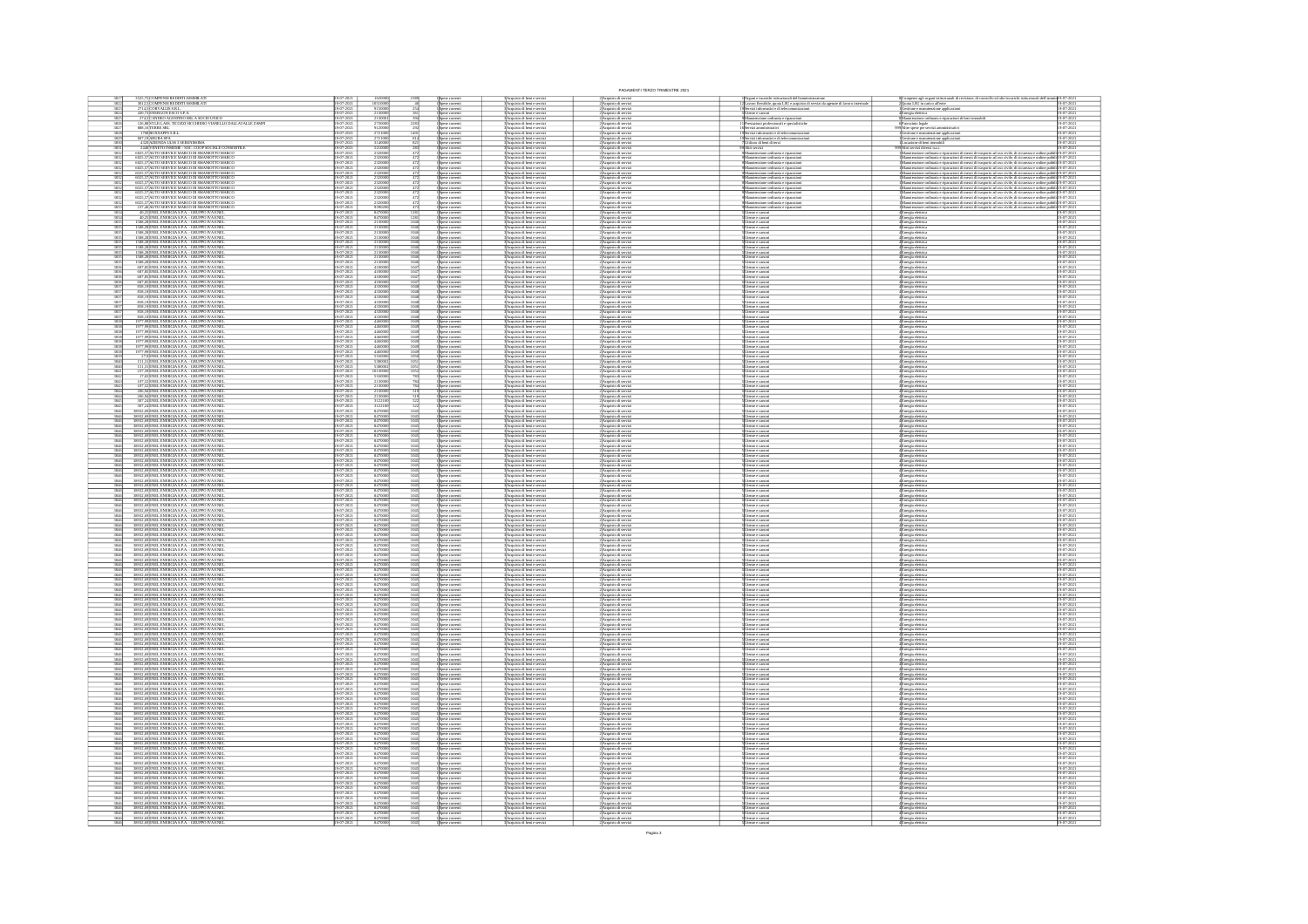|                                                                                                                                                                                                                                                                                                                                                                  |                         |                                                                                          |                                                                                                                                  |                                                                                                                                                                                   | PAGAMENTI TERZO TRIMESTRE 2021                                                                                                                     |                                                                                   |                                                                                                                                                                                                                  |                                                          |
|------------------------------------------------------------------------------------------------------------------------------------------------------------------------------------------------------------------------------------------------------------------------------------------------------------------------------------------------------------------|-------------------------|------------------------------------------------------------------------------------------|----------------------------------------------------------------------------------------------------------------------------------|-----------------------------------------------------------------------------------------------------------------------------------------------------------------------------------|----------------------------------------------------------------------------------------------------------------------------------------------------|-----------------------------------------------------------------------------------|------------------------------------------------------------------------------------------------------------------------------------------------------------------------------------------------------------------|----------------------------------------------------------|
| 38932,69 ENEL ENERGIA S.P.A. - GRUPPO IVA ENE<br>38932,69 ENEL ENERGIA S.P.A. - GRUPPO IVA ENE                                                                                                                                                                                                                                                                   |                         | 84700                                                                                    |                                                                                                                                  | Acquisto di beni e servi<br>Acquisto di beni e servi                                                                                                                              | : Acquisto di servi:<br>: Acquisto di servi:                                                                                                       |                                                                                   | 4 Energia eletrica<br>4 Energia eletrica<br>4 Energia eletrica<br>4 Energia eletrica                                                                                                                             |                                                          |
| 3846<br>3846<br>38932,69 ENEL ENERGIA S.P.A. - GRUPPO IVA ENEL<br>38932,69 ENEL ENERGIA S.P.A. - GRUPPO IVA ENEL                                                                                                                                                                                                                                                 |                         | 847000                                                                                   | Spese corrent.<br>Spese corrent<br>1045<br>1045                                                                                  | Acquisto di beni e serviz<br>Acquisto di beni e serviz                                                                                                                            | :<br>Acquisto di servia<br>: Acquisto di servia                                                                                                    | enze e canoni<br>enze e canoni                                                    |                                                                                                                                                                                                                  | 19-07-2021<br>19-07-2021                                 |
| 38932,69 ENEL ENERGIA S.P.A. - GRUPPO IVA ENEL<br>38932,69 ENEL ENERGIA S.P.A. - GRUPPO IVA ENEL                                                                                                                                                                                                                                                                 |                         | 847000                                                                                   | 1045<br>1045<br>Spese corrent<br>Spese corrent                                                                                   | Acquisto di beni e serviz<br>Acquisto di beni e serviz                                                                                                                            | Acquisto di servizi<br>Acquisto di servizi                                                                                                         | enze e canoni<br>enze e canoni                                                    | Energia elettrici<br>Energia elettrici                                                                                                                                                                           | 19-07-2021<br>19-07-2021                                 |
| 38932,69 ENEL ENERGIA S.P.A. - GRUPPO IVA ENEL<br>38932,69 ENEL ENERGIA S.P.A. - GRUPPO IVA ENEL                                                                                                                                                                                                                                                                 |                         | 847000                                                                                   | $\frac{1045}{1045}$<br>.<br>Spese corrent<br>Snese corrent                                                                       | Acquisto di beni e serviz<br>Acquisto di beni e serviz                                                                                                                            | :<br>:Acquisto di servia<br>:Acquisto di servia                                                                                                    | enze e canoe<br>enze e canoe                                                      |                                                                                                                                                                                                                  | 19-07-2021<br>19-07-2021                                 |
| 38932,69 ENEL ENERGIA S.P.A. - GRUPPO IVA ENEL<br>38932,69 ENEL ENERGIA S.P.A. - GRUPPO IVA ENEL                                                                                                                                                                                                                                                                 | $-2021$                 | 847000                                                                                   | Spese correnti<br>Spese correnti<br>Spese correnti<br>Spese correnti<br>1045<br>1045                                             | :<br>:Acquisto di beni e serviz<br>:Acquisto di beni e serviz                                                                                                                     | 2)<br>2) Acquisto di serviz<br>2) Acquisto di serviz<br>2) Acquisto di serviz                                                                      | enze e canor<br>enze e canor<br>enze e canor                                      | 4 Energia eletrica<br>4 Energia eletrica<br>4 Energia eletrica<br>4 Energia eletrica<br>4 Energia eletrica<br>4 Energia eletrica                                                                                 | 19-07-2021<br>19-07-2021                                 |
| 38932,69 ENEL ENERGIA S.P.A. - GRUPPO IVA ENEL<br>38932,69 ENEL ENERGIA S.P.A. - GRUPPO IVA ENEL<br>38932<br><b>SPENEL ENERGIA S.P.A. - GRUPPO IVA ENE</b>                                                                                                                                                                                                       |                         | 8470001                                                                                  | $\frac{1045}{1045}$<br>.<br>pese corrent<br>1045                                                                                 | :<br>:Acquisto di beni e serviz<br>:Acquisto di beni e serviz                                                                                                                     |                                                                                                                                                    | tenze e canoe<br>reze e canoe                                                     |                                                                                                                                                                                                                  | 19-07-2021<br>19-07-2021                                 |
| 38932<br>ENEL ENERGIA S.P.A. - GRUPPO IVA ENEI<br>ENEL ENERGIA S.P.A. - GRUPPO IVA ENEI                                                                                                                                                                                                                                                                          |                         | 847000<br>847000<br>847000                                                               | 1045<br>1045                                                                                                                     | :<br> Acquisto di beri e serviz<br>! Acquisto di beri e serviz<br>! Acquisto di beri e serviz                                                                                     | 2)<br>Acquisto di serviz<br>2) Acquisto di serviz<br>2) Acquisto di serviz                                                                         | mze e canoe<br>mze e canoe                                                        | 4<br>Energia eletrica<br>4 Energia eletrica<br>4 Energia eletrica                                                                                                                                                | 19-07-2021<br>19-07-2021<br>19-07-2021                   |
| ,69 ENEL ENERGIA S.P.A. - GRUPPO IVA ENE<br>,69 ENEL ENERGIA S.P.A. - GRUPPO IVA ENE                                                                                                                                                                                                                                                                             |                         | 84700                                                                                    | Spese corrent<br>Spese corrent                                                                                                   | .<br>Acquisto di beni e serviz<br>Acquisto di beni e serviz                                                                                                                       | .<br>Acquisto di servia<br>Acquisto di servia                                                                                                      | nze e canor<br>nze e canor                                                        | .<br>Inergia elettric<br>Inergia elettric                                                                                                                                                                        | 19-07-2021<br>19-07-2021                                 |
| 38932,69 ENEL ENERGIA S.P.A. - GRUPPO IVA ENEL<br>38932,69 ENEL ENERGIA S.P.A. - GRUPPO IVA ENEL                                                                                                                                                                                                                                                                 |                         | 847000                                                                                   | 1045<br>1045<br>.<br>Spese correnti<br>Spese correnti                                                                            | Acquisto di beni e serviz<br>Acquisto di beni e serviz                                                                                                                            | 2<br>Acquisto di servizi<br>2 Acquisto di servizi<br>2 Acquisto di servizi                                                                         | enze e canoni<br>enze e canoni                                                    | 4<br>Energia elettrica<br>4 Energia elettrica<br>4 Energia elettrica<br>4 Energia elettrica<br>4 Energia elettrica<br>4 Energia elettrica                                                                        | 19-07-2021<br>19-07-2021                                 |
| 38932,69 ENEL ENERGIA S.P.A. - GRUPPO IVA ENEL<br>38932,69 ENEL ENERGIA S.P.A. - GRUPPO IVA ENEL                                                                                                                                                                                                                                                                 | $-202$                  | 8470001                                                                                  | $\frac{1045}{1045}$<br>Spese correnti<br>Spese correnti                                                                          | Acquisto di beni e serviz<br>Acquisto di beni e serviz                                                                                                                            |                                                                                                                                                    | enze e canoni<br>enze e canoni                                                    |                                                                                                                                                                                                                  | 19-07-2021<br>19-07-2021                                 |
| 38932,69 ENEL ENERGIA S.P.A. - GRUPPO IVA ENEL<br>38932,69 ENEL ENERGIA S.P.A. - GRUPPO IVA ENEL                                                                                                                                                                                                                                                                 |                         | 847000                                                                                   | Spese correnti<br>Spese correnti<br>$\frac{1045}{1045}$                                                                          | Acquisto di beni e serviz<br>Acquisto di beni e serviz                                                                                                                            | :<br>Acquisto di serviz<br>: Acquisto di serviz                                                                                                    | imbe e cambri<br>Imbe e cambri                                                    |                                                                                                                                                                                                                  | 19-07-2021<br>19-07-2021                                 |
| NEL ENERGIA S.P.A. - GRUPPO IVA ENE<br>NEL ENERGIA S.P.A. - GRUPPO IVA ENE                                                                                                                                                                                                                                                                                       |                         | 84700                                                                                    | Spese corrent<br>Spese corrent                                                                                                   | Acquisto di beni e serviz<br>Acquisto di beni e serviz                                                                                                                            | Acquisto di servi<br>Acquisto di servi                                                                                                             | enze e canoe<br>enze e canoe                                                      | .<br>Energia elettric<br>Energia elettric                                                                                                                                                                        | 19-07-2021<br>19-07-2021                                 |
| 38932,69 ENEL ENERGIA S.P.A. - GRUPPO IVA ENEL<br>38932,69 ENEL ENERGIA S.P.A. - GRUPPO IVA ENEL                                                                                                                                                                                                                                                                 |                         | 84700                                                                                    | 1045<br>Spase correnti<br>Spase correnti<br>Spase correnti<br>Spase correnti<br>Spase correnti                                   | Acquisto di beni e serviz<br>Acquisto di beni e serviz                                                                                                                            | ://wapassorde.secvizi<br>2.Acquisto.di servizi<br>2.Acquisto.di servizi<br>2.Acquisto.di servizi<br>2.Acquisto.di servizi<br>2.Acquisto.di servizi | enze e canoni<br>enze e canoni                                                    | e<br>Linergia elettrica<br>Energia elettrica<br>Energia elettrica<br>Energia elettrica<br>Energia elettrica<br>Energia elettrica                                                                                 | 19-07-2021<br>19-07-2021                                 |
| 38932,69 ENEL ENERGIA S.P.A. - GRUPPO IVA ENEL<br>38932,69 ENEL ENERGIA S.P.A. - GRUPPO IVA ENEL                                                                                                                                                                                                                                                                 |                         | $\begin{array}{r} 847000 \\ 847000 \\ 847000 \\ 847000 \\ \hline \end{array}$            | 1045<br>1045                                                                                                                     | :<br> Acquisto di beni e serviz<br> Acquisto di beni e serviz                                                                                                                     |                                                                                                                                                    | esse e canoni<br>esse e canoni<br>esse e canoni<br>esse e canoni                  |                                                                                                                                                                                                                  | 19-07-2021<br>19-07-2021                                 |
| 38932<br>38932<br>ENEL ENERGIA S.P.A. - GRUPPO IVA ENE<br>ENEL ENERGIA S.P.A. - GRUPPO IVA ENE<br>ENEL ENERGIA S.P.A. - GRUPPO IVA ENE<br>38932                                                                                                                                                                                                                  |                         |                                                                                          | 1045<br>1045<br>Spese corrent                                                                                                    | Acquisto di beni e serviz<br>Acquisto di beni e serviz                                                                                                                            |                                                                                                                                                    |                                                                                   |                                                                                                                                                                                                                  | 19-07-202<br>19-07-202                                   |
| 3893<br>ENEL ENERGIA S.P.A. - GRUPPO IVA ENEI<br>ENEL ENERGIA S.P.A. - GRUPPO IVA ENEI                                                                                                                                                                                                                                                                           |                         | 84700<br>84700<br>84700                                                                  | 1045<br>1045                                                                                                                     | :<br>: Acquisto di beni e serviz<br>: Acquisto di beni e serviz<br>: Acquisto di beni e serviz                                                                                    | 2) Acquisto di servia<br>2) Acquisto di servia<br>2) Acquisto di servia                                                                            | enze e canoni<br>enze e canoni<br>enze e canoni                                   | Energia elettrica<br>Energia elettrica<br>Energia elettrica                                                                                                                                                      | 19-07-2021<br>19-07-2021<br>19-07-2021                   |
| 38932,69 ENEL ENERGIA S.P.A. - GRUPPO IVA ENE<br>38932,69 ENEL ENERGIA S.P.A. - GRUPPO IVA ENE                                                                                                                                                                                                                                                                   |                         | 84700                                                                                    | 1045<br>1045<br>Spese corrent<br>Spese corrent                                                                                   | Acquisto di beri e serviz<br>Acquisto di beri e serviz                                                                                                                            | Acquisto di servia<br>Acquisto di servia                                                                                                           | enze e canoe<br>enze e canoe                                                      | Energia elettrici<br>Energia elettrici                                                                                                                                                                           | 19-07-2021<br>19-07-2021                                 |
| 38932, 69<br>ENEL ENERGIA S.P.A. - GRUPPO IVA ENEL<br>38932, 69<br>ENEL ENERGIA S.P.A. - GRUPPO IVA ENEL<br>38932, 69<br>ENEL ENERGIA S.P.A. - GRUPPO IVA ENEL                                                                                                                                                                                                   |                         | 847000<br>847000<br>847000                                                               | 1045<br>1045<br>1045<br>Spese corrent                                                                                            | :<br> Acquisto di beri e serviz<br> Acquisto di beri e serviz<br> Acquisto di beri e serviz                                                                                       | 2)<br>Acquisto di serviz<br>2)Acquisto di serviz<br>2)Acquisto di serviz                                                                           | iteme e canoni<br>Iteme e canoni<br>Iteme e canoni                                | Energia elettrica<br>Energia elettrica                                                                                                                                                                           | 19-07-2021<br>19-07-2021<br>19-07-2021                   |
| 38932,69 ENEL ENERGIA S.P.A. - GRUPPO IVA ENE                                                                                                                                                                                                                                                                                                                    |                         | 8470                                                                                     | зрање соглуги.<br>Spase correnti                                                                                                 |                                                                                                                                                                                   |                                                                                                                                                    |                                                                                   | inergia elettrica<br>Inergia elettrica                                                                                                                                                                           | 9-07-202                                                 |
| 38932,69 ENEL ENERGIA S.P.A. - GRUPPO IVA ENEL<br>38932,69 ENEL ENERGIA S.P.A. - GRUPPO IVA ENEL                                                                                                                                                                                                                                                                 |                         | 847000                                                                                   | Spese correnti<br>I Spese correnti<br>I Spese correnti<br>$\frac{1045}{1045}$                                                    | :<br>BAcquisto di beri e serviz<br>BAcquisto di beri e serviz<br>BAcquisto di beri e serviz                                                                                       | 2)<br>Acquisto di serviz<br>2)<br>Acquisto di serviz                                                                                               | tenze e canoni<br>tenze e canoni<br>tenze e canoni                                | 4<br>Energia eletrica<br>4<br>Energia eletrica                                                                                                                                                                   | 19-07-2021<br>19-07-2021                                 |
| 38932,69 ENEL ENERGIA S.P.A. - GRUPPO IVA ENE<br>38932,69 ENEL ENERGIA S.P.A. - GRUPPO IVA ENE                                                                                                                                                                                                                                                                   |                         | 847000                                                                                   | Spese correnti<br>Spese correnti<br>1045<br>1045                                                                                 | Acquisto di beni e serviz<br>Acquisto di beni e serviz                                                                                                                            | :<br>: Acquisto di servia<br>: Acquisto di servia                                                                                                  | enze e canoni<br>enze e canoni                                                    | :<br>Enryja eletrica<br>Enryja eletrica                                                                                                                                                                          | 19-07-2021<br>19-07-2021                                 |
| 38932,69 ENEL ENERGIA S.P.A. - GRUPPO IVA ENEL<br>38932,69 ENEL ENERGIA S.P.A. - GRUPPO IVA ENEL                                                                                                                                                                                                                                                                 |                         | 847000                                                                                   | $\frac{1045}{1045}$<br>Spese comenti<br>Spese comenti<br>Spese comenti<br>Spese comenti                                          | Acquisto di beni e serviz<br>Acquisto di beni e serviz                                                                                                                            |                                                                                                                                                    | enze e canoni<br>enze e canoni                                                    |                                                                                                                                                                                                                  | 19-07-2021<br>19-07-2021                                 |
| 38932,69 ENEL ENERGIA S.P.A. - GRUPPO IVA ENEL<br>38932,69 ENEL ENERGIA S.P.A. - GRUPPO IVA ENEL                                                                                                                                                                                                                                                                 |                         | 847000<br>847000                                                                         | 1045<br>1045                                                                                                                     | : Acquisto di beni e serviz<br>: Acquisto di beni e serviz                                                                                                                        | 2 Acquisto di servizi<br>2 Acquisto di servizi<br>2 Acquisto di servizi<br>2 Acquisto di servizi                                                   | reze e canoni<br>reze e canoni                                                    | $\begin{array}{c} \textbf{4} \textbf{Enrgia eletrica} \\ \textbf{Enrgia eletrica} \\ \textbf{Enrgia eletrica} \\ \textbf{Enrgia eletrica} \\ \textbf{Energia eletrica} \end{array}$                              | 19-07-2021<br>19-07-2021                                 |
| 38932,69 ENEL ENERGIA S.P.A. - GRUPPO IVA ENE<br>38932,69 ENEL ENERGIA S.P.A. - GRUPPO IVA ENE                                                                                                                                                                                                                                                                   |                         | 847000                                                                                   | Spese correnti<br>Spese correnti<br>1045<br>1045<br>1045                                                                         | :<br>: Acquisto di beri e serviz<br>: Acquisto di beri e serviz                                                                                                                   | : Acquisto di serviz<br>! Acquisto di serviz                                                                                                       | esze e canoni<br>esze e canoni                                                    | (Energia eletrica<br>(Energia eletrica                                                                                                                                                                           | 19-07-2021<br>19-07-2021                                 |
| <b>SENEL ENERGIA S.P.A. - GRUPPO IVA ENEL<br/>SENEL ENERGIA S.P.A. - GRUPPO IVA ENEL<br/>SENEL ENERGIA S.P.A. - GRUPPO IVA ENEL<br/>SENEL ENERGIA S.P.A. - GRUPPO IVA ENEL</b><br>3893.<br>3893.<br>3893.                                                                                                                                                        |                         | 847000<br>847000<br>847000<br>847000                                                     | Spise correnti<br>Spise correnti<br>Spise correnti<br>Spise correnti<br>Spise correnti<br>Spise correnti<br>1045<br>1045<br>1045 | :<br>Acquisto di beni e servizi<br>: Acquisto di beni e servizi<br>: Acquisto di beni e servizi<br>: Acquisto di beni e servizi                                                   | 2)<br>Acquisto di servizi<br>2)<br>Acquisto di servizi<br>2)<br>Acquisto di servizi<br>2)<br>Acquisto di servizi<br>2)<br>Acquisto di servizi      | ence e cinoni<br>ence e cinoni<br>ence e cinoni<br>ence e cinoni<br>ence e cinoni | 4<br>Energia eletrica<br>4 Energia eletrica<br>4 Energia eletrica<br>4 Energia eletrica<br>4 Energia eletrica<br>4 Energia eletrica                                                                              | 19-07-2021<br>19-07-2021<br>19-07-2021<br>19-07-2021     |
|                                                                                                                                                                                                                                                                                                                                                                  |                         |                                                                                          |                                                                                                                                  |                                                                                                                                                                                   |                                                                                                                                                    |                                                                                   |                                                                                                                                                                                                                  |                                                          |
| 38932,69 ENEL ENERGIA S.P.A. - GRUPPO IVA ENEL<br>38932,69 ENEL ENERGIA S.P.A. - GRUPPO IVA ENEL                                                                                                                                                                                                                                                                 |                         | 847000                                                                                   | 1045<br>1045                                                                                                                     | : Acquisto di beni e serviz<br> Acquisto di beni e serviz                                                                                                                         |                                                                                                                                                    |                                                                                   |                                                                                                                                                                                                                  | 19-07-2021<br>19-07-2021                                 |
| ENEL ENERGIA S.P.A. - GRUPPO IVA ENEL<br>ENEL ENERGIA S.P.A. - GRUPPO IVA ENEL<br>ENEL ENERGIA S.P.A. - GRUPPO IVA ENEL<br>38932<br>38932                                                                                                                                                                                                                        |                         | $\begin{array}{r} 84700 \\ 84700 \\ 84700 \\ 84700 \\ \hline 84700 \\ 84700 \end{array}$ | 1045<br>1045<br>1045<br>Spese correnti<br>Spese correnti                                                                         | Acquisto di beni e serviz<br>Acquisto di beni e serviz<br>Acquisto di beni e servi                                                                                                | : Acquisto di servi<br>: Acquisto di servi                                                                                                         | enze e canoni<br>enze e canoni                                                    | Inergia elettrica<br>Inergia elettrica                                                                                                                                                                           | 19-07-2021<br>19-07-2021<br>19-07-2021                   |
| 38932,69 ENEL ENERGIA S.P.A. - GRUPPO IVA ENE<br>38932,69 ENEL ENERGIA S.P.A. - GRUPPO IVA ENE                                                                                                                                                                                                                                                                   |                         |                                                                                          | Spese correnti<br>Spese correnti<br>Spese correnti                                                                               | Acquisto di beni e serviz<br>Acquisto di beni e serviz                                                                                                                            | .<br>2) Acquisto di serviz<br>2) Acquisto di serviz                                                                                                | enze e cimoni<br>enze e cimoni<br>enze e cimoni                                   | Energia eletrica<br>Energia eletrica<br>Energia eletrica                                                                                                                                                         | 19-07-202<br>19-07-202                                   |
| 38932,69 ENEL ENERGIA S.P.A. - GRUPPO IVA ENEI<br>38932,69 ENEL ENERGIA S.P.A. - GRUPPO IVA ENEI                                                                                                                                                                                                                                                                 |                         | 84700                                                                                    | Spese correnti<br>Spese correnti                                                                                                 | Acquisto di beni e servizi<br>Acquisto di beni e servizi                                                                                                                          | Acquisto di serviz<br>Acquisto di serviz                                                                                                           | enze e canoni<br>enze e canoni                                                    | Energia elettrica<br>Energia elettrica                                                                                                                                                                           | 19-07-2021<br>19-07-2021                                 |
| 38932,69 ENEL ENERGIA S.P.A. - GRUPPO IVA ENEI<br>38932,69 ENEL ENERGIA S.P.A. - GRUPPO IVA ENEI                                                                                                                                                                                                                                                                 |                         | 847000                                                                                   | 1045<br>Spese correnti<br>Spese correnti<br>Spese correnti<br>Spese correnti                                                     | 3 Acquisto di beni e servizi<br>3 Acquisto di beni e servizi<br>3 Acquisto di beni e servizi<br>3 Acquisto di beni e servizi                                                      | 2) Acquisto di servizi<br>2) Acquisto di servizi<br>2) Acquisto di servizi<br>2) Acquisto di servizi                                               | tenze e canoni<br>tenze e canoni<br>tenze e canoni<br>tenze e canoni              | 4 Energia elettrica<br>4 Energia elettrica<br>4 Energia elettrica<br>4 Energia elettrica                                                                                                                         | 19-07-2021<br>19-07-2021                                 |
| 38932,69 ENEL ENERGIA S.P.A. - GRUPPO IVA ENEL<br>38932,69 ENEL ENERGIA S.P.A. - GRUPPO IVA ENEL                                                                                                                                                                                                                                                                 |                         | 847000<br>847000                                                                         | 1045<br>1045                                                                                                                     |                                                                                                                                                                                   |                                                                                                                                                    |                                                                                   |                                                                                                                                                                                                                  | 19-07-2021<br>19-07-2021                                 |
| 38932,69 ENEL ENERGIA S.P.A. - GRUPPO IVA ENE<br>38932,69 ENEL ENERGIA S.P.A. - GRUPPO IVA ENE                                                                                                                                                                                                                                                                   |                         | 84700                                                                                    | Spese correnti<br>Spese correnti                                                                                                 | Acquisto di beni e serviz<br>Acquisto di beni e serviz                                                                                                                            | : Acquisto di servi<br>! Acquisto di servi                                                                                                         | enze e canoni<br>enze e canoni                                                    | Energia elettrici<br>Energia elettrici                                                                                                                                                                           | 19-07-2021<br>19-07-2021                                 |
| 38932,69 ENEL ENERGIA S.P.A. - GRUPPO IVA ENEL<br>38932,69 ENEL ENERGIA S.P.A. - GRUPPO IVA ENEL                                                                                                                                                                                                                                                                 |                         | 84700                                                                                    | 1045<br>Spese correnti<br>Spese correnti                                                                                         | Acquisto di beni e servizi<br>Acquisto di beni e servizi                                                                                                                          | Acquisto di serviz<br>Acquisto di serviz                                                                                                           | enze e canoni<br>enze e canoni                                                    | <b>Energia eletrica<br/>Energia eletrica<br/>Energia eletrica<br/>Energia eletrica</b>                                                                                                                           | 19-07-2021<br>19-07-2021                                 |
| 3846<br>3846<br>3846<br>3846<br>3846<br>3846<br>38932,69 ENEL ENERGIA S.P.A. - GRUPPO IVA ENE<br><br>38932,69 ENEL ENERGIA S.P.A. - GRUPPO IVA ENE                                                                                                                                                                                                               |                         | 847000                                                                                   | Spese correnti<br>Spese correnti<br>$\frac{1045}{1045}$                                                                          | : Acquisto di beni e serviz<br>: Acquisto di beni e serviz                                                                                                                        | Acquisto di servia<br>Acquisto di servia                                                                                                           | enze e canoni<br>enze e canoni                                                    |                                                                                                                                                                                                                  | 19-07-2021<br>19-07-2021                                 |
| 38932,69 ENEL ENERGIA S.P.A. - GRUPPO IVA ENEL<br>38932,69 ENEL ENERGIA S.P.A. - GRUPPO IVA ENEL                                                                                                                                                                                                                                                                 |                         | 847000<br>847000                                                                         | 1045<br>1045<br>Spese correnti<br>Spese correnti                                                                                 | : Acquisto di beni e servizi<br> Acquisto di beni e servizi                                                                                                                       | 2 Acquisto di serviz<br>2 Acquisto di serviz<br>: Acquisto di serviz<br>! Acquisto di serviz                                                       | reze e cimoni<br>reze e cimoni                                                    | i<br>Energia eletrica<br>Energia eletrica                                                                                                                                                                        | 19-07-2021<br>19-07-2021                                 |
| ENEL ENERGIA S.P.A. - GRUPPO IVA ENE<br>ENEL ENERGIA S.P.A. - GRUPPO IVA ENE<br>9 ENEL ENERGIA S.P.A. - GRUPPO IVA ENE                                                                                                                                                                                                                                           |                         | 84700<br>8470                                                                            | pese correnti<br>pese correnti<br>1045<br>Spese corrent                                                                          | Acquisto di beri e serviz<br>Acquisto di beri e serviz<br>Acquisto di beni e serviz                                                                                               | Acquisto di serviz                                                                                                                                 | mze e canoni<br>mze e canoni<br>enze e canoe                                      | Inergia elettrica<br>Inergia elettrica                                                                                                                                                                           | 19-07-2021<br>19-07-2021<br>19-07-2021                   |
| 38932,69 ENEL ENERGIA S.P.A. - GRUPPO IVA ENE<br>38932,69 ENEL ENERGIA S.P.A. - GRUPPO IVA ENE                                                                                                                                                                                                                                                                   |                         | 84700                                                                                    | Spese correnti<br>Spese correnti<br>1045<br>1045                                                                                 | Acquisto di beni e servizi<br>Acquisto di beni e servizi                                                                                                                          | :<br>:Acquisto di serviz<br>:Acquisto di serviz                                                                                                    | enze e canoni<br>enze e canoni                                                    | Energia eletrica<br>Energia eletrica                                                                                                                                                                             | 19-07-2021<br>19-07-2021                                 |
| 3846<br>3846<br>3846<br>3846<br>3846<br>3846<br>3846<br>3846<br>38932,69 ENEL ENERGIA S.P.A. - GRUPPO IVA ENEI<br>38932,69 ENEL ENERGIA S.P.A. - GRUPPO IVA ENEI                                                                                                                                                                                                 |                         | 847000                                                                                   | 1045<br>1045<br>Spese correnti<br>Spese correnti                                                                                 | Acquisto di beni e servizi<br>Acquisto di beni e servizi                                                                                                                          | Acquisto di serviz<br>Acquisto di serviz                                                                                                           | enze e canoni<br>enze e canoni                                                    | Energia elettrica<br>Energia elettrica                                                                                                                                                                           | 19-07-2021<br>19-07-2021                                 |
| 38932,69 ENEL ENERGIA S.P.A. - GRUPPO IVA ENEL<br>38932,69 ENEL ENERGIA S.P.A. - GRUPPO IVA ENEL                                                                                                                                                                                                                                                                 | $7 - 202$               | 847000                                                                                   | 1045<br>Spese correnti                                                                                                           | 3<br>Acquisto di beni e servizi<br>3 Acquisto di beni e servizi<br>3 Acquisto di beni e servizi                                                                                   | 2)<br>Acquisto di servizi<br>2)<br>Acquisto di servizi<br>2)<br>Acquisto di servizi                                                                | tenze e canoni<br>esse e canoni<br>esse e canoni                                  | 4 Energia elettrica<br>4 Energia elettrica<br>4 Energia elettrica<br>4 Energia elettrica                                                                                                                         | 19-07-2021<br>19-07-2021                                 |
| 38932,69 ENEL ENERGIA S.P.A. - GRUPPO IVA ENEL<br>38932,69 ENEL ENERGIA S.P.A. - GRUPPO IVA ENEL                                                                                                                                                                                                                                                                 |                         | 847000                                                                                   | Spese correnti<br>Spese correnti<br>Spese correnti<br>$\frac{1045}{1045}$                                                        |                                                                                                                                                                                   |                                                                                                                                                    |                                                                                   |                                                                                                                                                                                                                  | 19-07-2021<br>19-07-2021                                 |
| 38932,69 ENEL ENERGIA S.P.A. - GRUPPO IVA ENE<br>38932,69 ENEL ENERGIA S.P.A. - GRUPPO IVA ENE                                                                                                                                                                                                                                                                   |                         | 847000                                                                                   | Spese correnti<br>Spese correnti<br>1045<br>1045                                                                                 | Acquisto di beni e serviz<br>Acquisto di beni e serviz                                                                                                                            | : Acquisto di serviz<br>! Acquisto di serviz                                                                                                       | enze e canoni<br>enze e canoni                                                    | Energia elettrica<br>Energia elettrica                                                                                                                                                                           | 19-07-2021<br>19-07-2021                                 |
| 38932,69 ENEL ENERGIA S.P.A. - GRUPPO IVA ENEL<br>38932,69 ENEL ENERGIA S.P.A. - GRUPPO IVA ENEL                                                                                                                                                                                                                                                                 |                         | 847000                                                                                   | 1045<br>Spese correnti<br>Spese correnti                                                                                         | :<br> Acquisto di beni e servizi<br> Acquisto di beni e servizi                                                                                                                   | Acquisto di serviz<br>Acquisto di serviz                                                                                                           | enze e canoni<br>enze e canoni                                                    | Energia elettrici<br>Energia elettrici                                                                                                                                                                           | 19-07-2021<br>19-07-2021                                 |
| 38932,69 ENEL ENERGIA S.P.A. - GRUPPO IVA ENEL<br>38932,69 ENEL ENERGIA S.P.A. - GRUPPO IVA ENEL                                                                                                                                                                                                                                                                 |                         | 847000                                                                                   | $\frac{1045}{1045}$<br>Spese correnti<br>Spese correnti                                                                          | : Acquisto di beni e servizi<br> Acquisto di beni e servizi                                                                                                                       | 2)Acquisto di serviz<br>2)Acquisto di serviz                                                                                                       | esse e canoni<br>esse e canoni                                                    | 4 Energia eletrica<br>4 Energia eletrica<br>4 Energia eletrica<br>4 Energia eletrica                                                                                                                             | 19-07-2021<br>19-07-2021                                 |
| 38932,69 ENEL ENERGIA S.P.A. - GRUPPO IVA ENEL<br>38932,69 ENEL ENERGIA S.P.A. - GRUPPO IVA ENEL                                                                                                                                                                                                                                                                 |                         | 847000                                                                                   | 1045<br>1045<br>Spese correnti<br>Spese correnti<br>Spese corrent<br>Spese corrent                                               | : Acquisto di beni e serviz<br> Acquisto di beni e serviz<br>Acquisto di beni e serviz<br>Acquisto di beni e serviz                                                               | 2)Acquisto di serviz<br>2)Acquisto di serviz<br>: Acquisto di serviz<br>! Acquisto di serviz                                                       | enze e canoni<br>enze e canoni<br>esze e canoni<br>esze e canoni                  |                                                                                                                                                                                                                  | 19-07-2021<br>19-07-2021                                 |
| $\frac{38932,69}{38932,69} \texttt{ENELENERGIA S.P.A. - GRUPPO IVA ENENET} \cdot \frac{38932,69}{38932,69} \texttt{ENELENERGIA S.P.A. - GRUPPO IVA ENENET}$                                                                                                                                                                                                      |                         | 847000<br>847000<br>847000                                                               | Spese corrent                                                                                                                    | Acquisto di beri e serviz                                                                                                                                                         | Acquisto di serviz                                                                                                                                 | reze e canor                                                                      | Energia elettrici<br>Energia elettrici<br>nergia elettrici                                                                                                                                                       | 19-07-2021<br>19-07-2021<br>19-07-2021                   |
| 38932,69 ENEL ENERGIA S.P.A. - GRUPPO IVA ENE<br>38932,69 ENEL ENERGIA S.P.A. - GRUPPO IVA ENE                                                                                                                                                                                                                                                                   |                         | 84700                                                                                    | Spese correnti<br>Spese correnti<br>1045<br>1045                                                                                 | :<br>: Acquisto di beni e servizi<br>: Acquisto di beni e servizi                                                                                                                 | 2)Acquisto di serviz<br>2)Acquisto di serviz                                                                                                       | benze e canoni<br>benze e canoni                                                  | :<br>Energia eletrica<br>Energia eletrica                                                                                                                                                                        | 19-07-2021<br>19-07-2021                                 |
| 38932,69 ENEL ENERGIA S.P.A. - GRUPPO IVA ENEI<br>38932,69 ENEL ENERGIA S.P.A. - GRUPPO IVA ENEI                                                                                                                                                                                                                                                                 |                         | 847000                                                                                   | 1045<br>Spase correnti                                                                                                           | :<br> Acquisto di beni e servizi<br> Acquisto di beni e servizi                                                                                                                   | 2)<br>Acquisto di servizi<br>2)<br>Acquisto di servizi<br>2)<br>Acquisto di servizi                                                                | tenze e canoni<br>tenze e canoni                                                  | s<br>Energia elettrica<br>«Energia elettrica<br>«Energia elettrica<br>«Energia elettrica<br>«Energia elettrica<br>«Energia elettrica                                                                             | 19-07-2021<br>19-07-2021                                 |
| 38932,69 ENEL ENERGIA S.P.A. - GRUPPO IVA ENEL<br>38932,69 ENEL ENERGIA S.P.A. - GRUPPO IVA ENEL                                                                                                                                                                                                                                                                 |                         | 847000                                                                                   | Spese correnti<br>Spese correnti<br>Spese correnti<br>1045<br>1045                                                               | :<br> Acquisto di beni e servizi<br> Acquisto di beni e servizi                                                                                                                   |                                                                                                                                                    | tenze e canoni<br>tenze e canoni                                                  |                                                                                                                                                                                                                  | 19-07-2021<br>19-07-2021                                 |
| 38932,69 ENEL ENERGIA S.P.A. - GRUPPO IVA ENEL<br>38932,69 ENEL ENERGIA S.P.A. - GRUPPO IVA ENEL                                                                                                                                                                                                                                                                 |                         | 847000<br>847000                                                                         | $\frac{1045}{1045}$<br>Spese correnti<br>Spese correnti                                                                          | l'Acquisto di beni e servizi<br>l'Acquisto di beni e servizi                                                                                                                      | 2)Acquisto di servizi<br>2)Acquisto di servizi                                                                                                     | tenze e canoni<br>tenze e canoni                                                  |                                                                                                                                                                                                                  | 19-07-2021<br>19-07-2021                                 |
| 38932,69 ENEL ENERGIA S.P.A. - GRUPPO IVA ENE<br>38932,69 ENEL ENERGIA S.P.A. - GRUPPO IVA ENE                                                                                                                                                                                                                                                                   |                         | 84700                                                                                    | Spese correnti<br>Spese correnti<br>1045<br>1045                                                                                 | :<br>: Acquisto di beni e servizi<br>: Acquisto di beni e servizi                                                                                                                 | 2)Acquisto di serviz<br>2)Acquisto di serviz                                                                                                       | benze e camoni<br>benze e camoni                                                  | i<br>Energia eletrica<br>Energia eletrica                                                                                                                                                                        | 19-07-2021<br>19-07-2021                                 |
| 38932,69 ENEL ENERGIA S.P.A. - GRUPPO IVA ENE<br>38932,69 ENEL ENERGIA S.P.A. - GRUPPO IVA ENE                                                                                                                                                                                                                                                                   |                         | 84700<br>847000                                                                          | $\frac{1045}{1045}$<br>.<br>Spese correnti<br>Spese correnti<br>1045<br>1045<br>Spese correnti<br>Spese correnti                 | :<br> Acquisto di beni e servizi<br> Acquisto di beni e servizi                                                                                                                   | 2)Acquisto di serviz<br>2)Acquisto di serviz                                                                                                       | enze e canoni<br>enze e canoni                                                    | 4 Energia eletrica<br>4 Energia eletrica<br>4 Energia eletrica<br>4 Energia eletrica                                                                                                                             | 19-07-2021<br>19-07-2021                                 |
|                                                                                                                                                                                                                                                                                                                                                                  |                         | 847000                                                                                   | 1045<br>1045<br>Spese correnti<br>Spese correnti                                                                                 | : Acquisto di beni e serviz<br> Acquisto di beni e serviz<br>: Acquisto di beni e serviz<br> Acquisto di beni e serviz                                                            | 2)Acquisto di serviz<br>2)Acquisto di serviz<br>2)Acquisto di serviz<br>2)Acquisto di serviz                                                       | esse e canoni<br>esse e canoni<br>esse e canoni<br>esse e canoni                  | i Energia eletrica<br>i Energia eletrica                                                                                                                                                                         | 19-07-2021<br>19-07-2021<br>19-07-2021<br>19-07-2021     |
| 38932,69 ENEL ENERGIA S.P.A. - GRUPPO IVA ENEL<br>38932,69 ENEL ENERGIA S.P.A. - GRUPPO IVA ENEL<br>38932,69 ENEL ENERGIA S.P.A. - GRUPPO IVA ENEL<br>38932,69 ENEL ENERGIA S.P.A. - GRUPPO IVA ENEL<br>38932,69 ENEL ENERGIA S.P.A. - GRU                                                                                                                       |                         | 8470                                                                                     |                                                                                                                                  | Acquisto di beri e serviz                                                                                                                                                         |                                                                                                                                                    | esse e canoni<br>esse e canoni                                                    |                                                                                                                                                                                                                  |                                                          |
| 38932,69 ENEL ENERGIA S.P.A. - GRUPPO IVA ENEL<br>38932,69 ENEL ENERGIA S.P.A. - GRUPPO IVA ENEL                                                                                                                                                                                                                                                                 |                         | 847000                                                                                   | Spese comenti<br>I Spese comenti<br>I Spese comenti<br>$\frac{1045}{1045}$                                                       | :<br>: Acquisto di beni e servizi<br>: Acquisto di beni e servizi                                                                                                                 | 2) Acquisto di serviz<br>2) Acquisto di serviz<br>2) Acquisto di serviz                                                                            |                                                                                   | i<br>Energia eletrica<br>Energia eletrica<br>Energia eletrica                                                                                                                                                    | 19-07-2021<br>19-07-2021<br>19-07-2021                   |
| 38932,69 ENEL ENERGIA S.P.A. - GRUPPO IVA ENE<br>38932,69 ENEL ENERGIA S.P.A. - GRUPPO IVA ENE                                                                                                                                                                                                                                                                   |                         | 847000                                                                                   | 1045<br>1045<br>Spese correnti<br>Spese correnti                                                                                 | :<br>: Acquisto di beni e servizi<br>: Acquisto di beni e servizi                                                                                                                 | 2)Acquisto di serviz<br>2)Acquisto di serviz                                                                                                       | tenze e canoni<br>tenze e canoni                                                  | Energia elettrica<br>Energia elettrica                                                                                                                                                                           | 19-07-2021<br>19-07-2021                                 |
| 38932,69<br>ENEL ENEL ENERGIA S.P.A. - GRUPPO IVA ENEL<br>38932,69<br>ENEL ENERGIA S.P.A. - GRUPPO IVA ENEL<br>38932,69<br>ENEL ENERGIA S.P.A. - GRUPPO IVA ENEL                                                                                                                                                                                                 | $7 - 201$               | $\begin{array}{r} 847000 \\ 847000 \\ 847000 \\ 847000 \end{array}$                      | 1045<br>Spese correnti                                                                                                           | :<br>:}Acquisto di beni e servizi<br>:}Acquisto di beni e servizi<br>:?Acquisto di beni e servizi                                                                                 | 2 Acquisto di servizi<br>2 Acquisto di servizi<br>2 Acquisto di servizi                                                                            | fenze e canoni                                                                    | Energia eletric                                                                                                                                                                                                  | 19-07-2021<br>19-07-2021<br>19-07-2021<br>19-07-2021     |
|                                                                                                                                                                                                                                                                                                                                                                  |                         |                                                                                          |                                                                                                                                  | Acquisto di beri e serviz                                                                                                                                                         | Acquisto di servi                                                                                                                                  | sze e canor                                                                       | 4 Energia elettrica<br>4 Energia elettrica<br>4 Energia elettrica<br>4 Energia elettrica<br>4 Energia elettrica                                                                                                  |                                                          |
| 38932,69 ENEL ENERGIA S.P.A. - GRUPPO IVA ENEL<br>38932,69 ENEL ENERGIA S.P.A. - GRUPPO IVA ENEL                                                                                                                                                                                                                                                                 |                         | 847000                                                                                   | 1045<br>1045<br>Spese correnti<br>Spese correnti                                                                                 | :<br>: Acquisto di beni e servizi<br>: Acquisto di beni e servizi                                                                                                                 | 2) Acquisto di serviz<br>2) Acquisto di serviz                                                                                                     | tenze e canoni<br>tenze e canoni                                                  |                                                                                                                                                                                                                  | 19-07-2021<br>19-07-2021                                 |
| 38932,69 ENEL ENERGIA S.P.A. - GRUPPO IVA ENE<br>38932,69 ENEL ENERGIA S.P.A. - GRUPPO IVA ENE                                                                                                                                                                                                                                                                   |                         | 847000<br>847000                                                                         | 1045<br>Spese correnti<br>Spese correnti<br>$\frac{1045}{1045}$                                                                  | :<br>: Acquisto di beni e servizi<br>: Acquisto di beni e servizi                                                                                                                 | 2)Acquisto di serviz<br>2)Acquisto di serviz                                                                                                       | ltenze e canoni<br>ltenze e canoni<br>tenze e canoni                              | i<br>Energia eletrica<br>Energia eletrica<br>Energia elettrica<br>Energia elettrica                                                                                                                              | 9-07-2021<br>9-07-2021<br>$-07 - 2021$                   |
| 38932,69 ENEL ENERGIA S.P.A. - GRUPPO IVA ENEI<br>38932,69 ENEL ENERGIA S.P.A. - GRUPPO IVA ENEI<br>13420,41 BOGONI MARCO<br>631,5 RIAM ASCENSORI S.R.L.                                                                                                                                                                                                         |                         | 162000<br>213001                                                                         | Spese correnti<br>Spese correnti<br>$\frac{2389}{605}$<br>Spese correnti<br>Spese correnti                                       | :<br> Acquisto di beni e servizi<br> Acquisto di beni e servizi<br>:<br>: Acquisto di beni e servizi<br>: Acquisto di beni e servizi                                              | 2)Acquisto di serviz<br>2)Acquisto di serviz<br>2 Acquisto di serviz<br>2 Acquisto di serviz                                                       | nali dell'am<br>Organi e incarichi                                                | .<br>Compresi agli organi istituzionali di revisione, di controllo ed altri incarichi istituzionali dell'an<br>Manatenzione ordinaria e riparazioni di impianti e macchinari                                     | -07-2021<br>-07-2021                                     |
|                                                                                                                                                                                                                                                                                                                                                                  |                         | 516001<br>433001                                                                         | Spese corrent<br>Soese corrent                                                                                                   | :<br>: Acquisto di beni e serviz<br>: Acquisto di beni e serviz                                                                                                                   | :<br>: Acquisto di servia<br>: Acquisto di servia                                                                                                  | stenzione ordinaria e riparazioni<br>stenzione ordinaria e rinarazioni            | Matutenzione ordinaria e riparazioni di impianti e macchinar<br>Matutenzione ordinaria e riparazioni di impianti e macchinar                                                                                     |                                                          |
| 4013<br>4014<br>4015<br>97, SORIAM ASCENSORI S.R.I.<br>527, SORIAM ASCENSORI S.R.I.<br>528, 66 RIAM ASCENSORI S.R.I.<br>588, 66 RIAM ASCENSORI S.R.I.<br>237, 75 RIAM ASCENSORI S.R.I.                                                                                                                                                                           |                         |                                                                                          | Spese corrent                                                                                                                    | Acquisto di beni e servizi                                                                                                                                                        | Acquisto di servizi                                                                                                                                | tenzione ordinaria e riparazioni                                                  | tenzione ordinaria e riparazioni di impianti e macchinar                                                                                                                                                         | 17-2021<br>17-2021<br>17-2021<br>17-2021<br>7-2021       |
| 4016<br>4017                                                                                                                                                                                                                                                                                                                                                     |                         | $\frac{\frac{446001}{538001}}{108350}$                                                   | Spese correnti<br>Spese correnti                                                                                                 | : Acquisto di beni e servizi<br>: Acquisto di beni e servizi                                                                                                                      | Acquisto di serviz<br>Acquisto di servizi                                                                                                          | tenzione ordinaria e riparazioni<br>tenzione ordinaria e riparazioni              | utenzione ordinaria e riparazioni di impianti e macchinari<br>utenzione ordinaria e riparazioni di impianti e macchinari                                                                                         |                                                          |
|                                                                                                                                                                                                                                                                                                                                                                  |                         | 27300<br>84700                                                                           | Spese correnti                                                                                                                   | :<br>3 Acquisto di beni e servizi<br>3 Acquisto di beni e servizi<br>3 Acquisto di beni e servizi                                                                                 | .<br>2 Acquisto di servizi<br>2 Acquisto di servizi<br>2 Acquisto di servizi                                                                       | stazioni professionali e specialistich<br>enze e canoni<br>canoni<br>canoni       | 6<br>Patrocinio legale<br>4 Energia elettrica<br>4 Energia elettrica                                                                                                                                             |                                                          |
| $\begin{array}{r} 4018 \\ 4019 \\ 4019 \\ 4020 \\ \hline 4021 \\ \hline 4021 \\ \hline 4022 \\ \hline \end{array}$<br>4001; SPIRMALIC GANS RANCO<br>300, SSPERULLI GANS RANCO<br>381, SePENEL ENERGIA S.P.A. - GRUPPO IVA ENE<br>531, SePENEL ENERGIA S.P.A. - GRUPPO IVA ENE<br>64.7 (SERMA ASCENSORI S.R.L.<br>54.7 (RIAM ASCENSORI S.R.L.<br>54.7 (RIAM ASCEN |                         | 43300<br>44600<br>108350                                                                 | Spine corrent<br>Some corrent                                                                                                    | Acquisto di beni e serviz<br>Acquisto di beni e serviz                                                                                                                            | Acquisto di servi<br>Acquisto di servi                                                                                                             | anutenzione ordinaria e riparazioni<br>anutenzione ordinaria e rinarazioni        | tenzione ordinaria e riparazioni di impianti e macchina:<br>tenzione codinaria e rinarazioni di impianti e macchina:                                                                                             | -07-2021<br>-07-2021<br>-07-2021<br>-07-2021<br>-07-2021 |
|                                                                                                                                                                                                                                                                                                                                                                  |                         |                                                                                          | Spese correnti                                                                                                                   | Acquisto di beni e serviz                                                                                                                                                         | Acquisto di serviz                                                                                                                                 | eusione ordinaria e riparazion<br>Prestazioni professionali e specialistich       | one ordinaria e riparazioni di impianti e macchinari<br>Patrocirio legale                                                                                                                                        |                                                          |
| 407, SPERUGINI MARIO<br>93, SANALISI MEDICHE PAVANELLO S.R.L.<br>$\frac{4023}{4024}$<br>492 OMOLOGHIA SRL<br>2440 CHEMI-LAB SRL                                                                                                                                                                                                                                  | $\frac{2021}{222021}$   | $\frac{27300}{27670}$<br>231000                                                          |                                                                                                                                  | :<br>: Acquisto di beni e servizi<br>: Acquisto di beni e servizi<br>-Acquisto di beri e servizi<br> Acquisto di beri e servizi<br><sup> </sup> Googlessifissi lordi e acquisto ( | 2)Acquisto di serviz<br>2)Acquisto di serviz<br>Acquisto di servizi<br>Regimento di                                                                | cquisto di servizi per formazione e addestramento del personale dell'ente         | menti sanitari resi necessari dall'attività lavorativa<br>xse per acı                                                                                                                                            | $\frac{07-2021}{07-2021}$<br>$-07 - 2021$                |
| $\begin{array}{r} 4025 \\ \hline 4026 \\ \hline 4027 \\ \hline 4023 \end{array}$<br>2150,51 E.N.P.A. ONLUS<br>4700,41 DUEBARRADUE STUDI ASSOCIATI DI PROGETTAZIONE                                                                                                                                                                                               | $\frac{7.2021}{7.2021}$ | 912600                                                                                   | Spese correnti<br>Spese in como capitalı<br>Spese correnti                                                                       | :<br>: Acquisto di beni e servizi<br>: Acquisto di beni e servizi                                                                                                                 | :<br>:Acquisto di serviz<br>:Acquisto di serviz                                                                                                    | etratti di servizio pubblico<br>estazioni professionali e sp                      | )]Acquisto di servizi per altre spese per formazione e addestramento n.a.c<br>  Opere per la sistemazione del suolo<br>atti di servizio per la lotta al randagismo<br>prestazioni professionali e specialistiche | $-07 - 2021$                                             |
|                                                                                                                                                                                                                                                                                                                                                                  |                         |                                                                                          |                                                                                                                                  |                                                                                                                                                                                   |                                                                                                                                                    |                                                                                   |                                                                                                                                                                                                                  |                                                          |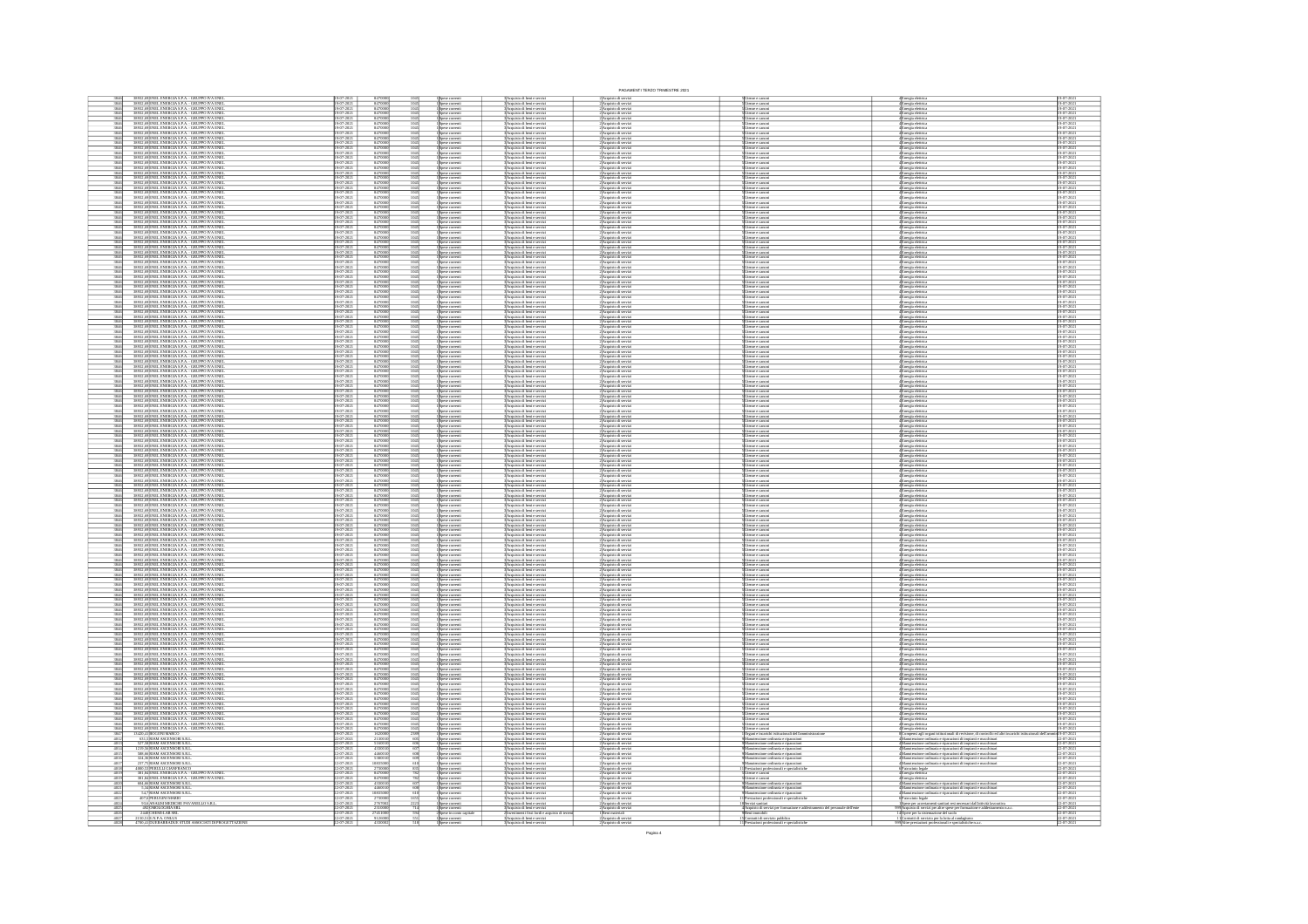|                                                                                                                                                                                      |                                                                                                                                                                                                                                               |                                               |                                                                                                                                                  |                                      |                                                                                                                                                               |                                                                                                                                                                                                                              | PAGAMENTI TERZO TRIMESTRE 2021                                                                                                                                                                                                                                                                                                                                                                                                                                                                                                                                                       |                                                                                                                                                      |                                                                                                                                                                                                             |                                                                                     |
|--------------------------------------------------------------------------------------------------------------------------------------------------------------------------------------|-----------------------------------------------------------------------------------------------------------------------------------------------------------------------------------------------------------------------------------------------|-----------------------------------------------|--------------------------------------------------------------------------------------------------------------------------------------------------|--------------------------------------|---------------------------------------------------------------------------------------------------------------------------------------------------------------|------------------------------------------------------------------------------------------------------------------------------------------------------------------------------------------------------------------------------|--------------------------------------------------------------------------------------------------------------------------------------------------------------------------------------------------------------------------------------------------------------------------------------------------------------------------------------------------------------------------------------------------------------------------------------------------------------------------------------------------------------------------------------------------------------------------------------|------------------------------------------------------------------------------------------------------------------------------------------------------|-------------------------------------------------------------------------------------------------------------------------------------------------------------------------------------------------------------|-------------------------------------------------------------------------------------|
|                                                                                                                                                                                      | 501,67 DUEBARRADUE STUDI ASSOCIATI DI PROGETTAZION<br>106,25 REGIONE VENETO - GIUNTA REGIONALE (STIPENDI)                                                                                                                                     |                                               | $\begin{array}{r} 4460001 \\ 26480000 \\ 26480000 \\ 26480000 \end{array}$                                                                       |                                      | l Spese correnti<br>2 Spese in como capitale<br>2 Spese in como capitale<br>2 Spese in como capitale                                                          | Acquisto di beni e servizi<br>Investimenti fissi lordi e acquisto di tene<br>Investimenti fissi lordi e acquisto di tene<br>Investimenti fissi lordi e acquisto di tene                                                      | 2)Acquisto di servizi<br>I Beni materiali                                                                                                                                                                                                                                                                                                                                                                                                                                                                                                                                            | uli e specialis                                                                                                                                      | 99∫Altre prestazioni profe<br>121mfrastrutture stradali<br>nuli e specialistiche n.a.                                                                                                                       | $\frac{2-07-202}{2-07-202}$                                                         |
| 4031<br>4032                                                                                                                                                                         | 106,25 REGIONE VENETO - GIUNTA REGIONALE (STIPENDI)<br>106,25 REGIONE VENETO - GIUNTA REGIONALE (STIPENDI)                                                                                                                                    |                                               |                                                                                                                                                  |                                      |                                                                                                                                                               |                                                                                                                                                                                                                              | 1 Beni materiali<br>1 Beni materiali                                                                                                                                                                                                                                                                                                                                                                                                                                                                                                                                                 | Beni immobili<br>Beni immobili                                                                                                                       | strutture stradali<br>strutture stradali                                                                                                                                                                    | -07-2021<br>-07-2021                                                                |
| $\frac{403}{403}$                                                                                                                                                                    | 68766,93 AGENZIA DELLE ENTRATE*<br>37,2 ABACO SPA                                                                                                                                                                                             |                                               | 280250                                                                                                                                           |                                      | Spese correnti<br>Spese correnti                                                                                                                              | Altre spese correnti<br>Acquisto di beni e servizi                                                                                                                                                                           | :<br>Nesamenti IVA a di<br>: Acquisto di servizi                                                                                                                                                                                                                                                                                                                                                                                                                                                                                                                                     | .<br>Versamenti IVA a debito per le gestioni commerciali<br>Aggi di riscossione                                                                      | .<br>Versamenti IVA a debito per le gestioni come<br>Altri aggi di riscossione n.a.c.                                                                                                                       | 1-07-202<br>1-07-202                                                                |
| 4038<br>4039                                                                                                                                                                         | 35,64 ABACO SPA<br>12768,24 PEGASO VIAGGI SRL                                                                                                                                                                                                 | $\frac{7.2021}{7.2021}$<br>7-202)<br>7-202)   | 177000<br>5400000<br>10141000                                                                                                                    |                                      |                                                                                                                                                               | Acquisto di beni e serviz<br>Acquisto di beni e serviz<br>Trasferimenti correnti<br>Acquisto di beni e serviz                                                                                                                | Acquisto di serviz<br>Acquisto di serviz<br>eri Sociali Private                                                                                                                                                                                                                                                                                                                                                                                                                                                                                                                      | lggi di riscossione<br>l'ontratti di servizio pubblic<br>enti correnti a bititazioni Sociali Private                                                 | 999 Altri aggi di riscossione n.a.c.<br>- 2 Contratti di servizio di trasporto scolastico<br>- 1 Trasferimenti correnti a Istituzioni Sociali Private                                                       | 2-07-202<br>2-07-202<br>:2-07-2021<br>:2-07-2021                                    |
|                                                                                                                                                                                      |                                                                                                                                                                                                                                               |                                               | 1415001<br>3145000                                                                                                                               | 405                                  | Spise correnti<br>Spise correnti<br>Spise correnti<br>Spise correnti<br>Spise correnti<br>Spise correnti                                                      | :<br>:Acquisto di beni e serviz<br>:Acquisto di beni e serviz                                                                                                                                                                | 4 Trasferimenti com<br>2 Acquisto di serviz<br>2 Acquisto di serviz<br>2 Acquisto di serviz                                                                                                                                                                                                                                                                                                                                                                                                                                                                                          | restazioni professionali e specialistiche<br>trestazioni professionali e specialistiche<br>Julizzo di beni di terzi                                  | rasmennen vormar a successe "sociale e religiosa<br>"ssistema psicologica, sociale e religiosa<br>"ltre prestazioni professionali e specialistiche n.a.»<br>Joleggi di impianti e macchinari                | 7-07-202<br>7-07-202                                                                |
| $\begin{array}{r} 4040 \\ 4041 \\ 4042 \\ 4043 \\ 4044 \\ 4045 \\ 4046 \end{array}$                                                                                                  | 12708/APPLASSO VAIGGISBL<br>1990/CALICOLA CIRCOLO CULTURALE<br>1979, 11 COOPERATIVA SOC. ONLUS LA BOTTEGA DEI RAGAZZI<br>2031, 2023/PREANDIO ALVISE<br>2035, 94 COOPERATIVA SOC. ONLUS LA BOTTEGA DEI RAGAZZI<br>2035, 94 COOPERATIVA SOC. ON |                                               | 10696101<br>10696001<br>5390001                                                                                                                  |                                      |                                                                                                                                                               | 3 Acquisto di beri e serviz<br>3 Acquisto di beri e serviz<br>3 Acquisto di beri e serviz                                                                                                                                    | :<br> Acquisto di servi<br> Acquisto di servi                                                                                                                                                                                                                                                                                                                                                                                                                                                                                                                                        | stazioni professionali e speci<br>stazioni professionali e speci<br>vizi ausiliari per il funzionan                                                  | rre prestacioni professionali e specialistiche n.a.<br>sistenza psicologica, sociale e religiosa<br>vvizi di pulizia e lavanderia                                                                           | 07-20                                                                               |
|                                                                                                                                                                                      | 1073,71 COOPERATIVA SOC: ONLUS LA BOTTEGA DEI RAGAZZI 820,45 GSG S.R.L.                                                                                                                                                                       |                                               |                                                                                                                                                  |                                      |                                                                                                                                                               |                                                                                                                                                                                                                              |                                                                                                                                                                                                                                                                                                                                                                                                                                                                                                                                                                                      | dell'em                                                                                                                                              |                                                                                                                                                                                                             |                                                                                     |
| $\frac{4047}{4047}$                                                                                                                                                                  | 100 SINERGAS S.P.A.<br>100 SINERGAS S.P.A.                                                                                                                                                                                                    | 7-2021                                        | 2130001                                                                                                                                          |                                      | Spese correnti<br>Spese correnti                                                                                                                              | .<br>Acquisto di beni e serviz<br>Acquisto di beni e serviz                                                                                                                                                                  | .<br>cquisto di servi<br>.cquisto di servi                                                                                                                                                                                                                                                                                                                                                                                                                                                                                                                                           | Jienze e canoni<br>Jienze e canoni                                                                                                                   |                                                                                                                                                                                                             | $7-07-202$                                                                          |
| $\frac{4047}{4048}$<br>4049                                                                                                                                                          | 100 SINERGAS S.P.A.<br>22,88 SINERGAS S.P.A.<br>9,74 SINERGAS S.P.A.<br>7,45 SINERGAS S.P.A.                                                                                                                                                  | 7-202)<br>7-202)                              | 2130000                                                                                                                                          |                                      | .<br>Spese correnti<br>Spese correnti                                                                                                                         | Acquisto di beni e serviz<br>Acquisto di beni e serviz<br>Acquisto di beni e serviz<br>Acquisto di beni e serviz                                                                                                             | 2)<br>Acquisto di serviz<br>2)<br>Acquisto di serviz<br>2)<br>Acquisto di serviz<br>2)<br>Acquisto di serviz<br>2)<br>Acquisto di serviz                                                                                                                                                                                                                                                                                                                                                                                                                                             | Utenze e canoni<br>Utenze e canoni<br>Utenze e canoni<br>Utenze e canoni                                                                             |                                                                                                                                                                                                             | 7-07-202<br>:7-07-202<br>:7-07-202                                                  |
| $\frac{4051}{4052}$                                                                                                                                                                  |                                                                                                                                                                                                                                               |                                               | $\begin{array}{r} 1013000\\ 10452100\\ 3122100\\ 10480000\\ 10480000\\ 20550500 \end{array}$                                                     |                                      | Spese comenti<br>Spese comenti<br>Spese comenti                                                                                                               | :<br>:Acquisto di beni e serviz<br>:Acquisto di beni e serviz                                                                                                                                                                |                                                                                                                                                                                                                                                                                                                                                                                                                                                                                                                                                                                      | Contratti di servizio<br>Contratti di servizio                                                                                                       | .<br>Contratti di servizio di assistenza sociale residenziale e semiresidenziale<br>Contratti di servizio di assistenza sociale residenziale e semiresidenziale                                             | 7-07-202<br>7-07-202:                                                               |
| $\frac{405}{405}$                                                                                                                                                                    | FREE BOOKING STATES ANTONIC RESIDERATION CONTRACTOR SECOND PROGRAM SOC. COOP<br>2238,27 PROGETTO INSIEME SOC. COOP<br>6831,99 PORZI STEFANO                                                                                                   |                                               |                                                                                                                                                  |                                      | .<br>Spese correnti<br>Spese in como capital                                                                                                                  | Acquisto di beri e servizi<br>Investimenti fissi lordi e acquisto di ter                                                                                                                                                     | :<br>Acquisto di servi<br>. Beni materiali                                                                                                                                                                                                                                                                                                                                                                                                                                                                                                                                           | .<br>Contratti di servizio :<br>Soni immobili                                                                                                        | etratti di servizio di ass<br>ni immobili n.a.c.                                                                                                                                                            | $^{7-07-201}$                                                                       |
| $\frac{4054}{4055}$                                                                                                                                                                  | $562,66$ MARITAN SRL<br>14555,58 MARITAN SRL                                                                                                                                                                                                  | $7 - 202$                                     | 2177100                                                                                                                                          |                                      | Spese in como capital<br>Spese in como capital<br>Spese in como capital<br>Spese correeri<br>Spese correeri<br>Spese in como capital<br>Spese in como capital | lrvestimenti fissi lordi e acquisto di terre<br>Investimenti fissi lordi e acquisto di terre                                                                                                                                 | r Dent materiali<br>1 Dent materiali<br>2 Acquisto di servi<br>2 Acquisto di servi<br>2 Acquisto di servi<br>1 Dent materiali<br>1 Dent materiali<br>1 Dent materiali<br>1 Dent materiali<br>2 Acquisto di servi                                                                                                                                                                                                                                                                                                                                                                     | Impianti e macchina                                                                                                                                  | Macchinari<br>Macchinari                                                                                                                                                                                    | $^{7-07-202}$                                                                       |
| 4056<br>4056                                                                                                                                                                         |                                                                                                                                                                                                                                               | 7-202)<br>7-202)                              | 5370000                                                                                                                                          | $rac{898}{898}$                      |                                                                                                                                                               | Acquisto di beni e servizi<br>Acquisto di beni e servizi                                                                                                                                                                     |                                                                                                                                                                                                                                                                                                                                                                                                                                                                                                                                                                                      | Contratti di servizio pub<br>Contratti di servizio pub                                                                                               |                                                                                                                                                                                                             | :7-07-2021<br>:7-07-2021                                                            |
| 4056                                                                                                                                                                                 | 1655, SOARITAN SICIETA COOPERATIVA SOCIALE ONLIS<br>6768, SALA PICCONAIA SOCIETA COOPERATIVA SOCIALE ONLIS<br>6768, SALA PICCONAIA SOCIETA COOPERATIVA SOCIALE ONLIS<br>6768, SALA PICCONAIA SOCIETA COOPERATIVA SOCIALE ONLIS<br>1530-CSM    |                                               | 537000<br>2736010                                                                                                                                |                                      |                                                                                                                                                               | Acquisto di beri e servizi<br>Ilinvestimenti fissi lordi e acq                                                                                                                                                               |                                                                                                                                                                                                                                                                                                                                                                                                                                                                                                                                                                                      | Contratti di servizio :<br>Seni immobili                                                                                                             | -<br>1999/Altre sprise per contratti di servizio pubblico<br>1999/Altre sprise per contratti di servizio pubblico<br>1999/Altre sprise per contratti di servizio pubblico<br>10 defrastratture idrauliche   |                                                                                     |
| $\frac{405}{406}$                                                                                                                                                                    |                                                                                                                                                                                                                                               |                                               | 273601<br>273601<br>20601                                                                                                                        |                                      | Spese in como capital<br>Spese in como capital<br>Spese correnti                                                                                              | timenti fissi lordi e acquisto di te<br>lnvestimenti fissi lordi e acqu<br>Acquisto di beni e servizi<br>isto di ta                                                                                                          |                                                                                                                                                                                                                                                                                                                                                                                                                                                                                                                                                                                      | ilidomni insk<br>kommi insk                                                                                                                          | inascutture idrauliche<br>ifrastrutture idrauliche<br>pese di condominio                                                                                                                                    |                                                                                     |
| $\frac{4062}{4063}$                                                                                                                                                                  | $142,\!38\!$ CONDOMINIO ROBERTA<br>$200\!/\!000\!$ ESSO NOMINATIVO NEL RISPETTO DELLA NORMATIVA SULLA PROTEZIONE DATI PERSONALI                                                                                                               |                                               | 20601                                                                                                                                            |                                      | s<br>Spese correnti<br>Spese correnti                                                                                                                         | Acquisto di beni e serviz<br>Acquisto di beni e serviz                                                                                                                                                                       | Acquisto di servi<br>Acquisto di servi                                                                                                                                                                                                                                                                                                                                                                                                                                                                                                                                               | sze e canor<br>ltenze e canoni<br>ltenze e canoni                                                                                                    | .<br>Spese di condominio<br>Spese di condominio                                                                                                                                                             | 8407-202                                                                            |
|                                                                                                                                                                                      |                                                                                                                                                                                                                                               | $7 - 202$                                     | $\begin{array}{r}\n 200010 \\  \hline\n 206010 \\  \hline\n 10160000 \\  \hline\n 212000 \\  \hline\n 212000 \\  \hline\n 2120000\n \end{array}$ |                                      | ipese comenti<br>ipese comenti<br>ipese comenti                                                                                                               | Acquisto di beri e serviz                                                                                                                                                                                                    | Acquisto di servizi                                                                                                                                                                                                                                                                                                                                                                                                                                                                                                                                                                  | Utenze e canoni<br>Altri trasferimenti a<br>Servizi amministrati                                                                                     | Spese di condominio<br>Altri trasferimenti a famiglie n.a.<br>Altre spese per servizi amministr.                                                                                                            | 8-07-202                                                                            |
| 4064<br>4065<br>4066<br>4068<br>4069                                                                                                                                                 |                                                                                                                                                                                                                                               |                                               |                                                                                                                                                  |                                      | Spese correnti<br>Spese correnti                                                                                                                              | e i norevimenti conventi<br>Acquisto di beni e serviz                                                                                                                                                                        | <b>TERNYTHERICE</b><br>Acquisto di serv                                                                                                                                                                                                                                                                                                                                                                                                                                                                                                                                              | iervizi amministrativ<br>iervizi amministrativ                                                                                                       |                                                                                                                                                                                                             | 8-07-202<br>8-07-202                                                                |
|                                                                                                                                                                                      |                                                                                                                                                                                                                                               |                                               |                                                                                                                                                  |                                      |                                                                                                                                                               | 3 Acquisto di beni e serviz<br>3 Acquisto di beni e serviz<br>3 Acquisto di beni e serviz                                                                                                                                    | <b>2)Acquisto di serviz</b><br>2)Acquisto di serviz<br>2)Acquisto di serviz                                                                                                                                                                                                                                                                                                                                                                                                                                                                                                          |                                                                                                                                                      | 999 Altre spese per servizi amn<br>999 Altre spese per servizi amn<br>4 Spese notarili                                                                                                                      | s<br>9-07-202                                                                       |
| $\frac{4070}{4071}$                                                                                                                                                                  |                                                                                                                                                                                                                                               |                                               | 1047000                                                                                                                                          |                                      | s<br>Spese correnti<br>Spese correnti                                                                                                                         | :<br> Acquisto di beni e serviz<br> Acquisto di beni e serviz                                                                                                                                                                | :<br>: Acquisto di servia<br>: Acquisto di servia                                                                                                                                                                                                                                                                                                                                                                                                                                                                                                                                    | Contratti di servizio pub<br>Contratti di servizio pub                                                                                               | .<br>contratti di servizio di assistenza sociale domiciliare<br>contratti di servizio per la lotta al randagismo                                                                                            | $0.07 - 20.202$                                                                     |
| 4072<br>4073                                                                                                                                                                         | 1830 M.P.L.C. ITALIA S.R.L.<br>3147,2 EURO & PROMOS SOCIAL HEALTH CARE SOCIETA' COOPERATIVA:                                                                                                                                                  | $7 - 202$                                     | 5270001                                                                                                                                          |                                      | Spese correnti<br>Spese correnti<br>Spese correnti<br>Spese correnti<br>Spese correnti<br>Spese correnti                                                      | 3)<br>Acquisto di beri e servizi<br>3)<br>Acquisto di beri e servizi<br>3)<br>Acquisto di beri e servizi<br>3)<br>Acquisto di beri e servizi                                                                                 | 2 Acquisto di servizi<br>2 Acquisto di servizi<br>2 Acquisto di servizi<br>2 Acquisto di servizi                                                                                                                                                                                                                                                                                                                                                                                                                                                                                     | Utilizzo di beni di terzi<br>Contratti di servizio pub<br>Contratti di servizio pub<br>Acquisto di servizi per fo                                    | Altre licenze<br>Contratti di servizio di assistenza sociale residenziale e sem                                                                                                                             | 0-07-202                                                                            |
| $\frac{4074}{4075}$                                                                                                                                                                  |                                                                                                                                                                                                                                               | 17-2021<br>18-2021                            | 10470000                                                                                                                                         |                                      |                                                                                                                                                               |                                                                                                                                                                                                                              |                                                                                                                                                                                                                                                                                                                                                                                                                                                                                                                                                                                      | addestramento del personale dell'ente                                                                                                                | Contratti di servizio di assistenza sociale domiciliare<br>Acquisto di servizi per altre spese per formazione e addestra                                                                                    | :9-07-202<br>(2-08-202)                                                             |
| 4076<br>4076<br>4077                                                                                                                                                                 |                                                                                                                                                                                                                                               | $8 - 201$                                     |                                                                                                                                                  |                                      |                                                                                                                                                               | :<br>: Acquisto di beni e serviz<br>: Acquisto di beni e serviz                                                                                                                                                              | 2)Acquisto di servi<br>2)Acquisto di servi                                                                                                                                                                                                                                                                                                                                                                                                                                                                                                                                           | Jienze e canoni<br>Jienze e canoni                                                                                                                   |                                                                                                                                                                                                             | $\frac{2-08-202}{2-08-202}$<br>$-08 - 20$                                           |
| $\frac{407}{407}$                                                                                                                                                                    | 1530,68 VERITAS SPA<br>1530,68 VERITAS SPA<br>1530,68 VERITAS SPA<br>1530,68 VERITAS SPA<br>1530,68 VERITAS SPA<br>1530,68 VERITAS SPA<br>1530,68 VERITAS SPA<br>1530,68 VERITAS SPA                                                          |                                               | $\begin{array}{r} 519200 \\ 519200 \\ 443000 \\ 443000 \\ 443000 \\ 443000 \\ \end{array}$                                                       |                                      | pese correnti<br>pese correnti                                                                                                                                | "Spagnisto di beri e servizi<br>"SAcquisto di beri e servizi<br>"SAcquisto di beri e servizi<br>"SAcquisto di beri e servizi<br>"SAcquisto di beri e servizi<br>"SAcquisto di beri e servizi<br>"SAcquisto di beri e servizi | 2)<br>Acquisto di servizi<br>2)<br>Acquisto di servizi<br>2)<br>Acquisto di servizi<br>2)<br>Acquisto di servizi<br>2)<br>Acquisto di servizi                                                                                                                                                                                                                                                                                                                                                                                                                                        | L'henze e canoni<br>L'henze e canoni<br>L'henze e canoni<br>L'henze e canoni<br>L'henze e canoni<br>L'henze e canoni                                 |                                                                                                                                                                                                             | $2 - 08 - 20$                                                                       |
| $\frac{4077}{4077}$                                                                                                                                                                  |                                                                                                                                                                                                                                               | 18-2021<br>18-2021                            | 4430001                                                                                                                                          |                                      | Spese correnti<br>Spese correnti<br>Spese correnti<br>Spese correnti                                                                                          |                                                                                                                                                                                                                              |                                                                                                                                                                                                                                                                                                                                                                                                                                                                                                                                                                                      |                                                                                                                                                      |                                                                                                                                                                                                             | (2-08-202)<br>(2-08-202)                                                            |
|                                                                                                                                                                                      |                                                                                                                                                                                                                                               |                                               |                                                                                                                                                  |                                      | pese correnti<br>pese correnti                                                                                                                                | :<br>: Acquisto di beni e serviz<br>: Acquisto di beni e serviz                                                                                                                                                              | 2)Acquisto di servi<br>2)Acquisto di servi                                                                                                                                                                                                                                                                                                                                                                                                                                                                                                                                           | ltenze e canoni<br>ltenze e canoni                                                                                                                   |                                                                                                                                                                                                             | 2-08-202<br>2-08-202                                                                |
|                                                                                                                                                                                      | 1530,68 VERITAS SPA<br>1530,68 VERITAS SPA<br>221,96 VERITAS SPA<br>221,96 VERITAS SPA<br>221,96 VERITAS SPA<br>221,96 VERITAS SPA                                                                                                            | $8 - 202$                                     | 4430001<br>4430001<br>9791201<br>9791201                                                                                                         |                                      | Spese correnti<br>Spese correnti<br>Spese correnti                                                                                                            | Acquisto di beni e serviz                                                                                                                                                                                                    | .<br>2 Acquisto di serviz<br>2 Acquisto di serviz                                                                                                                                                                                                                                                                                                                                                                                                                                                                                                                                    | enze e canoni                                                                                                                                        |                                                                                                                                                                                                             | $-08 - 20$                                                                          |
|                                                                                                                                                                                      |                                                                                                                                                                                                                                               | $\frac{-08-201}{-08-201}$<br>48-2021          |                                                                                                                                                  |                                      |                                                                                                                                                               | <b>Acquisto di beni e serviz</b><br>Acquisto di beni e serviz                                                                                                                                                                |                                                                                                                                                                                                                                                                                                                                                                                                                                                                                                                                                                                      | .<br>Jienze e canoni                                                                                                                                 |                                                                                                                                                                                                             | 12-08-202<br>12-08-202<br>$2-08-202$<br>$2-08-202$                                  |
| 4078<br>4078                                                                                                                                                                         | 221,96 VERITAS SPA<br>221,96 VERITAS SPA<br>221,96 VERITAS SPA<br>221,96 VERITAS SPA                                                                                                                                                          | $\frac{46-2021}{22}$                          | 9791200<br>9791200<br>9791200<br>9791200                                                                                                         |                                      | ipese correnti<br>ipese correnti                                                                                                                              | :<br>: Acquisto di beni e serviz<br>: Acquisto di beni e serviz                                                                                                                                                              | 2)Acquisto di serviz<br>2)Acquisto di serviz                                                                                                                                                                                                                                                                                                                                                                                                                                                                                                                                         | Jienze e canoni<br>Jienze e canoni                                                                                                                   |                                                                                                                                                                                                             | 02-08-202                                                                           |
| 4078                                                                                                                                                                                 | 221,96 VERITAS SPA<br>221,96 VERITAS SPA                                                                                                                                                                                                      | -08-2021<br>-08-2021                          | 9791200                                                                                                                                          |                                      | Spine comments<br>Spine comments<br>Spine comments<br>Spine comments<br>Spine comments                                                                        | 3)<br>Acquisto di beni e servizi<br>3)<br>Acquisto di beni e servizi<br>3)<br>Acquisto di beni e servizi                                                                                                                     | 2 Acquisto di servizi<br>2 Acquisto di servizi<br>2 Acquisto di servizi<br>2 Acquisto di servizi                                                                                                                                                                                                                                                                                                                                                                                                                                                                                     | Utenze e canoni<br>Utenze e canoni<br>Utenze e canoni<br>Utenze e canoni                                                                             |                                                                                                                                                                                                             | 02-08-2021<br>02-08-2021                                                            |
|                                                                                                                                                                                      | 221,96 VERITAS SP<br>1436,96 VERITAS SP                                                                                                                                                                                                       | $-08 - 202$<br>$-08 - 202$                    | 979120<br>206200                                                                                                                                 |                                      |                                                                                                                                                               | :<br>: Acquisto di beni e serviz<br>: Acquisto di beni e serviz                                                                                                                                                              | : Acquisto di servi<br>! Acquisto di servi                                                                                                                                                                                                                                                                                                                                                                                                                                                                                                                                           | Jienze e canoni<br>Jienze e canoni                                                                                                                   | Acqua<br>Acres                                                                                                                                                                                              | 12-08-202<br>12-08-202                                                              |
| 4078<br>4079<br>4079<br>4079                                                                                                                                                         | 1436,96 VERITAS SPA<br>1436,96 VERITAS SPA                                                                                                                                                                                                    | 18-2021<br>18-2021                            | 2062000                                                                                                                                          |                                      | ipese correnti<br>ipese correnti                                                                                                                              | 3 Acquisto di beni e serviz<br>3 Acquisto di beni e serviz                                                                                                                                                                   | 2)Acquisto di serviz<br>2)Acquisto di serviz                                                                                                                                                                                                                                                                                                                                                                                                                                                                                                                                         | Jienne e canoni<br>Jienne e canoni                                                                                                                   |                                                                                                                                                                                                             | (2-08-202<br>(2-08-202                                                              |
| 4079                                                                                                                                                                                 | 1436,96 VERITAS SPA<br>1436,96 VERITAS SPA                                                                                                                                                                                                    | 48-2021<br>48-2021                            | 2062000                                                                                                                                          |                                      | s<br>Spese correnti<br>Spese correnti<br>Spese correnti                                                                                                       | 3)<br>Acquisto di beni e servizi<br>3)<br>Acquisto di beni e servizi<br>3)<br>Acquisto di beni e servizi                                                                                                                     | 2) Acquisto di servizi<br>2) Acquisto di servizi<br>2) Acquisto di servizi<br>2) Acquisto di servizi                                                                                                                                                                                                                                                                                                                                                                                                                                                                                 | Usenze e canoni<br>Usenze e canoni<br>Usenze e canoni<br>Usenze e canoni                                                                             | SAcqua<br>SAcqua                                                                                                                                                                                            | $\frac{02 - 08 - 202}{02 - 08 - 202}$                                               |
| 4079                                                                                                                                                                                 | 1436,96 VERITAS SPA<br>1436,96 VERITAS SPA                                                                                                                                                                                                    | 18-2021<br>18-2021                            | 2062000                                                                                                                                          |                                      |                                                                                                                                                               |                                                                                                                                                                                                                              |                                                                                                                                                                                                                                                                                                                                                                                                                                                                                                                                                                                      |                                                                                                                                                      |                                                                                                                                                                                                             | $2-08-202$<br>$2-08-202$                                                            |
|                                                                                                                                                                                      | 1436,96 VERITAS SPA<br>1436,96 VERITAS SPA<br>1436,96 VERITAS SPA<br>1436,96 VERITAS SPA<br>1436,96 VERITAS SPA                                                                                                                               | 8-202                                         | 206200<br>206200<br>206200                                                                                                                       |                                      | pese correnti<br>pese correnti                                                                                                                                | l Acquisto di beri e serviz<br>! Acquisto di beri e serviz<br>Acquisto di beni e serviz                                                                                                                                      | 2)Acquisto di servi<br>2)Acquisto di servi                                                                                                                                                                                                                                                                                                                                                                                                                                                                                                                                           | ltenze e canoni<br>ltenze e canoni                                                                                                                   |                                                                                                                                                                                                             | $2-08-20$<br>$2-08-20$<br>$08 - 20$                                                 |
|                                                                                                                                                                                      |                                                                                                                                                                                                                                               | $\frac{46.201}{48.201}$                       | 2062001<br>2062001                                                                                                                               |                                      | Spese correnti<br>Spese correnti<br>Spese correnti                                                                                                            | :<br>: Acquisto di beni e serviz<br>: Acquisto di beni e serviz                                                                                                                                                              | 2) Acquisto di serviz<br>2) Acquisto di serviz<br>2) Acquisto di serviz                                                                                                                                                                                                                                                                                                                                                                                                                                                                                                              | benze e canoni<br>Jienze e canoni<br>Jienze e canoni                                                                                                 |                                                                                                                                                                                                             | 02-08-202<br>02-08-202                                                              |
|                                                                                                                                                                                      | 1436,96 VERITAS SPA<br>1436,96 VERITAS SPA                                                                                                                                                                                                    | $\frac{48-202}{22}$                           | 2062000                                                                                                                                          |                                      | ipese correnti<br>ipese correnti                                                                                                                              | :<br>: Acquisto di beni e serviz<br>: Acquisto di beni e serviz                                                                                                                                                              | 2)Acquisto di servizi<br>2)Acquisto di servizi                                                                                                                                                                                                                                                                                                                                                                                                                                                                                                                                       | Jienze e canoni<br>Jienze e canoni                                                                                                                   |                                                                                                                                                                                                             | $2-08-202$<br>$2-08-202$                                                            |
| 4079                                                                                                                                                                                 | 1436,96 VERITAS SPA<br>1436,96 VERITAS SPA                                                                                                                                                                                                    | (8.202)                                       | 2062000                                                                                                                                          |                                      | Spese correnti<br>Spese correnti<br>Spese correnti<br>Spese correnti                                                                                          | 3)<br>Acquisto di beni e servizi<br>3)<br>Acquisto di beni e servizi<br>3)<br>Acquisto di beni e servizi                                                                                                                     | $\begin{array}{l} \textcolor{red}{2}\textcolor{blue}{\lambda}\textcolor{red}{equis} \textcolor{red}{no}\ \textcolor{red}{d}\ \textcolor{red}{servizi}\\ \textcolor{red}{2}\textcolor{blue}{\lambda}\textcolor{red}{cquis} \textcolor{red}{to}\ \textcolor{red}{d}\ \textcolor{red}{servizi}\\ \textcolor{red}{2}\textcolor{blue}{\lambda}\textcolor{red}{cquis} \textcolor{red}{to}\ \textcolor{red}{d}\ \textcolor{red}{servizi}\\ \textcolor{red}{2}\textcolor{blue}{\lambda}\textcolor{red}{cquis} \textcolor{red}{to}\ \textcolor{red}{d}\ \textcolor{red}{servizi} \end{array}$ | Llienze e canoni<br>Llienze e canoni<br>Llienze e canoni<br>Llienze e canoni                                                                         |                                                                                                                                                                                                             | 12-08-202                                                                           |
| 4079<br>4079                                                                                                                                                                         | 1436,96 VERITAS SPA<br>1436,96 VERITAS SPA                                                                                                                                                                                                    | 48-2021<br>48-2021                            | 2062000                                                                                                                                          |                                      |                                                                                                                                                               |                                                                                                                                                                                                                              |                                                                                                                                                                                                                                                                                                                                                                                                                                                                                                                                                                                      |                                                                                                                                                      | 5 Асераа<br>5 Асераа                                                                                                                                                                                        | 12-08-2021<br>12-08-2021                                                            |
| 408<br>408<br>408<br>408                                                                                                                                                             | 624,92 VERITAS SP/<br>624,92 VERITAS SP/                                                                                                                                                                                                      | $\frac{-08-20}{72}$                           | 10836001                                                                                                                                         |                                      | ipese correnti<br>ipese correnti                                                                                                                              | 3 Acquisto di beri e serviz<br>3 Acquisto di beri e serviz                                                                                                                                                                   | 2)Acquisto di serviz<br>2)Acquisto di serviz                                                                                                                                                                                                                                                                                                                                                                                                                                                                                                                                         | Jienze e canoni<br>Jienze e canoni                                                                                                                   | Acqua                                                                                                                                                                                                       | 12-08-202<br>12-08-202                                                              |
|                                                                                                                                                                                      | 624,92 VERITAS SPA<br>624,92 VERITAS SPA                                                                                                                                                                                                      | 18-2021<br>RCM321                             | 10836000                                                                                                                                         |                                      | Spese correnti<br>Spese correnti                                                                                                                              | :<br>: Acquisto di beni e serviz<br>: Acquisto di beni e serviz                                                                                                                                                              | 2)Acquisto di serviz<br>2)Acquisto di serviz                                                                                                                                                                                                                                                                                                                                                                                                                                                                                                                                         | Jienze e canoni<br>Jienze e canoni                                                                                                                   | Acqua                                                                                                                                                                                                       | $\frac{12-08-202}{12\cdot 08\cdot 202}$                                             |
| 4080                                                                                                                                                                                 | 624,92 VERITAS SPA<br>624,92 VERITAS SPA                                                                                                                                                                                                      |                                               | 10836000                                                                                                                                         |                                      | Spese correnti<br>Spese correnti                                                                                                                              | 3 Acquisto di beni e serviz<br>3 Acquisto di beni e serviz                                                                                                                                                                   | 2)Acquisto di servizi<br>2)Acquisto di servizi                                                                                                                                                                                                                                                                                                                                                                                                                                                                                                                                       | Joenne e camoni<br>Joenne e camoni                                                                                                                   | 5 Асераа<br>5 Асераа                                                                                                                                                                                        | 12-08-202<br>12-08-202                                                              |
| $\frac{4080}{4080}$                                                                                                                                                                  | 624,92 VERITAS SPA<br>624,92 VERITAS SPA                                                                                                                                                                                                      |                                               | 10335001                                                                                                                                         |                                      | Spese correnti<br>Spese correnti<br>ipese correnti<br>ipese correnti                                                                                          | 3 Acquisto di beni e serviz<br>3 Acquisto di beni e serviz<br>3 Acquisto di beri e serviz<br>3 Acquisto di beri e serviz                                                                                                     | 2)Acquisto di servizi<br>2)Acquisto di servizi<br>2)Acquisto di servia<br>2)Acquisto di servia                                                                                                                                                                                                                                                                                                                                                                                                                                                                                       | Jienze e canoni<br>Jienze e canoni<br>Jienze e canoni<br>Jienze e canoni                                                                             | 5 Асераа<br>5 Асераа                                                                                                                                                                                        | 12-08-202<br>12-08-202                                                              |
|                                                                                                                                                                                      | 624,92 VERITAS SPA<br>5604,42 VERITAS SPA<br>5604,42 VERITAS SPA                                                                                                                                                                              | $8 - 201$                                     | 1083600<br>434000<br>434000                                                                                                                      |                                      | Spase correnti                                                                                                                                                | Acquisto di beni e serviz                                                                                                                                                                                                    | 2 Acquisto di serviz                                                                                                                                                                                                                                                                                                                                                                                                                                                                                                                                                                 | tenze e canoni                                                                                                                                       |                                                                                                                                                                                                             | $\begin{array}{r} \textbf{2-08-201} \\ \textbf{2-08-201} \end{array}$<br>$08 - 202$ |
| $\begin{array}{r}\n4080 \\ \hline\n4081 \\ \hline\n4081 \\ \hline\n4081 \\ \hline\n4081 \\ \hline\n4081 \\ \hline\n4081 \\ \hline\n4081\n\end{array}$                                | 5604,42 VERITAS SP                                                                                                                                                                                                                            | $\frac{48.202}{48.202}$                       | 434000<br>434000                                                                                                                                 |                                      | Spese correnti<br>Spese correnti                                                                                                                              | :<br>: Acquisto di beni e serviz<br>: Acquisto di beni e serviz                                                                                                                                                              | 2)Acquisto di serviz<br>2)Acquisto di serviz                                                                                                                                                                                                                                                                                                                                                                                                                                                                                                                                         | Jienze e canoni<br>Jienze e canoni                                                                                                                   |                                                                                                                                                                                                             | 02-08-202<br>02-08-202                                                              |
|                                                                                                                                                                                      | 5604,42 VERITAS SPA<br>5604,42 VERITAS SPA                                                                                                                                                                                                    | $08 - 2021$<br>$(8-202)$                      | 434000                                                                                                                                           |                                      | Spese correnti<br>Spese correnti<br>Spese correnti                                                                                                            | Spagnisto di beri e servizi<br>3 Acquisto di beri e servizi<br>3 Acquisto di beri e servizi<br>3 Acquisto di beri e servizi<br>3 Acquisto di beri e servizi<br>3 Acquisto di beri e servizi<br>3 Acquisto di beri e servizi  | 2)Acquisto di servizi<br>2)Acquisto di servizi                                                                                                                                                                                                                                                                                                                                                                                                                                                                                                                                       | Jienne e camoni<br>Jienne e camoni                                                                                                                   |                                                                                                                                                                                                             | $2-08-202$<br>$2-08-202$                                                            |
| $\frac{4081}{4081}$                                                                                                                                                                  | 5604,42 VERITAS SPA<br>5604,42 VERITAS SPA                                                                                                                                                                                                    |                                               | 4340001                                                                                                                                          | $\frac{381}{291}$<br>$rac{381}{381}$ | Spese correnti<br>Spese correnti<br>Spese correnti                                                                                                            |                                                                                                                                                                                                                              | 2)Acquisto di servizi<br>2)Acquisto di servizi                                                                                                                                                                                                                                                                                                                                                                                                                                                                                                                                       | Utenze e canoni<br>Utenze e canoni<br>Utenze e canoni<br>Utenze e canoni                                                                             | 5 Асераа<br>5 Асераа                                                                                                                                                                                        | 02-08-2021<br>02-08-2021                                                            |
| $\frac{4081}{4081}$                                                                                                                                                                  | 5604,42 VERITAS SPA<br>5604,42 VERITAS SPA<br>5604,42 VERITAS SP/<br>5604,42 VERITAS SP/                                                                                                                                                      | 48-2021<br>48-2021<br>$\frac{48.202}{48.202}$ | 4340000<br>4340001<br>4340001                                                                                                                    |                                      | Spese correnti<br>Spese correnti                                                                                                                              | 3 Acquisto di beri e serviz<br>3 Acquisto di beri e serviz                                                                                                                                                                   | 2) Acquisto di servizi<br>2) Acquisto di servizi<br>2)Acquisto di servizi<br>2)Acquisto di servizi                                                                                                                                                                                                                                                                                                                                                                                                                                                                                   | Utenze e canoni<br>Utenze e canoni                                                                                                                   | 5 Асераа<br>5 Асераа<br>Асераа<br>Асераа                                                                                                                                                                    | 02-08-2021<br>02-08-2021<br>12-08-202<br>12-08-202                                  |
| $\begin{array}{r} 4081 \\ 4081 \\ \hline 4081 \\ \hline 4081 \end{array}$                                                                                                            | 5604,42 VERITAS SPA<br>5604,42 VERITAS SPA                                                                                                                                                                                                    | 48-2021                                       | 434000<br>434000                                                                                                                                 |                                      | Spese correnti<br>Spese correnti                                                                                                                              | 3 Acquisto di beni e serviz<br>3 Acquisto di beni e serviz                                                                                                                                                                   | 2 Acquisto di servizi<br>2 Acquisto di servizi                                                                                                                                                                                                                                                                                                                                                                                                                                                                                                                                       | Jienne e canoni<br>Jienne e canoni                                                                                                                   | Acqua                                                                                                                                                                                                       | $2-08-202$<br>$2-08-202$                                                            |
| $\frac{4081}{4082}$                                                                                                                                                                  | 5604,42 VERITAS SPA<br>230 BORTOLI ASSICURAZIONI SN                                                                                                                                                                                           | 18-2021<br>18-2021                            | 434000                                                                                                                                           |                                      | Spese correnti<br>Spese correnti                                                                                                                              |                                                                                                                                                                                                                              | 2)Acquisto di servizi<br>4)Premi di assicurazi                                                                                                                                                                                                                                                                                                                                                                                                                                                                                                                                       | Jienne e canoni<br>tremi di assicura<br>etro i darr                                                                                                  | Acqua<br>Premi di assicunazione per responsabilità civile verso terzi                                                                                                                                       | 12-08-202<br>12-08-202                                                              |
| 4083<br>4084                                                                                                                                                                         | 1966,68 BOSCARO DEBORA<br>2642,03 LA ESSE SOCIETA COOPERATIVA SOCIALE                                                                                                                                                                         | 18-2021<br>18-2021                            | 472500                                                                                                                                           | 980<br>897                           | Spese correnti<br>Spese correnti                                                                                                                              | 3)<br>Acquisto di beri e servizi<br>0)<br>Altre spese corretti<br>3)<br>Acquisto di beri e servizi<br>3)<br>Acquisto di beri e servizi                                                                                       | 2 Acquisto di servizi<br>2 Acquisto di servizi                                                                                                                                                                                                                                                                                                                                                                                                                                                                                                                                       | restazioni profe<br>restazioni profe<br>uli e specialistiche<br>uli e specialistiche                                                                 | cioni professionali e specialistiche n.a.c.<br>sicologica, sociale e religiosa<br>09 Altre prestazion<br>2 Assistenza psico                                                                                 | 12-08-202<br>12-08-202                                                              |
|                                                                                                                                                                                      | 01 VERITAS SPA<br>01 VERITAS SPA<br>01 VERITAS SPA                                                                                                                                                                                            |                                               | 4120                                                                                                                                             |                                      | l Spese correnti<br>I Spese correnti<br>I Spese correnti                                                                                                      | 3 Acquisto di beni e servizi<br>3 Acquisto di beni e servizi<br>3 Acquisto di beni e servizi                                                                                                                                 | 2) Acquisto di servizi<br>2) Acquisto di servizi<br>2) Acquisto di servizi                                                                                                                                                                                                                                                                                                                                                                                                                                                                                                           | fenze e canor<br>Jienze e canoni                                                                                                                     | 5 Асераа<br>5 Асераа<br>5 Асераа                                                                                                                                                                            |                                                                                     |
| $\begin{array}{r} 4085 \\ \hline 4085 \\ \hline 4085 \\ \hline 4085 \\ \hline 4085 \\ \hline 4085 \\ \hline 4085 \\ \hline 4085 \\ \hline 4085 \\ \hline 4086 \\ \hline \end{array}$ | 1057,01 VERITAS SPA<br>1057,01 VERITAS SPA                                                                                                                                                                                                    | 48-202                                        | 4120001<br>4120001<br>412000                                                                                                                     |                                      | Spese correnti<br>Spese correnti                                                                                                                              | :<br>: Acquisto di beri e serviz<br>: Acquisto di beri e serviz                                                                                                                                                              | 2)Acquisto di servizi<br>2)Acquisto di servizi                                                                                                                                                                                                                                                                                                                                                                                                                                                                                                                                       | sze e canoni<br>Jienze e canoni<br>Jienze e canoni                                                                                                   |                                                                                                                                                                                                             | 13-08-202<br>13-08-202<br>13-08-202<br>13-08-202                                    |
|                                                                                                                                                                                      |                                                                                                                                                                                                                                               | $18 - 2021$                                   |                                                                                                                                                  |                                      |                                                                                                                                                               |                                                                                                                                                                                                                              |                                                                                                                                                                                                                                                                                                                                                                                                                                                                                                                                                                                      |                                                                                                                                                      | Асена                                                                                                                                                                                                       | 13-08-202                                                                           |
|                                                                                                                                                                                      | $\begin{array}{c} \textbf{1057,01} \textbf{VERITAS SPA} \\ \textbf{1057,01} \textbf{VERITAS SPA} \\ \textbf{18,53} \textbf{PERITAS SPA} \\ \textbf{18,53} \textbf{PERITAS SPA} \\ \textbf{18,53} \textbf{VERITAS SPA} \end{array}$            |                                               | $\begin{array}{r} 412000 \\ 412000 \\ \hline 616000 \\ \hline 616000 \\ \hline \end{array}$                                                      |                                      | Spese comenti<br>  Spese comenti<br>  Spese comenti                                                                                                           | :<br>:}Acquisto di beri e serviz<br>:}Acquisto di beri e serviz<br>:?Acquisto di beri e serviz<br>Acquisto di beri e serviz                                                                                                  | 2)<br>Acquisto di servizi<br>2)<br>Acquisto di servizi                                                                                                                                                                                                                                                                                                                                                                                                                                                                                                                               | L'ornze e canoni<br>L'ornze e canoni<br>L'ornze e canoni                                                                                             |                                                                                                                                                                                                             | 3-08-207<br>3-08-207                                                                |
| 4086<br>4087                                                                                                                                                                         | 18,53 VERITAS SPA<br>811,3 DUCOPS SERVICE SOC. COOP                                                                                                                                                                                           | 48-2021<br>48-2021                            | 6160000                                                                                                                                          | $\frac{385}{196}$                    | pese corrent<br>Spese correnti<br>Spese correnti                                                                                                              | 3 Acquisto di beni e servizi<br>3 Acquisto di beni e servizi                                                                                                                                                                 | 2 Acquisto di serviz<br>2)Acquisto di servizi<br>2)Acquisto di servizi                                                                                                                                                                                                                                                                                                                                                                                                                                                                                                               | rnze e canoni<br>Utenze e canoni<br>Servizi ausiliari per il                                                                                         | izi di pulizia e lavar                                                                                                                                                                                      | 03-08-2021<br>03-08-2021                                                            |
| 4088<br>4088<br>4089<br>4090                                                                                                                                                         | <b>MESORIA SERVICE SOCIOLOGICAL DE SERVICE SOCIOLOGICAL DE SERVICE SOCIOLOGICAL DE SERVICE SOCIOLOGICAL DE SERVICE EN SOCIOLOGICAL DE SOCIOLOGICAL DE SOCIOLOGICAL DE SOCIOLOGICAL DE SOCIOLOGICAL DE SOCIOLOGICAL DE SOCIOLOGIC</b>          | $\frac{48.202}{48.202}$                       | 2046101<br>2046101                                                                                                                               |                                      | Spese correnti<br>Spese correnti                                                                                                                              | 3 Acquisto di beri e serviz<br>3 Acquisto di beri e serviz                                                                                                                                                                   | 2 Acquisto di servizi<br>2 Acquisto di servizi                                                                                                                                                                                                                                                                                                                                                                                                                                                                                                                                       | Servizi ausiliari per il funzionamento dell'ente<br>Servizi ausiliari per il funzionamento dell'ente                                                 | Servizi di pulizia e lavanderia<br>Servizi di pulizia e lavanderia                                                                                                                                          | 13-08-202<br>13-08-202                                                              |
|                                                                                                                                                                                      |                                                                                                                                                                                                                                               | 48-2021                                       | 1391101                                                                                                                                          |                                      | Spese correnti<br>Spese correnti                                                                                                                              | :<br>: Acquisto di beni e serviz<br>: Acquisto di beni e serviz                                                                                                                                                              | 2)Acquisto di servizi<br>2)Acquisto di servizi                                                                                                                                                                                                                                                                                                                                                                                                                                                                                                                                       |                                                                                                                                                      |                                                                                                                                                                                                             | 3-08-202<br>3-08-202                                                                |
| 4101<br>4102                                                                                                                                                                         |                                                                                                                                                                                                                                               |                                               | 6170000<br>10141000                                                                                                                              |                                      | Spese correnti<br>Spese correnti                                                                                                                              | : Acquisto di beni e serviz<br> Acquisto di beni e serviz                                                                                                                                                                    | 2)Acquisto di servizi<br>2)Acquisto di servizi                                                                                                                                                                                                                                                                                                                                                                                                                                                                                                                                       | Usenze e canoni<br>Prestazioni professionali e specialistiche<br>Manuterozione ordinaria e riparazioni<br>Prestazioni professionali e specialistiche | ccesso a banche dati e a pubblicazioni on line<br>restazioni di natura combile, tributaria e del lavore<br>farutenzione ordinaria e riparazioni di beni immobi<br>ssistema psicologica, sociale e religiosa | 6-08-202<br>6-08-202                                                                |
| $\frac{410}{410}$                                                                                                                                                                    | <b>AN ARTICULAR DE CONSTANT DE LA REGION DE LA REGION DE LA REGION DE LA REGION DE LA REGION DE LA REGION DE LA REGION DE LA REGION DE LA REGION DE LA REGION DE LA REGION DE LA REGION DE LA REGION DE LA REGION DE LA REGION </b>           | 16-08-2021<br>16-08-2021                      | 106961<br>104880<br>104880                                                                                                                       |                                      | ipese correnti<br>ipese correnti                                                                                                                              | 3 Acquisto di beri e serviz<br>4 Trasferimenti correnti                                                                                                                                                                      | 2)Acquisto di servizi<br>2)Trasferimenti come                                                                                                                                                                                                                                                                                                                                                                                                                                                                                                                                        | tazioni professionali e specialistiche<br>venti assistenziali                                                                                        | ltre prestazioni professionali e specialistiche n.a.s<br>Itri assegni e sussidi assistenziali                                                                                                               | 06-08-202<br>06-08-202                                                              |
| $\frac{4106}{4107}$                                                                                                                                                                  |                                                                                                                                                                                                                                               | $08 - 202$<br>16-08-2021<br>16-08-2021        | 104880                                                                                                                                           |                                      | pese corrent<br>ipese correnti<br>ipese correnti                                                                                                              | Trasferimenti correnti<br>4 Trasferimenti correnti<br>4 Trasferimenti correnti                                                                                                                                               | Trasferimenti correnti a Famigli<br>Trasferimenti correnti a Famiglie<br>Trasferimenti correnti a Famiglie                                                                                                                                                                                                                                                                                                                                                                                                                                                                           | venti assistenzia<br>nterventi assistenzia<br>verti assistenzi                                                                                       | tri assegni e sussidi assistenzial<br>999 Altri assegni e sussidi assistenziali<br>999 Altri assegni e sussidi assistenziali                                                                                | $-08 - 20$<br>06-08-202<br>06-08-202                                                |
| $\frac{4108}{4109}$                                                                                                                                                                  |                                                                                                                                                                                                                                               | 06-08-2021<br>06-08-2021<br>06-08-2021        | 1048800<br>1048800<br>1048800                                                                                                                    |                                      | Spese correnti<br>Spese correnti<br>Spese correnti                                                                                                            | $\begin{array}{c} \textbf{4} \text{Trasferimerti corerati}\\ \textbf{4} \text{Tsasferimesti corerati}\\ \textbf{4} \text{Tsasferimesti corerati} \end{array}$                                                                | :<br>Trasferimenti correnti a Famiglie<br>:Trasferimenti correnti a Famiglie<br>:Trasferimenti correnti a Famiglie                                                                                                                                                                                                                                                                                                                                                                                                                                                                   | :<br> Interventi assisteroia<br> Interventi assisteroia<br> Interventi assisteroia                                                                   | klri assegni e sussidi assistenziali<br>klri assegni e sussidi assistenziali<br>klri assegni e sussidi assistenziali                                                                                        | 06-08-202<br>06-08-202<br>06-08-202                                                 |
|                                                                                                                                                                                      |                                                                                                                                                                                                                                               |                                               |                                                                                                                                                  |                                      |                                                                                                                                                               |                                                                                                                                                                                                                              |                                                                                                                                                                                                                                                                                                                                                                                                                                                                                                                                                                                      |                                                                                                                                                      |                                                                                                                                                                                                             |                                                                                     |
|                                                                                                                                                                                      |                                                                                                                                                                                                                                               |                                               | 104661<br>104881<br>104881<br>104881                                                                                                             |                                      | sese corrent                                                                                                                                                  | Frasferimenti correnti<br>Frasferimenti correnti<br>Frasferimenti correnti                                                                                                                                                   | lusderimenti converti a Famigli<br>Iusderimenti converti a Famigli<br>rimenti correnti a Famigli                                                                                                                                                                                                                                                                                                                                                                                                                                                                                     | <b>ATEL ASSISTED</b><br>enti assistena                                                                                                               | tri assegni e sussidi assistenzi<br>tri assegni e sussidi assistenzi<br>tri assegni e sussidi assisti                                                                                                       | 16-08-20.<br>16-08-20.<br>6-08-202                                                  |
| $\frac{4114}{4115}$                                                                                                                                                                  | 250 OMESSO NOMINATIVO NEL RISPETTO DELLA NORMATIVA SULLA PROTEZIONE DATI PERSONALI 250 OMESSO NOMINATIVO NEL RISPETTO DELLA NORMATIVA SULLA PROTEZIONE DATI PERSONALI                                                                         | 16-08-2021<br>16-08-2021                      | 1048800                                                                                                                                          |                                      | Spese correnti                                                                                                                                                | 4 Trasferimenti correnti                                                                                                                                                                                                     | :Trasferimenti correnti a Famiglie<br>:Trasferimenti correnti a Famiglie                                                                                                                                                                                                                                                                                                                                                                                                                                                                                                             | venti assistenzia                                                                                                                                    | 999)Altri assegni e sussidi assistenziali<br>999)Altri assegni e sussidi assistenziali                                                                                                                      | 6-08-202                                                                            |
| $\frac{4116}{4117}$                                                                                                                                                                  | 1522,56 STUDIO ESSE TI ESSE<br>540 STUDIO ESSE TI ESSE                                                                                                                                                                                        | 148-2021<br>MR-2021                           | 24500700                                                                                                                                         |                                      | Spese in como capitale<br>Spese correnti                                                                                                                      | lnvestimenti fissi lordi e acquisto di terr<br>Acquisto di beni e servizi                                                                                                                                                    | Beni materiali<br>Nequisto di serv                                                                                                                                                                                                                                                                                                                                                                                                                                                                                                                                                   | Beni immobili                                                                                                                                        | 16 Inspiranti sportivi<br>16 Inspiranti sportivi<br>18 Manutenzione ordinaria e riparazioni di beni                                                                                                         | 19-08-202                                                                           |
| $\frac{4118}{4119}$                                                                                                                                                                  | 3808,35 ASSOCIAZIONE CULTURALE PATAPUFETE<br>423.6 TIM SPA (TELECOM ITALIA SPA)                                                                                                                                                               | 9-08-2021<br>9-08-2021                        | 10696100                                                                                                                                         |                                      | Spese correnti<br>Snese correnti                                                                                                                              | :<br>: Acquisto di beri e servizi<br>: Acquisto di beri e servizi                                                                                                                                                            | 2)Acquisto di servizi<br>2)Acquisto di servizi                                                                                                                                                                                                                                                                                                                                                                                                                                                                                                                                       | Prestazioni professionali e specialistiche                                                                                                           | 999 Altre prestazioni professionali e specialistiche n.a.c.<br>1 l'Ieleforzia fissa                                                                                                                         | 19-08-202                                                                           |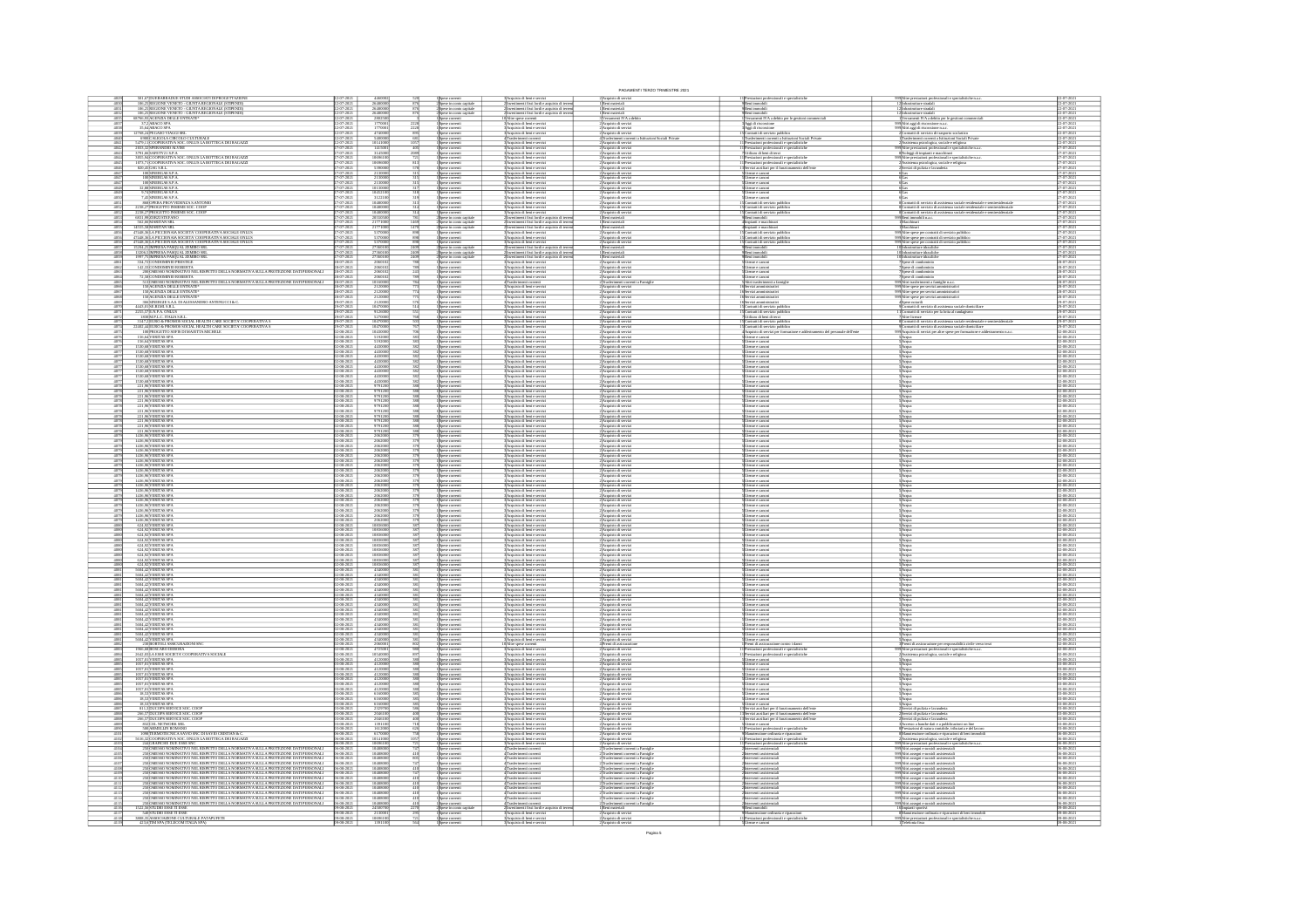|                   |                                            |                                                                                                                                                                                                                                                                                                                                                                                                                         |                                               |                                                                                                                                                                      |                                                                                                             |                                                                                                                                                                                                                                                                | PAGAMENTI TERZO TRIMESTRE 2021                                                                                                            |                                                                                                                                                                                                                                            |                                                                                                                                                                                                                                                                                                                                                                                                   |                                                    |
|-------------------|--------------------------------------------|-------------------------------------------------------------------------------------------------------------------------------------------------------------------------------------------------------------------------------------------------------------------------------------------------------------------------------------------------------------------------------------------------------------------------|-----------------------------------------------|----------------------------------------------------------------------------------------------------------------------------------------------------------------------|-------------------------------------------------------------------------------------------------------------|----------------------------------------------------------------------------------------------------------------------------------------------------------------------------------------------------------------------------------------------------------------|-------------------------------------------------------------------------------------------------------------------------------------------|--------------------------------------------------------------------------------------------------------------------------------------------------------------------------------------------------------------------------------------------|---------------------------------------------------------------------------------------------------------------------------------------------------------------------------------------------------------------------------------------------------------------------------------------------------------------------------------------------------------------------------------------------------|----------------------------------------------------|
|                   |                                            | 50 TIM SPA (TELECOM ITALIA SPA)<br>15928,15 SOCIETA COOPERATIVA CULTURE                                                                                                                                                                                                                                                                                                                                                 |                                               |                                                                                                                                                                      |                                                                                                             |                                                                                                                                                                                                                                                                | 2) Acquisto di servizi<br>2) Acquisto di servizi<br>1) Acquisto di beni<br>2) Acquisto di servizi                                         | Altri beni di cora                                                                                                                                                                                                                         | - Traussena rasa<br>299 Altre speie per contratti di servizio pubblico<br>299 Altri beni e materiali di consumo n.a.c.<br>- 9 Acquisto di sevizi per verde e arredo urbano                                                                                                                                                                                                                        | r9-08-20<br>r9-08-20                               |
|                   |                                            | 576,06 LEGGERE SRL<br>8967 FASOLATO DAVIDE PIANTE AND SERVICE                                                                                                                                                                                                                                                                                                                                                           | $08 - 202$                                    | 509000                                                                                                                                                               |                                                                                                             | Acquisto di beni e serviz<br>Acquisto di beni e serviz                                                                                                                                                                                                         |                                                                                                                                           |                                                                                                                                                                                                                                            |                                                                                                                                                                                                                                                                                                                                                                                                   | 09-08-2021<br>10-08-2021                           |
| 412               |                                            | $1905{,}01$ ZARA MARMI DI ZARA MAURO E ANDREA $122\texttt{\texttt{[MOCO S.P.A.}}}$<br>366 GIVE EMOTION SRL<br>78,43 UNIONE DEI COMUNI RIV. BRENTA                                                                                                                                                                                                                                                                       | 18-2021<br>18-2021<br>18-2021<br>18-2021      | 1076000                                                                                                                                                              | Spese correnti<br>Spese correnti                                                                            | Acquisto di beri e serviz<br>Acquisto di beri e serviz                                                                                                                                                                                                         | l Acquisto di beni<br>? Acquisto di serviz                                                                                                | .<br>Ntri beni di consumo<br>Servizi ausiliari per il fun<br>mento dell'ente<br>enti, pubblicita' e servizi per trasfert                                                                                                                   | .<br>Altri beni e materiali di consumo n.a.c<br>Altri servizi ausiliari n.a.c.                                                                                                                                                                                                                                                                                                                    | 10-08-202<br>10-08-202                             |
|                   |                                            |                                                                                                                                                                                                                                                                                                                                                                                                                         | $08 - 202$                                    | 141600<br>$\frac{276500}{116400}$                                                                                                                                    |                                                                                                             | .<br>Acquisto di beni e serviz<br>Acquisto di beni e serviz                                                                                                                                                                                                    | :<br>: Acquisto di servizi<br>: Acquisto di servizi                                                                                       |                                                                                                                                                                                                                                            | spubblicita'<br>SAltri sevizi divesi na c                                                                                                                                                                                                                                                                                                                                                         | 10-08-202<br>10-08-202<br>10-08-2021<br>11-08-2021 |
|                   | $\frac{4131}{4132}$                        | % AQUINONE DE COMUNIRY AS BRETA<br>1600) ARMACA LOCCHERIS AS DEL DR. UCCHERI CESARE & C.<br>794/9/400 N. S.P. ANSULANCE & REPRUSIVATE BROKERS<br>265, 25 DAESSO NOMINATIVO NEL BESPETTO DELLA NOBALTIVA SULLA PROTEZIONE DATI PERSO                                                                                                                                                                                     | $-08 - 2021$<br>$(8 - 202)$                   | 1063000                                                                                                                                                              | Spese correnti<br>Spese correnti<br>Spese correnti<br>Spese correnti<br>Spese correnti                      | 3 Acquisto di beri e servizi<br>10 Altre spose corretti<br>4 Trasferimenti correnti<br>4 Trasferimenti correnti                                                                                                                                                | 2 Acquisto di servizi<br>4 Premi di assicurazione<br>2 Trasferimenti correnti a Famigli<br>Trasferimenti correnti a Famig                 | Vitri preemi di ass<br>.<br>NYEE 2552                                                                                                                                                                                                      | $\begin{array}{l} \displaystyle -\frac{1}{2} \sum_{i=1}^{\infty} \frac{1}{2} \sum_{i=1}^{\infty} \frac{1}{2} \sum_{i=1}^{\infty} \frac{1}{2} \sum_{i=1}^{\infty} \frac{1}{2} \sum_{i=1}^{\infty} \frac{1}{2} \sum_{i=1}^{\infty} \frac{1}{2} \sum_{i=1}^{\infty} \frac{1}{2} \sum_{i=1}^{\infty} \frac{1}{2} \sum_{i=1}^{\infty} \frac{1}{2} \sum_{i=1}^{\infty} \frac{1}{2} \sum_{i=1}^{\infty}$ | 11-08-2021<br>11-08-2021                           |
|                   | 413                                        |                                                                                                                                                                                                                                                                                                                                                                                                                         | 08-2021                                       | 106300                                                                                                                                                               | .<br>Spese correnti                                                                                         | <b>4 Trasferimenti corrent</b>                                                                                                                                                                                                                                 | Trasferimenti correnti a Famigli                                                                                                          | rterverti assistenzia                                                                                                                                                                                                                      | .<br>999 Abri assegni e sussidi assistenzial<br>999 Abri assegni e sussidi assistenzial<br>999 Abri assegni e sussidi assistenzial                                                                                                                                                                                                                                                                | 11-08-202                                          |
|                   | $\frac{4134}{4135}$<br>$\frac{413}{413}$   | 127,09 [OMESSO NOMINATIVO NEL RISPETTO DELLA NORMATIVA SULLA PROTEZIONE DATI PERSONALI 295,37 [OMESSO NOMINATIVO NEL RISPETTO DELLA NORMATIVA SULLA PROTEZIONE DATI PERSONALI<br>700 DMESSO NOMINATIVO NEL RISPETTO DELLA NORMATIVA SULLA PROTEZIONE DATI PERSONALI<br>1310 JOMESSO NOMINATIVO NEL RISPETTO DELLA NORMATIVA SULLA PROTEZIONE DATI PERSONALI                                                             | 08-2021<br>08-2021<br>$\frac{48-202}{48-202}$ | 1063000<br>106300                                                                                                                                                    | ese correnti<br>ese correnti<br>Spese correnti<br>Spese correnti                                            | 4<br>Trasferimenti corren<br>4 Trasferimenti corren<br>Trasferimenti corrent<br>Trasferimenti corrent                                                                                                                                                          | oventi a Famigli<br>oventi a Famigli                                                                                                      | rterverti assistenzial<br>rterverti assistenzial                                                                                                                                                                                           | 09 <mark>Altri assegri e sussidi assistenzial</mark><br>09Altri assegri e sussidi assistenzial                                                                                                                                                                                                                                                                                                    | 1-08-202<br>1-08-202<br>11-08-202<br>11-08-202     |
|                   |                                            |                                                                                                                                                                                                                                                                                                                                                                                                                         | 18-2021<br>18-2021                            | 1063000                                                                                                                                                              | Spese correnti<br>Spese correnti                                                                            |                                                                                                                                                                                                                                                                | Trasferimenti correnti a Famigli<br>Trasferimenti correnti a Famigli                                                                      |                                                                                                                                                                                                                                            |                                                                                                                                                                                                                                                                                                                                                                                                   | 1-08-202<br>1-08-202                               |
|                   | $\frac{4140}{4141}$                        | $2400\text{MESSO NOMINATION NEL RISPETTO DELA NORMATIVE A SLLLA PROTEZIONE DAN TIBRSONIAL361,290\text{MESSO NOMINATION NEL RISPETTO DELLA NORMATIVE A SULLAPROTEZONE DAN TERSCONAL3600\text{MESSO NOMINATIVE NEL RISPETTO DELLA NORMATIVE A SLLLA PROTEZIONE DAT PERSONAL3940\text{MESSO NOMINATWO NEL RISPETTO DELLA NORMATN A SULLA PROTEZIONE DAN TERSONAL$                                                          | 48-2021<br>48-2021                            | 10161001<br>$rac{828}{828}$                                                                                                                                          | Spese correnti<br>Spese correnti                                                                            | $\begin{array}{c} \textbf{4} \text{ {Trasferimesti }\text{coerenti}}\\ \textbf{4} \text{ {Trasferimesti }\text{coerenti}}\\ \textbf{4} \text{ {Trasferimesti }\text{coerenti}}\\ \textbf{4} \text{ {Trasferimesti }\text{coerenti}} \end{array}$               | Trasferimenti correnti a Famigl                                                                                                           | Interventi assistenziali<br>Altri trasferimenti a famigli<br>Altri trasferimenti a famigli<br>trasferimenti a fam                                                                                                                          | 999 Altri assegni e sussidi assistenziali<br>999 Altri trasferimenti a famiglie n.a.c.<br>999 Altri trasferimenti a famiglie n.a.c.<br>999 Altri trasferimenti a famiglie n.a.c.                                                                                                                                                                                                                  | 11-08-2021<br>11-08-2021                           |
|                   | $\frac{4142}{4143}$                        | 607,19 ARUBA SPA<br>351,36 COOPERATIVA STELLA ARL                                                                                                                                                                                                                                                                                                                                                                       | 18-2021<br>18-2021                            | 2721000<br>814                                                                                                                                                       | Spese correnti<br>Spese correnti<br>Spese correnti<br>Spese correnti                                        | :<br>: Acquisto di beni e serviz<br>: Acquisto di beni e serviz                                                                                                                                                                                                | :<br>: Acquisto di servizi<br>: Acquisto di servizi                                                                                       | evizi informatici e di t<br>ausiliari per i                                                                                                                                                                                                | tione e manuteroione applicar<br>porti, traslochi e facchinaggio                                                                                                                                                                                                                                                                                                                                  | 12-08-2021<br>12-08-2021                           |
|                   |                                            | 87,78 RESIDENCE SAN PIETRO<br>231,08 CONDOMINIO BARBARA                                                                                                                                                                                                                                                                                                                                                                 | 48-202<br>48-202                              | 206010<br>206010                                                                                                                                                     |                                                                                                             | Acquisto di beri e serviz<br>Acquisto di beri e serviz                                                                                                                                                                                                         | Acquisto di servia<br>Acquisto di servia                                                                                                  | Jienze e canoni<br>Jienze e canoni                                                                                                                                                                                                         | .<br>Spese di condominio<br>Spese di condominio                                                                                                                                                                                                                                                                                                                                                   | 12-08-202<br>12-08-202                             |
|                   |                                            | 59,48 CONDOMINIO BARBARA<br>1085,8 COMPUTERLAND SRL                                                                                                                                                                                                                                                                                                                                                                     | 18-2021<br>18-2021                            | 206010                                                                                                                                                               | Spese correnti<br>Spese correnti<br>Spese correnti<br>Spese correnti<br>Spese correnti<br>Spese correnti    | Acquisto di beni e serviz<br>Acquisto di beni e serviz                                                                                                                                                                                                         | 2<br>2 Acquisto di servizi<br>2 Acquisto di servizi<br>1 Acquisto di servizi<br>2 Acquisto di servizi                                     | interese e camoni<br>Joenze e camoni<br>Jervizi informatici e di te<br>.<br>Altri beni di consum                                                                                                                                           | Spese di condominio                                                                                                                                                                                                                                                                                                                                                                               | 2-08-202                                           |
|                   | $\frac{4148}{4149}$                        | 1195.6 THERMALIS S.R.L.<br>322,54 AUTO SERVICE MARCO DI SMANIOTTO MARCO                                                                                                                                                                                                                                                                                                                                                 | 48-2021<br>48-2021                            | 2329800<br>3120002<br>1449                                                                                                                                           |                                                                                                             | :<br>:Acquisto di beni e serviz<br>:Acquisto di beni e serviz                                                                                                                                                                                                  |                                                                                                                                           | ruione ordinaria e ripar                                                                                                                                                                                                                   |                                                                                                                                                                                                                                                                                                                                                                                                   | 12-08-2021<br>12-08-2021                           |
|                   | $\frac{4150}{4151}$                        | 322, SUPERVIOUS SERVERE NORTH MARKET<br>285, 91 (Verhatin Sec. Coop<br>386 (GIVE EMOTION SRL<br>32793, 77 (FRATELLI TONO COSTRUZIONI SRL<br>4136 (FRATELLI TONO COSTRUZIONI SRL<br>366, 82 (PATRIZIA IMPIANTI SRL<br>366, 82 (PATRIZIA IMP                                                                                                                                                                              | 18-2021<br>18-2021<br>$8 - 202$               | 11150<br>14160                                                                                                                                                       | s<br><br>Spese in como capital                                                                              | Acquisto di beni e serviz<br>Acquisto di beni e serviz<br>imenti fissi lordi e acquisto di ten                                                                                                                                                                 | 2 Acquisto di serviz<br>2 Acquisto di serviz<br>2 Acquisto di serviz<br>1 Beni materiali<br>2 Acquisto di serviz                          | vamostoarom oranam e raparazona<br>Servizi amministrativi<br>Beni immobili<br>Beni immobili                                                                                                                                                | )<br>Altre spese per servizi am<br>IPabblicita                                                                                                                                                                                                                                                                                                                                                    |                                                    |
|                   |                                            |                                                                                                                                                                                                                                                                                                                                                                                                                         | $18 - 202$<br>$8 - 202$                       | 245030                                                                                                                                                               | pese in como ca                                                                                             | enti fissi lordi e ac<br>sto di ten<br>Acquisto di beni e servi                                                                                                                                                                                                |                                                                                                                                           | eni immobili                                                                                                                                                                                                                               | :<br> 6 Impianti sportivi<br> 6 Impianti sportivi<br> 4 Manatenzione ordinaria e riparazioni di impianti e macchinari                                                                                                                                                                                                                                                                             | 6-08-202<br>6-08-202                               |
| 415               |                                            | 274.S TERMOTECNICA SAVIO SNC DI SAVIO CRISTIAN & C<br>3094,59 SM SERVIZI S.R.L.                                                                                                                                                                                                                                                                                                                                         | 18-202<br>18-202<br>$\frac{18-2021}{10}$      | 108300                                                                                                                                                               | Spese correnti<br>Spese in como capitale                                                                    | .<br>Acquisto di beri e servizi<br>Investimenti fissi lordi e acquisto di ten<br>Acquisto di beri e serviz                                                                                                                                                     | Acquisto di servia<br>Beni materiali<br>Acquisto di servi                                                                                 | .<br>Contratti di servizio p<br>Seni immobili                                                                                                                                                                                              | )<br>Altre spese per contratti di servizio pubbl<br>)Beni immobili n.a.c.<br>6 <sub>cos</sub>                                                                                                                                                                                                                                                                                                     | 6-08-202<br>7-08-202                               |
|                   |                                            |                                                                                                                                                                                                                                                                                                                                                                                                                         |                                               | $\frac{932000}{932000}$                                                                                                                                              | Spese correnti<br>France commenti<br>Spese correnti<br>Spese correnti                                       | Acquisto di beni e servi<br>Acquisto di beni e servi                                                                                                                                                                                                           | Acquisto di serviz<br>Acquisto di serviz                                                                                                  | <u>Utenze e canoni</u><br>Utenze e canoni<br>Utenze e canoni                                                                                                                                                                               |                                                                                                                                                                                                                                                                                                                                                                                                   | $\frac{17-08-202}{17-08-202}$                      |
|                   | $\frac{4160}{4161}$                        | <b>20.000 STORIC STATES (STATES) AND A CONTRACT STATES (STATES) AND A CONTRACT STATES (STATES) AND A CONTRACT SUBMISSION CONTRACT SUBMISSION CONTRACT SUBMISSION CONTRACT SUBMISSION CONTRACT SUBMISSION CONTRACT SUBMISSION CON</b>                                                                                                                                                                                    | $08 - 202$                                    | 101600                                                                                                                                                               | Spese correnti<br>Spese correnti                                                                            | Acquisto di beri e servi:<br>Trasferimenti correnti                                                                                                                                                                                                            | l'Acquisto di servizi<br>l'Trasferimenti correnti                                                                                         | Jienze e canoni<br>Vitri trasferimenti a famigli                                                                                                                                                                                           | - 6(Gas<br>- «Emergia elettrica<br>- «Emergia elettrica<br>- 2020/Abri trasferimenti a farrigile n.a.c.<br>- 2020/Abri trasferimenti a farrigile n.a.c.<br>- 2020/Abri trasferimenti a farrigile n.a.c.<br>- 2020/Abri trasferimenti a farrigile                                                                                                                                                  | 7-08-202<br>7-08-2021<br>7-08-2021                 |
|                   |                                            |                                                                                                                                                                                                                                                                                                                                                                                                                         | 18-202<br>18-202                              | 101601                                                                                                                                                               | Spese correnti<br>Spese correnti                                                                            | 4<br>Trasferimenti correnti<br>4 Trasferimenti correnti                                                                                                                                                                                                        | .<br>Itasferimenti correnti a Famiglie<br>Itasferimenti correnti a Famiglie                                                               | .<br>Vitri trasferimenti a famiglio<br>Vitri trasferimenti a famiglio                                                                                                                                                                      |                                                                                                                                                                                                                                                                                                                                                                                                   | 7-08-202<br>7-08-202                               |
|                   | $rac{4164}{4165}$                          | $\frac{\text{513} \text{OMESO NOMBAINO NEL RSEFTO DELA NORMANA SLLLA PROTEZONED AN PERONALI}}{\text{513} \text{DMESO NOMBAINO NEL SSEFTO DELA NORMANA SLLLA PROTEZONED AN PERONALI}}\\ \text{501} \text{96} \text{NUCERA DCCLMENT SULTNOS TALIA SRA} \\ \text{501} \text{96} \text{DUCOPS SEWCE SCC COO} \\ \text{521} \text{NSEVCE SCC OOD} \\ \text{533} \text{96} \text{DUCOPS SEWCE SCC COO} \\ \text{544} \text{N$ | $\frac{16.2021}{10.333}$                      | 101600                                                                                                                                                               | Spese comerii<br>Spese comerii<br>Spese comerii<br>Spese comerii                                            | 4 Trasferimenti correnti                                                                                                                                                                                                                                       | Trasferimenti correnti a Famiglie                                                                                                         | .<br>Vitri trasferimenti a famiglio<br>Vitri trasferimenti a famiglio                                                                                                                                                                      | 999 Altri trasferimenti a farrighe n.a.c<br>999 Altri trasferimenti a farrighe n.a.c<br>8 Noleggi di impianti e macchinari<br>2 Servizi di pulizia e lavanderia                                                                                                                                                                                                                                   | 17-08-202<br>17-08-202                             |
|                   | $\frac{4167}{4168}$                        |                                                                                                                                                                                                                                                                                                                                                                                                                         | 18-2021<br>18-2021                            | 2161100<br>2046100                                                                                                                                                   |                                                                                                             | s transmission corrent<br>3 Acquisto di beri e serviz<br>3 Acquisto di beri e serviz                                                                                                                                                                           | :<br>Acquisto di servizi<br>: Acquisto di servizi                                                                                         | tilizzo di beni di terzi<br>to dell'em-<br>i ausiliari per il fun                                                                                                                                                                          |                                                                                                                                                                                                                                                                                                                                                                                                   | 7-08-2021<br>7-08-2021                             |
|                   |                                            | 2122,8 DUCOPS SERVICE SOC. COOP<br>6972,3 DUCOPS SERVICE SOC. COOP<br>6972,3 DUCOPS SERVICE SOC. COOP                                                                                                                                                                                                                                                                                                                   | 18-202<br>18-202<br>$18 - 202$                | 13510<br>23296                                                                                                                                                       | Spese correnti<br>Spese correnti                                                                            | 3 Acquisto di beni e servi<br>3 Acquisto di beni e servi<br>Acquisto di beni e serviz                                                                                                                                                                          | l'Acquisto di serviz<br>l'Acquisto di serviz                                                                                              | lervizi amministrativi<br>lervizi ausiliari per il funzionamento dell'ente                                                                                                                                                                 | 99 Altre spese per servizi amminist<br>- 2 Servizi di pulizia e lavanderia                                                                                                                                                                                                                                                                                                                        | 7-08-202<br>7-08-202<br>7-08-202                   |
|                   |                                            | 872, SIDUCOPS SERVICE SOC. COOP<br>6972, SIDUCOPS SERVICE SOC. COOP<br>6972, SIDUCOPS SERVICE SOC. COOP<br>417, SIDUCOPS SERVICE SOC. COOP<br>112, SINYO SPA<br>18, SINYO SPA<br>18, SINYO SPA                                                                                                                                                                                                                          | $18 - 202$<br>18-202<br>18-202                | 232960<br>232960<br>232960<br>232970                                                                                                                                 | Spese correnti<br>Spese correnti<br>Spese correnti<br>Spese correnti<br>Spese correnti                      | :<br>Acquisto di beni e servi<br>:<br>Acquisto di beni e servi                                                                                                                                                                                                 | 2 Acquisto di servizi<br>2 Acquisto di servizi<br>2 Acquisto di servizi<br>2 Acquisto di servizi                                          | possiva annitari per il funzionamento dell'ente<br>Servizi ansiliari per il funzionamento dell'ente<br>Servizi ansiliari per il funzionamento dell'ente<br>Servizi ansiliari per il funzionamento dell'ente<br>Servizi ansiliari per il fu | converte di pulluta e lavarderia<br>Servizi di pulluta e lavarderia<br>Servizi di pulluta e lavarderia<br>Servizi di pulluta e lavarderia<br>Servizi di pulluta e lavarderia<br>Servizi di pulluta e lavarderia<br>Carta, cancelleria e stampati                                                                                                                                                  | $\frac{17 - 08 - 202}{17 - 08 - 202}$              |
|                   | $\frac{4172}{4173}$                        |                                                                                                                                                                                                                                                                                                                                                                                                                         | 18-2021<br>18-2021                            | 2329700<br>1291100                                                                                                                                                   |                                                                                                             | : Acquisto di beni e serviz<br>: Acquisto di beni e serviz                                                                                                                                                                                                     | : Acquisto di servizi<br>! Acquisto di beni                                                                                               |                                                                                                                                                                                                                                            |                                                                                                                                                                                                                                                                                                                                                                                                   | 17-08-2021<br>17-08-2021                           |
|                   |                                            | 13,42MYO SPA<br>27,88MYO SPA<br>12,83VEGA CARBURANTI SPA                                                                                                                                                                                                                                                                                                                                                                | 18-2021<br>18-2021                            | 2301101<br>2461101<br>1291101                                                                                                                                        | Spese correnti<br>Spese correnti                                                                            | l'Acquisto di beri e servi:<br>l'Acquisto di beri e servi:                                                                                                                                                                                                     | 1 Acquisto di beni<br>1 Acquisto di beni                                                                                                  | Altri beni di consumo<br>Altri beni di consumo                                                                                                                                                                                             | Carta, cancelleria e stampati<br>Carta, cancelleria e stampati                                                                                                                                                                                                                                                                                                                                    | 7-08-202<br>7-08-202                               |
|                   | 417                                        | 5799,4 DUCOPS SERVICE SOC. COOP<br>2600,4 DUCOPS SERVICE SOC. COOP                                                                                                                                                                                                                                                                                                                                                      | $8 - 202$<br>$\frac{48-202}{48-202}$          | 204610<br>517110                                                                                                                                                     | se corrent<br>Spese correnti<br>Spese correnti                                                              | Acquisto di beri e serviz<br>Acquisto di beni e serviz<br>Acquisto di beni e serviz                                                                                                                                                                            | 1 Acquisto di beni<br>:<br>: Acquisto di servizi<br>: Acquisto di servizi                                                                 | Altri beni di consurr<br>Servizi ausiliari per il fun<br>Servizi ausiliari per il fun<br>ionamento dell'ente<br>ionamento dell'ente                                                                                                        | Carburanti, combustibili e lubrifi<br>Servizi di pulizia e lavanderia<br>Servizi di pulizia e lavanderia                                                                                                                                                                                                                                                                                          | 7-08-202<br>17-08-202<br>17-08-202                 |
|                   |                                            | MODARESSO NOMINATIVO NEL RESPETTO DELLA NORMATIVA SULLA PROTEZIONE DATI PERSONALI 275 OMESSO NOMINATIVO NEL RESPETTO DELLA NORMATIVA SULLA PROTEZIONE DATI PERSONALI                                                                                                                                                                                                                                                    | $\frac{48-202}{48-202}$                       | 106300                                                                                                                                                               | Spese correnti<br>Spese correnti                                                                            | Trasferimenti correnti<br>Trasferimenti correnti                                                                                                                                                                                                               | lusferimenti correnti a Famigli<br>Iusferimenti correnti a Famigli                                                                        | rterverti assistenzial<br>rterverti assistenzial                                                                                                                                                                                           | 99 <mark>Ahri assegni e sussidi assistenzia</mark><br>99 <mark>Ahri assegni e sussidi assistenzia</mark>                                                                                                                                                                                                                                                                                          | 7-08-202                                           |
|                   | 4181                                       |                                                                                                                                                                                                                                                                                                                                                                                                                         | 18-2021<br>18-2021                            | 1063000                                                                                                                                                              | Spese correnti<br>Spese correnti<br>Spese correnti                                                          | 4 Trasferimenti correnti                                                                                                                                                                                                                                       | :<br>?Trasferimenti correnti a Famiglie<br>?Trasferimenti correnti a Famiglie<br>?Trasferimenti correnti a Famiglie                       | rterverti assistenzial                                                                                                                                                                                                                     |                                                                                                                                                                                                                                                                                                                                                                                                   | 17-08-2021<br>17-08-2021                           |
|                   | $\frac{4183}{4184}$                        | 200 DMESSO NOMINATIVO NEL RESPETTO DELLA NORMATIVA SULLA PROTEZIONE DATI PERSONALI 4000 NESSO NOMINATIVO NEL RESPETTO DELLA NORMATIVA SULLA PROTEZIONE DATI PERSONALI 1120 DMESSO NOMINATIVO NEL RESPETTO DELLA NORMATIVA SUL                                                                                                                                                                                           | -08-2021<br>-08-2021                          | 10630001                                                                                                                                                             |                                                                                                             | $\begin{array}{c} \textbf{4} \text{Trasferimetti correlation} \\ \textbf{4} \text{Trasferimesti correlation} \\ \textbf{4} \text{Trasferimesti correction} \end{array}$                                                                                        | Trasferimenti correnti a Famigli                                                                                                          | Interventi assistenziali<br>Interventi assistenziali<br>Veri trasferimenti a famigli                                                                                                                                                       | 999 Altri assegri e sussidi assistenziali<br>999 Altri assegri e sussidi assistenziali<br>999 Altri assegri e sussidi assistenziali<br>999 Altri trasferimenti a famiglie n.a.c.                                                                                                                                                                                                                  | 17-08-2021<br>17-08-2021                           |
|                   | $\frac{4185}{4186}$                        | $61$ [OMESSO NOMINATIVO NEL RISPETTO DELLA NORMATIVA SULLA PROTEZIONE DATI PERSONALI $272,\!72\! \!0\mathrm{MESSO}$ NOMINATIVO NEL RISPETTO DELLA NORMATIVA SULLA PROTEZIONE DATI PERSONALI                                                                                                                                                                                                                             | 18-202<br>18-202                              | 1063000<br>1063000                                                                                                                                                   | Spine comenti<br>Spine comenti<br>Spine comenti                                                             | l<br>Trasferimenti correnti<br>l'Trasferimenti correnti                                                                                                                                                                                                        |                                                                                                                                           | rterverti assistenzial<br>rterverti assistenzial                                                                                                                                                                                           | 19 Altri assegni e sussidi assistenzial<br>19 Altri assegni e sussidi assistenzial                                                                                                                                                                                                                                                                                                                | 7-08-20                                            |
|                   |                                            | SIS]<br>OMESSO NOMINATIVO NEL RISPETTO DELLA NORMATIVA SULLA PROTEZIONE DATI PERSONALI 11678,39]<br>COMPENSI REDDITI ASSIMILATI                                                                                                                                                                                                                                                                                         | 18-2021<br>18-2021                            | 106950                                                                                                                                                               | Spese correnti<br>Spese correnti                                                                            | Trasferimenti correnti<br>Acquisto di beni e servi                                                                                                                                                                                                             | Trasferimenti correnti a Famiglie<br>Acquisto di servizi                                                                                  | Vitri trasferimenti a famiglie<br>Organi e incarichi istituzionali dell'                                                                                                                                                                   | 09 Abri trasferimenti a famiglie n.a.c.<br>1 Organi istituzionali dell'amministrazione - Inde                                                                                                                                                                                                                                                                                                     | 17-08-202<br>18-08-202                             |
|                   |                                            |                                                                                                                                                                                                                                                                                                                                                                                                                         |                                               |                                                                                                                                                                      |                                                                                                             |                                                                                                                                                                                                                                                                |                                                                                                                                           |                                                                                                                                                                                                                                            |                                                                                                                                                                                                                                                                                                                                                                                                   |                                                    |
|                   | $\frac{4189}{4190}$                        |                                                                                                                                                                                                                                                                                                                                                                                                                         | 18-2021<br>18-2021                            | 109650                                                                                                                                                               |                                                                                                             |                                                                                                                                                                                                                                                                |                                                                                                                                           |                                                                                                                                                                                                                                            |                                                                                                                                                                                                                                                                                                                                                                                                   | 18-08-202<br>18-08-202                             |
|                   | $\frac{4194}{4199}$                        |                                                                                                                                                                                                                                                                                                                                                                                                                         | 18-2021<br>18-2021                            | 105100                                                                                                                                                               | Spese correnti<br>Spese correnti<br>Spese correnti<br>Spese correnti                                        | 3 Acquisto di beni e servizi<br>3 Acquisto di beni e servizi<br>3 Acquisto di beni e servizi<br>4 Trasferimenti correnti                                                                                                                                       | $2$ Acquisto di servizi<br>$2$ Acquisto di servizi<br>$2$ Acquisto di servizi<br>$4$ Trasferimenti converti a Istituzioni Sociali Private | Organi e incarichi istituzionali dell'amministrazione<br>Organi e incarichi istituzionali dell'amministrazione<br>L'avero finssibile, quota LSU e acquisto di servizi da agenzie di lavoro interinale<br>Trasferimenti correnti a britu    | Organi istituzionali dell'amministrazione - Indemità<br>Organi istituzionali dell'amministrazione - Rimborsi<br>Opota LSU in carico all'este<br>Trasferimenti correnti a Istituzioni Sociali Private<br>seniresideusia<br>seniresideusia                                                                                                                                                          | 18-08-202<br>18-08-202                             |
|                   |                                            | 11678, SOLUMENSI NEMBERI ANG MARILATI<br>1620, SOLUND S SEDE DI VENEZIA<br>1620, SOLUND S SEDE DI VENEZIA<br>1620, SOLUND S SEDE DI VENEZIA<br>1732, SOLUND SEDENTI ANSIMILATI<br>1735, SOLUND SERENTA SERENTA SERENTA SERENTA SERENTA DEL 17                                                                                                                                                                           | $8 - 202$                                     | 104800<br>104800<br>104800                                                                                                                                           | Spese correnti<br>Spese correnti                                                                            | l Acquisto di beri e servi<br>l'Acquisto di beri e servi<br>Acquisto di beri e servi                                                                                                                                                                           | 2)Acquisto di servizi<br>2)Acquisto di servizi                                                                                            | Contratti di servizio pubblic<br>Contratti di servizio pubblic<br>Contratti di servizio pubbli                                                                                                                                             | ontratti di servizio di assistenza sociale residenziale e<br>ontratti di servizio di assistenza sociale residenziale e                                                                                                                                                                                                                                                                            | 18-08-20<br>18-08-20<br>18-08-202                  |
|                   |                                            | 1256,85 RESIDENZA RIVIERA DEL BRENTA - CENTRO SOGGIORNO ANZIAN<br>588,63 RESIDENZA RIVIERA DEL BRENTA - CENTRO SOGGIORNO ANZIAN                                                                                                                                                                                                                                                                                         | 18-202<br>18-202                              | 10480<br>10480                                                                                                                                                       | Spese correnti<br>Spese correnti<br>Spese correnti                                                          | :<br>: Acquisto di beni e serviz<br>: Acquisto di beni e serviz                                                                                                                                                                                                | <b>2 Acquisto di servizi<br/>2 Acquisto di servizi<br/>2 Acquisto di servizi</b>                                                          | Contratti di servizio pubbli<br>Contratti di servizio pubbli                                                                                                                                                                               | Contratti di servizio di assistenza sociale residenziale e semiresidenziale<br>Contratti di servizio di assistenza sociale residenziale e semiresidenziale<br>Contratti di servizio di assistenza sociale residenziale e semiresiden                                                                                                                                                              | 18-08-202<br>18-08-202                             |
|                   | 4205<br>$\frac{4206}{4202}$                | 2818,09 CODESS SOCIALE<br>2818,09 CODESS SOCIALE                                                                                                                                                                                                                                                                                                                                                                        | 18-2021<br>18-2021<br>48-2021                 | 10480<br>10480<br>$\frac{104800}{104800}$                                                                                                                            | Spese correnti<br>Spese correnti                                                                            | :<br>: Acquisto di beni e servizi<br>: Acquisto di beni e servizi                                                                                                                                                                                              | 2)Acquisto di servizi<br>2)Acquisto di servizi                                                                                            | Contratti di servizio pubblic<br>Contratti di servizio pubblic<br>Contratti di servizio pubblico<br>Contratti di servizio pubblico                                                                                                         | Contratti di servizio di assistenza sociale residenziale e semiresidenziale<br>Contratti di servizio di assistenza sociale residenziale e semiresidenziale                                                                                                                                                                                                                                        | 18-08-202<br>18-08-202<br>18-08-2021<br>18-08-2021 |
|                   | $\frac{4208}{4208}$                        | $2142,1$ FONDAZIONE GIOVANNI PIZZUTO $1405,\!07$ ISTITUTI POLESANI SRL                                                                                                                                                                                                                                                                                                                                                  | 18-2021<br>18-2021                            |                                                                                                                                                                      |                                                                                                             | :<br>: Acquisto di beni e serviz<br>: Acquisto di beni e serviz<br>:<br> Acquisto di beni e serviz<br> Acquisto di beni e serviz                                                                                                                               | 2)Acquisto di servizi<br>2)Acquisto di servizi<br>2 Acquisto di servizi<br>2 Acquisto di servizi                                          | Contratti di servizio pubblic<br>Contratti di servizio pubblic<br>Contratti di servizio pubblic                                                                                                                                            |                                                                                                                                                                                                                                                                                                                                                                                                   | 18-08-2021<br>18-08-2021                           |
|                   |                                            |                                                                                                                                                                                                                                                                                                                                                                                                                         | 18-202<br>18-202                              | $\frac{10480}{104800}$<br>104800                                                                                                                                     | Spese correnti<br>Spese correnti<br>Spese correnti<br>Spese correnti<br>Spese correnti<br>Spese correnti    | 3 Acquisto di beri e serviz<br>3 Acquisto di beri e serviz                                                                                                                                                                                                     | 2)Acquisto di serviz<br>2)Acquisto di serviz                                                                                              | Contratti di servizio pubbli<br>Contratti di servizio pubbli                                                                                                                                                                               | oft-communist metrics of ansistents sociale residentiale e semi-reidentiale<br>information of sections of assistents sociale residentiale e semi-reidentiale<br>differential servicio di assistents sociale residentiale e semi-reid                                                                                                                                                              | 18-08-202<br>18-08-202                             |
|                   | $\frac{4210}{4211}$                        | ARRAIGEMENT POLISSANI SHL<br>3664 AZIENDA ULSS N. 2 - MARCA TREVIGIANA<br>3664 AZIENDA ULSS N. 2 - MARCA TREVIGIANA<br>242<br>PROV. REL S. MARZIANO DI DON ORIONE E.C<br>2238, 27<br>BROGETTO INSIGNIE SOC. COOP<br>238, 27<br>BROGETTO INSIGNIE                                                                                                                                                                        | 18-2021<br>18-2021                            | 104800                                                                                                                                                               | Spese correnti<br>Spese correnti                                                                            | :<br>: Acquisto di beni e serviz<br>: Acquisto di beni e serviz                                                                                                                                                                                                | 2)Acquisto di servizi<br>2)Acquisto di servizi                                                                                            | Contratti di servizio pubblic<br>Contratti di servizio pubblic                                                                                                                                                                             |                                                                                                                                                                                                                                                                                                                                                                                                   | 18-08-202<br>18-08-202                             |
|                   | $\frac{4212}{4213}$                        |                                                                                                                                                                                                                                                                                                                                                                                                                         | -08-2021<br>-08-2021                          |                                                                                                                                                                      | Spese correnti<br>Spese correnti                                                                            | : <br> Acquisto di beni e serviz<br> Acquisto di beni e serviz                                                                                                                                                                                                 | 2)Acquisto di serviz<br>2)Acquisto di serviz                                                                                              | Contratti di servizio pubblic<br>Contratti di servizio pubblic                                                                                                                                                                             |                                                                                                                                                                                                                                                                                                                                                                                                   | 18-08-202<br>18-08-202                             |
|                   | $\frac{4381}{4382}$                        |                                                                                                                                                                                                                                                                                                                                                                                                                         | 18-2021<br>18-2021                            | $\frac{1048000}{1048000}$ $\frac{1961100}{3061100}$                                                                                                                  | Spese correnti<br>Spese correnti                                                                            | : <br> Acquisto di beni e serviz<br> Acquisto di beni e serviz                                                                                                                                                                                                 | 1 Acquisto di beni<br>1 Acquisto di beni                                                                                                  | Altri beni di consumo<br>Altri beni di consumo                                                                                                                                                                                             | Assumant an estados de assistemas noclas existemas en anteroxidentale<br>Contratti di servizio di assistema sociale residentale e semiresidentale<br>Contratti di servizio di assistema sociale residentale e semiresidentale<br>Contra                                                                                                                                                           | 19-08-2021<br>19-08-2021                           |
|                   |                                            | 170,18 TALIANA PETROLI S.P.A<br>107,28 TALIANA PETROLI S.P.A<br>2 TALIANA PETROLI S.P.A                                                                                                                                                                                                                                                                                                                                 | 18-202<br>18-202<br>$8 - 202$                 | $\frac{908110}{939110}$                                                                                                                                              | Spese correnti<br>Spese correnti<br>Spese correnti                                                          | Acquisto di beri e servi:<br>Acquisto di beri e servi:<br>Acquisto di beri e serviz                                                                                                                                                                            | 1 Acquisto di beni<br>1 Acquisto di beni<br>1 Acquisto di beni                                                                            | Altri beni di consumo<br>Altri beni di consumo<br>Altri beni di consum:                                                                                                                                                                    | Carburanti, combustibili e lubrificanti<br>Carburanti, combustibili e lubrificanti<br>Carburanti, combustibili e lubrificanti                                                                                                                                                                                                                                                                     | 19-08-202<br>19-08-202<br>19-08-202                |
| $\frac{438}{438}$ |                                            | 393,31 ITALIANA PETROLI S.P.A.<br>40 CENTRO STUDI AMMINISTRATIVI DELLA MARCA TREVIGIANA                                                                                                                                                                                                                                                                                                                                 | $\frac{48.202}{48.202}$                       | 23011                                                                                                                                                                | Spese correnti<br>Spese correnti                                                                            | :<br>: Acquisto di beni e serviz<br>: Acquisto di beni e serviz                                                                                                                                                                                                | 1 Acquisto di beni<br>2)Acquisto di serv                                                                                                  | Altri beni di consumo<br>Acquisto di servizi per !<br>zione e addestramento del personale dell'ente                                                                                                                                        | ione e addestramento n.a.c                                                                                                                                                                                                                                                                                                                                                                        | 19-08-202<br>19-08-202                             |
|                   | $\frac{4390}{4391}$                        | 3995.5 CIES S.R.L.<br>3660 VETROMIRA EREDI BUTTO' SANTE DI BUTTO' R. S. E.C. SNC                                                                                                                                                                                                                                                                                                                                        | 48-202                                        | 232000<br>433000<br>1241                                                                                                                                             |                                                                                                             | :<br>: Acquisto di beni e servizi<br>: Acquisto di beni e servizi                                                                                                                                                                                              | 2)Acquisto di serviz<br>2)Acquisto di serviz                                                                                              | restazioni professionali e specialistiche<br>Aanatenzione ordinaria e riparazioni                                                                                                                                                          |                                                                                                                                                                                                                                                                                                                                                                                                   | 19-08-202                                          |
|                   | $\frac{4392}{4393}$                        |                                                                                                                                                                                                                                                                                                                                                                                                                         | -08-2021<br>-08-2021<br>-08-2021<br>-08-2021  | 20000<br>25710005<br>25710005<br>$\frac{1147}{1148}$                                                                                                                 | l Spese correnti<br>1 Spese correnti<br>1 Spese correnti<br>1 Spese correnti                                |                                                                                                                                                                                                                                                                | 1 Acquisto di beni<br>1 Acquisto di beni                                                                                                  | .<br>Altri beni di consumo<br>Altri beni di consumo<br>Beni immobili<br>Beni immobili                                                                                                                                                      |                                                                                                                                                                                                                                                                                                                                                                                                   | 19-08-202<br>19-08-202<br>19-08-2021<br>19-08-2021 |
|                   | $\frac{4394}{4300}$                        | 291,67<br>SCOMAZZON LIBERO SAS<br>518,67<br>NALON SRL<br>2902,77<br>EUROSCAVI SRL<br>43902,77<br>EUROSCAVI SRL<br>34,74 FP LAVORI STRADALI SI<br>98394,74 FP LAVORI STRADALI SI                                                                                                                                                                                                                                         | (48-202)                                      | 259300<br>259300                                                                                                                                                     | :<br>Spese in como capitale<br>: Spese in como capitale<br>Spese in como capitals<br>Spese in como capitals | 3 Acquisto di beni e servizi<br>3 Acquisto di beni e servizi<br>2 Investimenti fissi lordi e acquisto di teme<br>2 Investimenti fissi lordi e acquisto di teme<br>lavestimenti fissi lordi e acquisto di terre<br>lavestimenti fissi lordi e acquisto di terre | 1 Beni materiali<br>1 Beni materiali<br>l Beni materiali<br>1 Beni materiali                                                              | Beni immobili<br>Beni immobili                                                                                                                                                                                                             | $\frac{\partial_2 A}{\partial x}$ activation, constantinal e luminalism<br>$\frac{\partial_2 A}{\partial x}$ activation di secondar per altre quese per formatione e add<br>gly-papirato di secondar per altre perse per formatione e add<br>gly-materiation e diverse co<br>s<br>Altre vie di comunicazione<br>spatre vie di comunicazione                                                       | 19-08-20                                           |
|                   |                                            | $\frac{234,37}{234,37} \text{ENEL ENERGIA S.P.A. - GRUPRO~IVA ENE 234,37} \text{ENEL ENERGIA S.P.A. - GRUPRO~IVA ENE RGE 234,37}$                                                                                                                                                                                                                                                                                       | 48-202                                        | 213000<br>213000                                                                                                                                                     | Spese correnti<br>Spese correnti                                                                            | :<br>: Acquisto di beni e serviz<br>: Acquisto di beni e serviz                                                                                                                                                                                                | 2)Acquisto di serv<br>2)Acquisto di serv                                                                                                  | Jonze e canon<br>Jonze e canon                                                                                                                                                                                                             |                                                                                                                                                                                                                                                                                                                                                                                                   | 19-08-202<br>19-08-202                             |
|                   | $\frac{4397}{4397}$                        | 334,63 ENEL ENERGIA S.P.A. - GRUPPO IVA ENEL<br>334,63 ENEL ENERGIA S.P.A. - GRUPPO IVA ENEL                                                                                                                                                                                                                                                                                                                            | -08-2021<br>-08-2021                          | 3122100<br>3122100                                                                                                                                                   | Spese correnti<br>Spese correnti                                                                            | : <br> Acquisto di beni e serviz<br> Acquisto di beni e serviz                                                                                                                                                                                                 | 2)Acquisto di servia<br>2)Acquisto di servia                                                                                              | Jonze e canon<br>Jonze e canon                                                                                                                                                                                                             | l Energia elettrica<br>l Energia elettrica<br>l Energia elettrica<br>l Energia elettrica                                                                                                                                                                                                                                                                                                          | 19-08-202<br>19-08-202                             |
|                   | $\frac{4398}{4360}$                        | $\begin{array}{c} \texttt{13.9} \texttt{ENE} \texttt{ENERGIA} \texttt{S.P.A.} \texttt{-GRUPPO NA ENE} \\ \texttt{63.43} \texttt{ENEE ENERGIA} \texttt{S.P.A.} \texttt{-GRUPPO NA ENE} \\ \texttt{341.01} \texttt{ENEE. ENERGIA} \texttt{S.P.A.} \texttt{-GRUPPO INA ENE} \end{array}$                                                                                                                                   | -08-2021<br>-08-2021<br>$18 - 202$            | 5160001<br>2130001<br>8470                                                                                                                                           | Spese correnti<br>Spese correnti                                                                            | : Acquisto di beni e serviz<br> Acquisto di beni e serviz                                                                                                                                                                                                      | 2 Acquisto di servizi<br>2 Acquisto di servizi                                                                                            | Jienze e canoni<br>Jienze e canoni                                                                                                                                                                                                         | Energia elettrica<br>Energia elettrica                                                                                                                                                                                                                                                                                                                                                            | 19-08-202<br>19-08-202                             |
|                   | $\frac{4400}{4401}$                        | 341,01 ENEL ENERGIA S.P.A. - GRUPPO IVA ENE<br>32235,29 ENEL ENERGIA S.P.A. - GRUPPO IVA ENE                                                                                                                                                                                                                                                                                                                            | -08-202<br>-08-202                            | 847000                                                                                                                                                               | Spese comenti<br>I Spese comenti<br>I Spese comenti                                                         | :<br>:<br>:}Acquisto di beri e serviz<br>:}Acquisto di beri e serviz                                                                                                                                                                                           | 2 Acquisto di servizi<br>2 Acquisto di servizi<br>2 Acquisto di servizi                                                                   | Utenze e canoni<br>Utenze e canoni<br>Utenze e canoni                                                                                                                                                                                      | i<br>Energia elettrica<br>Energia elettrica<br>Energia elettrica                                                                                                                                                                                                                                                                                                                                  | 19-08-202<br>19-08-202<br>19-08-202                |
|                   | $\frac{4401}{4401}$                        | 32235,29 ENEL ENERGIA S.P.A. - GRUPPO IVA ENE<br>32235,29 ENEL ENERGIA S.P.A. - GRUPPO IVA ENE                                                                                                                                                                                                                                                                                                                          | 08-202                                        | 84700<br>84700<br>$\frac{1045}{1045}$                                                                                                                                | Spese correnti<br>Spese correnti                                                                            | 3 Acquisto di beri e serviz<br>3 Acquisto di beri e serviz                                                                                                                                                                                                     | 2)Acquisto di servizi<br>2)Acquisto di servizi                                                                                            | Jienze e canoni<br>Jienze e canoni<br>Utenze e canoni                                                                                                                                                                                      | Energia elettrica<br>Energia elettrica                                                                                                                                                                                                                                                                                                                                                            | 19-08-202<br>19-08-202                             |
|                   | 4401                                       |                                                                                                                                                                                                                                                                                                                                                                                                                         | $08 - 202$                                    |                                                                                                                                                                      | Spese correnti                                                                                              | Acquisto di beni e servizi<br>Acquisto di beri e servi<br>Acquisto di beri e servi                                                                                                                                                                             | 2 Acquisto di servizi<br>Acquisto di servi<br>Acquisto di servi                                                                           |                                                                                                                                                                                                                                            |                                                                                                                                                                                                                                                                                                                                                                                                   | 19-08-2021<br>19-08-2021                           |
|                   | $\frac{4401}{4401}$                        |                                                                                                                                                                                                                                                                                                                                                                                                                         |                                               | $\begin{array}{r} 847000 \\ 847000 \\ 847000 \\ 847000 \end{array}$<br>$\begin{array}{r}\n 1045 \\  \hline\n 1045 \\  \hline\n 1045 \\  \hline\n 1045\n \end{array}$ |                                                                                                             | Acquisto di beri e servi                                                                                                                                                                                                                                       | Acquisto di serviz                                                                                                                        | ze e canor                                                                                                                                                                                                                                 |                                                                                                                                                                                                                                                                                                                                                                                                   | 19-08-202<br>19-08-202<br>19-08-202                |
|                   |                                            | 31235, 20ENEL ENERGIA SPA – GRUPPO IVA ENEL<br>3225, 20ENEL ENERGIA SPA – GRUPPO IVA ENEL<br>3225, 20ENEL ENERGIA SPA – GRUPPO IVA ENEL<br>3225, 20ENEL ENERGIA SPA – GRUPPO IVA ENEL<br>3225, 20ENEL ENERGIA SPA – GRUPPO IVA ENEL<br>3225,<br>32235,29 ENEL ENERGIA S.P.A. - GRUPPO IVA ENE<br>32235,29 ENEL ENERGIA S.P.A. - GRUPPO IVA ENE                                                                          | 08-202<br>08-202<br>18-202<br>18-202          | 847000<br>$\frac{1045}{1045}$<br>84700<br>$\frac{1045}{1045}$                                                                                                        | Spese correnti<br>Spese correnti<br>Spese correnti<br>Spese correnti                                        | : Acquisto di beni e serviz<br>: Acquisto di beni e serviz<br>3 Acquisto di beri e serviz<br>3 Acquisto di beri e serviz                                                                                                                                       | 2)Acquisto di servizi<br>2)Acquisto di servizi<br>2)Acquisto di servizi<br>2)Acquisto di servizi                                          | Jienze e canoni<br>Jienze e canoni<br>Jienze e canoni<br>Jienze e canoni                                                                                                                                                                   | Enrygia elettrica<br>Enrygia elettrica<br>Enrygia elettrica<br>Enrygia elettrica<br>Enrygia elettrica<br>Enrygia elettrica<br>Enrygia elettrica<br>.<br>Energia elettrica<br>Energia elettrica                                                                                                                                                                                                    | 19-08-202<br>19-08-202<br>19-08-202<br>19-08-202   |
|                   | 4401                                       | 32235,29 ENEL ENERGIA S.P.A. - GRUPPO IVA ENE<br>32235,29 ENEL ENERGIA S.P.A. - GRUPPO IVA ENE                                                                                                                                                                                                                                                                                                                          | 48-202                                        | 84700<br>$\frac{1045}{1045}$                                                                                                                                         | Spese correnti<br>Spese correnti                                                                            | 3 Acquisto di beri e serviz<br>3 Acquisto di beri e serviz                                                                                                                                                                                                     | 2)Acquisto di servizi<br>2)Acquisto di servizi                                                                                            | henze e canoni                                                                                                                                                                                                                             |                                                                                                                                                                                                                                                                                                                                                                                                   | 19-08-202                                          |
|                   | $\frac{4401}{4401}$                        | 32235,29 ENEL ENERGIA S.P.A. - GRUPPO IVA ENEL<br>32235,29 ENEL ENERGIA S.P.A. - GRUPPO IVA ENEL                                                                                                                                                                                                                                                                                                                        | -08-2021<br>-08-2021                          | 847000<br>1045<br>1045                                                                                                                                               | Spese correnti<br>Spese correnti                                                                            | :<br>: Acquisto di beri e serviz<br>: Acquisto di beri e serviz                                                                                                                                                                                                | 2 Acquisto di servizi<br>2 Acquisto di servizi                                                                                            | Jienze e canoni<br>Jienze e canoni                                                                                                                                                                                                         | :<br>Energia elettrica<br>Energia elettrica<br>Energia elettrica<br>Energia elettrica                                                                                                                                                                                                                                                                                                             | 19-08-2021<br>19-08-2021                           |
|                   | $\frac{4401}{4401}$                        |                                                                                                                                                                                                                                                                                                                                                                                                                         | 18-202<br>18-202<br>$8 - 202$                 |                                                                                                                                                                      | Spese correnti<br>Spese correnti<br>Spese correnti                                                          | :<br>:Acquisto di beni e serviz<br>:Acquisto di beni e serviz<br>Acquisto di beri e serviz                                                                                                                                                                     | 2)Acquisto di serviz<br>2)Acquisto di serviz<br>2 Acquisto di servizi                                                                     | Jienze e canon<br>Jienze e canon<br>tenze e canon                                                                                                                                                                                          | Energia elettric<br>Energia elettric                                                                                                                                                                                                                                                                                                                                                              | 19-08-202<br>19-08-202<br>19-08-202                |
|                   | $\frac{4401}{4401}$                        | <b>ARRISTS AND RESERVE ARRIVE OF A CONDUCT AND ARRIVE OF A CRUPPO IVA ENEL 322 S. 29 ENEL ENERGIA S.P.A. - GRUPPO IVA ENEL 322 S. 29 ENEL ENERGIA S.P.A. - GRUPPO IVA ENEL 322 S. 29 ENEL ENERGIA S.P.A. - GRUPPO IVA ENEL 322 S</b>                                                                                                                                                                                    | $08 - 202$                                    | 84701<br>84701<br>84701<br>1045<br>1045<br>1045<br>84700<br>$\frac{1045}{1045}$                                                                                      | Spese correnti<br>Spese correnti                                                                            | 3 Acquisto di beni e serviz<br>3 Acquisto di beni e serviz                                                                                                                                                                                                     | 2 Acquisto di servizi<br>2 Acquisto di servizi                                                                                            | Jonze e canoni<br>Jonze e canoni                                                                                                                                                                                                           | Energia elettrica<br>Energia elettrica<br>Energia elettrica                                                                                                                                                                                                                                                                                                                                       | 19-08-2021<br>19-08-2021                           |
|                   | $\frac{4401}{4401}$                        |                                                                                                                                                                                                                                                                                                                                                                                                                         | 48-202                                        | 84700<br>84700<br>84700<br>$\frac{1045}{1045}$                                                                                                                       | l<br>Spese correnti<br>I Spese correnti                                                                     |                                                                                                                                                                                                                                                                |                                                                                                                                           | Utenze e canoni<br>Utenze e canoni<br>Utenze e canoni                                                                                                                                                                                      |                                                                                                                                                                                                                                                                                                                                                                                                   | 19-08-202<br>19-08-202<br>19-08-202                |
|                   |                                            |                                                                                                                                                                                                                                                                                                                                                                                                                         | 16-202<br>16-202                              |                                                                                                                                                                      | Spese correnti<br>Spese correnti                                                                            | 3<br>Acquisto di beni e serviz<br>3 Acquisto di beni e serviz<br>3 Acquisto di beni e serviz<br>Acquisto di beni e servi<br>Acquisto di beni e servi                                                                                                           | 2) Acquisto di servizi<br>2) Acquisto di servizi<br>2) Acquisto di servizi<br>l'Acquisto di servia<br>l'Acquisto di servia                | Jonze e canon<br>Jonze e canon                                                                                                                                                                                                             | :<br>Energia elettrica<br>Energia elettrica<br>Energia elettrica                                                                                                                                                                                                                                                                                                                                  |                                                    |
|                   |                                            | 31235, 29 PRIL ENERGIA S.P.A. - GRUPPO IVA ENERGY<br>322 S., 29 PRIL ENERGIA S.P.A. - GRUPPO IVA ENERGY<br>322 S., 29 PRIL ENERGIA S.P.A. - GRUPPO IVA ENERGY<br>322 S., 29 PRIL ENERGIA S.P.A. - GRUPPO IVA ENERGY<br>322 S., 29 PRIL                                                                                                                                                                                  |                                               | 84701<br>84701<br>84701                                                                                                                                              | se corrent                                                                                                  | Acquisto di beri e servi                                                                                                                                                                                                                                       | 2 Acquisto di serviz                                                                                                                      | mze e canor<br><b>Jierze e canoni</b>                                                                                                                                                                                                      | Energia elettrica<br>Energia elettrica<br>Energia elettrica                                                                                                                                                                                                                                                                                                                                       | 19-08-202<br>19-08-202<br>19-08-202                |
|                   | $\frac{4401}{4401}$<br>$\frac{4401}{4401}$ | 32235,29 ENEL ENERGIA S.P.A. - GRUPPO IVA ENE<br>32235,29 ENEL ENERGIA S.P.A. - GRUPPO IVA ENE<br>32235,29 ENEL ENERGIA S.P.A. - GRUPPO IVA ENE<br>32235,29 ENEL ENERGIA S.P.A. - GRUPPO IVA ENE                                                                                                                                                                                                                        | $-08 - 2021$<br>$-08 - 2021$<br>08-202        | 84700<br>$\frac{1045}{1045}$<br>84700<br>$\frac{1045}{1045}$<br>847000<br>$\frac{1045}{1045}$                                                                        | Spese correnti<br>Spese correnti<br>Spase correnti<br>Spase correnti<br>Spese correnti<br>Spese comerci     | 3 Acquisto di beri e serviz<br>3 Acquisto di beri e serviz<br>:<br>:Acquisto di beri e serviz<br>:Acquisto di beri e serviz                                                                                                                                    | 2)Acquisto di servizi<br>2)Acquisto di servizi<br>2)Acquisto di servizi<br>2)Acquisto di servizi                                          | Jonze e canoni<br>Jonze e canoni<br>Joenne e camoni                                                                                                                                                                                        | Energia elettrica<br>Energia elettrica<br>Energia elettrica<br>Energia elettrica                                                                                                                                                                                                                                                                                                                  | 19-08-202<br>19-08-202<br>19-08-202<br>19-08-202   |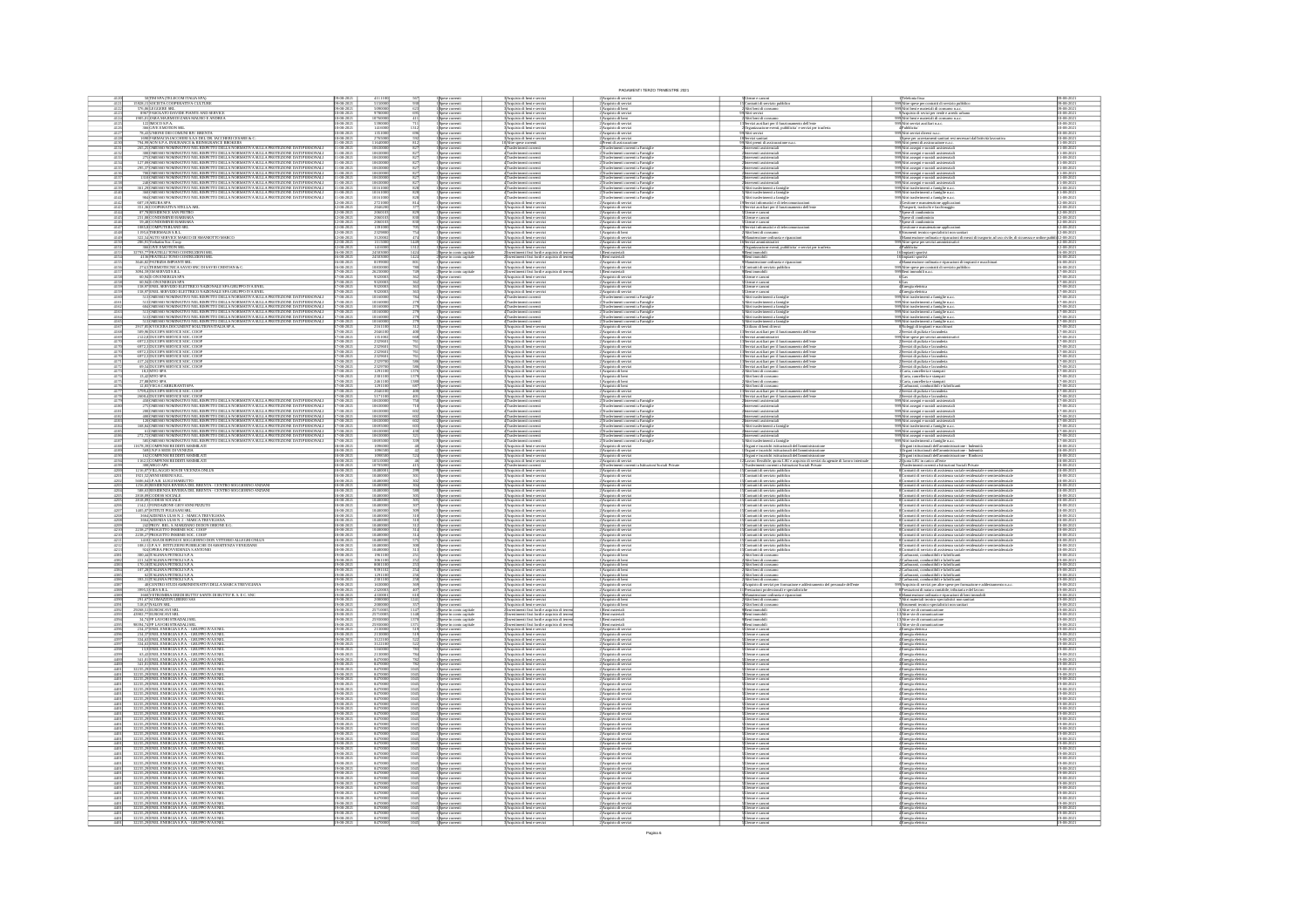|                                                                                                                                                                                                                                                                                                   |                                   |                                                                 |                              |                                                                                        |                                                                                                                               | PAGAMENTI TERZO TRIMESTRE 2021                                                                                                           |                                                                                                                                      |                                                                                                                                     |                                        |
|---------------------------------------------------------------------------------------------------------------------------------------------------------------------------------------------------------------------------------------------------------------------------------------------------|-----------------------------------|-----------------------------------------------------------------|------------------------------|----------------------------------------------------------------------------------------|-------------------------------------------------------------------------------------------------------------------------------|------------------------------------------------------------------------------------------------------------------------------------------|--------------------------------------------------------------------------------------------------------------------------------------|-------------------------------------------------------------------------------------------------------------------------------------|----------------------------------------|
| 235,29 ENEL ENERGIA S.P.A. - GRUPPO IVA ENE<br>235,29 ENEL ENERGIA S.P.A. - GRUPPO IVA ENE                                                                                                                                                                                                        |                                   | 847000                                                          |                              | l Spese corrent<br>I Spese corrent<br>I Spese corrent                                  | Acquisto di beni e servi<br>Acquisto di beni e servi                                                                          | :)Acquisto di serviz<br>:)Acquisto di serviz                                                                                             |                                                                                                                                      | (Energia elettrica<br>(Energia elettrica<br>(Energia elettrica<br>(Energia elettrica                                                |                                        |
| $\frac{4401}{4401}$<br>5,29 ENEL ENERGIA S.P.A. - GRUPPO IVA ENEI<br>5,29 ENEL ENERGIA S.P.A. - GRUPPO IVA ENEI                                                                                                                                                                                   | $-08 - 2021$                      | 847000                                                          | 1045                         |                                                                                        | .<br>Acquisto di beni e serviz<br>Acquisto di beni e serviz                                                                   | :<br>: Acquisto di serviz<br>: Acquisto di serviz                                                                                        | Jiemze e canon<br>Jiemze e canon                                                                                                     |                                                                                                                                     | 19-08-2021<br>19-08-2021               |
| $\frac{4401}{4401}$<br>5,29 ENEL ENERGIA S.P.A. - GRUPPO IVA ENE<br>5,29 ENEL ENERGIA S.P.A. - GRUPPO IVA ENE                                                                                                                                                                                     | 9-08-2021<br>9-08-2021            | 84700                                                           |                              | pese correnti<br>pese correnti                                                         | Acquisto di beri e serviz<br>Acquisto di beri e serviz                                                                        | :<br>Acquisto di serviz<br>: Acquisto di serviz                                                                                          | ltenze e canon<br>ltenze e canon                                                                                                     | Inergia elettrica<br>Inergia elettrica                                                                                              | 19-08-2021<br>19-08-2021               |
| $\frac{4401}{4401}$<br>32235, 29 ENEL ENERGIA S.P.A. - GRUPPO IVA ENE<br>32235, 29 ENEL ENERGIA S.P.A. - GRUPPO IVA ENE                                                                                                                                                                           | $\frac{9-08-2021}{0.02-2021}$     | 84700                                                           | $\frac{1045}{1045}$          | pese correnti<br>pese correnti                                                         | Acquisto di beni e serviz<br>Acquisto di beni e serviz                                                                        | :<br>Acquisto di servi<br>: Acquisto di servi                                                                                            | ltenze e canon<br>ltenze e canon                                                                                                     | Inergia elettric<br>Inergia elettric                                                                                                | 19-08-2021<br>19-08-2021               |
| $\frac{4401}{4401}$<br>,29 ENEL ENERGIA S.P.A. - GRUPPO IVA ENE<br>,29 ENEL ENERGIA S.P.A. - GRUPPO IVA ENE                                                                                                                                                                                       | $-08 - 2021$                      | 847000                                                          | 1045<br>1045                 |                                                                                        | Acquisto di beni e serviz<br>Acquisto di beni e serviz                                                                        |                                                                                                                                          |                                                                                                                                      |                                                                                                                                     | 19-08-2021<br>19-08-2021               |
| 3223                                                                                                                                                                                                                                                                                              | $8 - 202$                         |                                                                 |                              | ipese correnti<br>ipese correnti                                                       |                                                                                                                               | 2 Acquisto di serviz<br>2 Acquisto di serviz<br>2 Acquisto di serviz<br>2 Acquisto di serviz                                             | Utenze e canon<br>Utenze e canon<br>Utenze e canon<br>Utenze e canon                                                                 | s<br>Energia eletrica<br>Energia eletrica<br>Energia eletrica<br>Energia eletrica                                                   |                                        |
| $\frac{4401}{4401}$<br>29 ENEL ENERGIA S.P.A. - GRUPPO IVA ENE<br>29 ENEL ENERGIA S.P.A. - GRUPPO IVA ENE<br>4401<br><b>ENEL ENERGIA S.P.A. - GRUPPO IVA ENE</b>                                                                                                                                  | -08-2021<br>-08-2021              | 847000                                                          | 1045<br>1045                 | quise corrent<br>.<br>pese correnti                                                    | Acquisto di beni e serviz<br>Acquisto di beni e serviz                                                                        |                                                                                                                                          | henze e canor                                                                                                                        |                                                                                                                                     | 19-08-2021<br>19-08-2021               |
| $\frac{4401}{4401}$<br>NEL ENERGIA S.P.A. - GRUPPO IVA ENE<br>NEL ENERGIA S.P.A. - GRUPPO IVA ENE                                                                                                                                                                                                 | $8-2021$                          | 847000<br>847000<br>847000                                      | 1045                         |                                                                                        | 3<br>3 Acquisto di beri e serviz<br>3 Acquisto di beri e serviz<br>3 Acquisto di beri e serviz                                | 2)<br>Acquisto di serviz<br>2)<br>Acquisto di serviz                                                                                     | enze e canos<br>enze e canos                                                                                                         | Energia eletrica<br>Energia eletrica<br>Energia eletrica                                                                            | 19-08-2021<br>19-08-2021<br>19-08-2021 |
| $\frac{4401}{4401}$<br>NEL ENERGIA S.P.A. - GRUPPO IVA ENE<br>NEL ENERGIA S.P.A. - GRUPPO IVA ENE                                                                                                                                                                                                 |                                   | 84700                                                           |                              |                                                                                        | Acquisto di beni e serviz<br>Acquisto di beni e serviz                                                                        | .<br>Acquisto di servi<br>Acquisto di servi                                                                                              | tenze e cimon<br>tenze e cimon                                                                                                       | nergia elettric<br>nergia elettric                                                                                                  | 19-08-2021<br>19-08-2021               |
| $\frac{4401}{4401}$                                                                                                                                                                                                                                                                               | $-08 - 2021$                      | 84700                                                           |                              |                                                                                        |                                                                                                                               |                                                                                                                                          |                                                                                                                                      |                                                                                                                                     | 19-08-2021<br>19-08-2021               |
| ENEL ENERGIA S.P.A. - GRUPPO IVA ENE<br>ENEL ENERGIA S.P.A. - GRUPPO IVA ENE                                                                                                                                                                                                                      |                                   |                                                                 |                              | pese correnti<br>pese correnti                                                         | Acquisto di beni e serviz<br>Acquisto di beni e serviz                                                                        | :<br>: Acquisto di serviz<br>: Acquisto di serviz                                                                                        | ltenze e canon<br>ltenze e canon                                                                                                     | Liergia eletrica<br>Energia eletrica<br>Energia eletrica<br>Energia eletrica<br>Energia eletrica<br>Energia eletrica                |                                        |
| $\frac{4401}{4401}$<br>ENEL ENERGIA S.P.A. - GRUPPO IVA ENEI<br>ENEL ENERGIA S.P.A. - GRUPPO IVA ENEI<br>$\frac{3223}{3223}$                                                                                                                                                                      | -08-2021<br>-08-2021              | 847000                                                          | 1045<br>1045                 | .<br>pese correnti<br>pese correnti                                                    | Acquisto di beni e serviz<br>Acquisto di beni e serviz                                                                        | :<br>: Acquisto di serviz<br>: Acquisto di serviz                                                                                        | Jienze e canon<br>Jienze e canon                                                                                                     |                                                                                                                                     | 19-08-2021<br>19-08-2021               |
| $\frac{4401}{4401}$<br>ENEL ENERGIA S.P.A. - GRUPPO IVA ENE<br>ENEL ENERGIA S.P.A. - GRUPPO IVA ENE                                                                                                                                                                                               | -08-2021<br>-08-2021              | 847000                                                          | 1045<br>1045                 | .<br>pese correnti<br>pese correnti                                                    | Acquisto di beni e servizi<br>Acquisto di beni e servizi                                                                      | :<br>: Acquisto di serviz<br>: Acquisto di serviz                                                                                        | ltenze e canon<br>ltenze e canon                                                                                                     |                                                                                                                                     | 19-08-2021<br>19-08-2021               |
| NEL ENERGIA S.P.A. - GRUPPO IVA ENE<br>NEL ENERGIA S.P.A. - GRUPPO IVA ENE<br>$\frac{440}{440}$                                                                                                                                                                                                   |                                   | 84700                                                           |                              | .<br>pese correnti<br>one correnti                                                     | Acquisto di beni e servi<br>Acquisto di beni e servi                                                                          | :<br>Acquisto di servi<br>: Acquisto di servi                                                                                            | ltenze e canon<br>ltenze e canon                                                                                                     | :<br>:nergia elettric<br>:nergia elettric                                                                                           | 9-08-2021<br>9-08-2021                 |
| $\frac{4401}{4401}$<br>ENEL ENERGIA S.P.A. - GRUPPO IVA ENE<br>ENEL ENERGIA S.P.A. - GRUPPO IVA ENE                                                                                                                                                                                               | 08-2021                           | 84700                                                           |                              | ipese comeni<br>ipese comeni<br>ipese comeni<br>ipese comeni<br>ipese comeni           | :<br> Acquisto di beri e servizi<br> Acquisto di beri e servizi<br> Acquisto di beri e servizi<br> Acquisto di beri e servizi | 2)<br>Sepasion di serviz<br>2)<br>Acquisto di serviz<br>2)<br>Acquisto di serviz<br>2)<br>Acquisto di serviz<br>2)<br>Acquisto di serviz | <i>Stemme &amp; Cancer</i><br><i>Joemne &amp; Cancer</i><br>Joemne & Cancer<br>Joemne & Cancer<br>Joemne & Cancer<br>Joemne & Cancer | Energia eletrica<br>Energia eletrica<br>Energia eletrica<br>Energia eletrica<br>Energia eletrica<br>Energia eletrica                | 9-08-2021<br>9-08-2021                 |
| $\frac{4401}{4401}$<br>ENEL ENERGIA S.P.A. - GRUPPO IVA ENE<br>ENEL ENERGIA S.P.A. - GRUPPO IVA ENE<br>$\frac{3223}{3223}$                                                                                                                                                                        | -08-2021<br>-08-2021              | 847000<br>847000<br>847000<br>847000                            | 1045<br>1045                 |                                                                                        |                                                                                                                               |                                                                                                                                          |                                                                                                                                      |                                                                                                                                     | 19-08-2021<br>19-08-2021               |
| 4401<br>4401<br>NEL ENERGIA S.P.A. - GRUPPO IVA ENE<br>NEL ENERGIA S.P.A. - GRUPPO IVA ENE                                                                                                                                                                                                        |                                   |                                                                 |                              |                                                                                        | Acquisto di beni e serviz<br>Acquisto di beni e serviz                                                                        |                                                                                                                                          |                                                                                                                                      |                                                                                                                                     | 19-08-2021<br>19-08-2021               |
| 4401<br>NEL ENERGIA S.P.A. - GRUPPO IVA ENE                                                                                                                                                                                                                                                       |                                   |                                                                 |                              | xese corrent                                                                           |                                                                                                                               |                                                                                                                                          |                                                                                                                                      |                                                                                                                                     |                                        |
| $\frac{4401}{4401}$<br>NEL ENERGIA S.P.A. - GRUPPO IVA ENE<br>NEL ENERGIA S.P.A. - GRUPPO IVA ENE                                                                                                                                                                                                 |                                   | 84700<br>84700<br>84700                                         |                              | wie comm                                                                               | 3 Acquisto di beri e serviz<br>3 Acquisto di beri e serviz<br>3 Acquisto di beri e serviz                                     | 2)<br>Acquisto di servi<br>2) Acquisto di servi<br>2) Acquisto di servi                                                                  | lemne e camon<br>lemne e camon<br>lemne e camon                                                                                      | Energia elettrica<br>Energia elettrica<br>Energia elettrica                                                                         | 19-08-2021<br>19-08-2021<br>19-08-2021 |
| ENEL ENERGIA S.P.A. - GRUPPO IVA ENE<br>ENEL ENERGIA S.P.A. - GRUPPO IVA ENE<br>$\frac{4401}{4401}$                                                                                                                                                                                               |                                   | 84700                                                           |                              | pese correnti<br>pese correnti                                                         | <b>Acquisto di beni e serviz</b><br>Acquisto di beni e serviz                                                                 | :<br>Acquisto di servi<br>: Acquisto di servi                                                                                            | ltenze e canon<br>ltenze e canon                                                                                                     | Energia elettric<br>Energia elettric                                                                                                | 19-08-2021<br>19-08-2021               |
| $\frac{4401}{4401}$<br>32235, 29 ENEL ENERGIA S.P.A. - GRUPPO IVA ENE<br>32235, 29 ENEL ENERGIA S.P.A. - GRUPPO IVA ENE<br>32235, 29 ENEL ENERGIA S.P.A. - GRUPPO IVA ENE                                                                                                                         | $-08 - 2021$                      | $\frac{847000}{847000}$                                         | 1045                         | ipese comenti<br>ipese comenti<br>ipese comenti                                        | Acquisto di beri e serviz<br>Acquisto di beri e serviz<br>Acquisto di beri e serviz                                           | 2)<br>Acquisto di serviz<br>2)<br>Acquisto di serviz<br>2)<br>Acquisto di serviz                                                         | Utenze e canoni<br>Utenze e canoni<br>Utenze e canoni                                                                                | Energia elettrica<br>Energia elettrica<br>Energia elettrica                                                                         | 19-08-2021<br>19-08-2021<br>19-08-2021 |
|                                                                                                                                                                                                                                                                                                   |                                   |                                                                 |                              |                                                                                        |                                                                                                                               |                                                                                                                                          |                                                                                                                                      |                                                                                                                                     |                                        |
| 29 ENEL ENERGIA S.P.A. - GRUPPO IVA ENE<br>$\frac{4401}{4401}$<br>32235,29 ENEL ENERGIA S.P.A. - GRUPPO IVA ENE<br>32235,29 ENEL ENERGIA S.P.A. - GRUPPO IVA ENE                                                                                                                                  | $-08 - 2021$                      | 847000                                                          | 1045<br>1045                 | Spese correnti<br>Spese correnti                                                       | :<br>BAcquisto di beri e serviz<br>BAcquisto di beri e serviz<br>BAcquisto di beri e serviz                                   | 2) Acquisto di serviz<br>2) Acquisto di serviz<br>2) Acquisto di serviz                                                                  | Utenze e canon<br>Utenze e canon<br>Utenze e canon                                                                                   | 4<br>Energia eletrica<br>4 Energia eletrica<br>4 Energia eletrica                                                                   | 9-08-202<br>19-08-2021<br>19-08-2021   |
| 32235,29 ENEL ENERGIA S.P.A. - GRUPPO IVA ENE<br>32235,29 ENEL ENERGIA S.P.A. - GRUPPO IVA ENE<br>$\frac{4401}{4401}$                                                                                                                                                                             |                                   | 84700                                                           |                              | .<br>pese correnti<br>one correnti                                                     | Acquisto di beni e servizi<br>Acquisto di beni e servizi                                                                      | :<br>: Acquisto di serviz<br>: Acquisto di serviz                                                                                        | Jiemze e canon<br>Jiemze e canon                                                                                                     | Energia eletrici<br>Energia eletrici                                                                                                | 19-08-2021<br>19-08-2021               |
|                                                                                                                                                                                                                                                                                                   | 9-08-202<br>9-08-202<br>$08-2021$ |                                                                 |                              |                                                                                        |                                                                                                                               |                                                                                                                                          |                                                                                                                                      |                                                                                                                                     |                                        |
| $\frac{4401}{4401}$<br>32235,29 ENEL ENERGIA S.P.A. - GRUPPO IVA ENE<br>32235,29 ENEL ENERGIA S.P.A. - GRUPPO IVA ENE                                                                                                                                                                             |                                   | 84700                                                           |                              | Spese correnti<br>Spese correnti<br>Spese correnti                                     | Acquisto di beni e servizi<br>Acquisto di beni e servizi                                                                      | :<br>: Acquisto di serviz<br>: Acquisto di serviz                                                                                        | ltenze e canoni<br>ltenze e canoni                                                                                                   | Energia eletrici<br>Energia eletrici                                                                                                | 19-08-2021<br>19-08-2021               |
| $\frac{4401}{4401}$<br>32235,29 ENEL ENERGIA S.P.A. - GRUPPO IVA ENEL<br>32235,29 ENEL ENERGIA S.P.A. - GRUPPO IVA ENEL                                                                                                                                                                           | -08-2021<br>-08-2021              | 847000                                                          | 1045<br>1045                 |                                                                                        | Acquisto di beni e servizi<br>Acquisto di beni e servizi                                                                      | :<br>: Acquisto di serviz<br>: Acquisto di serviz                                                                                        | ltenze e canoni<br>ltenze e canoni                                                                                                   | .<br>Energia eletrica<br>Energia eletrica                                                                                           | 19-08-2021<br>19-08-2021               |
| ENEL ENERGIA S.P.A. - GRUPPO IVA ENE<br> ENEL ENERGIA S.P.A. - GRUPPO IVA ENE                                                                                                                                                                                                                     |                                   |                                                                 |                              | pese correnti<br>pese correnti                                                         | Acquisto di beni e servizi<br>Acquisto di beni e servizi                                                                      | l'Acquisto di serviz<br>l'Acquisto di serviz                                                                                             | ltenze e canoni<br>ltenze e canoni                                                                                                   | Energia eletrici<br>Energia eletrici                                                                                                | 19-08-2021<br>19-08-2021               |
| $\begin{array}{r} 4401 \\ \hline 4401 \\ \hline 4401 \\ \hline 4401 \\ \hline 4401 \\ \hline 4401 \\ \hline 4401 \end{array}$<br>ENEL ENERGIA S.P.A. - GRUPPO IVA ENEL<br>ENEL ENERGIA S.P.A. - GRUPPO IVA ENEL<br>ENEL ENERGIA S.P.A. - GRUPPO IVA ENEL<br>ENEL ENERGIA S.P.A. - GRUPPO IVA ENEL |                                   | 84700<br>84700<br>84700<br>84700<br>84700<br>84700              |                              | Spise correnti<br>Spise correnti<br>Spise correnti<br>Spise correnti<br>Spise correnti | Acquisto di beni e servizi<br>Acquisto di beni e servizi<br>Acquisto di beni e servizi<br>Acquisto di beni e servizi          | 2 Acquisto di serviz<br>2 Acquisto di serviz<br>2 Acquisto di serviz<br>2 Acquisto di serviz                                             | Fonne e canoni<br>Jienne e canoni<br>Jienne e canoni<br>Jienne e canoni<br>Jienne e canoni                                           | 4<br>Energia eletrica<br>4 Energia eletrica<br>4 Energia eletrica<br>4 Energia eletrica<br>4 Energia eletrica<br>4 Energia eletrica | 9-08-202                               |
|                                                                                                                                                                                                                                                                                                   |                                   |                                                                 | 1045<br>1045<br>1045         |                                                                                        |                                                                                                                               |                                                                                                                                          |                                                                                                                                      |                                                                                                                                     | $\frac{19.08 - 2021}{19.08 - 2021}$    |
| $\frac{4401}{4401}$<br>9 ENEL ENERGIA S.P.A. - GRUPPO IVA ENE<br>9 ENEL ENERGIA S.P.A. - GRUPPO IVA ENE<br>3223                                                                                                                                                                                   | 18-2021<br>18-2021                | 84700                                                           | 1045<br>1045                 |                                                                                        | Acquisto di beni e serviz<br>Acquisto di beni e serviz                                                                        | l'Acquisto di serviz<br>l'Acquisto di serviz                                                                                             |                                                                                                                                      |                                                                                                                                     | 19-08-2021<br>19-08-2021               |
| 3223                                                                                                                                                                                                                                                                                              |                                   |                                                                 |                              | xise corrent<br>ese correnti<br>ese correnti                                           | Acquisto di beni e serviz<br>Acquisto di beni e serviz                                                                        | l'Acquisto di servi<br>l'Acquisto di servi                                                                                               | tenze e cimon<br>tenze e cimon                                                                                                       | Inergia eletric<br>Inergia eletric                                                                                                  | 19-08-2021<br>19-08-2021               |
| 19<br>19 ENEL ENERGIA S.P.A. - GRUPPO IVA ENE<br>19 ENEL ENERGIA S.P.A. - GRUPPO IVA ENE                                                                                                                                                                                                          |                                   | 84700<br>84700<br>84700<br>84700<br>84700                       |                              |                                                                                        |                                                                                                                               |                                                                                                                                          |                                                                                                                                      |                                                                                                                                     | 9-08-2021                              |
| $\frac{440}{440}$<br>ENEL ENERGIA S.P.A. - GRUPPO IVA ENE<br>ENEL ENERGIA S.P.A. - GRUPPO IVA ENE                                                                                                                                                                                                 |                                   |                                                                 |                              | .<br>Spese correnti<br>Spese correnti                                                  | :<br>3 Acquisto di beni e serviz<br>3 Acquisto di beni e serviz<br>3 Acquisto di beni e serviz                                | <b>2 Acquisto di servi<br/>2 Acquisto di servi<br/>2 Acquisto di servi</b>                                                               | Jienze e canon<br>Jienze e canon<br>Jienze e canon                                                                                   | Energia eletrica<br>Energia eletrica<br>Energia eletrica                                                                            | 19-08-2021<br>19-08-2021               |
| 32235,29 ENEL ENERGIA S.P.A. - GRUPPO IVA ENE<br>32235,29 ENEL ENERGIA S.P.A. - GRUPPO IVA ENE                                                                                                                                                                                                    | $\frac{18-202}{19-202}$           | 84700<br>84700                                                  |                              | pese correnti<br>pese correnti                                                         | Acquisto di beri e servizi<br>Acquisto di beri e servizi                                                                      | : Acquisto di serviz<br>: Acquisto di serviz                                                                                             | ltenze e canoni<br>ltenze e canoni                                                                                                   | Energia elettrica<br>Energia elettrica                                                                                              | 9-08-2021<br>9-08-2021                 |
| $\frac{4401}{4401}$<br>32235,29 ENEL ENERGIA S.P.A. - GRUPPO IVA ENE<br>32235,29 ENEL ENERGIA S.P.A. - GRUPPO IVA ENE                                                                                                                                                                             | $\frac{48.2021}{69.2021}$         | 84700                                                           | $\frac{1045}{1045}$          |                                                                                        |                                                                                                                               |                                                                                                                                          |                                                                                                                                      |                                                                                                                                     | 19-08-2021                             |
|                                                                                                                                                                                                                                                                                                   |                                   |                                                                 |                              | ipese correnti<br>ipese correnti<br>ipese correnti<br>ipese correnti                   | 3 Acquisto di beni e servizi<br>3 Acquisto di beni e servizi<br>3 Acquisto di beni e servizi<br>3 Acquisto di beni e servizi  | 2 Acquisto di servizi<br>2 Acquisto di servizi<br>2 Acquisto di servizi<br>2 Acquisto di servizi                                         | Utenze e canoni<br>Utenze e canoni<br>Utenze e canoni<br>Utenze e canoni                                                             | Energia elettrica<br>Energia elettrica<br>Energia elettrica<br>Energia elettrica                                                    |                                        |
| $\frac{4401}{4401}$<br>32235,29 ENEL ENERGIA S.P.A. - GRUPPO IVA ENE<br>32235,29 ENEL ENERGIA S.P.A. - GRUPPO IVA ENE                                                                                                                                                                             | 08-2021<br>08-2021                | 847000                                                          | 1045<br>1045                 |                                                                                        |                                                                                                                               |                                                                                                                                          |                                                                                                                                      |                                                                                                                                     | 19-08-2021<br>19-08-2021               |
| 9 ENEL ENERGIA S.P.A. - GRUPPO IVA ENE<br>9 ENEL ENERGIA S.P.A. - GRUPPO IVA ENE<br>$\frac{4401}{4401}$                                                                                                                                                                                           |                                   | 84700                                                           |                              | pese correnti<br>pese correnti                                                         | Acquisto di beni e serviz<br>Acquisto di beni e serviz                                                                        | l'Acquisto di servi<br>l'Acquisto di servi                                                                                               | fenze e canon<br>fenze e canon                                                                                                       | Energia elettric<br>Energia elettric                                                                                                | 19-08-2021<br>19-08-2021               |
| 32235,29 ENEL ENERGIA S.P.A. - GRUPPO IVA ENE<br>32235,29 ENEL ENERGIA S.P.A. - GRUPPO IVA ENE<br>$\frac{4401}{4401}$                                                                                                                                                                             | $\frac{18-2021}{18-2021}$         | 84700                                                           |                              | sese correnti<br>sese correnti                                                         | Acquisto di beni e servizi<br>Acquisto di beni e servizi                                                                      | : Acquisto di serviz<br>: Acquisto di serviz                                                                                             | ltenze e canoni<br>ltenze e canoni                                                                                                   | Inergia elettrici<br>Inergia elettrici                                                                                              | 19-08-2021<br>19-08-2021               |
| $\frac{4401}{4401}$                                                                                                                                                                                                                                                                               | 08-2021                           | 84700                                                           | $\frac{1045}{1045}$          | pese correnti<br>pese correnti                                                         | Acquisto di beni e servizi<br>Acquisto di beni e servizi                                                                      | l'Acquisto di serviz<br>l'Acquisto di serviz                                                                                             | Jienze e canoni<br>Jienze e canoni                                                                                                   | Energia eletrica<br>Energia eletrica                                                                                                | 19-08-2021<br>19-08-2021               |
| 32235, 29 ENEL ENERGIA S.P.A. - GRUPPO IVA ENEL<br>32235, 29 ENEL ENERGIA S.P.A. - GRUPPO IVA ENEL<br>32235, 29 ENEL ENERGIA S.P.A. - GRUPPO IVA ENEL<br>32235, 29 ENEL ENERGIA S.P.A. - GRUPPO IVA ENEL<br>$\frac{4401}{4401}$                                                                   | 18-2021<br>18-2021                | 847000                                                          | 1045<br>1045                 | pese correnti<br>pese correnti                                                         | Acquisto di beni e servizi<br>Acquisto di beni e servizi                                                                      | l'Acquisto di serviz<br>l'Acquisto di serviz                                                                                             | Jienze e canoni<br>Jienze e canoni                                                                                                   | Energia eletrica<br>Energia eletrica                                                                                                | 19-08-2021<br>19-08-2021               |
| ENEL ENERGIA S.P.A. - GRUPPO IVA ENE<br>ENEL ENERGIA S.P.A. - GRUPPO IVA ENE<br>4401<br>4401                                                                                                                                                                                                      |                                   | 84700<br>84700<br>84700                                         |                              | xese correnti<br>xese correnti                                                         | Acquisto di beri e serviz<br>Acquisto di beri e serviz                                                                        | l'Acquisto di servi<br>l'Acquisto di servi                                                                                               | lenze e canoni<br>lenze e canoni                                                                                                     | Inergia eletrici<br>Inergia eletrici                                                                                                | 19-08-2021<br>19-08-2021               |
| ENEL ENERGIA S.P.A. - GRUPPO IVA ENE                                                                                                                                                                                                                                                              |                                   |                                                                 |                              | xese corrent                                                                           | Acquisto di beni e serviz                                                                                                     | Acquisto di servi                                                                                                                        | ltenze e canon                                                                                                                       | Inergia elettric                                                                                                                    | 9-08-202                               |
| 32235,29 ENEL ENERGIA S.P.A. - GRUPPO IVA ENE<br>32235,29 ENEL ENERGIA S.P.A. - GRUPPO IVA ENE<br>$\frac{4401}{4401}$                                                                                                                                                                             |                                   | 84700                                                           |                              | pese correnti<br>pese correnti                                                         | Acquisto di beri e servizi<br>Acquisto di beri e servizi                                                                      | :)Acquisto di serviz<br>:)Acquisto di serviz                                                                                             | ltenze e canoni<br>ltenze e canoni                                                                                                   | Energia elettrica<br>Energia elettrica                                                                                              | 19-08-202<br>19-08-202                 |
| 32235,29 ENEL ENERGIA S.P.A. - GRUPPO IVA ENE<br>32235,29 ENEL ENERGIA S.P.A. - GRUPPO IVA ENE<br>$\frac{4401}{4401}$                                                                                                                                                                             | $\frac{18-20}{2}$                 | 84700                                                           |                              | pese correnti<br>pese correnti                                                         | Acquisto di beri e servizi<br>Acquisto di beri e servizi                                                                      | : Acquisto di serviz<br>: Acquisto di serviz                                                                                             | ltenze e canoni<br>ltenze e canoni                                                                                                   | Energia elettrica<br>Energia elettrica                                                                                              | 19-08-2021<br>19-08-2021               |
| $\frac{4401}{4401}$<br>32235,29 ENEL ENERGIA S.P.A. - GRUPPO IVA ENE<br>32235,29 ENEL ENERGIA S.P.A. - GRUPPO IVA ENE                                                                                                                                                                             | 08-2021                           | 847000                                                          | $\frac{1045}{1045}$          | Spese comeni<br>Spese comeni<br>Spese comeni                                           | 3 Acquisto di beni e servizi<br>3 Acquisto di beni e servizi<br>3 Acquisto di beni e servizi<br>3 Acquisto di beni e servizi  | 2)Acquisto di servizi<br>2)Acquisto di servizi                                                                                           | Utenze e canoni<br>Utenze e canoni<br>Utenze e canoni<br>Utenze e canoni                                                             | 4 Energia eletrica<br>4 Energia eletrica<br>4 Energia eletrica<br>4 Energia eletrica                                                | 19-08-2021<br>19-08-2021               |
| $\frac{4401}{4401}$<br>32235,29 ENEL ENERGIA S.P.A. - GRUPPO IVA ENEL<br>32235,29 ENEL ENERGIA S.P.A. - GRUPPO IVA ENEL                                                                                                                                                                           | 08-2021<br>08-2021                | 847000                                                          | $\frac{1045}{1045}$          |                                                                                        |                                                                                                                               | 2) Acquisto di servizi<br>2) Acquisto di servizi                                                                                         |                                                                                                                                      |                                                                                                                                     | 19-08-2021<br>19-08-2021               |
| 32235,29 ENEL ENERGIA S.P.A. - GRUPPO IVA ENE<br>32235,29 ENEL ENERGIA S.P.A. - GRUPPO IVA ENE<br>$\frac{4401}{4401}$                                                                                                                                                                             | $\frac{-08-20}{10}$               | 84700                                                           | 1045<br>1045                 | pese correnti<br>pese correnti                                                         | Acquisto di beni e servizi<br>Acquisto di beni e servizi                                                                      | l'Acquisto di serviz<br>l'Acquisto di serviz                                                                                             | ltenze e canoni<br>ltenze e canoni                                                                                                   | Energia elettrica<br>Energia elettrica                                                                                              | 19-08-2021<br>19-08-2021               |
|                                                                                                                                                                                                                                                                                                   | 08-2021                           |                                                                 | 1045<br>1045                 |                                                                                        |                                                                                                                               |                                                                                                                                          |                                                                                                                                      |                                                                                                                                     |                                        |
| $\frac{4401}{4401}$<br>32235,29 ENEL ENERGIA S.P.A. - GRUPPO IVA ENE<br>32235,29 ENEL ENERGIA S.P.A. - GRUPPO IVA ENE                                                                                                                                                                             |                                   | 84700                                                           |                              | ipese correnti<br>ipese correnti                                                       | Acquisto di beni e servizi<br>Acquisto di beni e servizi                                                                      | : Acquisto di serviz<br>: Acquisto di serviz                                                                                             | Jienze e canoni<br>Jienze e canoni                                                                                                   | Energia elettrica<br>Energia elettrica                                                                                              | 19-08-2021<br>19-08-2021               |
| 3228, 29<br>ENEL ENERGIA SP.A. - GRUPPO IVA ENE<br>3228, 29<br>ENEL ENERGIA SP.A. - GRUPPO IVA ENE<br>3228, 29<br>ENEL ENERGIA SP.A. - GRUPPO IVA ENE<br>3228, 29<br>ENEL ENERGIA SP.A. - GRUPPO IVA ENE<br>$\frac{4401}{4401}$                                                                   | 18-2021<br>18-2021                | 84700                                                           | $\frac{1045}{1045}$          | ipese correnti<br>ipese correnti                                                       | 3 Acquisto di beni e servizi<br>3 Acquisto di beni e servizi                                                                  | l'Acquisto di serviz<br>l'Acquisto di serviz                                                                                             | Utenze e canoni<br>Utenze e canoni<br>Utenze e canoni<br>Utenze e canoni                                                             | Energia eletrica<br>Energia eletrica                                                                                                | 19-08-2021<br>19-08-2021               |
| $\frac{4401}{4401}$                                                                                                                                                                                                                                                                               |                                   | 84700<br>84700<br>84700<br>84700<br>84700                       | 1045<br>1045                 | pese correnti<br>pese correnti                                                         | 3 Acquisto di beni e serviz<br>3 Acquisto di beni e serviz                                                                    | 2)Acquisto di serviz<br>2)Acquisto di serviz                                                                                             |                                                                                                                                      | Energia eletrica<br>Energia eletrica                                                                                                | 19-08-2021<br>19-08-2021               |
| 32235, 29 ENEL ENERGIA S.P.A. - GRUPPO IVA ENE<br>32235, 29 ENEL ENERGIA S.P.A. - GRUPPO IVA ENE<br>32235, 29 ENEL ENERGIA S.P.A. - GRUPPO IVA ENE<br>$\frac{4401}{4401}$<br>$\frac{4401}{4401}$                                                                                                  |                                   |                                                                 |                              | ipese correnti<br>ipese correnti                                                       | Acquisto di beni e serviz<br>Acquisto di beni e serviz                                                                        | l'Acquisto di servi<br>l'Acquisto di servi                                                                                               | Jienze e canon<br>Jienze e canon                                                                                                     | Energia elettric<br>Energia elettric                                                                                                | 19-08-2021<br>19-08-2021               |
|                                                                                                                                                                                                                                                                                                   |                                   |                                                                 |                              | quese correnti                                                                         | Acquisto di beri e servizi                                                                                                    | Acquisto di servi                                                                                                                        | lesze e canon                                                                                                                        | Inergia elettric                                                                                                                    | 9-08-2021                              |
| $\frac{4401}{4401}$<br>32235,29 ENEL ENERGIA S.P.A. - GRUPPO IVA ENE<br>32235,29 ENEL ENERGIA S.P.A. - GRUPPO IVA ENE                                                                                                                                                                             |                                   | 84700                                                           | 1045<br>1045                 | ipese correnti.<br>ipese correnti                                                      | Acquisto di beri e servizi<br>Acquisto di beri e servizi                                                                      | 2)Acquisto di serviz<br>2)Acquisto di serviz                                                                                             | Jienze e canoni<br>Jienze e canoni                                                                                                   | Energia elettrica<br>Energia elettrica                                                                                              | 19-08-2021<br>19-08-2021               |
| $\frac{4401}{4401}$<br>32235,29 ENEL ENERGIA S.P.A. - GRUPPO IVA ENE<br>32235,29 ENEL ENERGIA S.P.A. - GRUPPO IVA ENE                                                                                                                                                                             | $8 - 2021$                        | 84700                                                           | $\frac{1045}{1045}$          | quese correnti                                                                         | 3 Acquisto di beni e servizi<br>3 Acquisto di beni e servizi<br>3 Acquisto di beni e servizi<br>3 Acquisto di beni e servizi  | 2)Acquisto di serviz<br>2)Acquisto di serviz                                                                                             | Jienze e canoni<br>Jienze e canoni                                                                                                   | Energia elettrica<br>Energia elettrica<br>Energia elettrica<br>Energia elettrica                                                    | 19-08-2021<br>19-08-2021               |
| $\frac{4401}{4401}$<br>32235, 29 ENEL ENERGIA S.P.A. - GRUPPO IVA ENEL<br>32235, 29 ENEL ENERGIA S.P.A. - GRUPPO IVA ENEL<br>32235, 29 ENEL ENERGIA S.P.A. - GRUPPO IVA ENEL<br>32235, 29 ENEL ENERGIA S.P.A. - GRUPPO IVA ENEL                                                                   | 08-2021<br>08-2021                | 84700                                                           | 1045<br>1045                 | Spese correnti<br>Spese correnti<br>Spese correnti                                     |                                                                                                                               | :<br>: Acquisto di serviz<br>: Acquisto di serviz                                                                                        | Jienze e canoni<br>Jienze e canoni                                                                                                   |                                                                                                                                     | 19-08-2021<br>19-08-2021               |
| $\frac{4401}{4401}$                                                                                                                                                                                                                                                                               | 18-2021                           | 847000                                                          | $\frac{1045}{1045}$          | Spese correnti<br>Spese correnti                                                       | 3 Acquisto di beni e servizi<br>3 Acquisto di beni e servizi                                                                  | l'Acquisto di servizi<br>l'Acquisto di servizi                                                                                           | Utenze e canoni<br>Utenze e canoni                                                                                                   | Energia eletrica<br>Energia eletrica                                                                                                | 19-08-2021<br>19-08-2021               |
| 32235,29 ENEL ENERGIA S.P.A. - GRUPPO IVA ENE<br>32235,29 ENEL ENERGIA S.P.A. - GRUPPO IVA ENE<br>$\frac{4401}{4401}$                                                                                                                                                                             |                                   | 84700                                                           |                              | ipese correnti<br>ipese correnti                                                       | 3 Acquisto di beni e servizi<br>3 Acquisto di beni e servizi                                                                  | 2)Acquisto di serviz<br>2)Acquisto di serviz                                                                                             | Jienze e canoni<br>Jienze e canoni                                                                                                   | .<br>Energia elettrica<br>Energia elettrica                                                                                         | 19-08-2021<br>19-08-2021               |
| $\frac{4401}{4401}$<br>32235,29 ENEL ENERGIA S.P.A. - GRUPPO IVA ENE<br>32235,29 ENEL ENERGIA S.P.A. - GRUPPO IVA ENE                                                                                                                                                                             | 8-2021                            | 84700                                                           | $\frac{1045}{1045}$          | pese correnti<br>pese correnti                                                         | Acquisto di beni e servizi<br>Acquisto di beni e servizi                                                                      | : Acquisto di serviz<br>: Acquisto di serviz                                                                                             | ltenze e canoni<br>ltenze e canoni                                                                                                   | Energia elettrica<br>Energia elettrica                                                                                              | 19-08-2021<br>19-08-2021               |
| $\frac{4401}{4401}$<br>29 ENEL ENERGIA S.P.A. - GRUPPO IVA ENEL<br>29 ENEL ENERGIA S.P.A. - GRUPPO IVA ENEL<br>29 ENEL ENERGIA S.P.A. - GRUPPO IVA ENEL<br>29 ENEL ENERGIA S.P.A. - GRUPPO IVA ENEL                                                                                               | 18-2021<br>18-2021                | 84700                                                           | 1045<br>1045                 | ipese correnti<br>ipese correnti                                                       | Acquisto di beni e serviz<br>Acquisto di beni e serviz                                                                        | l'Acquisto di serviz<br>l'Acquisto di serviz                                                                                             | Joenne e canoni<br>Joenne e canoni                                                                                                   | .<br>Energia eletrici<br>Energia eletrici                                                                                           | 19-08-2021<br>19-08-2021               |
| $\frac{4401}{4401}$                                                                                                                                                                                                                                                                               | 8-2021<br>8-2021                  |                                                                 | 1045<br>1045                 | ipese correnti<br>ipese correnti                                                       | Acquisto di beni e servizi<br>Acquisto di beni e servizi                                                                      | l'Acquisto di serviz<br>l'Acquisto di serviz                                                                                             | ltenze e canoni<br>ltenze e canoni                                                                                                   | Energia eletrici<br>Energia eletrici                                                                                                | 19-08-2021<br>19-08-2021               |
| NEL ENERGIA S.P.A. - GRUPPO IVA ENI                                                                                                                                                                                                                                                               |                                   |                                                                 |                              |                                                                                        |                                                                                                                               |                                                                                                                                          |                                                                                                                                      |                                                                                                                                     |                                        |
| $\frac{4401}{4401}$<br>NEL ENERGIA S.P.A. - GRUPPO IVA ENE<br>NEL ENERGIA S.P.A. - GRUPPO IVA ENE                                                                                                                                                                                                 | 8-202                             | 84700                                                           | 1045<br>1045                 | Spese correnti<br>Spese correnti<br>pese corren                                        | 3 Acquisto di beni e servizi<br>3 Acquisto di beni e servizi<br>3 Acquisto di beni e servizi                                  | 2) Acquisto di serviz<br>2) Acquisto di serviz<br>2) Acquisto di serviz                                                                  | Jienze e canoni<br>Jienze e canoni<br>Jienze e canoni                                                                                | 4<br>Energia eletrica<br>4 Energia eletrica<br>4 Energia eletrica                                                                   | 19-08-2021<br>19-08-2021<br>19-08-2021 |
| 32235,29 ENEL ENERGIA S.P.A. - GRUPPO IVA ENE<br>32235,29 ENEL ENERGIA S.P.A. - GRUPPO IVA ENE<br>$\frac{4401}{4401}$                                                                                                                                                                             |                                   | 84700                                                           | 1045<br>1045                 | Spese correnti<br>Spese correnti                                                       | Acquisto di beni e servizi<br>Acquisto di beni e servizi                                                                      | :)Acquisto di serviz<br>:)Acquisto di serviz                                                                                             | Jienze e canoni<br>Jienze e canoni                                                                                                   | Energia elettrici<br>Energia elettrici                                                                                              | 19-08-2021<br>19-08-2021               |
| $\frac{4401}{4401}$                                                                                                                                                                                                                                                                               | 18-2021                           |                                                                 |                              | Spese correnti                                                                         |                                                                                                                               |                                                                                                                                          |                                                                                                                                      | Energia eletrica                                                                                                                    | 19-08-2021                             |
| <b>3228, 2008EL ENERGAS PA - GRUPO INA ENERGY SERVED RESP.</b><br>2228, 2008EL ENERGAS PA - GRUPO INA ENERGY<br>3228, 2008EL ENERGAS PA - GRUPO INA ENERGY<br>3228, 2008EL ENERGIAS PA - GRUPO INA ENERGY<br>2228, 2008EL ENERGIAS PA - GRUPO I                                                   |                                   | $\begin{array}{r} 84700 \\ 84700 \\ 84700 \\ 84700 \end{array}$ | 1045<br>1045<br>1045<br>1045 |                                                                                        | :<br>:<br>:}Acquisto di beni e servizi<br>:!Acquisto di beni e servizi                                                        | 2)<br>Acquisto di servizi<br>2)<br>Acquisto di servizi                                                                                   | Utenze e canoni<br>Utenze e canoni<br>Utenze e canoni                                                                                |                                                                                                                                     | 19-08-2021<br>19-08-2021<br>19-08-2021 |
|                                                                                                                                                                                                                                                                                                   |                                   |                                                                 |                              | Spese correnti<br>Spese correnti                                                       | Acquisto di beri e serviz                                                                                                     | Acquisto di servi                                                                                                                        | state e carace                                                                                                                       | 4<br>Energia eletrica<br>4 Energia eletrica<br>4 Energia eletrica                                                                   |                                        |
| $\frac{4401}{4401}$                                                                                                                                                                                                                                                                               | 08-2021<br>08-2021                | 84700                                                           | $\frac{1045}{1045}$          |                                                                                        | 3 Acquisto di beri e servizi<br>3 Acquisto di beri e servizi                                                                  | 2)Acquisto di serviz<br>2)Acquisto di serviz                                                                                             | Utenze e canoni<br>Utenze e canoni                                                                                                   |                                                                                                                                     | 19-08-2021<br>19-08-2021               |
| 32235,29 ENEL ENERGIA S.P.A. - GRUPPO IVA ENE<br>32235,29 ENEL ENERGIA S.P.A. - GRUPPO IVA ENE<br>$\frac{4401}{4401}$                                                                                                                                                                             | $\frac{18-202}{2}$                | 84700                                                           | 1045<br>1045                 | Spese correnti<br>Spese correnti                                                       | Acquisto di beri e servizi<br>Acquisto di beri e servizi                                                                      | :)Acquisto di serviz<br>:)Acquisto di serviz                                                                                             | Jienze e canoni<br>Jienze e canoni                                                                                                   | Energia elettrica<br>Energia elettrica                                                                                              | 19-08-2021<br>19-08-2021               |
| $\frac{4401}{4401}$<br>32235,29 ENEL ENERGIA S.P.A. - GRUPPO IVA ENE<br>32235,29 ENEL ENERGIA S.P.A. - GRUPPO IVA ENE                                                                                                                                                                             | $\frac{8-2021}{2}$                | 84700                                                           | 1045<br>1045                 | Spese correnti<br>Spese correnti                                                       | Acquisto di beri e servizi<br>Acquisto di beri e servizi                                                                      | 2)Acquisto di serviz<br>2)Acquisto di serviz                                                                                             | Jienze e canoni<br>Jienze e canoni                                                                                                   | Energia elettrica<br>Energia elettrica                                                                                              | 19-08-2021<br>19-08-2021               |
| $\frac{4401}{4401}$<br>32235,29 ENEL ENERGIA S.P.A. - GRUPPO IVA ENE<br>32235,29 ENEL ENERGIA S.P.A. - GRUPPO IVA ENE                                                                                                                                                                             | 18-2021<br>18-2021                | 84700                                                           | 1045                         | Spese correnti<br>Spese correnti                                                       | 3 Acquisto di beni e servizi<br>3 Acquisto di beni e servizi                                                                  | 2)Acquisto di serviz<br>2)Acquisto di serviz                                                                                             | ltenze e canoni<br>ltenze e canoni                                                                                                   | Energia elettrica<br>Energia elettrica                                                                                              | 19-08-2021<br>19-08-2021               |
| 32255, 29 ENEL ENERGIA S.P.A. - GRUPPO IVA ENEL<br>3225, 29 ENEL ENERGIA S.P.A. - GRUPPO IVA ENEL<br>3225, 29 ENEL ENERGIA S.P.A. - GRUPPO IVA ENEL<br>3225, 29 ENEL ENERGIA S.P.A. - GRUPPO IVA ENEL<br>3225, 29 ENEL ENERGIA S.P.A. - GR                                                        | $\frac{1}{2}$                     |                                                                 |                              | ipese correnti<br>ipese correnti                                                       | Acquisto di beri e servizi<br>Acquisto di beri e servizi                                                                      | : Acquisto di serviz<br>! Acquisto di serviz                                                                                             | Jienze e canoni<br>Jienze e canoni                                                                                                   | Energia elettric<br>Energia elettric                                                                                                | 19-08-2021<br>19-08-2021               |
| $\begin{array}{r} 4401 \\ 4401 \\ \hline 4401 \\ \hline 4401 \\ \hline 4401 \\ \hline 4401 \end{array}$                                                                                                                                                                                           |                                   | 84700<br>84700<br>84700<br>84700<br>84700                       |                              | pese correnti                                                                          | Acquisto di beri e servizi                                                                                                    | Acquisto di serviz                                                                                                                       | tenze e canoni                                                                                                                       |                                                                                                                                     | 19-08-2021                             |
|                                                                                                                                                                                                                                                                                                   |                                   |                                                                 | 1045<br>1045                 | Spese correnti<br>Spese correnti                                                       | 3 Acquisto di beni e servizi<br>3 Acquisto di beni e servizi                                                                  | l'Acquisto di serviz<br>l'Acquisto di serviz                                                                                             | Jonze e canoni<br>Jonze e canoni                                                                                                     | Energia elettrica<br>Energia elettrica<br>Energia elettrica                                                                         | 19-08-2021<br>19-08-2021               |
| $\frac{4401}{4401}$                                                                                                                                                                                                                                                                               |                                   | 84700<br>84700<br>84700                                         | 1045<br>1045<br>1045         | Spese comeni<br>Spese comeni                                                           | :<br>3 Acquisto di beni e servizi<br>3 Acquisto di beni e servizi<br>3 Acquisto di beni e servizi                             | 2) Acquisto di serviz<br>2) Acquisto di serviz<br>2) Acquisto di serviz                                                                  | Utenze e canoni<br>Utenze e canoni<br>Utenze e canoni                                                                                | Energia elettrica<br>Energia elettrica                                                                                              | 19-08-2021<br>19-08-2021<br>19-08-2021 |
| 3223, 200 ME ENRIGIA SEA - GRUPO DA ENEL<br>3223, 200 ME ENRIGIA SEA - GRUPO DA ENEL<br>3223, 200 ME ENRIGIA SEA - GRUPO DA ENEL<br>3223, 200 ME ENRIGIA SEA - GRUPO DA ENEL<br>3223, 200 ME ENRIGIA SEA - GRUPO DA ENEL<br>3223, 200 ME ENRI                                                     |                                   |                                                                 |                              |                                                                                        |                                                                                                                               |                                                                                                                                          |                                                                                                                                      | pa errar<br>62 abord                                                                                                                |                                        |
| $\begin{array}{r} 4401 \\ 4401 \\ 4401 \\ 4401 \end{array}$                                                                                                                                                                                                                                       |                                   | 84701                                                           |                              | pese corrent<br>pese corrent<br>sese corrent                                           | Acquisto di beri e serviz<br>Acquisto di beri e serviz                                                                        | :)Acquisto di servi<br>:)Acquisto di servi                                                                                               | Jierre e canon<br>Jierre e canon                                                                                                     | înergia elettris<br>Înergia elettris                                                                                                | 19-08-2021<br>19-08-2021<br>19-08-2021 |
| $\frac{4401}{4401}$                                                                                                                                                                                                                                                                               | 8-2021<br>8-2021                  | 84701                                                           | 1045<br>1045                 | Spese correnti<br>Spese correnti                                                       | Acquisto di bera e serviz<br>3 Acquisto di beni e servizi<br>3 Acquisto di beni e servizi                                     | Acquisto di servi<br>2)Acquisto di serviz<br>2)Acquisto di serviz                                                                        | esze e canor<br>Utenze e canoni<br>Utenze e canoni                                                                                   | nergia elettric<br>Energia elettrica<br>Energia elettrica                                                                           | 19-08-2021<br>19-08-2021               |
| 32235,29 ENEL ENERGIA S.P.A. - GRUPPO IVA ENE<br>32235,29 ENEL ENERGIA S.P.A. - GRUPPO IVA ENE<br>$\frac{4401}{4401}$                                                                                                                                                                             | 8-2021<br>8-2021                  | 84700                                                           | 1045<br>1045<br>1045<br>1045 | pese comenti                                                                           | Acquisto di beni e servizi<br>Acmuisto di beni e servizi                                                                      | 2)Acquisto di servizi<br>2)Acquisto di servizi                                                                                           | ltesze e canoni<br>ltesze e canoni                                                                                                   | <mark>Energia elettrica</mark><br>Frentia elettrica                                                                                 | 19-08-2021<br>19-08-2021               |
|                                                                                                                                                                                                                                                                                                   |                                   |                                                                 |                              |                                                                                        |                                                                                                                               |                                                                                                                                          |                                                                                                                                      |                                                                                                                                     |                                        |
| $\frac{4401}{4401}$<br>32235,29 ENEL ENERGIA S.P.A. - GRUPPO IVA ENE<br>32235,29 ENEL ENERGIA S.P.A. - GRUPPO IVA ENE                                                                                                                                                                             | 18-2021                           | 84700                                                           |                              | xese correnti                                                                          | Acquisto di beri e servizi<br>Acquisto di beri e servizi                                                                      | 2)Acquisto di servizi<br>2)Acquisto di servizi                                                                                           | <b>Jierze e canoni</b><br>Itema e canoni                                                                                             | :<br>Inergia elettrica                                                                                                              | 19-08-2021<br>19-08-2021               |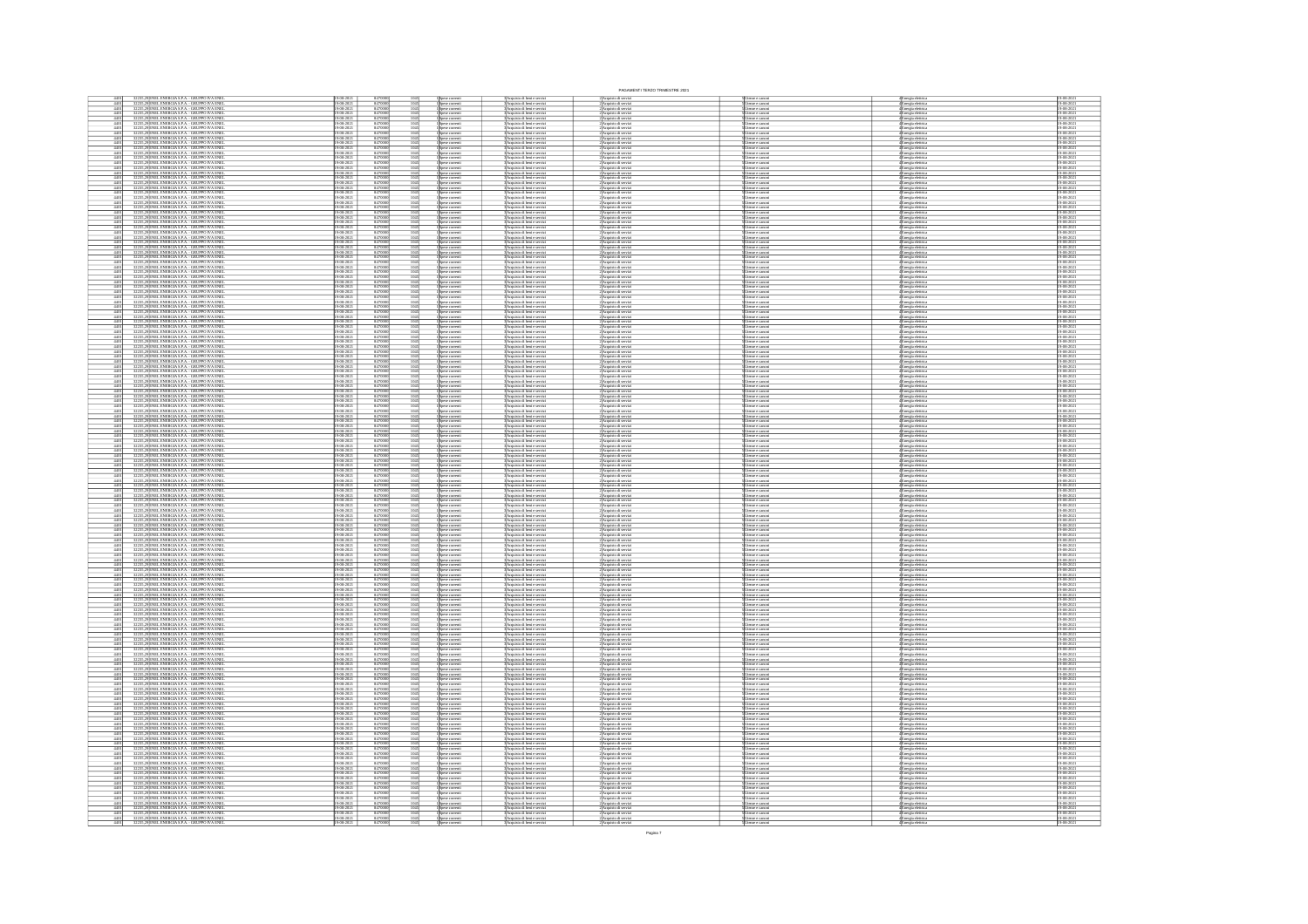|                                                                                                                                                                                                                                                                                                                            |                                                                                                                                                                                                          |                                                                                                                                   |                                                                                                                                                                                                                                                     | PAGAMENTI TERZO TRIMESTRE 2023                                                                                                                                                                                               |                                                                                                                                                |                                                                                                                                                                                                                                                                                                                    |                                                                                                                                |
|----------------------------------------------------------------------------------------------------------------------------------------------------------------------------------------------------------------------------------------------------------------------------------------------------------------------------|----------------------------------------------------------------------------------------------------------------------------------------------------------------------------------------------------------|-----------------------------------------------------------------------------------------------------------------------------------|-----------------------------------------------------------------------------------------------------------------------------------------------------------------------------------------------------------------------------------------------------|------------------------------------------------------------------------------------------------------------------------------------------------------------------------------------------------------------------------------|------------------------------------------------------------------------------------------------------------------------------------------------|--------------------------------------------------------------------------------------------------------------------------------------------------------------------------------------------------------------------------------------------------------------------------------------------------------------------|--------------------------------------------------------------------------------------------------------------------------------|
| $\frac{4401}{4401}$<br>32235,29 ENEL ENERGIA S.P.A. - GRUPPO IVA ENE<br>32235,29 ENEL ENERGIA S.P.A. - GRUPPO IVA ENE                                                                                                                                                                                                      | 19-08-2021<br>19-08-2021<br>8470000                                                                                                                                                                      | $\frac{1045}{1045}$<br>1 Spese correnti                                                                                           | 3 Acquisto di beni e servizi<br>3 Acquisto di beni e servizi<br>3 Acquisto di beni e servizi<br>3 Acquisto di beni e servizi                                                                                                                        | 2 Acquisto di servizi                                                                                                                                                                                                        | Usenze e camoni                                                                                                                                | 4 Energia eletrica<br>4 Energia eletrica<br>4 Energia eletrica<br>4 Energia eletrica                                                                                                                                                                                                                               | 19-08-202<br>19-08-202                                                                                                         |
| 32235,29 ENEL ENERGIA S.P.A. - GRUPPO IVA ENE<br>32235,29 ENEL ENERGIA S.P.A. - GRUPPO IVA ENE<br>$\frac{4401}{4401}$                                                                                                                                                                                                      | 8470000<br>9-08-202                                                                                                                                                                                      | $\frac{1045}{1045}$<br>Spese correnti<br>Spese correnti                                                                           |                                                                                                                                                                                                                                                     | l'Acquisto di serviz<br>l'Acquisto di serviz                                                                                                                                                                                 | lenze e canoni<br>lenze e canoni                                                                                                               |                                                                                                                                                                                                                                                                                                                    | $5-08-202$                                                                                                                     |
| .<br>12235, 29 ENEL ENERGIA S.P.A. - GRUPPO IVA ENE<br>12235, 29 ENEL ENERGIA S.P.A. - GRUPPO IVA ENE                                                                                                                                                                                                                      | 8470000                                                                                                                                                                                                  | $\frac{104}{104}$                                                                                                                 |                                                                                                                                                                                                                                                     |                                                                                                                                                                                                                              |                                                                                                                                                |                                                                                                                                                                                                                                                                                                                    | 9-08-202                                                                                                                       |
| $\frac{4401}{4401}$                                                                                                                                                                                                                                                                                                        | 19-08-202<br>19-08-202                                                                                                                                                                                   | Spese correnti<br>Spese correnti                                                                                                  | Acquisto di beri e servizi<br>Acquisto di beri e servizi                                                                                                                                                                                            | Acquisto di serviz<br>Acquisto di serviz                                                                                                                                                                                     | tenze e canon<br>tenza e canon                                                                                                                 | Energia elettric<br>Energia elettric                                                                                                                                                                                                                                                                               |                                                                                                                                |
| 32235, 29 ENEL ENERGIA S.P.A. - GRUPPO IVA ENE<br>32235, 29 ENEL ENERGIA S.P.A. - GRUPPO IVA ENE<br>$\frac{4401}{4401}$                                                                                                                                                                                                    | 8470000<br>19-08-2021<br>19-08-2021                                                                                                                                                                      | $\frac{1045}{1045}$<br>Spese correnti<br>Spese correnti                                                                           | Acquisto di beni e servizi<br>Acquisto di beni e servizi                                                                                                                                                                                            | l'Acquisto di serviz<br>l'Acquisto di serviz                                                                                                                                                                                 | enze e canoni                                                                                                                                  | Inergia eletric<br>Inergia eletric                                                                                                                                                                                                                                                                                 | 19-08-202<br>19-08-202                                                                                                         |
| 32235,29 ENEL ENERGIA S.P.A. - GRUPPO IVA ENE<br>32235,29 ENEL ENERGIA S.P.A. - GRUPPO IVA ENE<br>$\frac{4401}{4401}$                                                                                                                                                                                                      | 8470000<br>19-08-2021<br>19-08-2021                                                                                                                                                                      |                                                                                                                                   | soccupato ai bent e servizi<br>3 Acquisto di bent e servizi<br>3 Acquisto di bent e servizi<br>3 Acquisto di bent e servizi<br>3 Acquisto di bent e servizi<br>3 Acquisto di bent e servizi<br>3 Acquisto di bent e servizi<br>3 Acquisto di bent e | 2)Acquisto di serviz<br>2)Acquisto di serviz                                                                                                                                                                                 | lenze e cimoni<br>lenze e cimoni                                                                                                               | Energia elettric<br>Energia elettric                                                                                                                                                                                                                                                                               | 19-08-202<br>19-08-202                                                                                                         |
| , 29 ENEL ENERGIA SPA – GRUPPO IVA ENE<br>29 ENEL ENERGIA SPA – GRUPPO IVA ENERGIA<br>29 ENEL ENERGIA SPA – GRUPPO IVA ENERGIA<br>29 ENEL ENERGIA SPA – GRUPPO IVA ENERGIA<br>29 ENEL ENERGIA SPA – GRUPPO IVA ENERGIA                                                                                                     | $\begin{array}{r}\n 8470000 \\  \hline\n 8470000 \\  \hline\n 8470000 \\  \hline\n 8470000 \\  \hline\n 8470000 \\  \hline\n 8470000 \\  \hline\n 9470000 \\  \hline\n 0470000 \\  \hline\n \end{array}$ | 1045<br>1045<br>1045<br>1045<br>1045<br>1045                                                                                      |                                                                                                                                                                                                                                                     |                                                                                                                                                                                                                              |                                                                                                                                                |                                                                                                                                                                                                                                                                                                                    |                                                                                                                                |
| $\frac{4401}{4401}$                                                                                                                                                                                                                                                                                                        | 19-08-202<br>19-08-202                                                                                                                                                                                   |                                                                                                                                   |                                                                                                                                                                                                                                                     | Acquisto di servia<br>Acquisto di servia                                                                                                                                                                                     | lesze e cimon<br>lesze e cimon                                                                                                                 | (Energia elettric<br>(Energia elettric                                                                                                                                                                                                                                                                             | 19-08-202<br>19-08-202<br>19-08-202<br>19-08-202<br>19-08-202                                                                  |
|                                                                                                                                                                                                                                                                                                                            |                                                                                                                                                                                                          | 1 Spese correnti<br>1 Spese correnti<br>1 Spese correnti                                                                          |                                                                                                                                                                                                                                                     | 2)Acquisto di serviz<br>2)Acquisto di serviz<br>2)Acquisto di serviz                                                                                                                                                         | tenze e canon                                                                                                                                  | Energia eletrica<br>Energia eletrica<br>Energia eletrica                                                                                                                                                                                                                                                           |                                                                                                                                |
| $\frac{4401}{4401}$                                                                                                                                                                                                                                                                                                        | 9-08-2021<br>9-08-2021                                                                                                                                                                                   |                                                                                                                                   |                                                                                                                                                                                                                                                     |                                                                                                                                                                                                                              | tenze e canoni<br>tenze e canoni                                                                                                               |                                                                                                                                                                                                                                                                                                                    |                                                                                                                                |
| $\frac{4401}{4401}$<br>,29 ENEL ENERGIA S.P.A. - GRUPPO IVA ENE<br>,29 ENEL ENERGIA S.P.A. - GRUPPO IVA ENE                                                                                                                                                                                                                | 847000<br>19-08-2021<br>19-08-2021                                                                                                                                                                       | 1 Spese correnti<br>1 Spese correnti                                                                                              | :<br>: Acquisto di beni e servizi<br>: Acquisto di beni e servizi                                                                                                                                                                                   | 2 Acquisto di servizi<br>2 Acquisto di servizi                                                                                                                                                                               | .<br>Utenze e canoni<br>Utenze e canoni                                                                                                        | 4 <mark>Energia eletrica</mark><br>4Energia eletrica                                                                                                                                                                                                                                                               | 19-08-202<br>19-08-202                                                                                                         |
| $\frac{4401}{4401}$<br>32235,29 ENEL ENERGIA S.P.A. - GRUPPO IVA ENE<br>32235,29 ENEL ENERGIA S.P.A. - GRUPPO IVA ENE                                                                                                                                                                                                      | 19-08-2021<br>19-08-2021<br>8470001                                                                                                                                                                      | l Spese correnti<br>1 Spese correnti                                                                                              | :<br>: Acquisto di beni e servizi<br>: Acquisto di beni e servizi                                                                                                                                                                                   | 2) Acquisto di serviz<br>2) Acquisto di servizi                                                                                                                                                                              | <u>Utenze e canoni</u><br>Utenze e canoni                                                                                                      | Energia eletrica<br>Energia eletrica                                                                                                                                                                                                                                                                               | 19-08-2021<br>19-08-2021                                                                                                       |
|                                                                                                                                                                                                                                                                                                                            |                                                                                                                                                                                                          |                                                                                                                                   |                                                                                                                                                                                                                                                     |                                                                                                                                                                                                                              |                                                                                                                                                |                                                                                                                                                                                                                                                                                                                    |                                                                                                                                |
| $\frac{4401}{4401}$<br>32235,29 ENEL ENERGIA S.P.A. - GRUPPO IVA ENEL<br>32235,29 ENEL ENERGIA S.P.A. - GRUPPO IVA ENEL<br>32235,29 ENEL ENERGIA S.P.A. - GRUPPO IVA ENEL<br>32235,29 ENEL ENERGIA S.P.A. - GRUPPO IVA ENEL                                                                                                | 8470000<br>19-08-2021<br>19-08-2021                                                                                                                                                                      | 1045<br>1045<br>1045<br>l Spese comeni<br>1 Spese comeni                                                                          | l'Acquisto di beni e servizi<br>l'Acquisto di beni e servizi                                                                                                                                                                                        | 2 Acquisto di servizi<br>2 Acquisto di servizi                                                                                                                                                                               | Utenze e canoni<br>Utenze e canoni                                                                                                             | 4<br>Energia eletrici<br>4 Energia eletrici                                                                                                                                                                                                                                                                        | 19-08-2021<br>19-08-2021                                                                                                       |
| $\frac{4401}{4401}$                                                                                                                                                                                                                                                                                                        | 8470000<br>19-08-2021<br>19-08-2021                                                                                                                                                                      | 1 Spese correnti<br>1 Spese correnti                                                                                              | 3 Acquisto di beni e servizi<br>3 Acquisto di beni e servizi                                                                                                                                                                                        | 2) Acquisto di servizi<br>2) Acquisto di servizi                                                                                                                                                                             | Utenze e canoni<br>Utenze e canoni                                                                                                             | 4 <mark>Energia eletrica</mark><br>4 <mark>Energia eletrica</mark>                                                                                                                                                                                                                                                 | 19-08-2021<br>19-08-2021                                                                                                       |
|                                                                                                                                                                                                                                                                                                                            |                                                                                                                                                                                                          |                                                                                                                                   |                                                                                                                                                                                                                                                     |                                                                                                                                                                                                                              |                                                                                                                                                |                                                                                                                                                                                                                                                                                                                    |                                                                                                                                |
| 32235,29 ENEL ENERGIA S.P.A. - GRUPPO IVA ENE<br>32235,29 ENEL ENERGIA S.P.A. - GRUPPO IVA ENE<br>$\frac{4401}{4401}$                                                                                                                                                                                                      | 8470001<br>9-08-202<br>9-08-202                                                                                                                                                                          | Spese correnti<br>Spese correnti                                                                                                  | 3 Acquisto di beni e servizi<br>3 Acquisto di beni e servizi                                                                                                                                                                                        | 2) Acquisto di serviz<br>2) Acquisto di serviz                                                                                                                                                                               | Jienze e canoni<br>Jienze e canoni                                                                                                             | 4 <mark>Energia elettrica</mark><br>4 <mark>Energia elettrica</mark>                                                                                                                                                                                                                                               | 19-08-202<br>19-08-202                                                                                                         |
| 32235,29 ENEL ENERGIA S.P.A. - GRUPPO IVA ENE<br>32235,29 ENEL ENERGIA S.P.A. - GRUPPO IVA ENE<br>$\frac{4401}{4401}$                                                                                                                                                                                                      | 8470001<br>8470001<br>19-08-2021                                                                                                                                                                         | 1045<br>1045<br>1045<br>1046<br>1046<br>Spese correnti<br>Spese correnti                                                          | Acquisto di beni e servizi<br>Acquisto di beni e servizi                                                                                                                                                                                            | 2 Acquisto di serviz<br>2 Acquisto di serviz                                                                                                                                                                                 | Utenze e canoni<br>Utenze e canoni<br>Utenze e canoni<br>Utenze e canoni                                                                       | 4 Energia eletrica<br>4 Energia eletrica<br>4 Energia eletrica<br>4 Energia eletrica                                                                                                                                                                                                                               | 19-08-2021<br>19-08-2021                                                                                                       |
| 1530,92 ENEL ENERGIA S.P.A. - GRUPPO IVA ENEL<br>1530,92 ENEL ENERGIA S.P.A. - GRUPPO IVA ENEL<br>$4402$<br>$4402$                                                                                                                                                                                                         | 2130000<br>2130000<br>19-08-2021<br>19-08-2021                                                                                                                                                           | I Spese correnti<br>I Spese correnti                                                                                              | :<br>:Acquisto di beni e servizi<br>:Acquisto di beni e servizi                                                                                                                                                                                     | 2 Acquisto di serviz<br>2 Acquisto di serviz                                                                                                                                                                                 |                                                                                                                                                |                                                                                                                                                                                                                                                                                                                    | 19-08-2021<br>19-08-2021                                                                                                       |
|                                                                                                                                                                                                                                                                                                                            |                                                                                                                                                                                                          |                                                                                                                                   |                                                                                                                                                                                                                                                     |                                                                                                                                                                                                                              |                                                                                                                                                |                                                                                                                                                                                                                                                                                                                    |                                                                                                                                |
| 1530,92 ENEL ENERGIA S.P.A. - GRUPPO IVA ENE<br>1530,92 ENEL ENERGIA S.P.A. - GRUPPO IVA ENE<br>$\frac{4402}{4402}$                                                                                                                                                                                                        | 2130000<br>9-08-2021<br>9-08-2021                                                                                                                                                                        | l Spese correnti<br>1 Spese correnti                                                                                              | : Acquisto di beni e servizi<br>! Acquisto di beni e servizi                                                                                                                                                                                        | 2 Acquisto di serviz<br>2 Acquisto di serviz                                                                                                                                                                                 | tenze e canoni<br>tenze e canoni                                                                                                               | Energia elettric<br>Energia elettric                                                                                                                                                                                                                                                                               | 19-08-202<br>19-08-202                                                                                                         |
| 4402                                                                                                                                                                                                                                                                                                                       | 9-08-202                                                                                                                                                                                                 |                                                                                                                                   |                                                                                                                                                                                                                                                     |                                                                                                                                                                                                                              |                                                                                                                                                |                                                                                                                                                                                                                                                                                                                    |                                                                                                                                |
| 1530, 92 ENEL ENERGIA S.P.A. - GRUPPO IVA ENE<br>1530, 92 ENEL ENERGIA S.P.A. - GRUPPO IVA ENE<br>1530, 92 ENEL ENERGIA S.P.A. - GRUPPO IVA ENE<br>$\frac{4402}{4402}$                                                                                                                                                     | 2130000<br>2130000<br>2130000<br>9-08-2021<br>9-08-2021                                                                                                                                                  | 1046<br>1046<br>1046<br>1046<br>1046<br>1 Spese correnti<br>1 Spese correnti<br>1 Spese correnti                                  | :<br>: Acquisto di beni e servizi<br>: Acquisto di beni e servizi<br>: Acquisto di beni e servizi                                                                                                                                                   | 2) Acquisto di serviz<br>2) Acquisto di serviz<br>2) Acquisto di serviz                                                                                                                                                      | tenze e canoni<br>tenze e canoni<br>tenze e canoni                                                                                             | Energia eletrica<br>Energia eletrica<br>Energia eletrica                                                                                                                                                                                                                                                           | 19-08-202<br>19-08-202<br>19-08-202                                                                                            |
| 1530,92 ENEL ENERGIA S.P.A. - GRUPPO IVA ENE<br>1530,92 ENEL ENERGIA S.P.A. - GRUPPO IVA ENE<br>$\frac{440}{440}$                                                                                                                                                                                                          | 213000<br>9-08-2021<br>9-08-2021                                                                                                                                                                         | s<br>Spese correnti<br>Spese correnti                                                                                             | icquisto di beni e serviz<br>icquisto di beni e serviz                                                                                                                                                                                              | Acquisto di servia<br>Acquisto di servia                                                                                                                                                                                     | enze e canoe<br>enze e canoe                                                                                                                   | nergia elettric<br>nergia elettric                                                                                                                                                                                                                                                                                 | 19-08-202<br>19-08-202                                                                                                         |
|                                                                                                                                                                                                                                                                                                                            | 9-08-2021                                                                                                                                                                                                |                                                                                                                                   |                                                                                                                                                                                                                                                     |                                                                                                                                                                                                                              |                                                                                                                                                |                                                                                                                                                                                                                                                                                                                    |                                                                                                                                |
| $\frac{4403}{4403}$<br>375,87<br>ENEL ENERGIA S.P.A. - GRUPPO IVA ENEL 375,87<br>ENEL ENERGIA S.P.A. - GRUPPO IVA ENEL 375,87<br>ENEL ENERGIA S.P.A. - GRUPPO IVA ENEL 375,87<br>ENEL ENERGIA S.P.A. - GRUPPO IVA ENEL 375,87<br>ENEL ENERGIA S.P.A. - GRUPPO IVA EN<br>4403                                               | $\frac{4100000}{4100000}$<br>19-08-2021                                                                                                                                                                  | $\begin{array}{r} 1047 \\ 1047 \\ 1047 \\ 1047 \\ 1048 \\ 1048 \\ \end{array}$<br>spese comenti<br>Spese comenti<br>Spese comenti | Acquisto di beni e servizi<br>Acquisto di beni e servizi<br>Acquisto di beni e servizi                                                                                                                                                              | 2)<br>Acquisto di serviz<br>2)Acquisto di serviz<br>2)Acquisto di serviz                                                                                                                                                     | tenze e canoni<br>tenze e canoni<br>tenze e canoni                                                                                             | Linegia eletrica<br>Energia eletrica<br>Energia eletrica<br>Energia eletrica<br>Energia eletrica<br>Energia eletrica                                                                                                                                                                                               | 19-08-2021<br>19-08-2021<br>19-08-2021<br>19-08-2021<br>19-08-2021                                                             |
| 440                                                                                                                                                                                                                                                                                                                        | 9-08-202<br>41000                                                                                                                                                                                        |                                                                                                                                   | uisto di beri e serviz                                                                                                                                                                                                                              | Acquisto di serviz                                                                                                                                                                                                           | reze e canon                                                                                                                                   |                                                                                                                                                                                                                                                                                                                    |                                                                                                                                |
| $\frac{4404}{4404}$<br>455,27 ENEL ENERGIA S.P.A. - GRUPPO IVA ENE<br>455,27 ENEL ENERGIA S.P.A. - GRUPPO IVA ENE                                                                                                                                                                                                          | 9-08-2021<br>9-08-2021<br>4330000                                                                                                                                                                        | Spese correnti<br>Spese correnti<br>Spese correnti                                                                                | sto di beri e servi<br>sto di beri e servi                                                                                                                                                                                                          | uisto di serv<br>uisto di serv                                                                                                                                                                                               |                                                                                                                                                |                                                                                                                                                                                                                                                                                                                    |                                                                                                                                |
|                                                                                                                                                                                                                                                                                                                            |                                                                                                                                                                                                          |                                                                                                                                   |                                                                                                                                                                                                                                                     |                                                                                                                                                                                                                              |                                                                                                                                                |                                                                                                                                                                                                                                                                                                                    |                                                                                                                                |
| 455,27 ENEL ENERGIA S.P.A. - GRUPPO IVA ENE<br>455,27 ENEL ENERGIA S.P.A. - GRUPPO IVA ENE<br>$\frac{4404}{4404}$                                                                                                                                                                                                          | 433000<br>19-08-2021<br>19-08-2021                                                                                                                                                                       | 1048<br>Spese correnti<br>Snese correnti                                                                                          | uisto di beni e servizi<br>uisto di beni e servizi                                                                                                                                                                                                  | Acquisto di serviz<br>Acquisto di serviz                                                                                                                                                                                     | tenze e canoni<br>tenze e cimoni                                                                                                               | Energia elettric<br>Energia elettric                                                                                                                                                                                                                                                                               | 19-08-202<br>19-08-202                                                                                                         |
| 455,27 ENEL ENERGIA S.P.A. - GRUPPO IVA ENE<br>455,27 ENEL ENERGIA S.P.A. - GRUPPO IVA ENE<br>$\frac{4404}{4404}$                                                                                                                                                                                                          | 433000<br>9-08-2021                                                                                                                                                                                      | $\frac{1048}{1048}$<br>Spese corret                                                                                               | isto di beni e servi:<br>isto di beni e servi:                                                                                                                                                                                                      |                                                                                                                                                                                                                              |                                                                                                                                                |                                                                                                                                                                                                                                                                                                                    | 19-08-202<br>19-08-202                                                                                                         |
| $\frac{4405}{4405}$<br>1960,87 ENEL ENERGIA S.P.A. - GRUPPO IVA ENEL<br>1960,87 ENEL ENERGIA S.P.A. - GRUPPO IVA ENEL                                                                                                                                                                                                      | 9-08-2021<br>9-08-2021<br>446000                                                                                                                                                                         | 1 Spese correnti<br>1 Spese correnti<br>1 Spese correnti<br>1049                                                                  | isto di beri e serviz<br>isto di beri e serviz                                                                                                                                                                                                      | :<br>: Acquisto di serviz<br>: Acquisto di serviz<br>: Acquisto di serviz<br>: Acquisto di serviz                                                                                                                            |                                                                                                                                                | Energia eletrica<br>Energia eletrica<br>Energia eletrica<br>Energia eletrica                                                                                                                                                                                                                                       | 19-08-202<br>19-08-202                                                                                                         |
|                                                                                                                                                                                                                                                                                                                            |                                                                                                                                                                                                          |                                                                                                                                   |                                                                                                                                                                                                                                                     |                                                                                                                                                                                                                              |                                                                                                                                                |                                                                                                                                                                                                                                                                                                                    |                                                                                                                                |
| 1960,87 ENEL ENERGIA S.P.A. - GRUPPO IVA ENEL<br>1960,87 ENEL ENERGIA S.P.A. - GRUPPO IVA ENEL<br>$\frac{4405}{4405}$                                                                                                                                                                                                      | 446000<br>19-08-2021<br>19-08-2021                                                                                                                                                                       | 1049<br>Spese correnti<br>Spese correnti                                                                                          | .<br>Acquisto di beni e servizi<br>Acquisto di beni e servizi                                                                                                                                                                                       | .<br>2)Acquisto di serviz<br>2)Acquisto di serviz                                                                                                                                                                            | Jienze e canoni<br>Jienze e canoni                                                                                                             | Energia eletrici<br>Energia eletrici                                                                                                                                                                                                                                                                               | 19-08-2021<br>19-08-2021                                                                                                       |
| 1960,87<br>ENEL ENERGIA S.P.A. - GRUPPO IVA ENEL<br>1960,87<br>ENEL ENERGIA S.P.A. - GRUPPO IVA ENEL<br>1960,87<br>ENEL ENERGIA S.P.A. - GRUPPO IVA ENEL<br>1960,87<br>ENEL ENERGIA S.P.A. - GRUPPO IVA ENEL<br>1960,87<br>ENEL ENERGIA S.P.A. -<br>$\frac{4405}{4405}$<br>$\frac{4405}{4405}$                             | 9-08-2021<br>$\frac{\frac{446000}{446000}}{\frac{446000}{446000}}$                                                                                                                                       | $\frac{1049}{1049}$ $\frac{1049}{1049}$<br>Spese correnti                                                                         | uisto di berit e servizi<br>uisto di beri e servizi<br>uisto di beri e servizi<br>uisto di beri e servizi                                                                                                                                           | 2/Acquisto di serviz<br>2/Acquisto di serviz<br>2/Acquisto di serviz<br>2/Acquisto di serviz<br>2/Acquisto di serviz<br>2/Acquisto di serviz<br>2/Acquisto di serviz<br>1/Beni muteriali<br>3/Beni immateriali               | Dienze e canoni<br>Dienze e canoni<br>Dienze e canoni<br>Dienze e canoni<br>Dienze e canoni<br>Dienze e canoni                                 | Enrya eletrica<br>Enrya eletrica<br>Enrya eletrica<br>Enrya eletrica<br>Enrya eletrica<br>Enrya eletrica<br>Enrya eletrica                                                                                                                                                                                         | 19-08-2021<br>19-08-2021<br>19-08-2021<br>19-08-2021                                                                           |
|                                                                                                                                                                                                                                                                                                                            |                                                                                                                                                                                                          | Spese correnti                                                                                                                    |                                                                                                                                                                                                                                                     |                                                                                                                                                                                                                              |                                                                                                                                                |                                                                                                                                                                                                                                                                                                                    |                                                                                                                                |
|                                                                                                                                                                                                                                                                                                                            | 9-08-2021<br>9-08-2021                                                                                                                                                                                   |                                                                                                                                   |                                                                                                                                                                                                                                                     |                                                                                                                                                                                                                              |                                                                                                                                                |                                                                                                                                                                                                                                                                                                                    |                                                                                                                                |
| $\frac{4406}{4407}$<br>24, SENEL ENERGIA S.P.A. - GRUPPO IVA ENEL<br>15, SAJENEL ENERGIA S.P.A. - GRUPPO IVA ENEL                                                                                                                                                                                                          | 9-08-2021<br>5160000<br>19-08-2021                                                                                                                                                                       | Spese correnti<br>Spese correnti<br>Spese correnti<br>Spese correnti<br>105                                                       | .<br>Acquisto di beni e serviz<br>Acquisto di beni e serviz                                                                                                                                                                                         |                                                                                                                                                                                                                              |                                                                                                                                                |                                                                                                                                                                                                                                                                                                                    | 19-08-2021<br>19-08-2021                                                                                                       |
| 51138,65 TRIVENETA SRL<br>570,96 RAULLI DOMENICA MIMMA<br>4408                                                                                                                                                                                                                                                             | 25939901<br>21500001<br>20-08-2021<br>20-08-2021                                                                                                                                                         | 1466<br>Spese in como capitals<br>Spese in como capitals                                                                          | .<br>Investimenti fissi lordi e acquisto di terren<br>Investimenti fissi lordi e acquisto di terren                                                                                                                                                 |                                                                                                                                                                                                                              | Seni immobili<br>ncarichi professionali per la realizzazione di investimenti                                                                   | Infrastrutture stradali<br>Incarichi professionali per la realizzazione di investimen                                                                                                                                                                                                                              | 20-08-2021<br>20-08-2021                                                                                                       |
|                                                                                                                                                                                                                                                                                                                            | 4.08.202                                                                                                                                                                                                 |                                                                                                                                   | imenti fissi lordi e acq                                                                                                                                                                                                                            |                                                                                                                                                                                                                              |                                                                                                                                                |                                                                                                                                                                                                                                                                                                                    |                                                                                                                                |
| 3996,72<br>CARRARO GIOVANNI<br>82 SI,05<br>SOLIDALIA SOCIETA: COOPERATIVA SOCIALE<br>609 SI,12<br>DURSO IMPIANTI SRL<br>$\frac{441}{441}$                                                                                                                                                                                  | $\frac{2150000}{1163000}$ $\frac{1163000}{2240060}$<br>24-08-2021<br>24-08-2021                                                                                                                          |                                                                                                                                   |                                                                                                                                                                                                                                                     | 3<br>Beni immateria<br>4 Trasferimenti c<br>1 Beni materiali                                                                                                                                                                 |                                                                                                                                                | l'asferimenti correnti a Istitu<br>Fabbricati ad uso scolastico                                                                                                                                                                                                                                                    | $\frac{24-08-202}{24-08-202}$                                                                                                  |
|                                                                                                                                                                                                                                                                                                                            |                                                                                                                                                                                                          | Spese correnti<br>Spese in como c                                                                                                 | Trasferimenti conventi<br>Investimenti fissi lordi e acquisto di terri                                                                                                                                                                              |                                                                                                                                                                                                                              |                                                                                                                                                |                                                                                                                                                                                                                                                                                                                    |                                                                                                                                |
| 32812,83 DURSO IMPIANTI SRL<br>187,29 ENEL ENERGIA S.P.A. - GRUPPO IVA ENEL<br>$\frac{441}{441}$                                                                                                                                                                                                                           | 4-08-2021<br>4-08-2021<br>2240060                                                                                                                                                                        | Spese in como capita                                                                                                              | rvestimenti fissi lordi e acquisto di ter<br>icquisto di beni e servizi                                                                                                                                                                             |                                                                                                                                                                                                                              | esi immobil<br>Iesze e cano                                                                                                                    | abbricati ad uso scolastico                                                                                                                                                                                                                                                                                        | $\frac{4-08-202}{4-08-202}$                                                                                                    |
| 770,06 VODAFONE ITALIA S.P.A.<br>805,2 ROMEA ASFALTI SRL                                                                                                                                                                                                                                                                   | 8470001<br>1391101<br>8060001<br>177000<br>10050001<br>1391101                                                                                                                                           | 1 Spese comenti<br>1 Spese comenti<br>1 Spese comenti<br>1 Spese comenti                                                          | Acquisto di beri e servizi<br>Acquisto di beri e servizi<br>Acquisto di beri e servizi<br>Acquisto di beri e servizi                                                                                                                                | 1 Beni materiali<br>2 Acquisto di serviz<br>2 Acquisto di serviz<br>2 Acquisto di beni<br>2 Acquisto di beni<br>2 Acquisto di beni                                                                                           | tenze e canoni<br>Itri beni di co                                                                                                              | arrgia elettrica<br>nefonia mobile<br>he veateriali ter                                                                                                                                                                                                                                                            | 4-08-202                                                                                                                       |
| $\frac{4417}{4443}$                                                                                                                                                                                                                                                                                                        | 4-08-2021                                                                                                                                                                                                |                                                                                                                                   |                                                                                                                                                                                                                                                     |                                                                                                                                                                                                                              | .<br>Aggi di riscossi<br>Altri beni di cor                                                                                                     | ARTI hummanı termini ayır.<br>Altri aggi di riscossione n.a.c.<br>Connel alimentari                                                                                                                                                                                                                                |                                                                                                                                |
| <b>905, 2000MEA ASP AIT ISIL</b><br>91, 2000MEA ASP AIT ISILA SPA<br>914, 2000MEA BAR AIT ISILA SPA<br>9244, 2000 SPA (TELECOM ITALIA SPA)<br>42, 2002, 23 COOPERATIVA SOC. ONLUS LA BOTTEGA DEI RAGAZZI<br>4200, 23 COOPERATIVA SOC. ONLUS LA BOT                                                                         |                                                                                                                                                                                                          |                                                                                                                                   |                                                                                                                                                                                                                                                     |                                                                                                                                                                                                                              |                                                                                                                                                |                                                                                                                                                                                                                                                                                                                    | 24-08-202<br>24-08-202<br>26-08-202<br>27-08-202                                                                               |
| $\frac{444}{444}$                                                                                                                                                                                                                                                                                                          | 27-08-2021                                                                                                                                                                                               | 1 Spese correnti<br>1 Spese correnti<br>1 Spese correnti<br>1 Spese correnti                                                      | :<br>Acquisto di beni e servizi<br>Acquisto di beni e servizi                                                                                                                                                                                       | 2) Acquisto di serviz<br>2) Acquisto di serviz                                                                                                                                                                               | tenze e canoni<br>tenze e canoni                                                                                                               | enen aurrettat:<br>elefonia fissa<br>elefonia fissa                                                                                                                                                                                                                                                                |                                                                                                                                |
|                                                                                                                                                                                                                                                                                                                            | 1047000<br>-08-2021<br>-08-2021                                                                                                                                                                          |                                                                                                                                   | Kopisan<br>Acquisto di beni e servi<br>Acquisto di beni e servi                                                                                                                                                                                     | :<br>: Acquisto di servi<br>: Acquisto di servi                                                                                                                                                                              | entratti di servizio                                                                                                                           | ntratti di servizio                                                                                                                                                                                                                                                                                                | 7-08-202                                                                                                                       |
| $\frac{4450}{4452}$                                                                                                                                                                                                                                                                                                        | $\frac{-08-202}{-08-202}$                                                                                                                                                                                |                                                                                                                                   |                                                                                                                                                                                                                                                     |                                                                                                                                                                                                                              | sumenti IVA a debito per le gestioni contratti di servizio pubblico                                                                            | ssistenza psicologica, sociale e religiosa<br>'ersamenti IVA a debito per le gestioni commen<br>'ontratti di servizio di assistenza sociale domicil                                                                                                                                                                |                                                                                                                                |
|                                                                                                                                                                                                                                                                                                                            |                                                                                                                                                                                                          | Spese correnti<br>Spese correnti                                                                                                  | Altre spese correnti<br>Acquisto di beni e s                                                                                                                                                                                                        | .<br>Versamenti IVA a<br>Acquisto di servia                                                                                                                                                                                  |                                                                                                                                                |                                                                                                                                                                                                                                                                                                                    |                                                                                                                                |
|                                                                                                                                                                                                                                                                                                                            |                                                                                                                                                                                                          |                                                                                                                                   |                                                                                                                                                                                                                                                     |                                                                                                                                                                                                                              |                                                                                                                                                |                                                                                                                                                                                                                                                                                                                    |                                                                                                                                |
|                                                                                                                                                                                                                                                                                                                            | 08-202                                                                                                                                                                                                   | $rac{84}{84}$                                                                                                                     |                                                                                                                                                                                                                                                     |                                                                                                                                                                                                                              |                                                                                                                                                |                                                                                                                                                                                                                                                                                                                    |                                                                                                                                |
| $\frac{4453}{4454}$                                                                                                                                                                                                                                                                                                        |                                                                                                                                                                                                          |                                                                                                                                   | Acquisto di beri e serv<br>Acquisto di beri e serv                                                                                                                                                                                                  | 2)Acquisto di servi<br>2)Acquisto di servi                                                                                                                                                                                   |                                                                                                                                                | azioni on line                                                                                                                                                                                                                                                                                                     |                                                                                                                                |
| 4455                                                                                                                                                                                                                                                                                                                       | $-08 - 202$                                                                                                                                                                                              |                                                                                                                                   | Acquisto di beri e servi:<br>Acquisto di beri e servi:                                                                                                                                                                                              |                                                                                                                                                                                                                              | tenze e canoni<br>tilizzo di beni di terzi                                                                                                     |                                                                                                                                                                                                                                                                                                                    |                                                                                                                                |
| 2633,37 EURO & PROMOS SOCIAL HEALTH CARE SOCIETA' COOPERATIVA S                                                                                                                                                                                                                                                            | $\begin{array}{r} 1014100 \\ 280250 \\ 1047000 \\ 312000 \\ 312000 \\ 312000 \\ 314500 \\ 1047000 \\ 10000 \\ 212000 \end{array}$                                                                        |                                                                                                                                   | Acquisto di beri e serviz                                                                                                                                                                                                                           | 2) Acquisto di servi<br>2) Acquisto di servi<br>2) Acquisto di servi                                                                                                                                                         | etratti di servizio pul                                                                                                                        | Accesso a banche dati e a pubblic<br>Voleggi di impianti e macchinari<br>Contratti di servizio di assistenza                                                                                                                                                                                                       |                                                                                                                                |
| $\frac{4458}{4458}$<br>107,65 SINERGAS S.P.A.<br>107,65 SINERGAS S.P.A.                                                                                                                                                                                                                                                    | $\frac{213000}{213000}$<br>1-08-202                                                                                                                                                                      | Spese correnti<br>Spese correnti                                                                                                  | uisto di beni e servizi<br>uisto di beni e servizi                                                                                                                                                                                                  | 2) Acquisto di serviz<br>2) Acquisto di serviz                                                                                                                                                                               | lenze e canoni<br>lenze e canoni                                                                                                               |                                                                                                                                                                                                                                                                                                                    | 27-08-202<br>27-08-202<br>27-08-202<br>30-08-202<br>31-08-202<br>31-08-202<br>31-08-202<br>31-08-202<br>31-08-202<br>31-08-202 |
| $\frac{4458}{4459}$                                                                                                                                                                                                                                                                                                        | 1-08-2021<br>$\frac{213000}{1013000}$                                                                                                                                                                    |                                                                                                                                   | Acquisto di beni e servizi<br>Acquisto di beni e servizi                                                                                                                                                                                            |                                                                                                                                                                                                                              |                                                                                                                                                |                                                                                                                                                                                                                                                                                                                    | 1-08-202<br>1-08-202                                                                                                           |
| 107,65 SINERGAS S.P.A.<br>16,86 SINERGAS S.P.A.                                                                                                                                                                                                                                                                            |                                                                                                                                                                                                          | Spese correnti<br>Spese correnti                                                                                                  |                                                                                                                                                                                                                                                     | 2 Acquisto di serviz<br>2 Acquisto di serviz                                                                                                                                                                                 | Jsenze e canoni<br>Jsenze e canoni                                                                                                             |                                                                                                                                                                                                                                                                                                                    |                                                                                                                                |
| 13,25 SINERGAS S.P.A.<br>$\frac{4460}{4461}$                                                                                                                                                                                                                                                                               | $\frac{1-08-202}{09-202}$<br>10452101                                                                                                                                                                    | Spese correnti<br>Spese correnti                                                                                                  | Acquisto di beni e servizi<br>Acquisto di beni e servizi                                                                                                                                                                                            | 2) Acquisto di serviz<br>2) Acquisto di servizi                                                                                                                                                                              | <u>Utenze e canoni</u><br>Utenze e canoni                                                                                                      |                                                                                                                                                                                                                                                                                                                    | i1-08-2021<br>i1-08-2021                                                                                                       |
| 1500 3M SERVIZI S.R.L.<br>3500 3M SERVIZI S.R.L.<br>$\frac{4462}{4463}$                                                                                                                                                                                                                                                    | $\frac{11-08-2021}{11-08-2027}$<br>4100001<br>4330001                                                                                                                                                    | l Spese correnti<br>1 Spese correnti                                                                                              | :<br>: Acquisto di beni e servizi<br>: Acquisto di beni e servizi                                                                                                                                                                                   | 2 Acquisto di serviz<br>2 Acquisto di serviz                                                                                                                                                                                 |                                                                                                                                                | ose ordinaria e riparazioni di beni immob<br>ose ordinaria e riparazioni di beni immob                                                                                                                                                                                                                             | 11-08-2021<br>11-08-2021                                                                                                       |
|                                                                                                                                                                                                                                                                                                                            |                                                                                                                                                                                                          |                                                                                                                                   |                                                                                                                                                                                                                                                     |                                                                                                                                                                                                                              |                                                                                                                                                |                                                                                                                                                                                                                                                                                                                    |                                                                                                                                |
| 1000 3M SERVIZI S.R.L.<br>881,83 MINISTERO INFRASTRUTTURE E TRASFORTI<br>$\frac{4464}{4465}$                                                                                                                                                                                                                               | 11-08-2021<br>11-08-2021<br>446000                                                                                                                                                                       | 1 Spese correnti<br>1 Spese correnti                                                                                              | :<br>: Acquisto di beni e serviz<br>: Acquisto di beni e serviz                                                                                                                                                                                     | 2 Acquisto di servi<br>2 Acquisto di servi                                                                                                                                                                                   | anuseruione<br>Tenze e canoe<br>Jonze e canoni                                                                                                 | tenzione ordinaria e riparazioni di beni<br>so a banche dati e a pubblicazioni on lis                                                                                                                                                                                                                              | 11-08-202<br>11-08-202                                                                                                         |
| 881,838MINISTERO INFRASTRUTTURE E<br>1411,64 TIM SPA (TELECOM ITALIA SPA)<br>1675,5 TIM SPA (TELECOM ITALIA SPA)<br>$\frac{4466}{4467}$                                                                                                                                                                                    | $\frac{1-08-202}{1-08-202}$<br>4451100<br>4321100                                                                                                                                                        | 1 Spese correnti<br>1 Spese correnti                                                                                              | :<br> Acquisto di beni e servizi<br> Acquisto di beni e servizi                                                                                                                                                                                     | 2 Acquisto di serviz<br>2 Acquisto di serviz                                                                                                                                                                                 |                                                                                                                                                | 9 (Uastas e canoni per altri servizi n.a.c.)<br>19 (Uastas e canoni per altri servizi n.a.c.)                                                                                                                                                                                                                      | 11-08-2021<br>11-08-2021                                                                                                       |
| $\frac{4467}{4468}$                                                                                                                                                                                                                                                                                                        |                                                                                                                                                                                                          |                                                                                                                                   |                                                                                                                                                                                                                                                     |                                                                                                                                                                                                                              |                                                                                                                                                |                                                                                                                                                                                                                                                                                                                    |                                                                                                                                |
|                                                                                                                                                                                                                                                                                                                            | 432110<br>411110<br>11-08-2021<br>11-08-2021                                                                                                                                                             |                                                                                                                                   |                                                                                                                                                                                                                                                     | 2)Acquisto di servi<br>2)Acquisto di servi                                                                                                                                                                                   |                                                                                                                                                |                                                                                                                                                                                                                                                                                                                    |                                                                                                                                |
| 1675, SITIM SPA (TELECOM ITALIA SPA)<br>493, 33 ITIM SPA (TELECOM ITALIA SPA)<br>493, 33 ITIM SPA (TELECOM ITALIA SPA)<br>2443, 97 ITIM SPA (TELECOM ITALIA SPA)<br>$\frac{4468}{4460}$                                                                                                                                    | 1-08-2021<br>1-08-2021<br>4111100<br>1391100                                                                                                                                                             | 1 Spese correnti<br>1 Spese correnti<br>1 Spese correnti<br>1 Spese correnti                                                      | 3 Acquisto di beni e servizi<br>3 Acquisto di beni e servizi<br>3 Acquisto di beni e servizi<br>3 Acquisto di beni e servizi                                                                                                                        | 2 Acquisto di serviz<br>2 Acquisto di serviz                                                                                                                                                                                 | Utenze e canoni<br>Utenze e canoni<br>Utenze e canoni<br>Utenze e canoni                                                                       | 999 Uavaze e canoni per altri servizi n.a.c.<br>999 Uavaze e canoni per altri servizi n.a.c.<br>999 Uavaze e canoni per altri servizi n.a.c.<br>1]Telefonia fissa                                                                                                                                                  | 31-08-2021<br>31-08-2021<br>31-08-2021<br>31-08-2021                                                                           |
| $\frac{4469}{4469}$                                                                                                                                                                                                                                                                                                        | 139110<br>139110<br>1-08-2021<br>1-08-2021                                                                                                                                                               | 1 Spese correnti<br>1 Spese correnti                                                                                              | 3 Acquisto di beri e servi:<br>3 Acquisto di beri e servi:                                                                                                                                                                                          | 2 Acquisto di servi<br>2 Acquisto di servi                                                                                                                                                                                   | benze e camor<br>benze e camor                                                                                                                 | Telefonia fissa<br>Telefonia fissa                                                                                                                                                                                                                                                                                 | 11-08-202<br>11-08-202                                                                                                         |
| 2443,97 IBM SPA (TELECOM ITALIA SPA)<br>2443,97 IBM SPA (TELECOM ITALIA SPA)<br>2443,97 IBM SPA (TELECOM ITALIA SPA)<br>4469                                                                                                                                                                                               | $-08 - 2021$<br>1391100                                                                                                                                                                                  | Spese correnti                                                                                                                    | Acquisto di beri e serviz                                                                                                                                                                                                                           | 2 Acquisto di serviz                                                                                                                                                                                                         | tenze e canon                                                                                                                                  | Feleforna fissa                                                                                                                                                                                                                                                                                                    | $1 - 08 - 202$                                                                                                                 |
| $\frac{4469}{4469}$<br>2443,97 TIM SPA (TELECOM ITALIA SPA<br>2443,97 TIM SPA (TELECOM ITALIA SPA                                                                                                                                                                                                                          | $\frac{139110}{139110}$<br>I1-08-2021<br>I1-08-2021                                                                                                                                                      |                                                                                                                                   | .<br>Acquisto di beni e servi<br>Acquisto di beni e servi                                                                                                                                                                                           | .<br>2) Acquisto di serv<br>2) Acquisto di serv                                                                                                                                                                              | tenze e canoe<br>tenze e canoe                                                                                                                 | elefonia fissa<br>elefonia fissa                                                                                                                                                                                                                                                                                   | i1-08-202<br>i1-08-202                                                                                                         |
|                                                                                                                                                                                                                                                                                                                            | 1-08-2021<br>1-08-2021<br>1391100                                                                                                                                                                        |                                                                                                                                   |                                                                                                                                                                                                                                                     |                                                                                                                                                                                                                              | tenze e canon<br>tenze e canon                                                                                                                 | .<br>Feleforria fissa<br>Feleforria fissa                                                                                                                                                                                                                                                                          |                                                                                                                                |
| $\frac{4469}{4469}$<br>2443,97 TIM SPA (TELECOM ITALIA SPA)<br>2443,97 TIM SPA (TELECOM ITALIA SPA)                                                                                                                                                                                                                        | $-08 - 2021$                                                                                                                                                                                             |                                                                                                                                   |                                                                                                                                                                                                                                                     | 2 Acquisto di serviz<br>2 Acquisto di serviz                                                                                                                                                                                 |                                                                                                                                                |                                                                                                                                                                                                                                                                                                                    | i1-08-202<br>i1-08-202                                                                                                         |
| 2443,97 TIM SPA (TELECOM ITALIA SPA)<br>2443,97 TIM SPA (TELECOM ITALIA SPA)<br>4469                                                                                                                                                                                                                                       | 1391101<br>1391101<br>$-08 - 202$                                                                                                                                                                        | Spese commi<br>Spese commi<br>Spese commi<br>Spese commi<br>Spese commi<br>Spese commi<br>Spese commi                             | :<br>Acquisto di beri e serviz<br>Acquisto di beri e serviz<br>Acquisto di beri e serviz<br>Acquisto di beri e serviz                                                                                                                               | 2 Acquisto di servi<br>2 Acquisto di servi                                                                                                                                                                                   | benze e camor<br>benze e camor                                                                                                                 | Feleforna fissa<br>Feleforna fissa                                                                                                                                                                                                                                                                                 | 1-08-202<br>11-08-202                                                                                                          |
| 4469<br>2443,97 IIM SPA (TELECOM ITALIA SPA)<br>2443,97 IIM SPA (TELECOM ITALIA SPA)                                                                                                                                                                                                                                       | 1-08-2021<br>1-08-2021<br>1391101<br>1391101                                                                                                                                                             | 564<br>564                                                                                                                        | .<br>Acquisto di beri e ser<br>Acquisto di beri e ser                                                                                                                                                                                               | 2)Acquisto di serv<br>2)Acquisto di serv                                                                                                                                                                                     | lesse e cano<br>lesse e cano                                                                                                                   | l'elefonia fissa<br>l'elefonia fissa                                                                                                                                                                                                                                                                               | i1-08-202<br>i1-08-202                                                                                                         |
|                                                                                                                                                                                                                                                                                                                            |                                                                                                                                                                                                          |                                                                                                                                   |                                                                                                                                                                                                                                                     |                                                                                                                                                                                                                              |                                                                                                                                                |                                                                                                                                                                                                                                                                                                                    |                                                                                                                                |
| 2443,97 IIM SPA (TELECOM ITALIA SPA)<br>2443,97 IIM SPA (TELECOM ITALIA SPA)<br>$\frac{4469}{4469}$                                                                                                                                                                                                                        | 1391101<br>31-08-2021<br>31-08-2021                                                                                                                                                                      | 564                                                                                                                               | Acquisto di beni e serviz<br>Acquisto di beni e serviz                                                                                                                                                                                              | 2) Acquisto di servi<br>2) Acquisto di servi                                                                                                                                                                                 | tenze e canor<br>tenze e canor                                                                                                                 | Felefonia fissa<br>Felefonia fissa                                                                                                                                                                                                                                                                                 | 31-08-202<br>31-08-202                                                                                                         |
| 2443,97 TIM SPA (TELECOM ITALIA SPA<br>2443,97 TIM SPA (TELECOM ITALIA SPA<br>$\frac{4469}{4469}$                                                                                                                                                                                                                          | 1-08-2021<br>1-08-2021<br>1391101                                                                                                                                                                        | l Spese correnti<br>1 Spese correnti<br>1 Spese correnti                                                                          | uisto di beri e ser<br>uisto di beri e serv                                                                                                                                                                                                         | 2)Acquisto di serv<br>2)Acquisto di serv                                                                                                                                                                                     | reze e can                                                                                                                                     | .<br>Feleforria fissa<br>Feleforria fissa                                                                                                                                                                                                                                                                          | 1-08-202<br>11-08-202                                                                                                          |
|                                                                                                                                                                                                                                                                                                                            | 1-08-2021<br>$1 - 08 - 2021$                                                                                                                                                                             | $rac{565}{565}$<br>Spese correnti<br>Spese correnti                                                                               |                                                                                                                                                                                                                                                     |                                                                                                                                                                                                                              | Jienze e cano<br>Jienze e cano                                                                                                                 |                                                                                                                                                                                                                                                                                                                    |                                                                                                                                |
| $\frac{4470}{4470}$<br>275,26 TIM SPA (TELECOM ITALIA SPA)<br>275,26 TIM SPA (TELECOM ITALIA SPA)                                                                                                                                                                                                                          | 2061100<br>2061100<br>1-08-2021                                                                                                                                                                          |                                                                                                                                   | Acquisto di beni e serv<br>Acquisto di beni e serv                                                                                                                                                                                                  | 2 Acquisto di servia<br>2 Acquisto di servia                                                                                                                                                                                 |                                                                                                                                                | Telefonia fissa<br>Telefonia fissa                                                                                                                                                                                                                                                                                 | 11-08-2021<br>11-08-2021                                                                                                       |
| $\frac{4470}{4471}$<br>275,26 TIM SPA (TELECOM ITALIA SPA)<br>134,2 TIM SPA (TELECOM ITALIA SPA)                                                                                                                                                                                                                           | 2061100<br>2721100<br>$1 - 08 - 2021$<br>$-08 - 2021$                                                                                                                                                    |                                                                                                                                   | Acquisto di beni e serv<br>Acquisto di beni e serv                                                                                                                                                                                                  | 2)Acquisto di servi<br>2)Acquisto di servi                                                                                                                                                                                   | benze e cano<br>benze e cano                                                                                                                   | Telefonia fissa<br>Telefonia fissa                                                                                                                                                                                                                                                                                 | 11-08-2021<br>11-08-2021                                                                                                       |
|                                                                                                                                                                                                                                                                                                                            |                                                                                                                                                                                                          | Spese cr                                                                                                                          |                                                                                                                                                                                                                                                     |                                                                                                                                                                                                                              |                                                                                                                                                |                                                                                                                                                                                                                                                                                                                    |                                                                                                                                |
| $\frac{4472}{4473}$<br>262,42 TIM SPA (TELECOM ITALIA SPA)<br>37,75 TIM SPA (TELECOM ITALIA SPA)<br>317,25 TIM SPA (TELECOM ITALIA SPA)                                                                                                                                                                                    | 411110<br>432110<br>536110<br>$\frac{1-08-202}{1-08-202}$                                                                                                                                                | Spese correnti<br>Spese correnti                                                                                                  | :<br>Acquisto di beni e serviz<br>Acquisto di beni e serviz                                                                                                                                                                                         | 2)<br>Acquisto di serviz<br>2)<br>Acquisto di serviz                                                                                                                                                                         | Jienze e canor<br>Jienze e canor<br>Jienze e canor                                                                                             | Felefonia fissa<br>Felefonia fissa<br>Felefonia fissa                                                                                                                                                                                                                                                              |                                                                                                                                |
| $\frac{4474}{4474}$<br>317,2 TIM SPA (TELECOM ITALIA SPA)<br>317,2 TIM SPA (TELECOM ITALIA SPA)                                                                                                                                                                                                                            | 536110<br>1-08-2021<br>11-08-2021                                                                                                                                                                        | Spese correnti                                                                                                                    | Acquisto di beni e servizi<br>Acquisto di beni e servizi                                                                                                                                                                                            | 2)Acquisto di serviz<br>2)Acquisto di serviz                                                                                                                                                                                 | Utenze e canon<br>Utenza e canon                                                                                                               | Felefonia fissa<br>Felefonia fissa                                                                                                                                                                                                                                                                                 | 31-08-202<br>31-08-202<br>31-08-202<br>31-08-202<br>31-08-202                                                                  |
|                                                                                                                                                                                                                                                                                                                            | $\frac{11-08-2021}{102-2021}$                                                                                                                                                                            | Spese correnti                                                                                                                    | Acquisto di beni e servizi<br>Acquisto di beni a consist                                                                                                                                                                                            | 2 Acquisto di serviz                                                                                                                                                                                                         | Jierze e canon                                                                                                                                 | <b>Telefonia</b> fissa                                                                                                                                                                                                                                                                                             |                                                                                                                                |
| $\frac{4474}{4475}$<br>$-447$                                                                                                                                                                                                                                                                                              | 1-08-202                                                                                                                                                                                                 | <b>Spanie COTTEEE</b><br>Sewan corrent                                                                                            | Acquisto di bera e serviz<br>(Acquisto di bera e serviz                                                                                                                                                                                             | 2)Acquisto di servi<br>2)Acquisto di servi                                                                                                                                                                                   | tenze e canoe<br>tenze e canoe                                                                                                                 | Letetorna fissa<br>Feleforna fissa                                                                                                                                                                                                                                                                                 | $\frac{31 - 08 - 202}{31 - 08 - 202}$                                                                                          |
| 317,2 IIM SPA (TELECOM ITALIA SPA)<br>769,05 IIM SPA (TELECOM ITALIA SPA)<br>769,05 IIM SPA (TELECOM ITALIA SPA)<br>769,05 IIM SPA (TELECOM ITALIA SPA)<br>4475                                                                                                                                                            | $\begin{array}{r} 3361100 \\ 5191100 \\ \hline 5191100 \\ \hline 5191100 \\ \hline 5191100 \\ \hline \end{array}$<br>1-08-2021                                                                           |                                                                                                                                   |                                                                                                                                                                                                                                                     |                                                                                                                                                                                                                              | tenze e canon                                                                                                                                  | Teleforia fissa                                                                                                                                                                                                                                                                                                    |                                                                                                                                |
| $\frac{4475}{4475}$<br>.<br>768,05 TIM SPA (TELECOM ITALIA SPA)<br>768,05 TIM SPA (TELECOM ITALIA SPA)                                                                                                                                                                                                                     | 5191100<br>1-08-2021<br>1-08-2021                                                                                                                                                                        |                                                                                                                                   | SAcquisto di beri e serviz<br>3 Acquisto di beri e serviz<br>3 Acquisto di beri e serviz<br>3 Acquisto di beri e serviz                                                                                                                             |                                                                                                                                                                                                                              | Jienze e canoni<br>Jienze e canoni                                                                                                             | .<br>Feleforia fissa<br>Feleforia fissa                                                                                                                                                                                                                                                                            | s1-08-2021<br>31-08-2021<br>31-08-2021                                                                                         |
|                                                                                                                                                                                                                                                                                                                            |                                                                                                                                                                                                          | Spese correnti<br>Spese correnti                                                                                                  |                                                                                                                                                                                                                                                     | 2) Acquisto di serviz<br>2) Acquisto di serviz<br>2) Acquisto di serviz                                                                                                                                                      |                                                                                                                                                |                                                                                                                                                                                                                                                                                                                    |                                                                                                                                |
| $\frac{4475}{4476}$<br><b>768,05 TIM SPA (TELECOM ITALIA SPA)</b><br>84.33 TIM SPA (TELECOM ITALIA SPA)                                                                                                                                                                                                                    | 519110<br>1-08-2021<br>1-08-2021                                                                                                                                                                         | Spese correnti<br>Spese correnti                                                                                                  | :<br>:Acquisto di beni e servizi<br>:Acquisto di beni e servizi                                                                                                                                                                                     | 2) Acquisto di servia<br>2) Acquisto di servia                                                                                                                                                                               | Jierze e canoni<br>Jierze e canoni                                                                                                             | .<br>Feleforna fissa<br>Feleforna fissa                                                                                                                                                                                                                                                                            | 1-08-202<br>11-08-202                                                                                                          |
| 79.3 TIM SPA (TELECOM ITALIA SPA)<br>976 CENTRO STUDI AMMINISTRATIVI DELLA MARCA TREVIGIANA<br>$\frac{4477}{4478}$                                                                                                                                                                                                         | 1468-2021<br>1045110                                                                                                                                                                                     |                                                                                                                                   |                                                                                                                                                                                                                                                     |                                                                                                                                                                                                                              | tenze e canoni                                                                                                                                 |                                                                                                                                                                                                                                                                                                                    | 1-08-202<br>11-09-202                                                                                                          |
| $\frac{4479}{4481}$<br>200 CENTRO STUDI AMMINISTRATIVI DELLA MARCA TREVIGIANA                                                                                                                                                                                                                                              | 9110000<br>1-09-2021<br>1-09-2021                                                                                                                                                                        |                                                                                                                                   |                                                                                                                                                                                                                                                     |                                                                                                                                                                                                                              |                                                                                                                                                |                                                                                                                                                                                                                                                                                                                    | 1-09-202<br>11-09-202                                                                                                          |
|                                                                                                                                                                                                                                                                                                                            |                                                                                                                                                                                                          | 1 Spese correnti<br>1 Spese correnti<br>1 Spese correnti<br>1 Spese correnti                                                      | s/acquisto di beri e servizi<br>: Acquisto di beri e servizi<br>: Acquisto di beri e servizi<br>: Acquisto di beri e servizi<br>: Acquisto di beri e servizi                                                                                        | $\begin{array}{l} \displaystyle 2 \lambda \text{cquisho d service}\\ \hline 2 \lambda \text{cquisho d service}\\ \hline 2 \lambda \text{cquisho d service}\\ \hline 2 \lambda \text{cquisho d service}\\ \hline \end{array}$ | setue +<br>scquisto di servizi per fi<br><sup>(L</sup> ensterazione ordinaria<br>nazione e addestramento del personale dell'ente<br>iparazioni | $\label{prop:2} \begin{cases} \text{Therefore, some}\\ \text{Theorem a barehe duit e a polylicazioni on line}\\ \text{Access o a barehe duit e a polylicazioni on line}\\ \text{Acquisio di servizi per altre space per formazioni in term}\\ \text{BMameterzione ordina- a subquazioni di beni immi} \end{cases}$ |                                                                                                                                |
| $\frac{4482}{4483}$<br>940 CANTON IMPIANTI S.R.I                                                                                                                                                                                                                                                                           | 1409-2021<br>1409-2021<br>4100001                                                                                                                                                                        | Spese correnti<br>Spese correnti                                                                                                  | Acquisto di beni e serviz<br>Acquisto di beni e serviz                                                                                                                                                                                              | .<br>2)Acquisto di servi<br>2)Acquisto di servi                                                                                                                                                                              | .<br>anzione ordinaria e riparazioni<br>tenzione ordinaria e riparazioni                                                                       | sione ordinaria e riparazioni di beni immobi<br>svicne ordinaria e riparazioni di beni immobi                                                                                                                                                                                                                      | 11-09-202<br>11-09-202                                                                                                         |
|                                                                                                                                                                                                                                                                                                                            |                                                                                                                                                                                                          | Spese correnti                                                                                                                    | Acquisto di beni e serviz                                                                                                                                                                                                                           | Acquisto di serviz                                                                                                                                                                                                           | sione ordinaria e riparazios                                                                                                                   | tione ordinaria e riparazioni di beni immo                                                                                                                                                                                                                                                                         |                                                                                                                                |
| $\frac{4484}{4485}$<br>1830CANTON IMPANITS.R.L.<br>2160CANTON IMPANITS.R.L.<br>600CANTON IMPANITS.R.L.                                                                                                                                                                                                                     | 4460001<br>5380000<br>0130001                                                                                                                                                                            | Spese correnti<br>Spese correnti                                                                                                  | Acquisto di beni e servizi<br>Acquisto di beni e servizi                                                                                                                                                                                            | l'Acquisto di serviz<br>l'Acquisto di serviz                                                                                                                                                                                 | usone ordinaria e riparazioni<br>usone ordinaria e riparazioni                                                                                 | tione ordinaria e riparazioni di beni imm<br>tione ordinaria e riparazioni di beni imm                                                                                                                                                                                                                             | $(1-09-202)$<br>$(1-09-202)$<br>$(1-09-202)$                                                                                   |
| $\frac{4487}{4488}$                                                                                                                                                                                                                                                                                                        | 2-09-2021<br>2-09-2021                                                                                                                                                                                   |                                                                                                                                   |                                                                                                                                                                                                                                                     |                                                                                                                                                                                                                              | nizi <i>amministrativi</i>                                                                                                                     |                                                                                                                                                                                                                                                                                                                    | $2-09-202$<br>$2-09-202$                                                                                                       |
| 2212                                                                                                                                                                                                                                                                                                                       | $\frac{140000}{9780000}$                                                                                                                                                                                 | Spese correnti<br>Spese correnti<br>Spese correnti                                                                                |                                                                                                                                                                                                                                                     | 2) Acquisto di serviz<br>2) Acquisto di serviz<br>2) Acquisto di serviz                                                                                                                                                      | lizzo di beni di serz                                                                                                                          | bblicazione bandi di gara<br>spisto di sevizi per verde e arredo urbano<br>sleggi di impianti e macchinari                                                                                                                                                                                                         |                                                                                                                                |
|                                                                                                                                                                                                                                                                                                                            | 12.09.201<br>$\frac{1}{21}$                                                                                                                                                                              |                                                                                                                                   |                                                                                                                                                                                                                                                     | Acquisto di servi<br>Acquisto di servi                                                                                                                                                                                       |                                                                                                                                                |                                                                                                                                                                                                                                                                                                                    | 2-09-202<br>3-09-202<br>3-09-202                                                                                               |
| <b>SOLUTORITA NAZIONALE ANTICORRUZIONE<br/> 30 AUTORITA NAZIONALE ANTICORRUZIONE<br/> 22/25/SPECTRA MIPIANI SNC DI RADIO A &amp; C.<br/> 22/25/SPECTRA MIPIANI SNC DI RADIO A &amp; C.<br/> 13.20/REGIONE VENETO</b><br>$\frac{4480}{4521}$ $\frac{4521}{4522}$ $\frac{4522}{4523}$<br>$\overline{100}$<br>AXIANS SAIV SPA | 12000                                                                                                                                                                                                    |                                                                                                                                   | :<br>Acquisto di beni e servizi<br>: Acquisto di beni e servizi<br>: Acquisto di beni e servizi<br>: Acquisto di beni e servizi<br>sto di beni e servi                                                                                              | Acquisto di serv                                                                                                                                                                                                             |                                                                                                                                                | (Altre spese per servizi amminist<br>(Altre spese per servizi amminist<br>ordinaria e riparazioni di impianti e macchina                                                                                                                                                                                           | 0.00120                                                                                                                        |
| $\frac{4524}{4524}$<br>$\frac{382,04}{382.04}$ SLA.E.                                                                                                                                                                                                                                                                      | 06-09-2021<br>06-09-2021<br>5270000                                                                                                                                                                      | Spese correnti<br>Spese correnti                                                                                                  |                                                                                                                                                                                                                                                     |                                                                                                                                                                                                                              |                                                                                                                                                | <b>Altre licenze</b><br>Altre licenze                                                                                                                                                                                                                                                                              | 6-09-202                                                                                                                       |
|                                                                                                                                                                                                                                                                                                                            |                                                                                                                                                                                                          |                                                                                                                                   | Acquisto di beni e servizi<br>Acquisto di beni e servizi                                                                                                                                                                                            | 2)Acquisto di serviz<br>2)Acquisto di serviz                                                                                                                                                                                 | tilizzo di beni di terzi<br>tilizzo di beni di terzi                                                                                           |                                                                                                                                                                                                                                                                                                                    |                                                                                                                                |
| 5228,75 NALON SRL<br>1162.66 SOUILLANTE FELICE<br>$\frac{4527}{4528}$<br>610 LINEA F. SRL DI FAVERO LORENZO<br>768,6 LINEA F. SRL DI FAVERO LORENZO<br>$\frac{4529}{4530}$                                                                                                                                                 | 2684000<br>06-09-2021<br>06-09-2021<br>06-09-2021<br>2329800<br>2329800                                                                                                                                  | Spese correnti<br>Spese correnti<br>Spese correnti<br>Spese correnti                                                              | uisto di beni e servizi<br>uisto di beni e servizi<br>Acquisto di beni e servizi<br>Acquisto di beni e servizi                                                                                                                                      | 1 Acquisto di beni<br>1 Acquisto di beni<br>1 Acquisto di beni<br>1 Acquisto di beni                                                                                                                                         | Altri beni di consumo<br>Altri beni di consumo<br>Altri beni di consumo<br>Altri beni di consumo                                               | Equipaggiamento<br>Venticolo<br>nenti tecnico-specialistici non sanitari<br>nenti tecnico-specialistici non sanitari                                                                                                                                                                                               | IS-09-202<br>IS-09-202<br>6-09-202                                                                                             |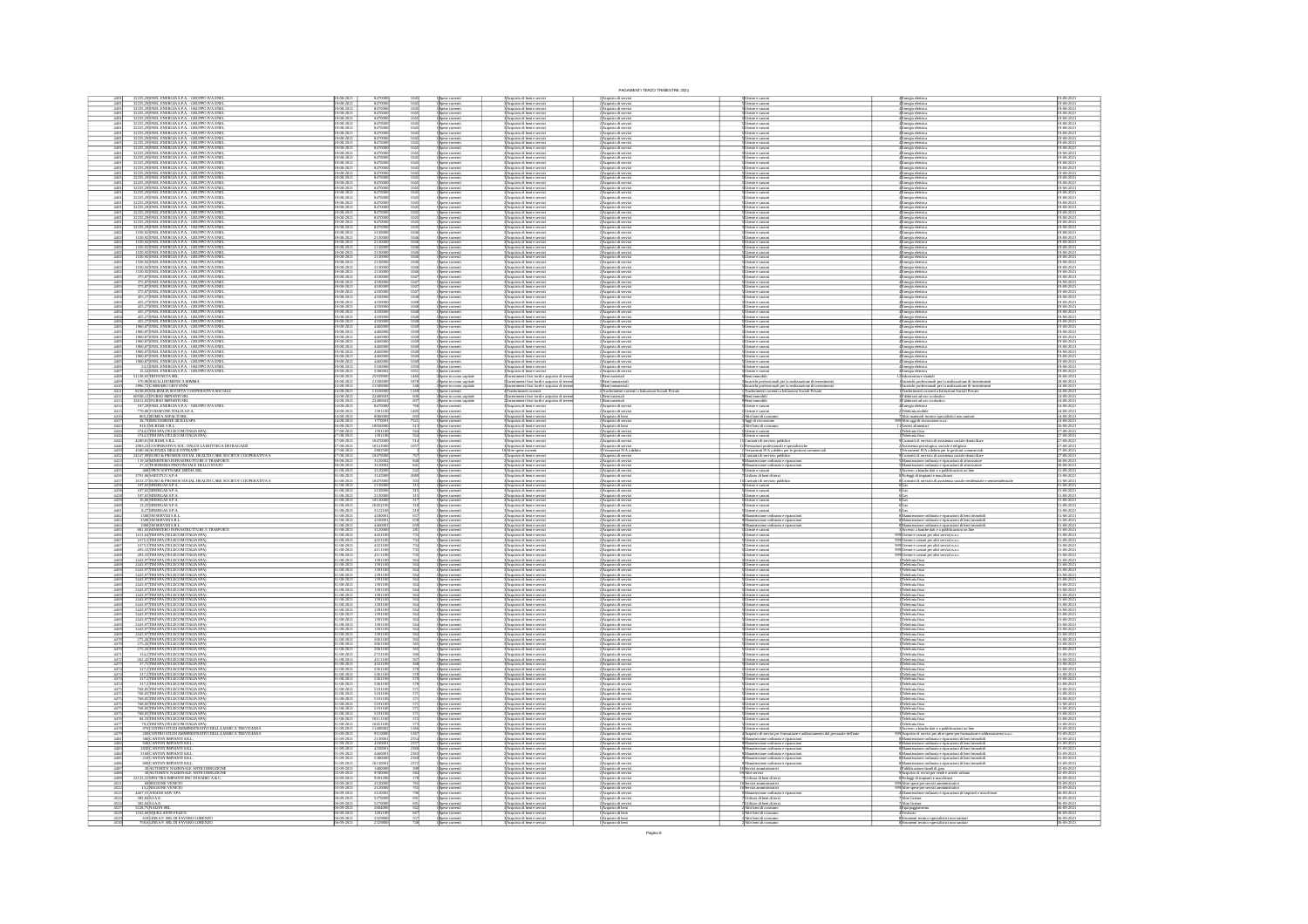|                                                                                               |                                                                                                                                                                                                                                                                                                                                                                                                                                 |                                                           |                                        |                   |                                                                                                                      |                                                                                                                                                                                                                                                    | PAGAMENTI TERZO TRIMESTRE 202                                                                                                                               |                                                                                                                                                                                                             |                                                                                                                                                                                                                                                                                                                                                                                                |                                                               |
|-----------------------------------------------------------------------------------------------|---------------------------------------------------------------------------------------------------------------------------------------------------------------------------------------------------------------------------------------------------------------------------------------------------------------------------------------------------------------------------------------------------------------------------------|-----------------------------------------------------------|----------------------------------------|-------------------|----------------------------------------------------------------------------------------------------------------------|----------------------------------------------------------------------------------------------------------------------------------------------------------------------------------------------------------------------------------------------------|-------------------------------------------------------------------------------------------------------------------------------------------------------------|-------------------------------------------------------------------------------------------------------------------------------------------------------------------------------------------------------------|------------------------------------------------------------------------------------------------------------------------------------------------------------------------------------------------------------------------------------------------------------------------------------------------------------------------------------------------------------------------------------------------|---------------------------------------------------------------|
|                                                                                               |                                                                                                                                                                                                                                                                                                                                                                                                                                 | $-09 - 202$                                               |                                        |                   | 1 Spese correnti<br>1 Spese correnti<br>1 Spese correnti<br>1 Spese correnti                                         | Acquisto di beri e sere<br>Acquisto di beri e sere                                                                                                                                                                                                 | :<br>: Acquisto di serviz<br>: Acquisto di serviz                                                                                                           | Aggi di riscossione<br>Aggi di riscossione<br>Contratti di servizio pu<br>Manuteratone ordinari                                                                                                             | 209 Altri aggi di riscossione n.a.c.<br>209 Altri aggi di riscossione n.a.c.<br>209 Altre spese per contratti di servizio pubb<br>8 Manutenzione ordinaria e riparazioni di                                                                                                                                                                                                                    |                                                               |
| $\frac{4542}{4543}$                                                                           | 16950,7 SOCIETA COOPERATIVA CULTURE<br>160 CITTA: METROPOLITANA DI VENEZIA<br>27SÌOMESSO NOMINATIVO NEL RISPETTO DELLA NORMATIVA SULLA PROTEZIONE DATI PERSONALI<br>120JOMESSO NOMINATIVO NEL RISPETTO DELLA NORMATIVA SULLA PROTEZIONE DATI PERSONALI                                                                                                                                                                          | $-09 - 2021$<br>$-09 - 2021$                              | 5150000<br>1063000                     |                   | Spese correnti<br>Spese correnti                                                                                     | :<br> Acquisto di beni e serviz<br> Acquisto di beni e serviz<br>Trasferimenti corrent<br>Trasferimenti corrent                                                                                                                                    | :<br>:Acquisto di servizi<br>: Acquisto di servizi<br>Trasferimenti correnti a Famig<br>Trasferimenti correnti a Famig                                      |                                                                                                                                                                                                             | 199∣Ahri assegri e sussidi assistenzia<br>199∫Ahri assegri e sussidi assistenzia                                                                                                                                                                                                                                                                                                               | 6-09-2021<br>7-09-2021<br>8-09-202<br>8-09-202                |
|                                                                                               | 450 OMESSO NOMINATIVO NEL RISPETTO DELLA NORMATIVA SULLA PROTEZIONE DATI PERSONALI<br>275 OMESSO NOMINATIVO NEL RISPETTO DELLA NORMATIVA SULLA PROTEZIONE DATI PERSONALI                                                                                                                                                                                                                                                        | 18-09-2021                                                | 1063000                                |                   | .<br>Spese correnti<br>Spese correnti                                                                                | 4 Trasferimenti corrent<br>4 Trasferimenti corrent                                                                                                                                                                                                 | .<br>Trasferimenti correnti a Famigl<br>Trasferimenti correnti a Famigl                                                                                     | rventi assistenzial<br>rventi assistenzial                                                                                                                                                                  | 99 <mark>Abri assegni e sussidi assistenzia</mark><br>99Abri assegni e sussidi assistenzia                                                                                                                                                                                                                                                                                                     | 8-09-202                                                      |
| 4546<br>4547                                                                                  |                                                                                                                                                                                                                                                                                                                                                                                                                                 | 8-09-2021                                                 | 1063000<br>1063000                     |                   | 1 Spese correnti<br>1 Spese correnti<br>1 Spese correnti<br>1 Spese correnti                                         | 4 Trasferimenti corrent<br>4 Trasferimenti corrent<br>4 Trasferimenti corrent                                                                                                                                                                      | Trasferimenti correnti a Famia                                                                                                                              | venti assist                                                                                                                                                                                                | 999 Altri assegri e sussidi assistenzia<br>999 Altri assegri e sussidi assistenzia                                                                                                                                                                                                                                                                                                             | 8-09-202<br>\$09-202                                          |
| 4548<br>4549                                                                                  | 27 DARSSON MARGINIV ORLIGSPETO DELLA NORMATIVA SULLA PROTEZONE DATI PERSONAL<br>200 DARSSON NARGATIVO NEL RESPETTO DELLA NORMATIVA SULLA PROTEZONE DATI PERSONAL<br>200 DARSSON NARGATIVO NEL RESPETTO DELLA NORMATIVA SULLA PROTEZO                                                                                                                                                                                            | 08-09-2021<br>8-09-2021                                   | 1069500                                |                   |                                                                                                                      | 4 Trasferimenti corren                                                                                                                                                                                                                             | <sup>2</sup> Trasferimenti correnti a Famig<br>Trasferimenti correnti a Famig                                                                               | rterventi assistenziali<br>Vizi trasferimenti a fami<br>rventi assiste                                                                                                                                      | 999 Altri trasferimenti a famiglie n.a.c<br>999 Altri assegni e sussidi assistenzial                                                                                                                                                                                                                                                                                                           | 38-09-2021<br>38-09-2021                                      |
|                                                                                               | $272,72\overline{\text{OMESSO}}$ NOMINATIVO NEL RISPETTO DELLA NORMATIVA SULLA PROTEZIONE DATI PERSONALI SIS OMESSO NOMINATIVO NEL RISPETTO DELLA NORMATIVA SULLA PROTEZIONE DATI PERSONALI                                                                                                                                                                                                                                     | 8-09-2021                                                 | 106300<br>1063000                      |                   | Spese comenti<br>  Spese comenti<br>  Spese comenti                                                                  | Trasferimenti corrent<br>4<br>Trasferimenti corrent<br>4 Trasferimenti corrent                                                                                                                                                                     | Trasferimenti correnti a Famigl<br>.<br>Trasferimenti converti a Famig<br>Trasferimenti converti a Famig                                                    | terverti assistenzial<br>menti a far                                                                                                                                                                        | 999 Altri assegni e sussidi assistenzial<br>999 Altri assegni e sussidi assistenzial<br>999 Altri trasferimenti a famiglie n.a.o                                                                                                                                                                                                                                                               | 38-09-202<br>8-09-2021<br>8-09-2021                           |
|                                                                                               | 694 OMESSO NOMINATIVO NEL RISPETTO DELLA NORMATIVA SULLA PROTEZIONE DATI PERSONALI<br>513 OMESSO NOMINATIVO NEL RISPETTO DELLA NORMATIVA SULLA PROTEZIONE DATI PERSONALI                                                                                                                                                                                                                                                        |                                                           | 101601                                 |                   |                                                                                                                      | Trasferimenti corrent<br>Trasferimenti corrent                                                                                                                                                                                                     |                                                                                                                                                             |                                                                                                                                                                                                             | 209 <mark>Altri trasferimenti a famiglie n.a.</mark><br>209Altri trasferimenti a famiglie n.a.                                                                                                                                                                                                                                                                                                 | 8-09-202                                                      |
|                                                                                               |                                                                                                                                                                                                                                                                                                                                                                                                                                 | 8-09-2021                                                 | 101600                                 |                   | Spese correnti<br>Spese correnti                                                                                     | 4 Trasferimenti corrent<br>4 Trasferimenti corrent                                                                                                                                                                                                 | Trasferimenti correnti a Famigli<br>Trasferimenti correnti a Famigli                                                                                        | Voi trasferimenti a fam                                                                                                                                                                                     | 199 <mark>Abri trasferimenti a famiglie n.a.c</mark><br>199 <mark>Abri trasferimenti a famiglie n.a.c</mark>                                                                                                                                                                                                                                                                                   | 8-09-202<br>8-09-202                                          |
| 4557<br>4559                                                                                  | $\frac{1}{2}$ (Spanish) Markovich de Robert Distanta Markovich Markovich de Robert Distance (Spanish) (Spanish) Markovich (Spanish) (Spanish) (Spanish) (Spanish) (Spanish) (Spanish) (Spanish) (Spanish) (Spanish) (Spanish) (Sp                                                                                                                                                                                               | 8-09-2021<br>8-09-2021<br>09-2021<br>09-2021              | 1016000<br>10125000                    |                   | 1 Spese correnti<br>1 Spese correnti<br>1 Spese correnti<br>1 Spese correnti                                         | 4 Trasferimenti correnti<br>3 Acquisto di beni e servi<br>Acquisto di beni e serviz<br>Acquisto di beni e serviz                                                                                                                                   | :<br>Trasferimenti correnti a Famiglie<br>: Acquisto di servizi<br>:<br>: Acquisto di servizi<br>: Acquisto di servizi                                      | etrati di servizio<br>Utenze e canoni<br>Aggi di riscossion                                                                                                                                                 | 999 Ahri trasferimenti a famiglie n.a.<br>999 Altre spese per contratti di serviz                                                                                                                                                                                                                                                                                                              | 08-09-2021<br>08-09-2021<br>8-09-202<br>8-09-202              |
|                                                                                               | 4331,39 ABACO SPA<br>268,29 ABACO SPA                                                                                                                                                                                                                                                                                                                                                                                           |                                                           |                                        |                   | Spese correnti<br>Spese correnti                                                                                     | Acquisto di beri e servi<br>Acquisto di beri e servi                                                                                                                                                                                               | :<br>Acquisto di servi<br>: Acquisto di servi                                                                                                               | .<br>Aggi di riscossione<br>Aggi di riscossione                                                                                                                                                             | SAcqua<br>39 Atri aggi di riscossione n.a.c<br>99 <mark>Altri aggi di riscossione n.a.s</mark><br>99 <mark>Altri aggi di riscossione n.a.s</mark>                                                                                                                                                                                                                                              | 8-09-202<br>8-09-202                                          |
| 4563                                                                                          | 14927,16 SARTI GIUSEPPE<br>10473,29 VERITAS SPA                                                                                                                                                                                                                                                                                                                                                                                 | $\frac{49.2021}{49.2021}$                                 | 273000                                 |                   |                                                                                                                      | :<br>3 Acquisto di beni e servizi<br>3 Acquisto di beni e servizi                                                                                                                                                                                  |                                                                                                                                                             | pagg ur menssons<br>Preszoint professionali e s<br>Contratti di servizio pubblic<br>Contratti di servizio pubblic<br>Altri trasferimenti a famiglia<br>Contratti di servizio pubblic<br>Aggi di riscossione | 29/buri aggi at ractossore n.a.c.<br>1974 de pose per contratti di servizio pubblico<br>29/blire spese per contratti di servizio pubblico<br>91/buri usaferimenti a farmiglie n.a.c.<br>29/buri austrinenti al servizio di asilo rido<br>10/C                                                                                                                                                  | 8-09-202                                                      |
| 4565<br>4566                                                                                  |                                                                                                                                                                                                                                                                                                                                                                                                                                 | -09-2021<br>-09-2021                                      | 10470000                               |                   | 1 Spese correnti<br>1 Spese correnti<br>1 Spese correnti<br>1 Spese correnti<br>1 Spese correnti<br>1 Spese correnti | :<br>:<br>: Trasferimenti correnti                                                                                                                                                                                                                 | 2)<br>Acquisto di servizi<br>2)<br>Acquisto di servizi<br>2)<br>Acquisto di servizi<br>2)<br>Acquisto di servizi<br>2)<br>Acquisto di servizi<br>a Famiglio |                                                                                                                                                                                                             |                                                                                                                                                                                                                                                                                                                                                                                                | 38-09-2021<br>38-09-2021                                      |
| 4567<br>4568                                                                                  |                                                                                                                                                                                                                                                                                                                                                                                                                                 |                                                           | 101200                                 |                   |                                                                                                                      | 4 Trasferimenti correnti<br>3 Acquisto di beni e serviz<br>3 Acquisto di beni e serviz                                                                                                                                                             |                                                                                                                                                             |                                                                                                                                                                                                             |                                                                                                                                                                                                                                                                                                                                                                                                | 8-09-2021<br>8-09-2021<br>8-09-202                            |
|                                                                                               | ARANGEMENT DELLE ENTRATE-RISCOSSIONE-PROV. VENEZIA<br>11,14 MGENZIA DELLE ENTRATE-RISCOSSIONE-PROV. VENEZIA<br>0,25 MGENZIA DELLE ENTRATE-RISCOSSIONE-PROV. VENEZIA                                                                                                                                                                                                                                                             |                                                           | 177000<br>312000                       |                   | Spese comenti<br>  Spese comenti<br>  Spese comenti                                                                  | 3 Acquisto di beri e serviz<br>3 Acquisto di beri e serviz<br>3 Acquisto di beri e serviz                                                                                                                                                          | 2)<br>Acquisto di servi<br>2)<br>Acquisto di servi                                                                                                          | 3 Aggi di riscossione<br>3 Aggi di riscossione<br>3 Aggi di riscossione                                                                                                                                     | 999 Altri aggi di riscossione n.a.c<br>999 Altri aggi di riscossione n.a.c<br>999 Altri aggi di riscossione n.a.c                                                                                                                                                                                                                                                                              | 609-202                                                       |
|                                                                                               | 0,64 AGENZIA DELLE ENTRATE-RISCOSSIONE-PROV. VENEZIA<br>4,71 AGENZIA DELLE ENTRATE-RISCOSSIONE-PROV. VENEZIA                                                                                                                                                                                                                                                                                                                    |                                                           | 31200                                  |                   | Spese correnti<br>Spese correnti                                                                                     | Acquisto di beni e serviz<br>Acquisto di beni e serviz                                                                                                                                                                                             | :<br> Acquisto di servi<br>! Acquisto di servi                                                                                                              | <b>Aggi di riscossione</b><br>Aggi di riscossione                                                                                                                                                           | 99 <mark>Altri aggi di riscossione n.a.s</mark><br>99 <b>Altri aggi di riscossione n.a.s</b>                                                                                                                                                                                                                                                                                                   | 8-09-202                                                      |
|                                                                                               | 4, INGENIA DELLE ENTRATE RECONSING-PROVI VEREZIA<br>1, 2, SALCENZIA DELLE ENTRATE RECONSING-PROV VENEZIA<br>6, 3, SALCENZIA DELLE ENTRATE RECONSING-PROV VENEZIA<br>6, SALCENZIA DELLE ENTRATE RECONSING-PROV VENEZIA<br>6, SALCENZIA DELL                                                                                                                                                                                      | $-09 - 202$                                               | $\frac{3120001}{3120001}$              |                   | Spese correnti<br>зром соглега<br>Spose correnti                                                                     | 3 Acquisto di beri e servizi<br>3 Acquisto di beri e servizi<br>3 Acquisto di beri e servizi                                                                                                                                                       | 2)<br>Acquisto di serviz<br>2)<br>Acquisto di serviz                                                                                                        | S<br>Aggi di riscossione<br>SAggi di riscossione<br>SAggi di riscossione                                                                                                                                    | 99 Altri aggi di riscossione n.a.<br>09 Altri aggi di riscossione n.a.<br>99 Altri aggi di riscossione n.a.                                                                                                                                                                                                                                                                                    | 38-09-202<br>38-09-202<br>38-09-202                           |
| 4578<br>4579                                                                                  |                                                                                                                                                                                                                                                                                                                                                                                                                                 | $-09 - 202$                                               | 31200<br>3120001                       | $\frac{901!}{42}$ | 1 Spese correnti<br>1 Spese correnti<br>1 Spese correnti                                                             | :<br>3 Acquisto di beni e servizi<br>3 Acquisto di beni e servizi<br>3 Acquisto di beni e servizi                                                                                                                                                  | 2) Acquisto di serviz<br>2) Acquisto di serviz<br>2) Acquisto di serviz                                                                                     | 3 Aggi di riscossione<br>3 Aggi di riscossione<br>3 Aggi di riscossione                                                                                                                                     | 999 Altri aggi di riscossione n.a.c<br>999 Altri aggi di riscossione n.a.c<br>999 Altri aggi di riscossione n.a.c                                                                                                                                                                                                                                                                              | 8-09-202<br>38-09-2021<br>38-09-2021                          |
| 4580                                                                                          | 0,01 AGENZIA DELLE ENTRATE-RISCOSSIONE-PROV. VENEZIA<br>0,38 AGENZIA DELLE ENTRATE-RISCOSSIONE-PROV. VENEZIA                                                                                                                                                                                                                                                                                                                    |                                                           | 17700                                  |                   | Spese correnti<br>Spese correnti                                                                                     | Acquisto di beri e servizi<br>Acquisto di beri e servizi                                                                                                                                                                                           | :<br>: Acquisto di serviz<br>: Acquisto di serviz                                                                                                           | <b>Aggi di riscossione</b><br>Aggi di riscossione                                                                                                                                                           | 999 Altri aggi di riscossione n.a.s<br>999 Altri aggi di riscossione n.a.s                                                                                                                                                                                                                                                                                                                     | 08-09-202                                                     |
| $\frac{4582}{4583}$                                                                           | 0,13 AGENZIA DELLE ENTRATE-RISCOSSIONE-PROV. VENEZIA<br>6,32 AGENZIA DELLE ENTRATE-RISCOSSIONE-PROV. VENEZIA                                                                                                                                                                                                                                                                                                                    | $\frac{-09-202}{20}$                                      | 1140000                                |                   | i<br>Spese correnti<br>i Spese correnti<br>i Spese correnti<br>i Spese correnti                                      | Acquisto di beni e servizi<br>Acquisto di beni e servizi                                                                                                                                                                                           | 2) Acquisto di serviz<br>2) Acquisto di serviz                                                                                                              | 3 Aggi di riscossione<br>3 Aggi di riscossione<br>3 Aggi di riscossione<br>3 Aggi di riscossione                                                                                                            | 199 <mark>. Altri aggi di riscossione n.a.s</mark><br>199. Altri aggi di riscossione n.a.s                                                                                                                                                                                                                                                                                                     | 8-09-2021<br>8-09-2021                                        |
| 4584<br>4585                                                                                  | 0,59<br>  ALANGERZIA DELLE ENTRATE-RISCOSSIONE-PROV. VENEZIA<br>  2,42<br>  ACCENZIA DELLE ENTRATE-RISCOSSIONE-PROV. VENEZIA<br>  7,54<br>  ACCENZIA DELLE ENTRATE-RISCOSSIONE-PROV. VENEZIA<br>  10,59   MGENZIA DELLE ENTRATE-RISCOSSIONE-PROV                                                                                                                                                                                | $-09 - 2021$                                              | 3120001<br>3120001                     |                   |                                                                                                                      | 3 Acquisto di beni e servizi<br>3 Acquisto di beni e servizi                                                                                                                                                                                       | 2)Acquisto di serviz<br>2)Acquisto di serviz                                                                                                                |                                                                                                                                                                                                             | 999 Altri aggi di riscossione n.a.s<br>999 Altri aggi di riscossione n.a.s                                                                                                                                                                                                                                                                                                                     | 38-09-2021<br>38-09-2021                                      |
|                                                                                               |                                                                                                                                                                                                                                                                                                                                                                                                                                 | 19-202                                                    | 312000                                 |                   | Spese correnti<br>Spese correnti                                                                                     | Acquisto di beri e servizi<br>Acquisto di beri e servizi                                                                                                                                                                                           | 2)Acquisto di serviz<br>2)Acquisto di serviz                                                                                                                | S <mark>Aggi di riscossione</mark><br>S <mark>Aggi di riscossione</mark>                                                                                                                                    | 999 Altri aggi di riscossione n.a.s<br>999 Altri aggi di riscossione n.a.s                                                                                                                                                                                                                                                                                                                     | 8-09-202<br>8-09-202<br>8-09-202                              |
|                                                                                               |                                                                                                                                                                                                                                                                                                                                                                                                                                 |                                                           | 312000<br>312000<br>312000<br>312000   |                   | Spese correnti<br>  Spese correnti<br>  Spese correnti<br>  Spese correnti                                           | 3 Acquisto di beni e servizi<br>3 Acquisto di beni e servizi<br>3 Acquisto di beni e servizi<br>3 Acquisto di beni e servizi                                                                                                                       | 2 Acquisto di servizi<br>2 Acquisto di servizi<br>2 Acquisto di servizi<br>2 Acquisto di servizi                                                            | s<br>Aggi di riscossione<br>SAggi di riscossione<br>SAggi di riscossione                                                                                                                                    | .<br>1994 Abri aggi di riscossione n.a.c<br>1994 Abri aggi di riscossione n.a.c<br>1994 Iri aggi di riscossione n.a.c<br>1994 Iri aggi di riscossione n.a.c                                                                                                                                                                                                                                    | $\frac{8.09 - 202}{8.09 - 202}$                               |
| 4592<br>4593                                                                                  |                                                                                                                                                                                                                                                                                                                                                                                                                                 | 09-2021<br>$9-2021$                                       | 288100                                 |                   | Spese in como capitale<br>Spese in como capitale                                                                     | .<br>vestimenti fissi lordi e acquisto di terre<br>vestimenti fissi lordi e acquisto di terre                                                                                                                                                      | l Beni materiali<br>I Beni materiali                                                                                                                        | Beni immobili<br>Beni immobili                                                                                                                                                                              | 199Beni immobili n.a.c.<br>199Beni immobili n.a.c.                                                                                                                                                                                                                                                                                                                                             | 9-09-202<br>9-09-202                                          |
|                                                                                               | IS MARINE IN THE INTERNATION FROM WEATHER AND A SUBSEX AND RELEASE OF A SUBSEX AND CONSULTED A SUBSEX AND CONSULTED A SUBSEX AND CONSULTED A SUBSEX AND CONSULTED A SUBSEX AND RELEASE OF A SUBSEX AND A SUBSEX AND THE UNIT                                                                                                                                                                                                    |                                                           | 288100<br>101200<br>106501             |                   | Spese in como capita<br>Spese correnti                                                                               | rvestimenti fissi lordi e acquisto di ten<br>cquisto di beni e servizi                                                                                                                                                                             | Beni materiali<br>: Acquisto di serviz                                                                                                                      | leni immobili<br>lontratti di servizio pu                                                                                                                                                                   | 19Beni immobili n.a.c.<br>10 <mark>Contratti di servizio di asilo nid</mark>                                                                                                                                                                                                                                                                                                                   |                                                               |
|                                                                                               |                                                                                                                                                                                                                                                                                                                                                                                                                                 | $6 - 2021$                                                | 10650                                  |                   | l Spese correnti<br>L'Spese correnti<br>L'Spese correnti                                                             | Trasferimenti corrent<br>Trasferimenti corrent                                                                                                                                                                                                     | nenti correnti a Famigl<br>-<br>Trasferimenti correnti a Famigli<br>Trasferimenti correnti a Famigli                                                        | tri trasferimenti a famigli<br>tri trasferimenti a famigli<br>tri trasferimenti a famigli                                                                                                                   | .<br>99 Altri trasferimenti a famiglie n.a.<br>99 Altri trasferimenti a famiglie n.a.<br>99 Altri trasferimenti a famiglie n.a.                                                                                                                                                                                                                                                                | 3-09-202<br>3-09-202<br>3-09-202                              |
|                                                                                               | 720 (OMESSO NOMINATIVO NEL RISPETTO DELLA NORMATIVA SULLA PROTEZIONE DATI PERSONALI<br>840 (OMESSO NOMINATIVO NEL RISPETTO DELLA NORMATIVA SULLA PROTEZIONE DATI PERSONALI                                                                                                                                                                                                                                                      | $\frac{49-2021}{49-2021}$                                 | 106501                                 |                   | Spese correnti<br>Spese correnti                                                                                     | Trasferimenti correnti<br>Trasferimenti correnti                                                                                                                                                                                                   | Trasferimenti correnti a Famiglie<br>Trasferimenti correnti a Famiglie                                                                                      | Vitri trasferimenti a famigl<br>Vitri trasferimenti a famigl                                                                                                                                                | 99 <mark>Abri trasferimenti a famiglie n.a.c</mark><br>99 <mark>Abri trasferimenti a famiglie n.a.c</mark>                                                                                                                                                                                                                                                                                     | 3-09-202                                                      |
| $\frac{460}{460}$                                                                             |                                                                                                                                                                                                                                                                                                                                                                                                                                 | $\frac{109-2021}{109-2021}$                               | 106501                                 |                   | l Spese correnti<br>1 Spese correnti<br>1 Spese correnti<br>1 Spese correnti                                         | $\begin{array}{c} 4 \textcolor{red}{\textbf{Trasferimetti coreenti}}\\ 4 \textcolor{red}{\textbf{Trasferimesti coreenti}}\\ 4 \textcolor{red}{\textbf{Trasferimesti coreenti}}\\ 4 \textcolor{red}{\textbf{Trasferimesti coreenti}}\\ \end{array}$ | Trasferimenti corrent a Famiglie<br>Trasferimenti correnti a Famiglie<br>Trasferimenti correnti a Famiglie<br>Trasferimenti correnti a Famiglie             | Altri trasferimenti a famigli<br>Altri trasferimenti a famigli<br>Altri trasferimenti a famigli<br>Altri trasferimenti a famigli                                                                            | 999)<br>Altri trasferimenti a farrigile n.a.c<br>999)<br>Altri trasferimenti a farrigile n.a.c<br>999)<br>Altri trasferimenti a farrigile n.a.c<br>999)<br>Altri trasferimenti a farrigile n.a.c                                                                                                                                                                                               | 3-09-202                                                      |
| 4604<br>4605                                                                                  |                                                                                                                                                                                                                                                                                                                                                                                                                                 | -09-2021<br>-09-2021                                      | 1065010<br>1065010<br>106501<br>106501 |                   | Spese correnti<br>Spese correnti                                                                                     | Trasferimenti corrent<br>Trasferimenti corrent                                                                                                                                                                                                     | Trasferimenti correnti a Famigli<br>Trasferimenti correnti a Famigli                                                                                        | .<br>Veri trasferimenti a famiș<br>Veri trasferimenti a famiș                                                                                                                                               | 999 Altri trasferimenti a famiglie n.a.c<br>999 Altri trasferimenti a famiglie n.a.c                                                                                                                                                                                                                                                                                                           | 3-09-202<br>3-09-202<br>3-09-202<br>3-09-202                  |
|                                                                                               |                                                                                                                                                                                                                                                                                                                                                                                                                                 | 09-2021<br>09-2021                                        | 106501                                 |                   | Spese correnti<br>Spese correnti                                                                                     | 4 Trasferimenti corrent<br>4 Trasferimenti corrent                                                                                                                                                                                                 | : Trasferimenti correnti a Famigli<br>: Trasferimenti correnti a Famigli                                                                                    | Vini trasferimenti a famij<br>Vini trasferimenti a famij                                                                                                                                                    | 299 Altri trasferimenti a famiglie n.a.c<br>299 Altri trasferimenti a famiglie n.a.c                                                                                                                                                                                                                                                                                                           | 3-09-202                                                      |
|                                                                                               |                                                                                                                                                                                                                                                                                                                                                                                                                                 | 3-09-2021<br>3-09-2021                                    | 104880                                 |                   | Spese correnti<br>Spese correnti                                                                                     | Trasferimenti corrent<br>Trasferimenti corrent                                                                                                                                                                                                     | : Trasferimenti correnti a Famigli<br>: Trasferimenti correnti a Famigli                                                                                    |                                                                                                                                                                                                             | 299 Altri assegni e sussidi assistenzia<br>299 Altri assegni e sussidi assistenzia                                                                                                                                                                                                                                                                                                             | 3-09-202                                                      |
| 4612<br>4613                                                                                  | $\begin{tabular}{ c c c c c c c c c c c c c c c} \hline \multicolumn{1}{ c }{\hline \multicolumn{1}{ c }{\hline \multicolumn{1}{ c }{\hline \multicolumn{1}{ c }{\hline \multicolumn{1}{ c }{\hline \multicolumn{1}{ c }{\hline \multicolumn{1}{ c }{\hline \multicolumn{1}{ c }{\hline \multicolumn{1}{ c }{\hline \multicolumn{1}{ c }{\hline \multicolumn{1}{ c }{\hline \multicolumn{1}{ c }{\hline \multicolumn{1}{ c }{\$ | 09-2021<br>09-2021                                        | 104880<br>104880                       |                   | Spese correnti<br>I Spese correnti                                                                                   | 4 Trasferimenti corrent<br>4 Trasferimenti corrent                                                                                                                                                                                                 | : Trasferimenti correnti a Famigli<br>: Trasferimenti correnti a Famigli                                                                                    | laterventi assistenzial<br>laterventi assistenzial<br>laterventi assistenzial<br>laterventi assistenzial                                                                                                    | 199 Altri assegni e sussidi assistenzial<br>199 Altri assegni e sussidi assistenzial                                                                                                                                                                                                                                                                                                           | 3-09-202<br>3-09-202                                          |
|                                                                                               | A SOMEONO NELLA ROBANI DI ANCHI A SULLA ROBANI A SULLA ROBANI DELL'ANCHI ANCHI ANCHI ANCHI ANCHI ANCHI ANCHI ANCHI ANCHI ANCHI ANCHI ANCHI ANCHI ANCHI ANCHI ANCHI ANCHI ANCHI ANCHI ANCHI ANCHI ANCHI ANCHI ANCHI ANCHI ANCHI                                                                                                                                                                                                  | 09-2021                                                   | 104880<br>104880<br>104880             |                   | Spese correnti<br>Spese correnti                                                                                     | Trasferimenti corrent<br>Trasferimenti corrent<br>4 Trasferimenti corrent                                                                                                                                                                          | Trasferimenti correnti a Famigli<br>Trasferimenti correnti a Famigli<br>Trasferimenti correnti a Famigl                                                     | rventi assistenzia<br>rventi assistenzia                                                                                                                                                                    | HAltri assegri e sussidi assistenzia<br>HAltri assegri e sussidi assistenzia<br>HAltri assegni e sussidi assistenzia                                                                                                                                                                                                                                                                           | 3-09-202<br>3-09-202<br>3-09-202                              |
|                                                                                               |                                                                                                                                                                                                                                                                                                                                                                                                                                 | $\frac{109-2021}{109-2021}$                               | 104880                                 |                   | Spese correnti<br>I Spese correnti<br>I Spese correnti                                                               | 4 Trasferimenti corrent<br>4 Trasferimenti corrent                                                                                                                                                                                                 | Trasferimenti correnti a Famiglie<br>Trasferimenti correnti a Famiglie                                                                                      | Interventi assistenzial<br>Interventi assistenzial<br>Interventi assistenzial                                                                                                                               | 99 <mark>Altri assegni e sussidi assistenzial</mark><br>99 <mark>Altri assegni e sussidi assistenzial</mark>                                                                                                                                                                                                                                                                                   | 3-09-202                                                      |
| $\frac{4619}{4620}$                                                                           | 315955,39 AZIENDA ULSS 3 SERENISSIMA<br>40437,11 AZIENDA ULSS 3 SERENISSIMA                                                                                                                                                                                                                                                                                                                                                     | 09-2021<br>09-2021                                        | 106900                                 |                   | Spese correnti<br>Spese correnti                                                                                     | Trasferimenti corrent<br>Trasferimenti corrent<br>4 Trasferimenti corrent                                                                                                                                                                          | Trasferimenti correnti a Ammin<br>Trasferimenti correnti a Ammin<br>oni Pubbliche<br>oni Pobbliche                                                          | asferimenti correnti a As<br>asferimenti correnti a As<br>ristrazioni Locali<br>sistematuri Locali                                                                                                          | Trasferimenti correnti a Aziende sanitarie locali n.a.f<br>Trasferimenti correnti a Aziende sanitarie locali n.a.f                                                                                                                                                                                                                                                                             | 3-09-2021<br>3-09-2021                                        |
| $\frac{4622}{4623}$<br>$\frac{4624}{4625}$                                                    | IF THE RESULTES THE REPORT OF LANGUARY ASSESSMENT AND RESULTING THE REPORT OF LANGUAGE AND REPORT OF LANGUAGE AND RESULTING THE RESULTING OF LANGUAGE AND REPORT OF LANGUAGE AND RESULTING THE REPORT OF LANGUAGE AND REPORT                                                                                                                                                                                                    | 109-2021<br>109-2021<br>109-2021                          | 1065010<br>1065010<br>1065010          |                   | 1 Spese correnti<br>1 Spese correnti<br>1 Spese correnti<br>1 Spese correnti                                         | 4 Trasferimenti correnti<br>4 Trasferimenti correnti<br>4 Trasferimenti correnti                                                                                                                                                                   | :<br>!Trasferimenti correnti a Famiglie<br>!Trasferimenti correnti a Famiglie<br>!Trasferimenti correnti a Famiglie<br>!Trasferimenti correnti a Famiglie   | s<br>Altri trasferimenti a famigli<br>SAltri trasferimenti a famigli<br>SAltri trasferimenti a famigli<br>SAltri trasferimenti a famigli                                                                    | 999)<br>Altri trasferimenti a farriglie n.a.c.<br>999)<br>Altri trasferimenti a farriglie n.a.c.<br>999)<br>Altri trasferimenti a farriglie n.a.c.<br>999)<br>Altri trasferimenti a farriglie n.a.c.                                                                                                                                                                                           | 3-09-202<br>3-09-2021<br>3-09-2021                            |
|                                                                                               |                                                                                                                                                                                                                                                                                                                                                                                                                                 | 3-09-2021<br>3-09-2021                                    | 106501                                 |                   | Spese correnti<br>Spese correnti                                                                                     | 4 Trasferimenti corrent<br>4 Trasferimenti corrent                                                                                                                                                                                                 | :<br>Trasferimenti correnti a Famiglie<br>: Trasferimenti correnti a Famiglie                                                                               | Altri trasferimenti a famigli<br>Altri trasferimenti a famigli                                                                                                                                              | 999 Altri trasferimenti a famiglie n.a.c<br>999 Altri trasferimenti a famiglie n.a.c                                                                                                                                                                                                                                                                                                           | 3-09-202<br>3-09-202                                          |
|                                                                                               |                                                                                                                                                                                                                                                                                                                                                                                                                                 | 3-09-2021<br>3-09-2021                                    | 106501                                 |                   | Spese correnti<br>I Spese correnti                                                                                   | 4 Trasferimenti corrent<br>4 Trasferimenti corrent                                                                                                                                                                                                 | : Trasferimenti correnti a Famigli<br>: Trasferimenti correnti a Famigli                                                                                    | Altri trasferimenti a famig<br>Altri trasferimenti a famig                                                                                                                                                  | 999 Abri trasferimenti a farriglie n.a.c<br>999 Abri trasferimenti a farriglie n.a.c                                                                                                                                                                                                                                                                                                           | 3-09-202<br>3-09-202                                          |
| 4630<br>4631                                                                                  |                                                                                                                                                                                                                                                                                                                                                                                                                                 | $-09 - 2021$<br>$-09 - 2021$                              | 106501                                 |                   | Spese correnti<br>I Spese correnti                                                                                   | 4 Trasferimenti corrent<br>4 Trasferimenti corrent                                                                                                                                                                                                 | : Trasferimenti correnti a Famigli<br>: Trasferimenti correnti a Famigli                                                                                    | Altri trasferimenti a famig<br>Altri trasferimenti a famig                                                                                                                                                  | 999 Altri trasferimenti a famiglie n.a.c<br>999 Altri trasferimenti a famiglie n.a.c                                                                                                                                                                                                                                                                                                           | 3-09-202<br>3-09-202                                          |
| 4633                                                                                          |                                                                                                                                                                                                                                                                                                                                                                                                                                 | -09-2021<br>-09-2021                                      | 106501<br>106501                       |                   | Spese correnti<br>I Spese correnti<br>Spese correnti<br>Spese correnti                                               | 4 Trasferimenti corrent<br>4 Trasferimenti corrent<br>Trasferimenti corrent<br>Trasferimenti corrent                                                                                                                                               | : Trasferimenti correnti a Famigli<br>: Trasferimenti correnti a Famigli<br>Trasferimenti correnti a Famigli<br>Trasferimenti correnti a Famigli            | .<br>Altri trasferimenti a famigl<br>Altri trasferimenti a famigl<br>Altri trasferimenti a famigli<br>Altri trasferimenti a famigli                                                                         | 999 Abri trasferimenti a famiglie n.a.c<br>999 Abri trasferimenti a famiglie n.a.c<br>999) Altri traserimon a recogno<br>999) Altri trasferimenti a famiglie n.a.c<br>999) Altri trasferimenti a famiglie n.a.c                                                                                                                                                                                | 3-09-202<br>3-09-202                                          |
| 4635<br>4636                                                                                  |                                                                                                                                                                                                                                                                                                                                                                                                                                 | 19-2021                                                   | $\frac{1065010}{1065010}$              |                   | Spese correnti                                                                                                       | Trasferimenti corrent                                                                                                                                                                                                                              | Trasferimenti correnti a Famigli                                                                                                                            | Vitri trasferimenti a famigl                                                                                                                                                                                | 299 Altri trasferimenti a farriglie n.a.o                                                                                                                                                                                                                                                                                                                                                      | 13-09-202<br>13-09-202<br>13-09-202                           |
| $\frac{4638}{4639}$                                                                           |                                                                                                                                                                                                                                                                                                                                                                                                                                 | $\frac{109-2021}{109-2021}$                               | 106501<br>106501                       |                   | Spese correnti<br>I Spese correnti                                                                                   | 4 Trasferimenti corrent<br>4 Trasferimenti corrent                                                                                                                                                                                                 | Trasferimenti correnti a Famigli<br>Trasferimenti correnti a Famigli                                                                                        | Altri trasferimenti a famigl<br>Altri trasferimenti a famigl<br>Altri trasferimenti a famigl                                                                                                                | 999 Abri trasferimenti a famiglie n.a.c<br>999 Abri trasferimenti a famiglie n.a.c                                                                                                                                                                                                                                                                                                             | 3-09-202                                                      |
| $\frac{4640}{4641}$<br>4642<br>4643                                                           |                                                                                                                                                                                                                                                                                                                                                                                                                                 | 49-2021<br>09-2021<br>09-2021                             | 106501<br>1065010<br>1065010           |                   | l Spese correnti<br>1 Spese correnti<br>1 Spese correnti<br>1 Spese correnti                                         | 4 Trasferimenti corrent<br>4 Trasferimenti corrent<br>4 Trasferimenti corrent                                                                                                                                                                      | Trasferimenti converti a Famiglie<br>Trasferimenti converti a Famiglie<br>Trasferimenti converti a Famiglie<br>Trasferimenti converti a Famiglie            | Spann trasserimenti a famigli<br>Spani trasferimenti a famigli<br>Spani trasferimenti a famigli<br>Spani trasferimenti a famigli<br>Spani trasferimenti a famigli<br>Spani trasferimenti a famigli          | $\frac{299 {\rm Arti}\ {\rm transformation\ in\ family} {\rm linear} }{299 {\rm Altri\ transformation\ in\ family} {\rm linear} }$ $\frac{299 {\rm Altri\ transformation\ in\ family} {\rm linear} }{299 {\rm Altri\ transformation\ in\ family} {\rm linear} }$ $\frac{299 {\rm Altri\ transformation\ in\ family} {\rm linear} }{299 {\rm Altri\ transformation\ in\ family} {\rm linear} }$ | 3-09-2021<br>3-09-2021<br>3-09-202<br>3-09-202                |
| $\frac{4644}{4645}$                                                                           |                                                                                                                                                                                                                                                                                                                                                                                                                                 | 09-2021                                                   | 106501                                 |                   | l Spese correnti<br>1 Spese correnti                                                                                 | 4 Trasferimenti correnti<br>4 Trasferimenti correnti                                                                                                                                                                                               | Trasferimenti correnti a Famiglie<br>Trasferimenti correnti a Famiglie                                                                                      |                                                                                                                                                                                                             |                                                                                                                                                                                                                                                                                                                                                                                                | 3-09-202                                                      |
| $\frac{4647}{4648}$                                                                           | 4000 (SD TENNS CLUB COMUNALE - MBA<br>1622/9 (MESSO NORTANTATIVO NEL RESPETTO DELLA NORMATIVA SULLA PROTEZIONE DATI PERSONALI 1622/9 (MESSO NOMINATIVO NEL RESPETTO DELLA NORMATIVA SULLA PROTEZIONE DATI PERSONALI 1622/91 (MES                                                                                                                                                                                                | $\frac{49-2021}{49-2021}$                                 | 63500                                  |                   | Spese correnti<br>Spese correnti                                                                                     | 4 Trasferimenti correnti<br>3 Acquisto di beni e serv                                                                                                                                                                                              | ioni Sociali Private<br>4 Trasferimenti correnti a Istit<br>2)Acquisto di servizi                                                                           | oni Sociali Private<br>asferimenti correnti a lsti<br>tilizzo di beni di terzi                                                                                                                              | l'assferimenti conventi a Istituzioni Sociali Priv<br>Locazione di beni immobili                                                                                                                                                                                                                                                                                                               | 14-09-202<br>14-09-202                                        |
| 4649                                                                                          |                                                                                                                                                                                                                                                                                                                                                                                                                                 | 09-2021                                                   | 526000                                 |                   | Spese correnti<br>Spese correnti                                                                                     | 3 Acquisto di beni e servizi<br>3 Acquisto di beni e servizi                                                                                                                                                                                       | 2)Acquisto di servizi<br>2)Acquisto di servizi                                                                                                              | tilizzo di beni di terzi                                                                                                                                                                                    | ocazione di beni immobili                                                                                                                                                                                                                                                                                                                                                                      | 14-09-202                                                     |
| 4650<br>4651<br>4652<br>4653                                                                  | $\begin{array}{l} 39,43\text{e-ON ENERGIA SPA}\\ \hline 39,43\text{e-ON ENERGIA SPA}\\ \hline 419,59] \text{ASSOCLAZIONE AMRCI IN MARANO}\\ \hline 153,03\text{ITMLIANA PETROLI S.P.A.}\\ \hline 391,79\text{ITALIANA PETROLI S.P.A.}\\ \hline \end{array}$                                                                                                                                                                     | -09-2021<br>-09-2021<br>4-09-2021<br>4-09-2021            | 932000<br>196110<br>306110             |                   | Spese correnti<br>Spese correnti<br>Spese correnti<br>Spese correnti                                                 | 3 Acquisto di beni e servizi<br>4 Trasferimenti correnti<br>3 Acquisto di beni e servizi<br>3 Acquisto di beni e servizi                                                                                                                           | 2 Acquisto di servizi<br>4 Trasferimenti com<br>erti a İstituzioni Sociali Private<br>a i rassecuntur co<br>1 Acquisto di beni<br>1 Acquisto di beni        | Jienze e canoni<br>Irasferimenti correnti a bitituzioni Sociali Private<br>Altri beni di consumo<br>Altri beni di consumo                                                                                   | Gas<br>Tras <u>ferimenti conventi a Istituzioni Sociali Privat</u><br>Carburanti, combustibili e lubrificanti<br>Carburanti, combustibili e lubrificanti                                                                                                                                                                                                                                       | 14-09-202<br>14-09-202<br>14-09-202<br>14-09-202              |
|                                                                                               | 82 TALIANA PETROLI S.P.A.                                                                                                                                                                                                                                                                                                                                                                                                       | $-09 - 2021$<br>$-09 - 2021$                              | 9391                                   |                   | 1 Spese correnti<br>1 Spese correnti<br>1 Spese correnti                                                             | 3 Acquisto di beni e servizi                                                                                                                                                                                                                       | 1 Acquisto di beni<br>1 Acquisto di beni<br>1 Acquisto di beni                                                                                              | Altri beni di consum:                                                                                                                                                                                       | :<br>Carburanti, combustibili e lubrificanti<br>: Carburanti, combustibili e lubrificanti<br>: Carburanti, combustibili e lubrificanti                                                                                                                                                                                                                                                         | 14-09-202<br>14-09-202<br>14-09-202                           |
| 4655<br>4656                                                                                  | $\frac{147,94}{56,91} \overline{ \text{ITALIANA PETROLISPA}} \\ \textcolor{red}{\text{56,91}} \overline{ \text{ITALIANA PETROLISPA}} \\$<br>307,11 ITALIANA PETROLI S.P.A.<br>23,79 MYO SPA                                                                                                                                                                                                                                     | 4-09-2021<br>4-09-2021                                    | $\frac{12911}{19611}$<br>23011         |                   | Spese correnti<br>I Spese correnti                                                                                   | 3 Acquisto di beni e servizi<br>3 Acquisto di beni e servizi<br>3 Acquisto di beri e servizi<br>3 Acquisto di beri e servizi                                                                                                                       | 1 Acquisto di beni<br>1 Acquisto di beni                                                                                                                    | Altri beni di consumo<br>Altri beni di consumo<br>Altri beni di consum:<br>Altri beni di consum;                                                                                                            | Carburanti, combustibili e lubrificanti<br>Carta, cancelleria e stampati                                                                                                                                                                                                                                                                                                                       | 14-09-202<br>14-09-202                                        |
| 4659                                                                                          |                                                                                                                                                                                                                                                                                                                                                                                                                                 | $-09 - 2021$                                              | 11150                                  | $\frac{144}{2}$   | Spese correnti                                                                                                       | Acquisto di beri e servizi                                                                                                                                                                                                                         | 2) Acquisto di servizi<br>2) Acquisto di servizi<br>2) Acquisto di servizi                                                                                  | ervizi amministrativ                                                                                                                                                                                        | Altre spese per servizi amminis                                                                                                                                                                                                                                                                                                                                                                | 14-09-202                                                     |
|                                                                                               | 23,95 Verbatin Soc. Cosp.<br>5490 RANDSTAD ITALIA S.P.A.<br>5799,4 DUCOPS SERVICE SOC. COOL<br>2600,4 DUCOPS SERVICE SOC. COOL                                                                                                                                                                                                                                                                                                  | $\frac{-0.05 - 20.2}{-0.05 - 20.2}$                       | 13511<br>2046:<br>5171:                |                   |                                                                                                                      | Acquisto di beni e servi<br>Acquisto di beni e servi<br>Acquisto di beni e serviz                                                                                                                                                                  | Acquisto di servi                                                                                                                                           | zi ausiliari per il<br>izi ausiliari per il fun<br>ento dell'ente                                                                                                                                           |                                                                                                                                                                                                                                                                                                                                                                                                | 14-09-202<br>14-09-202<br>14-09-202                           |
| 4663                                                                                          | $\begin{array}{c} \textbf{17983}, \textbf{35} \textbf{SOCIETA COOPERATIVA CULTURF}\\ \textbf{5.36}, \textbf{43} \textbf{TM SPA} \textbf{(TELECOMITALIA SPA)}\\ \textbf{4.76}, \textbf{53} \textbf{TM SPA} \textbf{(TELECOMITALIA SPA)}\\ \textbf{659}, \textbf{5} \textbf{TM SPA} \textbf{(TELECOMITALIA SPA)}\\ \end{array}$                                                                                                   | 4-09-2021<br>4-09-2021                                    | 515000<br>272100                       |                   | l Spese correnti<br>1 Spese correnti                                                                                 | 3 Acquisto di beni e servizi<br>3 Acquisto di beni e servizi                                                                                                                                                                                       | 2)Acquisto di servizi<br>2)Acquisto di servizi                                                                                                              | Contratti di servizio pubb                                                                                                                                                                                  | Altre spese per servizi amministrativi<br>Servizi di polizia e lavanderia<br>Servizi di polizia e lavanderia<br>Altre spese per contratti di servizio pubblico<br>Servizi per l'interoperabilità e la cooperazio                                                                                                                                                                               | 14-09-202<br>14-09-202                                        |
| $\frac{466}{466}$                                                                             |                                                                                                                                                                                                                                                                                                                                                                                                                                 | 4-09-2021<br>4-09-2021                                    | 216110<br>139110                       |                   | Spese correnti<br>I Spese correnti                                                                                   | 3 Acquisto di beni e servizi<br>3 Acquisto di beni e servizi                                                                                                                                                                                       | 2)Acquisto di serviz<br>2)Acquisto di serviz                                                                                                                | trilizzo di beni di terzi<br>tenze e canoni                                                                                                                                                                 | s<br>Noleggi di hardware<br>dTelefonia mobile                                                                                                                                                                                                                                                                                                                                                  | 14-09-202<br>14-09-202                                        |
| 4667<br>4667<br>4667                                                                          | 5489,98 TIM SPA (TELECOM ITALIA SPA)<br>5489,98 TIM SPA (TELECOM ITALIA SPA)                                                                                                                                                                                                                                                                                                                                                    | 4-09-2021<br>4-09-2021<br>4-09-2021<br>4-09-2021          | 139110<br>1391100                      |                   | Spese correnti<br>Spese correnti<br>l Spese correnti<br>1 Spese correnti                                             | 3 Acquisto di beni e servizi<br>3 Acquisto di beni e servizi<br>3 Acquisto di beri e servizi<br>3 Acquisto di beri e servizi                                                                                                                       | 2)Acquisto di servizi<br>2)Acquisto di servizi<br>2)Acquisto di servizi<br>2)Acquisto di servizi                                                            | Jienze e canoni<br>Jienze e canoni<br>Jonze e canoni<br>Jonze e canoni                                                                                                                                      | 299 Uavane e canoni per altri servizi n.a.c.<br>299 Uavane e canoni per altri servizi n.a.c.<br>999 Uavare e canoni per altri servizi n.a.c.<br>999 Uavare e canoni per altri servizi n.a.c.                                                                                                                                                                                                   | 4-09-202<br>14-09-202                                         |
|                                                                                               | 3-402, pull MPA (IELECOM ITALIA SPA)<br>5-402, pull MPA (IELECOM ITALIA SPA)<br>5-402, 90 TM SPA (IELECOM ITALIA SPA)<br>5-402, 90 TM SPA (IELECOM ITALIA SPA)<br>2003, 32 MPA (IELECOM ITALIA SPA)<br>2003, 32 MPER ANDIO ALVISE<br>2033, 32 MP                                                                                                                                                                                | 4-09-2021<br>4-09-2021                                    | 13911<br>53611<br>51911                |                   | Spese correnti<br>Spese correnti                                                                                     | 3 Acquisto di beni e servizi<br>3 Acquisto di beni e servizi                                                                                                                                                                                       | 2)Acquisto di serviz<br>2)Acquisto di serviz                                                                                                                | Jonze e canoni<br>Jonze e canoni                                                                                                                                                                            | 9 Unune e canoni per altri servizi n.a.c<br>9 Unune e canoni per altri servizi n.a.c                                                                                                                                                                                                                                                                                                           |                                                               |
| $\frac{4670}{4671}$                                                                           |                                                                                                                                                                                                                                                                                                                                                                                                                                 | 09-2021<br>$-09 - 2021$                                   | 141500<br>141500                       |                   | Spese correnti<br>l Spese comeni<br>1 Spese comeni                                                                   | Acquisto di beri e servizi<br>3 Acquisto di beni e servizi<br>3 Acquisto di beni e servizi                                                                                                                                                         | Acquisto di servizi<br>l'Acquisto di servizi<br>l'Acquisto di servizi                                                                                       | lette e canoni<br>estazioni profess<br>nali e specialistich                                                                                                                                                 | Janze e canoni per altri servizi n.a.c.<br>Altre prestazioni professionali e specialistiche n.a.c<br>Altre prestazioni professionali e specialistiche n.a.c                                                                                                                                                                                                                                    | 14-09-202<br>14-09-202<br>14-09-202<br>14-09-202              |
| $\frac{4673}{4674}$                                                                           |                                                                                                                                                                                                                                                                                                                                                                                                                                 | -09-2021<br>-09-2021<br>-09-2021                          | $\frac{47250}{433000}$                 |                   | 1 Spese correnti<br>1 Spese correnti<br>1 Spese correnti                                                             | 3 Acquisto di beni e servizi<br>3 Acquisto di beni e servizi<br>3 Acquisto di beni e servizi                                                                                                                                                       | 2) Acquisto di servizi<br>2) Acquisto di servizi<br>2) Acquisto di servizi                                                                                  | nuli e specialistichi<br>ikzo di beni di terzi                                                                                                                                                              | :<br>Noleggi di impianti e macchinari<br>Manutenzione ordinaria e riparazioni di beni<br>Manutenzione ordinaria e riparazioni di beni                                                                                                                                                                                                                                                          |                                                               |
|                                                                                               | 2002/2003 DISCRETE SERVES CONTRACTOR DE SAN ANGELET DE CONSUMERENT DE CONTRACTOR DE CONTRACTOR DE CONTRACTOR<br>TEN DE CONTRACTOR DE DE CONTRACTOR DE CONTRACTOR<br>TEN DE CONTRACTOR DE LA CONTRACTOR DE CONTRACTOR<br>TEN DE CONTR                                                                                                                                                                                            |                                                           | $\frac{13800}{53800}$                  |                   | Spese correnti<br>Spese correnti                                                                                     | Acquisto di beni e serviz<br>Acquisto di beni e serviz                                                                                                                                                                                             | : Acquisto di servi<br>: Acquisto di servi                                                                                                                  | Aanstenzione ordinaria e riparazion<br>Aanstenzione ordinaria e rinarazion                                                                                                                                  | zione ordinaria e riparazioni di beni immobi<br>zione ordinaria e riparazioni di beni immobi                                                                                                                                                                                                                                                                                                   | 17-09-202<br>17-09-202<br>17-09-202<br>17-09-202<br>17-09-202 |
|                                                                                               |                                                                                                                                                                                                                                                                                                                                                                                                                                 | 19-2021<br>19-2021<br>19-2021                             | 1013000                                |                   | Spese correnti                                                                                                       | Acquisto di beni e serviz                                                                                                                                                                                                                          | Acquisto di servi                                                                                                                                           | Manutenzione ordinaria e riparazioni                                                                                                                                                                        | one ordinaria e riparazioni di beni immob                                                                                                                                                                                                                                                                                                                                                      |                                                               |
| $\frac{4679}{4680}$                                                                           | 1500 EDIL 2000 DI DESTRO ADRIANO<br>4999,1222 HBG S.R.L.<br>5106,92<br>STUDIO ASSOCIATO SEGANTINI LORGIQUE 3647,8<br>STUDIO ASSOCIATO SEGANTINI LORGIQUE                                                                                                                                                                                                                                                                        | $-09 - 2021$<br>$-09 - 2021$<br>$\frac{49-2021}{49-2021}$ | 446000<br>273000                       |                   | l Spese correnti<br>1 Spese correnti<br>Spese correnti<br>Spese correnti                                             | 3 Acquisto di beni e servizi<br>3 Acquisto di beni e servizi<br>3 Acquisto di beni e servizi<br>3 Acquisto di beni e servizi                                                                                                                       | 2)Acquisto di serviz<br>2)Acquisto di serviz<br>:)Acquisto di servizi<br>:)Acquisto di servizi                                                              | tri servizi<br>stazioni professionali e specialistiche<br>stazioni maferimenti e regni distinhe                                                                                                             | tenzione ordinaria e riparazioni di beni immobi<br>micazione WEB<br><sup>9</sup> atrocinio legale<br><sup>9</sup> atrocinio legale                                                                                                                                                                                                                                                             | 7-09-202<br>7-09-202                                          |
| $\begin{array}{r}\n 4681 \\  \hline\n 4682 \\  \hline\n 4683 \\  \hline\n 4684\n \end{array}$ | 3647,8 STUDIO ASSOCIATO SEGANTINI LORIGIOLA<br>455 LAVORO IN SICUREZZA SRL - UNIPERSONAL                                                                                                                                                                                                                                                                                                                                        | 09-2021<br>09-2021                                        | 273000<br>276700                       |                   | Spese correnti<br>Spese correnti                                                                                     | 3 Acquisto di beni e servizi<br>3 Acquisto di beni e servizi                                                                                                                                                                                       | : Acquisto di servizi<br>: Acquisto di servizi                                                                                                              | Prestazioni professionali e specialistiche<br>Acquisto di servizi per formazione e adde                                                                                                                     | atrocinio legale<br>cquisto di servizi per for                                                                                                                                                                                                                                                                                                                                                 | 7-09-202                                                      |
|                                                                                               |                                                                                                                                                                                                                                                                                                                                                                                                                                 |                                                           |                                        |                   |                                                                                                                      |                                                                                                                                                                                                                                                    |                                                                                                                                                             |                                                                                                                                                                                                             |                                                                                                                                                                                                                                                                                                                                                                                                |                                                               |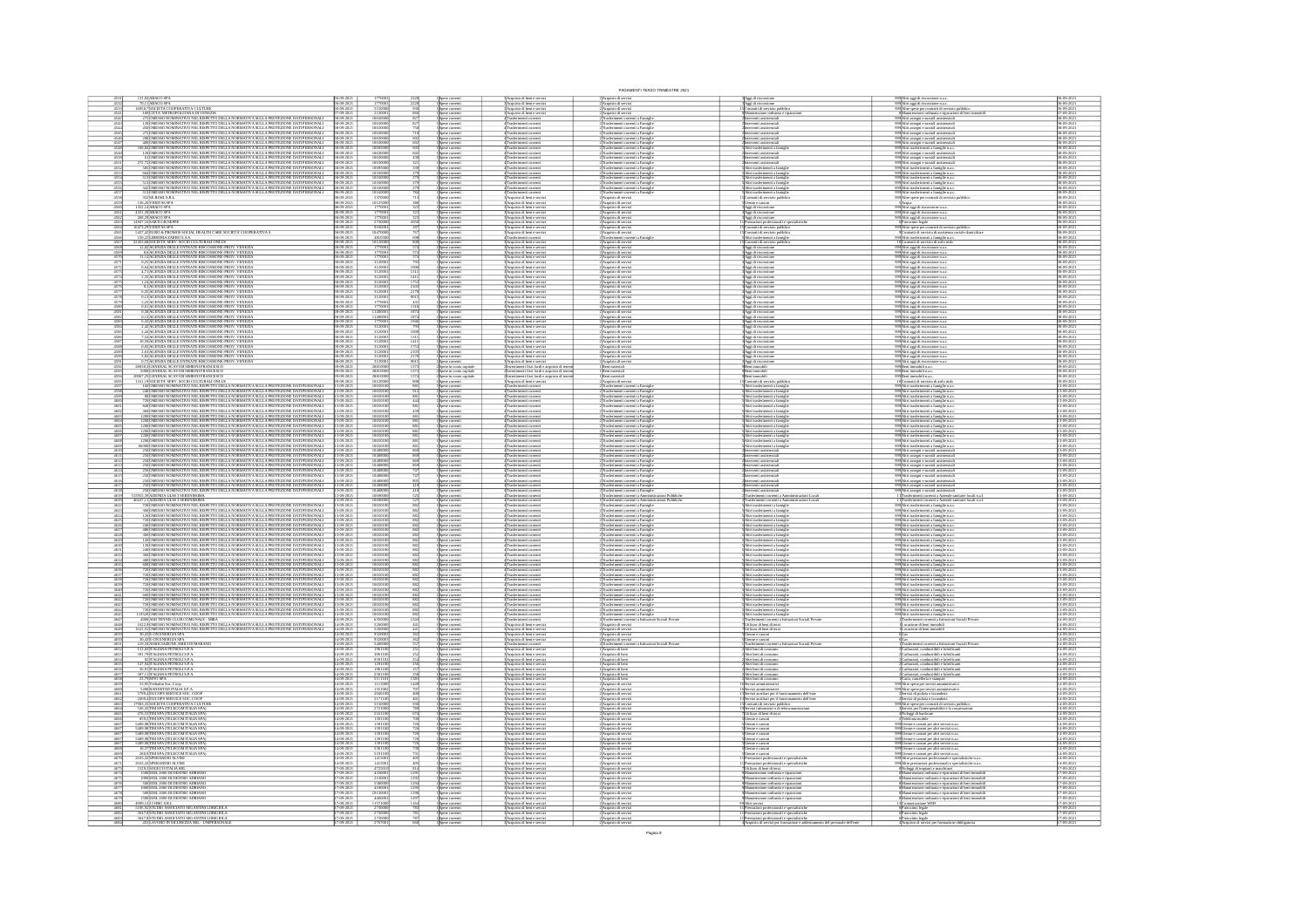|                                            |                                                                                                                                                                                                                                                                                                                                                  |                                             |                                                                                                                                                                                  |                                                                                                          |                                                                                                                                                                                                                            | PAGAMENTI TERZO TRIMESTRE 2021                                                                                                              |                                                                                                                                                                                                                                               |                                                                                                                                                                                                                                                                                                                                                                                                                     |                                                                                        |
|--------------------------------------------|--------------------------------------------------------------------------------------------------------------------------------------------------------------------------------------------------------------------------------------------------------------------------------------------------------------------------------------------------|---------------------------------------------|----------------------------------------------------------------------------------------------------------------------------------------------------------------------------------|----------------------------------------------------------------------------------------------------------|----------------------------------------------------------------------------------------------------------------------------------------------------------------------------------------------------------------------------|---------------------------------------------------------------------------------------------------------------------------------------------|-----------------------------------------------------------------------------------------------------------------------------------------------------------------------------------------------------------------------------------------------|---------------------------------------------------------------------------------------------------------------------------------------------------------------------------------------------------------------------------------------------------------------------------------------------------------------------------------------------------------------------------------------------------------------------|----------------------------------------------------------------------------------------|
|                                            | $3211,43\overline{\textrm{ELRO}}$ & PROMOS SOCIAL HEALTH CARE SOCIETA COOPERATIVA S $1659,92\overline{\textrm{STUUTO}}$ NVGILANZA PRIVATA CASTELLANO S.R.I.<br>$08,67\overline{\textrm{NCOMAZON}}$ LIBERO SAS $11678,39\overline{\textrm{COMPENS}}$ REDOITI ASSIMILATI                                                                           | $(9-20)$                                    |                                                                                                                                                                                  |                                                                                                          | Acquisto di beni e serviz<br>Acquisto di beni e serviz                                                                                                                                                                     | 2) Acquisto di servizi<br>2) Acquisto di servizi                                                                                            | Contratti di servizio pubblic<br>Servizi ausiliari per il funzio<br>nto dell'em-                                                                                                                                                              | Contratti di servizio di assistenza sociale residenziale e semi<br>Servizi di sorvegliarza, custodia e accoglienza<br>Altri materiali tecnico-specialistici non sanitari<br>Organi istituzionali dell'amministrazione - Indennità                                                                                                                                                                                   | 17-09-20<br>17-09-20                                                                   |
| 4687<br>4688                               | 569 N.P.S SEDE DI VENEZIA<br>64,1 COMPENSI REDDITI ASSIMILATI                                                                                                                                                                                                                                                                                    | 19-2021<br>19-2021                          | 200000<br>1096501                                                                                                                                                                | Spese correnti<br>Spese correnti                                                                         | Acquisto di beri e serviz<br>Acquisto di beri e serviz<br>Acquisto di beni e serviz<br>Acquisto di beni e serviz                                                                                                           | i<br>Acquisto di beni<br>2 Acquisto di serviz<br>:<br>: Acquisto di serviz<br>: Acquisto di serviz                                          | Vitri beni di consumo<br>Organi e incarichi istituz<br>ionali dell'<br>)rgani e incarichi istituzionali dell'amministrazione<br>)rgani e incarichi istituzionali dell'amministrazione                                                         | Organi istituzionali dell'amministrazione - Indenni<br>Organi istituzionali dell'amministrazione - Rimbo                                                                                                                                                                                                                                                                                                            | 7-09-202<br>7-09-202<br>7-09-202                                                       |
| 4694<br>4698                               | CALIFORNISSING INCORPORATION CONTINUES IN A REAL PROPERTY OF THE SUPERVISOR OF THE REAL PROPERTY OF THE REAL PROPERTY OF THE REAL PROPERTY OF THE REAL PROPERTY OF THE REAL PROPERTY OF THE REAL PROPERTY OF THE REAL PROPERT                                                                                                                    | 19-2021<br>19-2021                          |                                                                                                                                                                                  |                                                                                                          | .<br>Acquisto di beni e serviz<br>Acquisto di beni e serviz                                                                                                                                                                | :<br>: Acquisto di serviz<br>: Acquisto di serviz                                                                                           | .<br>aveco flessibile, quota LSU e acquisto di servizi da agenzie di lavoro in<br>ervizi ausiliari per il funzionamento dell'ente                                                                                                             |                                                                                                                                                                                                                                                                                                                                                                                                                     | 7-09-202                                                                               |
| 4699                                       |                                                                                                                                                                                                                                                                                                                                                  | 19-202                                      | $\begin{array}{r}\n 1051000 \\  \hline\n 321030 \\  \hline\n 537000 \\  \hline\n 1005000\n \end{array}$                                                                          | Spese correnti<br>Spese correnti<br>Spese correnti<br>Spese correnti<br>Spese correnti<br>Spese correnti | Acquisto di beni e serviz<br>Acquisto di beni e serviz<br>Acquisto di beni e serviz<br>Acquisto di beni e serviz                                                                                                           | 2)<br>2) Acquisto di serviz<br>1) Acquisto di serviz<br>2) Acquisto di serviz                                                               | Contratti di servizio pubblico<br>Altri beni di consumo<br>Manuterazione ordinaria e riparza<br>Manuterazione ordinaria e riparza                                                                                                             | ο Angara tantunonani osti arministranone – temna<br>(Questa LSU in carico all'erte<br>Mervin di sorveglaruz, custodia e accogliena<br>(Mervino ge uffici e alloggi<br>«Accessori per uffici e alloggi<br>«Accessori per uffici e alloggi<br>«Ac                                                                                                                                                                     | 7-09-202<br>7-09-202                                                                   |
| $\frac{4701}{4702}$                        |                                                                                                                                                                                                                                                                                                                                                  | 19-202<br>$0 - 202$<br>$9 - 202$            | 8217001<br>1431<br>978000                                                                                                                                                        | Spese correnti                                                                                           |                                                                                                                                                                                                                            | Acquisto di serviz                                                                                                                          | Altri servizi                                                                                                                                                                                                                                 |                                                                                                                                                                                                                                                                                                                                                                                                                     | 7-09-202<br>7-09-202<br>$7-09-20$                                                      |
| $\frac{4703}{4707}$                        |                                                                                                                                                                                                                                                                                                                                                  | 09-202<br>09-202                            | 1047000                                                                                                                                                                          | s<br>pese correnti<br>Spese correnti                                                                     | 3<br>3 Acquisto di beri e serviz<br>3 Acquisto di beri e serviz<br>0 Altre spese corretti                                                                                                                                  | Acquisto di servizi<br>Versamenti IVA a de                                                                                                  | .<br>Contratti di servizio pubblico<br>/ersamenti IVA a debito per le gestioni commerciali                                                                                                                                                    | Acquisto di sevizi per verde e arredo urbano<br>Contratti di servizio di assistenza sociale do<br>Versamenti IVA a debito per le gestioni com                                                                                                                                                                                                                                                                       | 7-09-202                                                                               |
|                                            | 75,2 PERSONALE DIPENDENTE                                                                                                                                                                                                                                                                                                                        | 09-202<br>09-202                            | 277100                                                                                                                                                                           | Spese correnti<br>Spese in como capi                                                                     | Acquisto di beri e servizi<br>Investimenti fissi lordi e acc                                                                                                                                                               | :<br>Acquisto di serv<br>Beni materiali                                                                                                     | Jeganizzazione e<br>Seni immobili<br>lidomni ins                                                                                                                                                                                              | Indennità di missione e di trasf<br>Fabbricati ad uso scolastico                                                                                                                                                                                                                                                                                                                                                    | 7-09-202<br>7-09-202                                                                   |
| 4878<br>4879<br>$\frac{4880}{4880}$        | $\begin{array}{c} 850 \text{EDI} \text{I} \text{MAR} \text{ SRL} \\ 3416 \text{PIVA} \text{GIO} \text{COND} \text{S.N.} \\ 1031, 89 \text{ABACO} \text{ SPA} \\ 1031, 89 \text{ABACO} \text{ SPA} \\ \end{array}$                                                                                                                                | $\frac{6-202}{6-202}$<br>$(9-20)$           | 2279000<br>1083500<br>177000                                                                                                                                                     | Spese in como cap<br>Spese correnti<br>Spese correnti<br>Spese correnti                                  | lrvestimenti fissi lordi e acquisto di terr<br>Acquisto di beni e servizi<br>Acquisto di beni e serviz<br>Acquisto di beni e serviz                                                                                        | l Beni materiali<br>? Acquisto di serv<br>:<br>Acquisto di servi<br>: Acquisto di servi                                                     | .<br>Aggi di riscossione<br>Aggi di riscossione                                                                                                                                                                                               | Fabbricati ad uso scolastico<br>Manutenzione ordinaria e riparazi<br>Altri aggi di riscossione n.a.c.<br>Altri aggi di riscossione n.a.c.                                                                                                                                                                                                                                                                           | 7-09-202<br>0-09-202<br>20-09-202<br>20-09-202                                         |
| $\frac{4881}{4882}$                        | 4325,03 FASOLATO DAVIDE PIANTE AND SERVICE<br>99,65 CITTA' METROPOLITANA DI VENEZIA                                                                                                                                                                                                                                                              | 09-2021<br>09-2021                          | 9780000<br>$rac{695}{1001}$                                                                                                                                                      | Spese correnti<br>Spese correnti                                                                         | Acquisto di beri e serviz<br>Trasferimenti correnti                                                                                                                                                                        | Acquisto di servizi<br>Trasferio<br>azioni Pubblich                                                                                         | us<br>Itri servizi<br>Irasferimenti correnti a Amministrazioni Locali                                                                                                                                                                         | Acquisto di sevizi per verde e arredo un<br>Trasferimenti correnti a Province                                                                                                                                                                                                                                                                                                                                       | 20-09-202<br>20-09-202:                                                                |
| 4883                                       | 24,61 ABACO SPA<br>44644,68 COOPERATIVA SOCIALE BARBARA B                                                                                                                                                                                                                                                                                        | 09-202<br>09-202                            | $\frac{17700}{108300}$                                                                                                                                                           | Spese correnti<br>Spese correnti                                                                         | Acquisto di beri e serviz<br>Acquisto di beri e serviz                                                                                                                                                                     | :<br>Acquisto di serviz<br>: Acquisto di serviz                                                                                             | Aggi di riscossione<br>Contratti di servizio pubblico                                                                                                                                                                                         | l9 Altri aggi di riscossione n.a.c.<br>l9 Altre spese per contratti di servizio pubblico                                                                                                                                                                                                                                                                                                                            | 20-09-202<br>20-09-202                                                                 |
| 4884<br>4885                               |                                                                                                                                                                                                                                                                                                                                                  | $\frac{19-202}{19-202}$                     | 108300                                                                                                                                                                           | pese correnti<br>pese in como ca                                                                         | Acquisto di beri e servizi<br>Investimenti fissi lordi e ac                                                                                                                                                                | 2<br>Acquisto di servizi<br>1 Beni materiali<br>2 Acquisto di servizi<br>1 Acquisto di beni                                                 | Contratti di servizio pubblico<br>Contratti di servizio pubblico<br>Servizi amministrativi<br>Altri beni di consumo                                                                                                                           | 9<br>Altre spese per contratti di servizio pubblico<br>2]Infrastrutture stradali                                                                                                                                                                                                                                                                                                                                    | 0-09-202<br>0-09-202                                                                   |
| 4886<br>4887                               |                                                                                                                                                                                                                                                                                                                                                  | 09-2021<br>09-2021<br>19-2021<br>19-2021    | 7013001<br>2000001<br>899                                                                                                                                                        |                                                                                                          | -<br>Acquisto di beni e servizi<br>Acquisto di beni e servizi<br>Trasferimenti correnti<br>Acquisto di beni e serviz                                                                                                       |                                                                                                                                             |                                                                                                                                                                                                                                               |                                                                                                                                                                                                                                                                                                                                                                                                                     | 20-09-202<br>21-09-202                                                                 |
|                                            | 4644,680 COFRANTVA SOCIALE BARBARA B<br>1996, SAMERA MUNICIPAL E RABBARA B<br>1996, SAMERA MUNICIPAL BARBARA B<br>1996, MONARCH AND REAL COMBERCIO IN VEREZA<br>1996, MONARCH SERVICE SCC.<br>COPER BARBARA SERVICE SCC.<br>1996, PRICINCI                                                                                                       |                                             | 258500<br>258500<br>232970<br>204610<br>2745100                                                                                                                                  | Spese correnti<br>Spese correnti<br>Spese correnti<br>Spese correnti<br>Spese correnti                   | :<br> Acquisto di beri e servizi<br> Acquisto di beri e servizi<br> Irvestimenti fissi lordi e acquisto di te                                                                                                              | 1 paramoni comen<br>1 Trasferimenti correnti<br>2 Acquisto di servizi<br>2 Acquisto di servizi<br>2 Acquisto di servizi<br>1 Beni materiali | ourn tourn en consumo<br>Trasferimenti correnti a Amministrazioni Locali<br>Servizi ansiliari per il funzionarmento dell'ente<br>Servizi ansiliari per il funzionarmento dell'ente<br>Servizi ansiliari per il funzionarmento dell'ente<br>Be | $\begin{tabular}{l c c } \textbf{1-2} \textbf{3} \textbf{3} \textbf{3} \textbf{3} \textbf{3} \textbf{3} \textbf{3} \textbf{3} \textbf{3} \textbf{3} \textbf{3} \textbf{3} \textbf{3} \textbf{3} \textbf{3} \textbf{3} \textbf{3} \textbf{3} \textbf{3} \textbf{3} \textbf{3} \textbf{3} \textbf{3} \textbf{3} \textbf{3} \textbf{3} \textbf{3} \textbf{3} \textbf{3} \textbf{3} \textbf{3} \textbf{3} \textbf{3} \$ | 21-09-202<br>21-09-202                                                                 |
| 4891<br>4892                               | 82347,7bJNEKTA SERVIZISTEL<br>24866,89JCONSORZIO SOCIALE UNITARIO G. ZORZETTO SOC. COOP. SOC<br>18927,47JCONSORZIO SOCIALE UNITARIO G. ZORZETTO SOC. COOP. SOC                                                                                                                                                                                   |                                             |                                                                                                                                                                                  | .<br>pese correnti<br>pese in como cap                                                                   | .<br>Acquisto di beni e serviz<br>Acquisto di beni e serviz                                                                                                                                                                | :<br> Acquisto di servi<br>! Acquisto di servi                                                                                              | ltri servizi<br>ltri servizi                                                                                                                                                                                                                  |                                                                                                                                                                                                                                                                                                                                                                                                                     | $-09 - 202 - 09 - 202$                                                                 |
|                                            |                                                                                                                                                                                                                                                                                                                                                  | $\frac{9-202}{9-202}$<br>$19 - 202$         | $\frac{97800}{97800}$                                                                                                                                                            | Spese comenti<br>Spese comenti<br>Spese comenti                                                          | Acquisto di beri e serviz                                                                                                                                                                                                  | Acquisto di servizi                                                                                                                         |                                                                                                                                                                                                                                               | enterzione ordinaria e riparazioni di beni inter<br>ssferimenti correnti a Istituzioni Sociali Private<br>ssferimenti correnti a Istituzioni Sociali Private                                                                                                                                                                                                                                                        | 1-09-202<br>1-09-202                                                                   |
| 4895<br>4897<br>4898                       |                                                                                                                                                                                                                                                                                                                                                  | 9-202<br>$0 - 202$                          | $\begin{array}{r}\n 446000 \\  +46000 \\  \hline\n 1061000 \\  \hline\n 1061000 \\  \hline\n 1047000 \\  \hline\n 213000\n \end{array}$                                          |                                                                                                          | Trasferimenti corrent<br>Trasferimenti corrent                                                                                                                                                                             | izioni Sociali Private<br>izioni Sociali Private<br>qansheimenti co<br>Trasferimenti co<br>mi Sociali Private                               | Mansterozione ordinaria e riparazioni<br>Trasferimenti correnti a bitituzioni Sociali Privat<br>Trasferimenti correnti a bitituzioni Sociali Privat<br>senti correnti a litituzioni Sociali Privat                                            |                                                                                                                                                                                                                                                                                                                                                                                                                     | $\frac{23.09 \cdot 202}{23.09 \cdot 202}$<br>$\frac{23.09 \cdot 202}{23.09 \cdot 202}$ |
| 4900<br>4901                               |                                                                                                                                                                                                                                                                                                                                                  | 19-202<br>19-202                            |                                                                                                                                                                                  | Spese correnti<br>Spese correnti<br>Spese correnti<br>Spese correnti<br>Spese correnti                   | 4 Trasferimenti correnti<br>3 Acquisto di beni e servi:<br>3 Acquisto di beni e servi:                                                                                                                                     | .<br>2) Acquisto di serviz<br>2) Acquisto di serviz                                                                                         | Contratti di servizio pubblico                                                                                                                                                                                                                | sferimenti correnti a Istituzioni Sociali Privat<br>stratti di servizio di assistenza sociale domicil                                                                                                                                                                                                                                                                                                               | 3-09-2021<br>3-09-2021                                                                 |
| 490                                        |                                                                                                                                                                                                                                                                                                                                                  | $\frac{6-202}{6-202}$<br>19-2021<br>19-2021 | $\frac{21300}{21300}$                                                                                                                                                            |                                                                                                          | Acquisto di beri e serviz<br>Acquisto di beri e serviz                                                                                                                                                                     | :<br>: Acquisto di servi<br>: Acquisto di servi                                                                                             | ltenze e canoni<br>ltenze e canoni                                                                                                                                                                                                            |                                                                                                                                                                                                                                                                                                                                                                                                                     | 3-09-202<br>3-09-202<br>3-09-2021<br>3-09-2021                                         |
| $\frac{4904}{4905}$                        | $\begin{array}{c} 4{,}54 \, \text{SNERCAS S.P.A.} \\ 11{,}14 \, \text{SNERCAS S.P.A.} \end{array}$<br>9,35 SINERGAS S.P.A.<br>3,89 ENEL ENERGIA S.P.A. - GRUPPO IVA ENE                                                                                                                                                                          | 19-2021<br>19-2021                          | $\frac{1013000}{1045210}$<br>3122100<br>5160000                                                                                                                                  |                                                                                                          | :<br> Acquisto di beri e servizi<br> Acquisto di beri e servizi<br> Acquisto di beri e servizi<br> Acquisto di beri e servizi                                                                                              | 2<br>2 Acquisto di servizi<br>2 Acquisto di servizi<br>2 Acquisto di servizi                                                                | Utenze e canoni<br>Utenze e canoni<br>Utenze e canoni<br>Utenze e canoni                                                                                                                                                                      |                                                                                                                                                                                                                                                                                                                                                                                                                     | 3-09-202<br>3-09-202                                                                   |
| 4906<br>4906                               | 3,76 ENEL ENERGIA S.P.A. - GRUPPO IVA ENE<br>3,76 ENEL ENERGIA S.P.A. - GRUPPO IVA ENE                                                                                                                                                                                                                                                           | 8-202<br>8-202                              | 21300<br>21300                                                                                                                                                                   | Spite content<br>Spite corrent<br>Spite corrent<br>Spite corrent<br>Spite corrent<br>Spite corrent       | Acquisto di beni e serviz<br>Acquisto di beni e serviz                                                                                                                                                                     | l'Acquisto di servi<br>l'Acquisto di servi                                                                                                  | ltenze e canoni<br>ltenze e canoni                                                                                                                                                                                                            | (Energia elettri<br>(Energia elettri                                                                                                                                                                                                                                                                                                                                                                                | 3-09-202<br>3-09-202                                                                   |
| 490<br>490                                 |                                                                                                                                                                                                                                                                                                                                                  | $0 - 202$<br>$19 - 202$                     | 2130                                                                                                                                                                             | Spese correnti<br>Spese correnti                                                                         |                                                                                                                                                                                                                            |                                                                                                                                             |                                                                                                                                                                                                                                               |                                                                                                                                                                                                                                                                                                                                                                                                                     | $-09 - 20$<br>$3-09-20$                                                                |
|                                            | 2010 - HALL ENERGIA S.P.A. - GRUPPO IVA ENE<br>189, 27 ENEL ENERGIA S.P.A. - GRUPPO IVA ENE<br>444, 20 ENEL ENERGIA S.P.A. - GRUPPO IVA ENE<br>444, 20 ENEL ENERGIA S.P.A. - GRUPPO IVA ENE<br>444, 20 ENEL ENERGIA S.P.A. - GRUPPO IV                                                                                                           | 9-202<br>9-202                              | 21300<br>312211<br>312211                                                                                                                                                        | Spese correnti<br>Spese correnti<br>Spese correnti<br>Spese correnti                                     | possagement di beri e servizi<br>BAcquisto di beri e servizi<br>BAcquisto di beri e servizi<br>BAcquisto di beri e servizi<br>BAcquisto di beri e servizi<br>BAcquisto di beri e servizi<br>BAcquisto di beri e servizi    | 2)<br>Acquisto di serviz<br>2)<br>Acquisto di serviz<br>2)<br>Acquisto di serviz<br>2)<br>Acquisto di serviz<br>2)<br>Acquisto di serviz    | Fonta e canoni<br>Jienze e canoni<br>Jienze e canoni<br>Jienze e canoni<br>Jienze e canoni<br>Jienze e canoni                                                                                                                                 | Energia eletrica<br>Energia eletrica<br>Energia eletrica<br>Energia eletrica<br>Energia eletrica<br>Energia eletrica                                                                                                                                                                                                                                                                                                |                                                                                        |
| 4909<br>4909                               | 1678,48 ENEL ENERGIA S.P.A. - GRUPPO IVA EN<br>1678,48 ENEL ENERGIA S.P.A. - GRUPPO IVA EN                                                                                                                                                                                                                                                       | 8-2021<br>8-2021                            | 21300<br>21300<br>1046<br>1046<br>1046<br>1046                                                                                                                                   | Spese correnti<br>Spese correnti                                                                         | Acquisto di beni e serviz<br>Acquisto di beni e serviz                                                                                                                                                                     | l'Acquisto di servi<br>l'Acquisto di servi                                                                                                  | ltenze e canoni<br>ltenze e canoni                                                                                                                                                                                                            | Energia elettrici<br>Energia elettrici                                                                                                                                                                                                                                                                                                                                                                              | 3-09-202<br>3-09-202<br>3-09-202<br>3-09-202                                           |
|                                            | 1678,48 ENEL ENERGIA S.P.A. - GRUPPO IVA ENE                                                                                                                                                                                                                                                                                                     | $9 - 202$                                   | 21300<br>21300<br>21300                                                                                                                                                          | Spese correnti<br>Spese correnti<br>Spese correnti                                                       | Acquisto di beri e serviz                                                                                                                                                                                                  | .<br>2) Acquisto di servi<br>2) Acquisto di servi                                                                                           | reze e canoni                                                                                                                                                                                                                                 | Energia elettrici<br>Energia elettrici<br>Energia elettrici                                                                                                                                                                                                                                                                                                                                                         | $09 - 20$<br>3-09-202<br>3-09-202                                                      |
|                                            | 1678,48 ENEL ENERGIA S.P.A. - GRUPPO IVA EN<br>1678,48 ENEL ENERGIA S.P.A. - GRUPPO IVA EN<br>1678,48 ENEL ENERGIA S.P.A. - GRUPPO IVA ENE<br>1678,48 ENEL ENERGIA S.P.A. - GRUPPO IVA ENE                                                                                                                                                       | $\frac{6-202}{6-202}$<br>19-202<br>19-202   | 21300<br>21300<br>21300<br>1046<br>1046                                                                                                                                          | pese correnti<br>pese correnti                                                                           | Acquisto di beri e serviz<br>Acquisto di beri e serviz<br>Acquisto di beni e serviz<br>Acquisto di beni e serviz                                                                                                           | : Acquisto di serviz<br>: Acquisto di serviz                                                                                                | .<br>Jienze e canoni<br>Jienze e canoni<br>Jienze e canoni                                                                                                                                                                                    | Inergia elettrica<br>Inergia elettrica                                                                                                                                                                                                                                                                                                                                                                              | 3-09-202                                                                               |
| $\frac{4910}{4910}$                        | 496,59 ENEL ENERGIA S.P.A. - GRUPPO IVA ENE<br>496,59 ENEL ENERGIA S.P.A. - GRUPPO IVA ENE                                                                                                                                                                                                                                                       | 19-2021<br>19-2021                          | $\frac{1047}{1047}$                                                                                                                                                              |                                                                                                          |                                                                                                                                                                                                                            |                                                                                                                                             |                                                                                                                                                                                                                                               |                                                                                                                                                                                                                                                                                                                                                                                                                     | 3-09-202                                                                               |
| $\frac{4910}{4910}$                        | 496,59 ENEL ENERGIA S.P.A. - GRUPPO IVA ENE<br>496,59 ENEL ENERGIA S.P.A. - GRUPPO IVA ENE                                                                                                                                                                                                                                                       | 19-2021<br>19-2021                          | $\begin{array}{r} 410000 \\ 410000 \\ 410000 \\ 410000 \end{array}$<br>$\frac{1047}{1047}$                                                                                       | Spese correnti<br>Spese correnti<br>Spese correnti<br>Spese correnti                                     | :<br>Acquisto di beni e servizi<br>: Acquisto di beni e servizi<br>: Acquisto di beni e servizi                                                                                                                            | 2)<br>Acquisto di servizi<br>2) Acquisto di servizi<br>2) Acquisto di servizi                                                               | Utenze e canoni<br>Utenze e canoni<br>Utenze e canoni<br>Utenze e canoni                                                                                                                                                                      | Energia elettrica<br>Energia elettrica<br>Energia elettrica<br>Energia elettrica<br>Energia elettrica<br>Energia elettrica                                                                                                                                                                                                                                                                                          | 3-09-202<br>3-09-202                                                                   |
| $\frac{491}{491}$                          | 783,49 ENEL ENERGIA S.P.A. - GRUPPO IVA EN<br>783,49 ENEL ENERGIA S.P.A. - GRUPPO IVA EN<br>783,49 ENEL ENERGIA S.P.A. - GRUPPO IVA ENE<br>783,49 ENEL ENERGIA S.P.A. - GRUPPO IVA ENE                                                                                                                                                           | 8-202<br>8-202<br>$\frac{6-202}{6-202}$     | $\frac{4330}{4330}$<br>43300<br>$\frac{1048}{1048}$                                                                                                                              | Spese correnti<br>Spese correnti                                                                         | :<br>:Acquisto di beni e serviz<br>:Acquisto di beni e serviz<br>Acquisto di beni e serviz<br>Acquisto di beni e serviz                                                                                                    | l'Acquisto di servi<br>l'Acquisto di servi<br>: Acquisto di serviz<br>: Acquisto di serviz                                                  | Jienze e canoni<br>Jienze e canoni<br>Jienze e canoni<br>Jienze e canoni                                                                                                                                                                      |                                                                                                                                                                                                                                                                                                                                                                                                                     | 3-09-202<br>3-09-202<br>3-09-202                                                       |
| $\frac{4911}{4911}$                        |                                                                                                                                                                                                                                                                                                                                                  | 19-202                                      | 433000<br>1048                                                                                                                                                                   | Spese correnti<br>Spese correnti<br>Spese correnti<br>Spese correnti                                     | Acquisto di beni e serviz<br>Acquisto di beni e serviz                                                                                                                                                                     | l'Acquisto di serviz<br>l'Acquisto di serviz                                                                                                | Jienze e canoni<br>Jienze e canoni                                                                                                                                                                                                            |                                                                                                                                                                                                                                                                                                                                                                                                                     | 3-09-202                                                                               |
| $\frac{4911}{4911}$                        | 783,49<br>ENEL ENERGIA S.P.A. - GRUPPO IVA ENEL 783,49<br>ENEL ENERGIA S.P.A. - GRUPPO IVA ENEL 783,49<br>ENEL ENERGIA S.P.A. - GRUPPO IVA ENEL<br>783,49<br>ENEL ENERGIA S.P.A. - GRUPPO IVA ENEL                                                                                                                                               | 8-2021<br>8-2021                            | 43300<br>43300<br>1048                                                                                                                                                           | Spese correnti<br>Spese correnti                                                                         | :<br>: Acquisto di beni e serviz<br>: Acquisto di beni e serviz                                                                                                                                                            | l'Acquisto di serviz<br>l'Acquisto di serviz                                                                                                | Jienze e canoni<br>Jienze e canoni                                                                                                                                                                                                            | Energia eletrica<br>Energia eletrica<br>Energia eletrica<br>Energia eletrica<br>Energia eletrica<br>Energia eletrica                                                                                                                                                                                                                                                                                                | 3-09-202<br>3-09-202                                                                   |
| 491                                        | 1537,91 ENEL ENERGIA S.P.A. - GRUPPO IVA ENE<br>1537,91 ENEL ENERGIA S.P.A. - GRUPPO IVA ENE<br>1537,91 ENEL ENERGIA S.P.A. - GRUPPO IVA ENE                                                                                                                                                                                                     | 9-202                                       | 44600<br>44600<br>44600                                                                                                                                                          | Spese correnti<br>Spese correnti<br>Spese corrent                                                        | Acquisto di beri e servi:<br>Acquisto di beri e servi:<br>Acquisto di beni e serviz                                                                                                                                        | l'Acquisto di serviz<br>l'Acquisto di serviz<br>2 Acquisto di servi                                                                         | ltenze e canoni<br>ltenze e canoni<br>benze e canoni                                                                                                                                                                                          | Inergia eletrici<br>Inergia eletrici                                                                                                                                                                                                                                                                                                                                                                                | 3-09-202<br>3-09-202<br>$-09 - 20$                                                     |
| $\frac{4912}{4912}$                        | 1537,91 ENEL ENERGIA S.P.A. - GRUPPO IVA EN<br>1537,91 ENEL ENERGIA S.P.A. - GRUPPO IVA EN                                                                                                                                                                                                                                                       | 19-202<br>19-202                            | $\frac{4460}{4460}$                                                                                                                                                              | Spese correnti<br>Spese correnti                                                                         | Acquisto di beni e serviz<br>Acquisto di beni e serviz                                                                                                                                                                     | l'Acquisto di serviz<br>l'Acquisto di serviz                                                                                                | Jienze e canoni<br>Jienze e canoni                                                                                                                                                                                                            | Energia elettrica<br>Energia elettrica<br>Energia elettrica                                                                                                                                                                                                                                                                                                                                                         | 3-09-202<br>3-09-202                                                                   |
| $\frac{491}{491}$<br>491                   | 1537,91 ENEL ENERGIA S.P.A. - GRUPPO IVA ENE<br>1537,91 ENEL ENERGIA S.P.A. - GRUPPO IVA ENE<br>88,25 ENEL ENERGIA S.P.A. - GRUPPO IVA ENE<br>54,56 ENEL ENERGIA S.P.A. - GRUPPO IVA ENE                                                                                                                                                         | 09-202<br>09-2021<br>09-2021                | $\frac{4460}{4460}$<br>$\frac{1049}{1049}$<br>516000                                                                                                                             | Spese correnti<br>Spese correnti                                                                         | Acquisto di beni e servizi<br>Acquisto di beni e servizi<br>:<br> Acquisto di beni e servizi<br> Acquisto di beni e servizi                                                                                                | :)Acquisto di serviz<br>:)Acquisto di serviz<br>2)Acquisto di serviz<br>2)Acquisto di serviz                                                | ltenze e canoni<br>ltenze e canoni<br>Jienne e camoni<br>Jienne e camoni                                                                                                                                                                      | Energia elettrica<br>Energia elettrica                                                                                                                                                                                                                                                                                                                                                                              | 3-09-202<br>3-09-2021<br>3-09-2021                                                     |
| $\frac{4915}{4916}$                        | 69,02 ENEL ENERGIA S.P.A. - GRUPPO IVA ENEL<br>15000 BRUSSI COSTRUZIONI SRL                                                                                                                                                                                                                                                                      | 19-2021<br>19-2021                          | 1013000                                                                                                                                                                          | 1 Spese correnti<br>1 Spese correnti<br>1 Spese correnti<br>2 Spese in como capita                       | :<br>: Acquisto di beni e servizi<br>: lawestimenti fissi lordi e acquisto di terr                                                                                                                                         | 2 Acquisto di serviz<br>1 Beni materiali                                                                                                    | Jienze e canoni<br>Seni immobili                                                                                                                                                                                                              | «Energia esentica<br>4 Energia elettrica<br>4 Energia elettrica<br>4 Energia elettrica<br>2 Infrastrutture stradal<br>2 Infrastrutture stradal                                                                                                                                                                                                                                                                      | 3-09-202<br>3-09-202                                                                   |
| $\frac{4917}{4918}$                        | 13368,11 BRUSSI COSTRUZIONI SF<br>68294,18 BRUSSI COSTRUZIONI SF                                                                                                                                                                                                                                                                                 | 19-202<br>19-202                            | 255051<br>255051                                                                                                                                                                 | Spese in como capitals<br>Spese in como capitals                                                         | lavestimenti fissi lordi e acquisto di terre<br>lavestimenti fissi lordi e acquisto di terre                                                                                                                               | l Beni materiali<br>I Beni materiali                                                                                                        | kesi immobili<br>kesi immobili                                                                                                                                                                                                                |                                                                                                                                                                                                                                                                                                                                                                                                                     | 3-09-202                                                                               |
|                                            | 1296,51 BRUSSI COSTRUZIONI SR<br>4113,28 BRUSSI COSTRUZIONI SR                                                                                                                                                                                                                                                                                   | 19-2021<br>19-2021                          | 255050                                                                                                                                                                           | Spese in como capitale<br>Spese in como capitale                                                         | lavestimenti fissi lordi e acquisto di terre<br>lavestimenti fissi lordi e acquisto di terre                                                                                                                               | l Beni materiali<br>! Beni materiali                                                                                                        | šeni immobili<br>Šeni immobili                                                                                                                                                                                                                | astrutture stradal<br>astrutture stradal                                                                                                                                                                                                                                                                                                                                                                            | 3-09-202                                                                               |
| $\frac{4921}{4922}$<br>$\frac{4923}{4924}$ | 6307,71 BRUSSI COSTRUZIONI SRL<br>10190,56 LA PICCIONAIA SOCIETA COOPERATIVA SOCIALE ONLUS<br>13874,05 EUROSCAVI SRL<br>5727,87 EUROSCAVI SRL                                                                                                                                                                                                    | 8-2021<br>8-2021<br>8-2021<br>8-2021        | 25505<br>5400<br>$\frac{1233}{682}$<br>257100<br>$\frac{1147}{1147}$                                                                                                             | Spese in como capitale<br>Spese correnti<br>Spese in como capitale<br>Spese in como capitale             | l'investimenti fissi lordi e acquisto di terren<br>4 Trasferimenti conventi<br>2 Investimenti fissi lordi e acquisto di terren<br>2 Investimenti fissi lordi e acquisto di terren                                          | l Beni materiali<br>! Trasferimenti s<br>ioni Sociali Privat<br>1 Beni materiali<br>1 Beni materiali                                        | šeni immobili<br>Irasferimenti<br>uzioni Sociali Privat                                                                                                                                                                                       | rastrutture stradali<br>asferimenti correnti a Is<br><b>Sociali Priva</b><br>Altre vie di comuni<br>Altre vie di comuni                                                                                                                                                                                                                                                                                             | 3-09-202<br>3-09-202<br>3-09-202<br>3-09-202                                           |
|                                            | $\begin{array}{r} \textbf{20811,08} \textbf{EUROSCAVI SRL} \\ \textbf{8591,8} \textbf{EUROSCAVI SRL} \\ \textbf{18300} \text{RUSSO SMONE DIPINTORE} \end{array}$                                                                                                                                                                                 |                                             |                                                                                                                                                                                  |                                                                                                          |                                                                                                                                                                                                                            |                                                                                                                                             |                                                                                                                                                                                                                                               |                                                                                                                                                                                                                                                                                                                                                                                                                     |                                                                                        |
|                                            |                                                                                                                                                                                                                                                                                                                                                  |                                             |                                                                                                                                                                                  |                                                                                                          |                                                                                                                                                                                                                            |                                                                                                                                             | šeni immobili<br>Šeni immobili                                                                                                                                                                                                                |                                                                                                                                                                                                                                                                                                                                                                                                                     |                                                                                        |
| $\frac{4929}{4930}$                        |                                                                                                                                                                                                                                                                                                                                                  | $0 - 202$                                   | 25710<br>25710<br>22400                                                                                                                                                          | Spese in como capitale<br>Spese in como capitale<br>Spese in como capitale                               | lmestimenti fissi lordi e acquisto di terre<br>Investimenti fissi lordi e acquisto di terre<br>nenti fissi lordi e acquisto di ter                                                                                         | l Beni materiali<br>I Beni materiali<br>Beni material                                                                                       | Seni immobil<br>Seni immobil                                                                                                                                                                                                                  | Altre vie di comunicazi<br>Altre vie di comunicazi<br>dobricati ad uso scola                                                                                                                                                                                                                                                                                                                                        | $\begin{array}{r} \hline 3-09-202 \\ \hline 3-09-202 \\ \hline 1-09-2021 \end{array}$  |
|                                            | 127,34 ENEL ENERGIA S.P.A. - GRUPPO IVA EN<br>347,93 ENEL ENERGIA S.P.A. - GRUPPO IVA EN                                                                                                                                                                                                                                                         | 09-202<br>09-202<br>09-2021<br>09-2021      | 84700                                                                                                                                                                            | Spese correnti<br>Spese correnti<br>Spese correnti                                                       | Acquisto di beni e servizi<br>Acquisto di beni e servizi                                                                                                                                                                   | l'Acquisto di servi<br>l'Acquisto di servi                                                                                                  | Jienze e canoni<br>Jienze e canoni<br>Jtenze e canoni                                                                                                                                                                                         | Inergia elettrica<br>Inergia elettrica                                                                                                                                                                                                                                                                                                                                                                              | 3-09-202<br>3-09-202                                                                   |
| $\frac{4930}{4930}$                        | 347,93 ENEL ENERGIA S.P.A. - GRUPPO IVA ENE<br>86529,99 ENEL ENERGIA S.P.A. - GRUPPO IVA ENE                                                                                                                                                                                                                                                     | 19-2021<br>19-2021                          | 84700<br>847000<br>$\frac{1045}{1045}$                                                                                                                                           |                                                                                                          |                                                                                                                                                                                                                            | 2)Acquisto di serviz<br>2)Acquisto di serviz<br>2)Acquisto di serviz<br>2)Acquisto di serviz                                                | Jienze e canoni                                                                                                                                                                                                                               |                                                                                                                                                                                                                                                                                                                                                                                                                     | 24-09-202<br>24-09-202                                                                 |
| 4930                                       | $\begin{array}{c} 36529,99 \text{ENEL ENERGIA SPA - GRUPO IVA ENE1} \\ 36529,99 \text{ENEL ENERGIA SPA - GRUPO IVA ENE1} \\ 36529,99 \text{ENEL ENERGIA SPA - GRUPO IVA ENE1} \\ 36529,99 \text{ENEL ENERGIA SPA - GRUPO IVA ENE1} \end{array}$                                                                                                  | 09-202<br>09-202                            | 847000<br>847000<br>$\frac{1045}{1045}$                                                                                                                                          | 1 Spese comeni<br>1 Spese comeni<br>1 Spese comeni<br>1 Spese comeni<br>1 Spese comeni                   | Souquato di beri e servizi<br>3 Acquisto di beri e servizi<br>3 Acquisto di beri e servizi<br>3 Acquisto di beri e servizi<br>3 Acquisto di beri e servizi<br>3 Acquisto di beri e servizi<br>3 Acquisto di beri e servizi | l'Acquisto di servizi<br>l'Acquisto di servizi                                                                                              | Jienze e canoni<br>Jienze e canoni                                                                                                                                                                                                            | Enryja elettrica<br>Enryja elettrica<br>Enryja elettrica<br>Enryja elettrica<br>Enryja elettrica<br>Enryja elettrica                                                                                                                                                                                                                                                                                                | 24-09-202<br>24-09-202                                                                 |
|                                            | 36529,99 ENEL ENERGIA S.P.A. - GRUPPO IVA EN<br>36529,99 ENEL ENERGIA S.P.A. - GRUPPO IVA EN                                                                                                                                                                                                                                                     | 19-202<br>PL 202                            | 84700<br>84700<br>1045                                                                                                                                                           | Spese correnti<br>Spese correnti                                                                         | :<br>: Acquisto di beni e serviz<br>: Acquisto di beni e serviz                                                                                                                                                            | 2)Acquisto di serviz<br>2)Acquisto di serviz                                                                                                | Jienze e canoni<br>Jienze e canoni                                                                                                                                                                                                            | Energia elettrici<br>Energia elettrici                                                                                                                                                                                                                                                                                                                                                                              | 24-09-202<br>24-09-202                                                                 |
| $\frac{4930}{4930}$<br>4930                | 36529,99 ENEL ENERGIA S.P.A. - GRUPPO IVA ENE<br>36529,99 ENEL ENERGIA S.P.A. - GRUPPO IVA ENE                                                                                                                                                                                                                                                   | $\frac{6.2021}{6.2021}$<br>8-202<br>8-202   | 84700<br>$\frac{1045}{1045}$<br>84700<br>1045                                                                                                                                    |                                                                                                          | :<br>: Acquisto di beni e serviz<br>: Acquisto di beni e serviz                                                                                                                                                            | 2 Acquisto di servizi<br>2 Acquisto di servizi<br>2)Acquisto di servizi<br>2)Acquisto di servizi                                            |                                                                                                                                                                                                                                               |                                                                                                                                                                                                                                                                                                                                                                                                                     | 24-09-202<br>24-09-202<br>24-09-202<br>24-09-202                                       |
| 4930                                       |                                                                                                                                                                                                                                                                                                                                                  | 8-202<br>8-202                              | 1045<br>1045                                                                                                                                                                     | Spese correnti<br>Spese correnti<br>Spese correnti<br>Spese correnti<br>Spese correnti<br>Spese correnti | : Acquisto di beni e serviz<br> Acquisto di beni e serviz<br>: Acquisto di beni e serviz<br> Acquisto di beni e serviz                                                                                                     | 2 Acquisto di servizi<br>2 Acquisto di servizi                                                                                              | Utenze e canoni<br>Utenze e canoni<br>Utenze e canoni<br>Utenze e canoni<br>Joenne e camoni<br>Joenne e camoni                                                                                                                                | Energia eletrica<br>Energia eletrica<br>Energia eletrica<br>Energia eletrica                                                                                                                                                                                                                                                                                                                                        | 24-09-202<br>24-09-202                                                                 |
| $\frac{4930}{4930}$                        |                                                                                                                                                                                                                                                                                                                                                  | $0 - 201$                                   | 84700<br>84700<br>84700<br>84700<br>$\frac{1045}{1045}$                                                                                                                          |                                                                                                          |                                                                                                                                                                                                                            |                                                                                                                                             |                                                                                                                                                                                                                                               |                                                                                                                                                                                                                                                                                                                                                                                                                     | 24-09-202<br>24-09-202<br>24-09-202                                                    |
|                                            | <b>36.9) SUPER ENERGY AND A CHUPO IVA ENERGY AND SUPER ENERGY SUPER ENERGY SUPER ENERGY AND SUPER ENERGY SUPER ENERGY SUPER ENERGY SUPER ENERGY AND SUPER ENERGY AND SUPER ENERGY AND SUPER ENERGY AND SUPER ENERGY AND SUPER EN</b><br>4930 36529,99 ENEL ENERGIA S.P.A. - GRUPPO IVA ENE<br>4930 36529,99 ENEL ENERGIA S.P.A. - GRUPPO IVA ENE | $rac{0.202}{0.202}$                         | 84701<br>$\frac{1045}{1045}$                                                                                                                                                     | l Spese correnti<br>I Spese correnti<br>I Spese correnti<br>Spese correnti<br>Spese correnti             | :<br>:<br>:}Acquisto di beni e serviz<br>:}Acquisto di beni e serviz<br>:<br>3 Acquisto di beri e serviz<br>3 Acquisto di beri e serviz                                                                                    | 2) Acquisto di serviz<br>2) Acquisto di serviz<br>2) Acquisto di serviz<br>2) Acquisto di servizi<br>2) Acquisto di servizi                 | Utenze e canoni<br>Utenze e canoni<br>Utenze e canoni<br>Jienze e canoni.<br>Jienze e canoni                                                                                                                                                  | e<br>Energia eletrica<br>Energia eletrica<br>Energia eletrica<br>Energia eletrica<br>Energia eletrica<br>Energia elettrica<br>Energia elettrica                                                                                                                                                                                                                                                                     | 24-09-202                                                                              |
| $\frac{4930}{4930}$                        | 36529,99 ENEL ENERGIA S.P.A. - GRUPPO IVA ENE<br>36529,99 ENEL ENERGIA S.P.A. - GRUPPO IVA ENE                                                                                                                                                                                                                                                   | $\frac{19-202}{10}$                         |                                                                                                                                                                                  | Spese correnti<br>зроне солтега<br>Spose corrent                                                         |                                                                                                                                                                                                                            | 2 Acquisto di servizi<br>Acquisto di servia<br>Acquisto di servia                                                                           | Jenze e canoni<br>nemze e canoe<br>hemze e canoe                                                                                                                                                                                              | Energia elettrici                                                                                                                                                                                                                                                                                                                                                                                                   | 24-09-202                                                                              |
|                                            |                                                                                                                                                                                                                                                                                                                                                  | $0-201$                                     | $\begin{array}{r} 84700 \\ 84700 \\ 84700 \\ 84700 \\ \hline 84700 \end{array}$<br>$\begin{array}{r}\n 1045 \\  \hline\n 1045 \\  \hline\n 1045 \\  \hline\n 1045\n \end{array}$ | Spese correnti                                                                                           | :<br>:}Acquisto di beni e servizi<br>:}Acquisto di beni e servizi<br>:}Acquisto di beni e servizi<br>:}Acquisto di beni e servizi                                                                                          | Acquisto di serviz                                                                                                                          | sze e canoni                                                                                                                                                                                                                                  |                                                                                                                                                                                                                                                                                                                                                                                                                     |                                                                                        |
| $\frac{4930}{4930}$                        | 3632,99 ENEL ENERGIA SPA – GRUPPO IVA ENEL<br>3632),99 ENEL ENERGIA SPA – GRUPPO IVA ENEL<br>3632),99 ENEL ENERGIA SPA – GRUPPO IVA ENEL<br>3632),99 ENEL ENERGIA SPA – GRUPPO IVA ENEL<br>3632),99 ENEL ENERGIA SPA – GRUPPO IVA ENEL<br>36529,99 ENEL ENERGIA S.P.A. - GRUPPO IVA ENE<br>36529,99 ENEL ENERGIA S.P.A. - GRUPPO IVA ENE         | $\frac{6-202}{25-202}$                      | 847000<br>$\frac{1045}{1045}$<br>84701<br>$\frac{1045}{1045}$                                                                                                                    | Spese correnti<br>Spese correnti<br>Spese correnti<br>Spese correnti                                     | :<br>: Acquisto di beni e serviz<br>: Acquisto di beni e serviz<br>3.<br>Acquisto di beri e serviz<br>3. Acquisto di beri e serviz                                                                                         | 2)Acquisto di serviz<br>2)Acquisto di serviz<br>2 Acquisto di servizi<br>2 Acquisto di servizi                                              | Utenze e canoni<br>Utenze e canoni<br>Jienze e canoni<br>Jienze e canoni                                                                                                                                                                      | Eferengia elettrica<br>Eferengia elettrica<br>Eferengia elettrica<br>Eferengia elettrica<br>Eferengia elettrica<br>Energia elettrici<br>Energia elettrici                                                                                                                                                                                                                                                           | 24-09-202<br>24-09-202<br>24-09-202<br>24-09-202                                       |
| $\frac{4930}{4930}$                        | 36529,99 ENEL ENERGIA S.P.A. - GRUPPO IVA ENE<br>36529.99 ENEL ENERGIA S.P.A. - GRUPPO IVA ENE                                                                                                                                                                                                                                                   | 09-202                                      | 84700<br>$\frac{1045}{1045}$                                                                                                                                                     | Spese correnti<br>Spese correnti                                                                         | :<br>: Acquisto di beri e serviz<br>: Acquisto di beri e serviz                                                                                                                                                            | 2)Acquisto di servizi<br>2)Acquisto di servizi                                                                                              | Jienze e canoni<br>Jienze e canoni                                                                                                                                                                                                            |                                                                                                                                                                                                                                                                                                                                                                                                                     | 24-09-202<br>24-09-202                                                                 |
| $\frac{4930}{4930}$                        |                                                                                                                                                                                                                                                                                                                                                  | 19-202<br>19-202<br>$rac{0.20}{0.20}$       | 84700<br>1045<br>1045                                                                                                                                                            | Spese correnti<br>Spese correnti                                                                         | :<br>: Acquisto di beni e serviz<br>: Acquisto di beni e serviz                                                                                                                                                            | 2 Acquisto di servizi<br>2 Acquisto di servizi                                                                                              | Jienze e canoni<br>Jienze e canoni                                                                                                                                                                                                            | Energia elettrica<br>Energia elettrica<br>Energia elettrica<br>Energia elettrica                                                                                                                                                                                                                                                                                                                                    | 24-09-202<br>24-09-202                                                                 |
|                                            |                                                                                                                                                                                                                                                                                                                                                  | $9 - 201$<br>$19 - 202$                     | 84701<br>84701<br>84701<br>1045<br>1045<br>1045                                                                                                                                  | Spese correnti<br>Spese correnti<br>Spase correnti                                                       | :<br>:Acquisto di beni e serviz<br>:Acquisto di beni e serviz<br>Acquisto di beri e serviz                                                                                                                                 | 2)Acquisto di serviz<br>2)Acquisto di serviz<br>2 Acquisto di servizi                                                                       | Jienze e canoni<br>Jienze e canoni<br>tenze e canoni                                                                                                                                                                                          | Energia eletri<br>Energia eletri<br>Energia eletric                                                                                                                                                                                                                                                                                                                                                                 | 24-09-20<br>24-09-20<br>$4 - 09 - 20$                                                  |
| $\frac{4930}{4930}$                        | <b>3623/90 NLL ENERGA S.P.A. GRUPPO IVA ENERGA S.P.A. COLORED IN A SECTION AND SECTION OF A SECTION OF A SECTION AND SECTION AND SECTION AND SECTION AND SECTION AND SECTION AND SECTION AND SECTION AND SECTION AND SECTION AND</b>                                                                                                             | 09-202                                      | 84701<br>$\frac{1045}{1045}$                                                                                                                                                     | Spese correnti<br>Spese correnti                                                                         | : Acquisto di beni e serviz<br>: Acquisto di beni e serviz                                                                                                                                                                 | 2)Acquisto di servizi<br>2)Acquisto di servizi                                                                                              | Jienne e canoni<br>Jienne e canoni                                                                                                                                                                                                            | Energia elettrici<br>Energia elettrici                                                                                                                                                                                                                                                                                                                                                                              | 24-09-2021<br>24-09-2021                                                               |
|                                            |                                                                                                                                                                                                                                                                                                                                                  |                                             | 84700<br>84700<br>84700<br>$\frac{1045}{1045}$                                                                                                                                   | Spese correnti<br>Spese correnti<br>Spese correnti                                                       | :<br>3 Acquisto di beni e serviz<br>3 Acquisto di beni e serviz<br>3 Acquisto di beni e serviz                                                                                                                             | 2) Acquisto di servizi<br>2) Acquisto di servizi<br>2) Acquisto di servizi                                                                  | Utenze e canoni<br>Utenze e canoni<br>Utenze e canoni                                                                                                                                                                                         | .<br>Energia eletrica<br>Energia eletrica<br>Energia eletrica                                                                                                                                                                                                                                                                                                                                                       | 24-09-202<br>24-09-202                                                                 |
|                                            |                                                                                                                                                                                                                                                                                                                                                  | 쯩                                           | 8470<br>8470<br>8470                                                                                                                                                             | Spese correnti<br>Spese correnti<br>se corrent                                                           | Acquisto di beni e servi<br>Acquisto di beni e servi<br>Acquisto di beni e servi                                                                                                                                           | l'Acquisto di serviz<br>l'Acquisto di serviz<br>2 Acquisto di serviz                                                                        | Jonze e canoni<br>Jonze e canoni<br>sze e canoe                                                                                                                                                                                               | Energia elettri<br>Energia elettri<br>Inergia elettrio                                                                                                                                                                                                                                                                                                                                                              | 24-09-20                                                                               |
|                                            | <b>4201 - ANDRE ENGINEERING AN ARTICULAR SERVICE SERVICE SERVICE SERVICE SERVICE SERVICE SERVICE SERVICE SERVICE SERVICE SERVICE SERVICE SERVICE SERVICE SERVICE SERVICE SERVICE SERVICE SERVICE SERVICE SERVICE SERVICE SERVICE</b>                                                                                                             | 09-2021<br>09-2021                          | 84700<br>$\frac{1045}{1045}$                                                                                                                                                     | Spese correnti<br>Spese correnti                                                                         | :<br>: Acquisto di beni e serviz<br>: Acquisto di beni e serviz                                                                                                                                                            | 2)Acquisto di servizi<br>2)Acquisto di servizi                                                                                              | Utenze e canoni<br>Utenze e canoni                                                                                                                                                                                                            | Energia eletrici<br>Energia eletrici                                                                                                                                                                                                                                                                                                                                                                                | 24-09-202                                                                              |
| $\frac{4930}{4930}$<br>$\frac{4930}{4930}$ | 36529,99 ENEL ENERGIA S.P.A. - GRUPPO IVA ENE<br>36529,99 ENEL ENERGIA S.P.A. - GRUPPO IVA ENE<br>36529,99 ENEL ENERGIA S.P.A. - GRUPPO IVA ENE<br>36529,99 ENEL ENERGIA S.P.A. - GRUPPO IVA ENE                                                                                                                                                 | $\frac{49.202}{49.202}$<br>$-09 - 202$      | 84700<br>$\frac{1045}{1045}$<br>847000<br>$\frac{1045}{1045}$                                                                                                                    | Spese correnti<br>Spese correnti<br>Spese correnti<br>Spese correnti                                     | Acquisto di beri e serviz<br>Acquisto di beri e serviz<br>Acquisto di beni e servizi<br>Acquisto di beni e servizi                                                                                                         | 2)Acquisto di servizi<br>2)Acquisto di servizi<br>2)Acquisto di servizi<br>2)Acquisto di servizi                                            | Jonze e canoni<br>Jonze e canoni<br>Utenze e canoni<br>Literre e canoni                                                                                                                                                                       | Energia elettrica<br>Energia elettrica<br>Energia elettrici<br>Energia elettrici                                                                                                                                                                                                                                                                                                                                    | 24-09-202<br>24-09-202<br>24-09-202                                                    |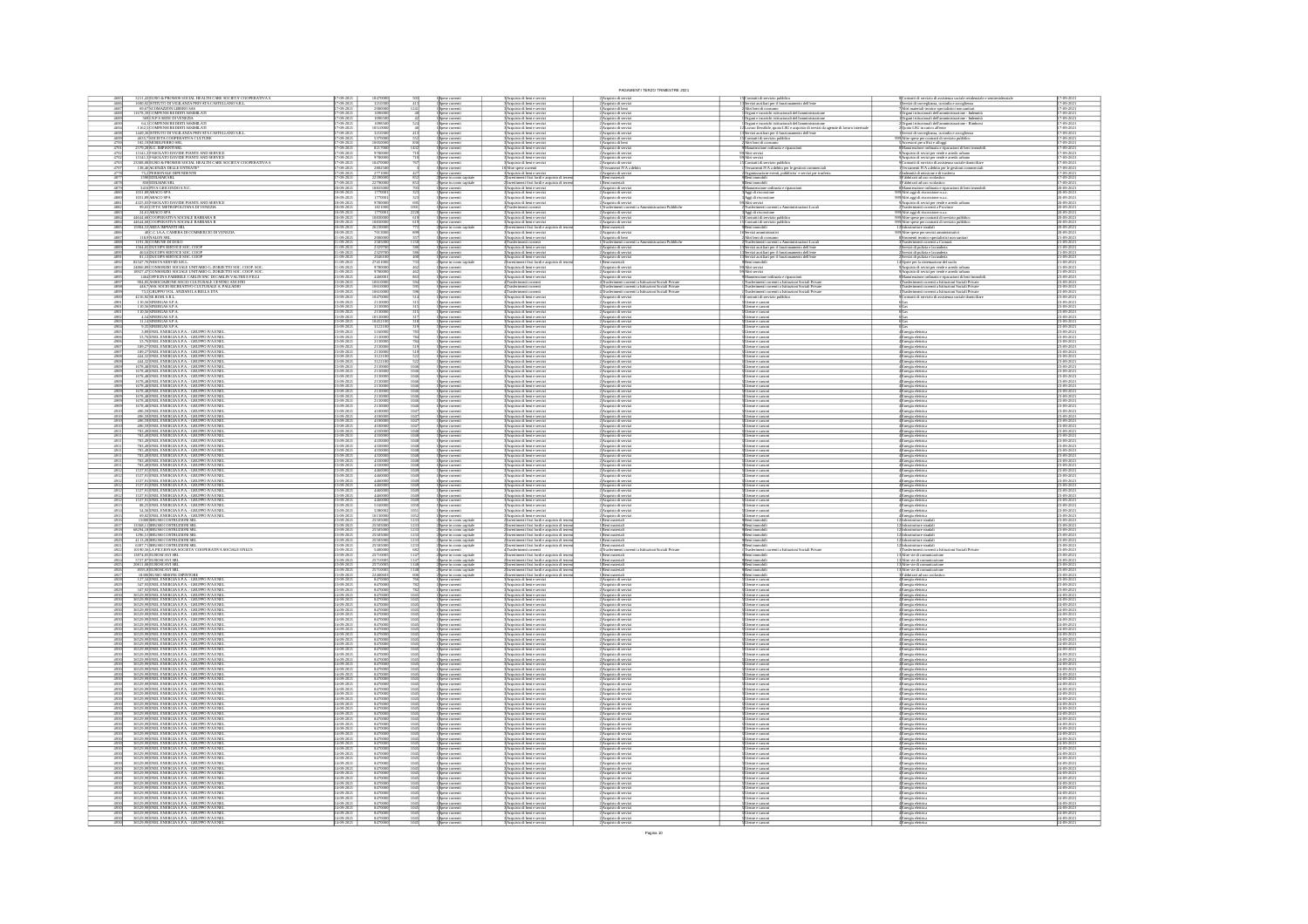|                                                                                                                                                                                                                                                                                                                                                                                                                      |                     |                                                                                          |                                                                                                |                                                                                                                                 | PAGAMENTI TERZO TRIMESTRE 2021                                                                                                                     |                                                                                   |                                                                                                                                           |                                                                                                                    |
|----------------------------------------------------------------------------------------------------------------------------------------------------------------------------------------------------------------------------------------------------------------------------------------------------------------------------------------------------------------------------------------------------------------------|---------------------|------------------------------------------------------------------------------------------|------------------------------------------------------------------------------------------------|---------------------------------------------------------------------------------------------------------------------------------|----------------------------------------------------------------------------------------------------------------------------------------------------|-----------------------------------------------------------------------------------|-------------------------------------------------------------------------------------------------------------------------------------------|--------------------------------------------------------------------------------------------------------------------|
| 36529,99 ENEL ENERGIA S.P.A. - GRUPPO IVA ENE<br>36529,99 ENEL ENERGIA S.P.A. - GRUPPO IVA ENE                                                                                                                                                                                                                                                                                                                       |                     | 84700<br>84700                                                                           |                                                                                                | Acquisto di beni e servi<br>Acquisto di beni e servi                                                                            | : Acquisto di servi<br>: Acquisto di servi                                                                                                         |                                                                                   | 4 Energia eletrica<br>4 Energia eletrica<br>4 Energia eletrica<br>4 Energia eletrica                                                      |                                                                                                                    |
| 4930<br>36529,99 ENEL ENERGIA S.P.A. - GRUPPO IVA ENEI<br>36529,99 ENEL ENERGIA S.P.A. - GRUPPO IVA ENEI                                                                                                                                                                                                                                                                                                             |                     | 847000                                                                                   | зране соглега<br>Spane corrent<br>1045<br>1045                                                 | Acquisto di beni e serviz<br>Acquisto di beni e serviz                                                                          | :<br>Acquisto di servia<br>: Acquisto di servia                                                                                                    | enze e canoe<br>enze e canoe                                                      |                                                                                                                                           | 24-09-2021<br>24-09-2021                                                                                           |
| 4930<br>4930<br>36529,99 ENEL ENERGIA S.P.A. - GRUPPO IVA ENEL<br>36529,99 ENEL ENERGIA S.P.A. - GRUPPO IVA ENEL                                                                                                                                                                                                                                                                                                     |                     | 847000                                                                                   | 1045<br>1045<br>Spese corrent<br>Spese corrent                                                 | Acquisto di beni e serviz<br>Acquisto di beni e serviz                                                                          | Acquisto di servia<br>Acquisto di servia                                                                                                           | enze e canoni<br>enze e canoni                                                    | Energia elettrici<br>Energia elettrici                                                                                                    | 24-09-2021<br>24-09-2021                                                                                           |
| $\frac{4930}{4930}$<br>36529,99 ENEL ENERGIA S.P.A. - GRUPPO IVA ENEL<br>36529,99 ENEL ENERGIA S.P.A. - GRUPPO IVA ENEL                                                                                                                                                                                                                                                                                              |                     | 847000                                                                                   | $\frac{1045}{1045}$<br>.<br>Spese corrent<br>Snese corrent                                     | Acquisto di beni e serviz<br>Acquisto di beni e serviz                                                                          | Acquisto di servia<br>Acquisto di servia                                                                                                           | enze e canoe<br>enze e canoe                                                      |                                                                                                                                           | 4-09-2021<br>4-09-2021                                                                                             |
| 4930<br>36529,99 ENEL ENERGIA S.P.A. - GRUPPO IVA ENEL<br>36529,99 ENEL ENERGIA S.P.A. - GRUPPO IVA ENEL                                                                                                                                                                                                                                                                                                             |                     | 847000                                                                                   | Spese correnti<br>Spese correnti<br>Spese correnti<br>Spese correnti<br>1045<br>1045           | :<br>:Acquisto di beni e serviz<br>:Acquisto di beni e serviz                                                                   | 2)<br>Acquisto di serviz<br>2) Acquisto di serviz<br>2) Acquisto di serviz                                                                         | mze e canor<br>mze e canor<br>enze e canoe                                        | 4 Energia eletrica<br>4 Energia eletrica<br>4 Energia eletrica<br>4 Energia eletrica<br>4 Energia eletrica<br>4 Energia eletrica          | 24-09-2021<br>24-09-2021                                                                                           |
| 4930<br>36529,99 ENEL ENERGIA S.P.A. - GRUPPO IVA ENEL<br>36529,99 ENEL ENERGIA S.P.A. - GRUPPO IVA ENEL<br>4930<br>36529,99 ENEL ENERGIA S.P.A. - GRUPPO IVA ENE                                                                                                                                                                                                                                                    |                     | 847000                                                                                   | $\frac{1045}{1045}$<br>.<br>pese corrent<br>1045                                               | :<br>:Acquisto di beni e serviz<br>:Acquisto di beni e serviz                                                                   |                                                                                                                                                    | enze e canoe<br>reze e canoe                                                      |                                                                                                                                           | 24-09-2021<br>24-09-2021                                                                                           |
| 4930<br>36529,99 ENEL ENERGIA S.P.A. - GRUPPO IVA ENEL<br>36529,99 ENEL ENERGIA S.P.A. - GRUPPO IVA ENEL                                                                                                                                                                                                                                                                                                             |                     | 847000<br>847000<br>847000                                                               | 1045<br>1045                                                                                   | :<br> Acquisto di beri e serviz<br>! Acquisto di beri e serviz<br>! Acquisto di beri e serviz                                   | 2) Acquisto di servia<br>2) Acquisto di servia<br>2) Acquisto di servia                                                                            | mze e canoe<br>mze e canoe                                                        | <b>:</b><br>Energia eletrica<br>Energia eletrica<br>Energia eletrica                                                                      | 24-09-2021<br>24-09-2021<br>24-09-2021                                                                             |
| 36529,99 ENEL ENERGIA S.P.A. - GRUPPO IVA ENE<br>36529,99 ENEL ENERGIA S.P.A. - GRUPPO IVA ENE                                                                                                                                                                                                                                                                                                                       |                     | 84700                                                                                    | Spese corrent<br>Spese corrent                                                                 | Acquisto di beni e serviz<br>Acquisto di beni e serviz                                                                          | Acquisto di servia<br>Acquisto di servia                                                                                                           | nze e canor<br>nze e canor                                                        | .<br>Inergia elettric<br>Inergia elettric                                                                                                 | 24-09-2021<br>24-09-2021                                                                                           |
| 4930<br>4930<br>36529,99 ENEL ENERGIA S.P.A. - GRUPPO IVA ENEL<br>36529,99 ENEL ENERGIA S.P.A. - GRUPPO IVA ENEL                                                                                                                                                                                                                                                                                                     | 09-202              | 847000                                                                                   | 1045<br>1045<br>Spese correnti<br>Spese correnti                                               | Acquisto di beni e serviz<br>Acquisto di beni e serviz                                                                          |                                                                                                                                                    | enze e canoni<br>enze e canoni                                                    |                                                                                                                                           | 24-09-2021<br>24-09-2021                                                                                           |
| 4930<br>4930<br>36529,99 ENEL ENERGIA S.P.A. - GRUPPO IVA ENEL<br>36529,99 ENEL ENERGIA S.P.A. - GRUPPO IVA ENEL                                                                                                                                                                                                                                                                                                     |                     | 8470001                                                                                  | $\frac{1045}{1045}$<br>Spese correnti<br>Spese correnti                                        | Acquisto di beni e serviz<br>Acquisto di beni e serviz                                                                          | 2)<br>Acquisto di serviz<br>2)Acquisto di serviz<br>2)Acquisto di serviz                                                                           | reze e canoni<br>reze e canoni                                                    |                                                                                                                                           | 24-09-2021<br>24-09-2021                                                                                           |
| 4930<br>36529,99 ENEL ENERGIA S.P.A. - GRUPPO IVA ENEL<br>36529,99 ENEL ENERGIA S.P.A. - GRUPPO IVA ENEL                                                                                                                                                                                                                                                                                                             |                     | 847000                                                                                   | Spese correnti<br>Spese correnti<br>$\frac{1045}{1045}$                                        | Acquisto di beni e serviz<br>Acquisto di beni e serviz                                                                          | :<br>Acquisto di serviz<br>: Acquisto di serviz                                                                                                    | imbe e cambri<br>Imbe e cambri                                                    | 4<br>Energia elettrica<br>4 Energia elettrica<br>4 Energia elettrica<br>4 Energia elettrica<br>4 Energia elettrica<br>4 Energia elettrica | 24-09-2021<br>24-09-2021                                                                                           |
| ENEL ENERGIA S.P.A. - GRUPPO IVA ENE<br>ENEL ENERGIA S.P.A. - GRUPPO IVA ENE                                                                                                                                                                                                                                                                                                                                         |                     | 84700                                                                                    | Spese corrent<br>Spese corrent                                                                 | Acquisto di beni e serviz<br>Acquisto di beni e serviz                                                                          | Acquisto di servi<br>Acquisto di servi                                                                                                             | enze e canoe<br>enze e canoe                                                      | .<br>Energia elettric<br>Energia elettric                                                                                                 | 4-09-2021<br>4-09-2021                                                                                             |
| $\frac{4930}{4930}$<br>36529,99 ENEL ENERGIA S.P.A. - GRUPPO IVA ENEL<br>36529,99 ENEL ENERGIA S.P.A. - GRUPPO IVA ENEL                                                                                                                                                                                                                                                                                              |                     | 84700                                                                                    | 1045<br>Spase correnti<br>Spase correnti<br>Spase correnti<br>Spase correnti<br>Spase correnti | :<br> Acquisto di beri e servizi<br> Acquisto di beri e servizi<br> Acquisto di beri e servizi<br> Acquisto di beri e servizi   | ://wapassorde.secvizi<br>2.Acquisto.di servizi<br>2.Acquisto.di servizi<br>2.Acquisto.di servizi<br>2.Acquisto.di servizi<br>2.Acquisto.di servizi | enze e canoni<br>enze e canoni                                                    | e<br>Linergia elettrica<br>Energia elettrica<br>Energia elettrica<br>Energia elettrica<br>Energia elettrica<br>Energia elettrica          | 4-09-2021<br>4-09-2021                                                                                             |
| $\begin{array}{r} 4930 \\ 4930 \\ 4930 \\ \hline 4930 \\ \hline \end{array}$<br>36529,99 ENEL ENERGIA S.P.A. - GRUPPO IVA ENEL<br>36529,99 ENEL ENERGIA S.P.A. - GRUPPO IVA ENEL                                                                                                                                                                                                                                     |                     | 847000<br>847000<br>847000<br>847000                                                     | $\frac{1045}{1045}$                                                                            |                                                                                                                                 |                                                                                                                                                    | esse e canoni<br>esse e canoni<br>esse e canoni<br>esse e canoni                  |                                                                                                                                           | 24-09-2021<br>24-09-2021                                                                                           |
| 36529,99 ENEL ENERGIA S.P.A. - GRUPPO IVA ENE<br>36529,99 ENEL ENERGIA S.P.A. - GRUPPO IVA ENE<br>36529,99 ENEL ENERGIA S.P.A. - GRUPPO IVA ENE                                                                                                                                                                                                                                                                      |                     |                                                                                          | 1045<br>1045<br>Spese corrent                                                                  | Acquisto di beni e servi<br>Acquisto di beni e servi                                                                            |                                                                                                                                                    |                                                                                   |                                                                                                                                           | 4-09-2021<br>4-09-2021                                                                                             |
| 4930<br>4930<br>36529,99 ENEL ENERGIA S.P.A. - GRUPPO IVA ENEL<br>36529,99 ENEL ENERGIA S.P.A. - GRUPPO IVA ENEL                                                                                                                                                                                                                                                                                                     |                     | 84700<br>84700<br>84700                                                                  | 1045<br>1045                                                                                   | :<br>: Acquisto di beni e serviz<br>: Acquisto di beni e serviz<br>: Acquisto di beni e serviz                                  | 2) Acquisto di servia<br>2) Acquisto di servia<br>2) Acquisto di servia                                                                            | enze e canoni<br>enze e canoni<br>enze e canoni                                   | Energia elettrica<br>Energia elettrica<br>Energia elettrica                                                                               | 24-09-2021<br>24-09-2021<br>24-09-2021                                                                             |
| 36529,99 ENEL ENERGIA S.P.A. - GRUPPO IVA ENE<br>36529,99 ENEL ENERGIA S.P.A. - GRUPPO IVA ENE<br>4930<br>4930<br>4930<br>4930<br>4930<br>4930                                                                                                                                                                                                                                                                       |                     | 847000                                                                                   | 1045<br>1045<br>Spese corrent<br>Spese corrent                                                 | Acquisto di beri e serviz<br>Acquisto di beri e serviz                                                                          | Acquisto di servia<br>Acquisto di servia                                                                                                           | enze e canoe<br>enze e canoe                                                      | Energia elettrici<br>Energia elettrici                                                                                                    | 24-09-2021<br>24-09-2021                                                                                           |
| 36529,99<br>ENEL ENERGIA S.P.A. - GRUPPO IVA ENEL<br>36529,99<br>ENEL ENERGIA S.P.A. - GRUPPO IVA ENEL<br>36529,99<br>ENEL ENERGIA S.P.A. - GRUPPO IVA ENEL                                                                                                                                                                                                                                                          | $-09 - 20$          | 847000<br>847000<br>847000                                                               | 1045<br>1045<br>1045<br>Spese corrent                                                          | :<br> Acquisto di beri e serviz<br> Acquisto di beri e serviz<br> Acquisto di beri e serviz                                     | 2)<br>Acquisto di serviz<br>2)Acquisto di serviz<br>2)Acquisto di serviz                                                                           | teme e canoni<br>teme e canoni<br>teme e canoni                                   | Energia elettrica<br>Energia elettrica                                                                                                    | $\frac{24-09-2021}{24-09-2021}$                                                                                    |
| 36529,99 ENEL ENERGIA S.P.A. - GRUPPO IVA ENE                                                                                                                                                                                                                                                                                                                                                                        |                     | 8470                                                                                     | зрање соглуги.<br>Spase correnti                                                               |                                                                                                                                 |                                                                                                                                                    |                                                                                   | nergia eletrica<br>Inergia eletrica                                                                                                       |                                                                                                                    |
| 4930<br>36529,99 ENEL ENERGIA S.P.A. - GRUPPO IVA ENEL<br>36529,99 ENEL ENERGIA S.P.A. - GRUPPO IVA ENEL                                                                                                                                                                                                                                                                                                             |                     | 847000                                                                                   | <br>  Spese correnti<br>  Spese correnti<br>$\frac{1045}{1045}$                                | :<br>BAcquisto di beri e serviz<br>BAcquisto di beri e serviz<br>BAcquisto di beri e serviz                                     | 2)<br>Acquisto di serviz<br>2) Acquisto di serviz                                                                                                  | tenze e canoni<br>tenze e canoni<br>tenze e canoni                                | 4<br>Energia eletrica<br>4 Energia eletrica<br>4 Energia eletrica                                                                         | 24-09-2021<br>24-09-2021<br>24-09-2021                                                                             |
| 36529,99 ENEL ENERGIA S.P.A. - GRUPPO IVA ENE<br>36529,99 ENEL ENERGIA S.P.A. - GRUPPO IVA ENE<br>4930<br>4930                                                                                                                                                                                                                                                                                                       |                     | 847000                                                                                   | Spese correnti<br>Spese correnti<br>1045<br>1045                                               | Acquisto di beni e serviz<br>Acquisto di beni e serviz                                                                          | :<br>Acquisto di servia<br>: Acquisto di servia                                                                                                    | enze e canoni<br>enze e canoni                                                    | Energia eletrica<br>Energia eletrica                                                                                                      | 24-09-2021<br>24-09-2021                                                                                           |
| 4930<br>4930<br>36529,99 ENEL ENERGIA S.P.A. - GRUPPO IVA ENEL<br>36529,99 ENEL ENERGIA S.P.A. - GRUPPO IVA ENEL                                                                                                                                                                                                                                                                                                     |                     | 847000                                                                                   | $\frac{1045}{1045}$<br>Spese comenti<br>Spese comenti<br>Spese comenti<br>Spese comenti        | Acquisto di beni e serviz<br>Acquisto di beni e serviz                                                                          | 2 Acquisto di servizi<br>2 Acquisto di servizi<br>2 Acquisto di servizi<br>2 Acquisto di servizi                                                   | enze e canoni<br>enze e canoni                                                    | 4<br>Energia eletrica<br>4 Energia eletrica<br>4 Energia eletrica<br>4 Energia eletrica                                                   | 4-09-2021<br>4-09-2021                                                                                             |
| $\frac{4930}{4930}$<br>36529,99 ENEL ENERGIA S.P.A. - GRUPPO IVA ENEL<br>36529,99 ENEL ENERGIA S.P.A. - GRUPPO IVA ENEL                                                                                                                                                                                                                                                                                              |                     | 847000<br>847000                                                                         | 1045<br>1045                                                                                   | : Acquisto di beni e serviz<br>: Acquisto di beni e serviz                                                                      |                                                                                                                                                    | reze e canoni<br>reze e canoni                                                    |                                                                                                                                           | 24-09-2021<br>24-09-2021                                                                                           |
| 36529,99 ENEL ENERGIA S.P.A. - GRUPPO IVA ENE<br>36529,99 ENEL ENERGIA S.P.A. - GRUPPO IVA ENE<br>4930<br>4930<br>4930<br>4930<br>4930<br>4930                                                                                                                                                                                                                                                                       |                     | 84700                                                                                    | Spese correnti<br>Spese correnti<br>1045<br>1045<br>1045                                       | :<br>: Acquisto di beri e serviz<br>: Acquisto di beri e serviz                                                                 | : Acquisto di serviz<br>! Acquisto di serviz                                                                                                       | enze e canoni<br>enze e canoni                                                    | (Energia eletrica<br>(Energia eletrica                                                                                                    | 24-09-202<br>24-09-202                                                                                             |
| 36529,99<br>ENEL ENERGIA S.P.A. - GRUPPO IVA ENEL 36529,99<br>ENEL ENERGIA S.P.A. - GRUPPO IVA ENEL 36529,99<br>ENEL ENERGIA S.P.A. - GRUPPO IVA ENEL<br>36529,99<br>ENEL ENERGIA S.P.A. - GRUPPO IVA ENEL                                                                                                                                                                                                           |                     | 847000<br>847000<br>847000<br>847000                                                     | -<br>Spese comreti<br>Spese comreti<br>Spese comreti<br>Spese comreti<br>1045<br>1045<br>1045  | :<br>Acquisto di beni e servizi<br>: Acquisto di beni e servizi<br>: Acquisto di beni e servizi<br>: Acquisto di beni e servizi |                                                                                                                                                    |                                                                                   |                                                                                                                                           | 24-09-2021<br>24-09-2021<br>24-09-2021<br>24-09-2021                                                               |
| $\frac{4930}{4930}$<br>36529,99 ENEL ENERGIA S.P.A. - GRUPPO IVA ENEL<br>36529,99 ENEL ENERGIA S.P.A. - GRUPPO IVA ENEL                                                                                                                                                                                                                                                                                              |                     | 847000                                                                                   | Spese correnti<br>Spese correnti<br>1045<br>1045                                               | : Acquisto di beni e serviz<br> Acquisto di beni e serviz                                                                       | 2)<br>Acquisto di serviz<br>2)<br>Acquisto di serviz<br>2)<br>Acquisto di serviz<br>2)<br>Acquisto di serviz<br>2)<br>Acquisto di serviz           | enze e cimoni<br>enze e cimoni<br>enze e cimoni<br>enze e cimoni<br>enze e cimoni | 4<br>Energia eletrica<br>4 Energia eletrica<br>4 Energia eletrica<br>4 Energia eletrica<br>4 Energia eletrica<br>4 Energia eletrica       | 4-09-2021<br>4-09-2021                                                                                             |
|                                                                                                                                                                                                                                                                                                                                                                                                                      |                     |                                                                                          | pese correnti<br>pese correnti                                                                 | Acquisto di beni e serviz<br>Acquisto di beni e serviz                                                                          | : Acquisto di servi<br>: Acquisto di servi                                                                                                         | nze e canor<br>nze e canor                                                        | Inergia elettrici<br>Inergia elettrici                                                                                                    |                                                                                                                    |
| 36529,99<br>ISBN 99<br>SEC 29,99<br>ISBN 91-BERGIA S.P.A. - GRUPPO IVA ENEL 36529,99<br>ISBN 91-BERGIA S.P.A. - GRUPPO IVA ENEL 36529,99<br>ISBN 91-BERGIA S.P.A. - GRUPPO IVA ENEL<br>4930<br>4930<br>4930                                                                                                                                                                                                          |                     | $\begin{array}{r} 84700 \\ 84700 \\ 84700 \\ 84700 \\ \hline 84700 \\ 84700 \end{array}$ | 1045<br>1045<br>1045<br>Spese correnti<br>Spese correnti<br>Spese correnti                     | Acquisto di beni e servi                                                                                                        | .<br>2) Acquisto di serviz<br>2) Acquisto di serviz                                                                                                | enze e cimoni<br>enze e cimoni<br>enze e cimoni                                   | Energia eletrica<br>Energia eletrica<br>Energia eletrica                                                                                  | 24-09-2021<br>24-09-2021<br>24-09-2021                                                                             |
| 36529,99 ENEL ENERGIA S.P.A. - GRUPPO IVA ENE<br>36529,99 ENEL ENERGIA S.P.A. - GRUPPO IVA ENE                                                                                                                                                                                                                                                                                                                       |                     |                                                                                          |                                                                                                | Acquisto di beni e servizi<br>Acquisto di beni e servizi                                                                        |                                                                                                                                                    |                                                                                   |                                                                                                                                           | 24-09-2021<br>24-09-2021                                                                                           |
| 36529,99 ENEL ENERGIA S.P.A. - GRUPPO IVA ENE<br>36529,99 ENEL ENERGIA S.P.A. - GRUPPO IVA ENE                                                                                                                                                                                                                                                                                                                       |                     | 84700                                                                                    | Spese correnti<br>Spese correnti                                                               | Acquisto di beni e servizi<br>Acquisto di beni e servizi                                                                        | Acquisto di serviz<br>Acquisto di serviz                                                                                                           | esse e canoni<br>esse e canoni                                                    | Energia elettrica<br>Energia elettrica                                                                                                    | 4-09-2021<br>4-09-2021                                                                                             |
| 4930<br>4930<br>36529,99 ENEL ENERGIA S.P.A. - GRUPPO IVA ENEI<br>36529,99 ENEL ENERGIA S.P.A. - GRUPPO IVA ENEI                                                                                                                                                                                                                                                                                                     |                     | 847000                                                                                   | 1045<br>Spese correnti<br>Spese correnti<br>Spese correnti<br>Spese correnti                   | 3 Acquisto di beni e servizi<br>3 Acquisto di beni e servizi<br>3 Acquisto di beni e servizi<br>3 Acquisto di beni e servizi    | 2) Acquisto di servizi<br>2) Acquisto di servizi<br>2) Acquisto di servizi<br>2) Acquisto di servizi                                               | tenze e canoni<br>tenze e canoni<br>tenze e canoni<br>tenze e canoni              | <b>Energia eletrica<br/>Energia eletrica<br/>Energia eletrica<br/>Energia eletrica</b>                                                    | 24-09-2021                                                                                                         |
| 4930<br>36529,99 ENEL ENERGIA S.P.A. - GRUPPO IVA ENEL<br>36529,99 ENEL ENERGIA S.P.A. - GRUPPO IVA ENEL                                                                                                                                                                                                                                                                                                             |                     | 847000                                                                                   | 1045<br>1045                                                                                   |                                                                                                                                 |                                                                                                                                                    |                                                                                   |                                                                                                                                           | 24-09-2021<br>24-09-2021                                                                                           |
| 36529,99 ENEL ENERGIA S.P.A. - GRUPPO IVA ENE<br>36529,99 ENEL ENERGIA S.P.A. - GRUPPO IVA ENE<br>4930<br>4930<br>36529,99 ENEL ENERGIA S.P.A. - GRUPPO IVA ENEL<br>36529,99 ENEL ENERGIA S.P.A. - GRUPPO IVA ENEL                                                                                                                                                                                                   |                     | 84700<br>84700                                                                           | Spese correnti<br>Spese correnti<br>1045                                                       | Acquisto di beni e serviz<br>Acquisto di beni e serviz                                                                          | : Acquisto di servi<br>! Acquisto di servi                                                                                                         | enze e canoni<br>enze e canoni                                                    | Energia elettrici<br>Energia elettrici                                                                                                    | 4-09-2021<br>4-09-2021<br>4-09-2021<br>4-09-2021                                                                   |
| 4930<br>4930<br>36529,99 ENEL ENERGIA S.P.A. - GRUPPO IVA ENE<br>36529,99 ENEL ENERGIA S.P.A. - GRUPPO IVA ENE                                                                                                                                                                                                                                                                                                       |                     | 847000                                                                                   | pese correnti<br>pese correnti<br>$\frac{1045}{1045}$<br>Spese correnti<br>Spese correnti      | Acquisto di beni e servizi<br>Acquisto di beni e servizi<br>Acquisto di beni e servizi<br>Acquisto di beni e servizi            | Acquisto di serviz<br>Acquisto di serviz<br>Acquisto di servia<br>Acquisto di servia                                                               | rise e canoni<br>rise e canoni<br>rise e canoni<br>rise e canoni                  | <b>Energia eletrica<br/>Energia eletrica<br/>Energia eletrica<br/>Energia eletrica</b>                                                    | 24-09-2021<br>24-09-2021                                                                                           |
| 4930<br>4930<br>36529,99 ENEL ENERGIA S.P.A. - GRUPPO IVA ENEL<br>36529,99 ENEL ENERGIA S.P.A. - GRUPPO IVA ENEL                                                                                                                                                                                                                                                                                                     |                     | 847000<br>847000                                                                         | 1045<br>1045<br>Spese correnti<br>Spese correnti                                               | : Acquisto di beni e servizi<br> Acquisto di beni e servizi                                                                     | 2 Acquisto di serviz<br>2 Acquisto di serviz                                                                                                       | reze e cimoni<br>reze e cimoni                                                    | Energia eletrica<br>Energia eletrica                                                                                                      | 24-09-2021<br>24-09-2021                                                                                           |
| 36529,99 ENEL ENERGIA S.P.A. - GRUPPO IVA ENE<br>36529,99 ENEL ENERGIA S.P.A. - GRUPPO IVA ENE                                                                                                                                                                                                                                                                                                                       |                     | 84700                                                                                    | pese correnti<br>pese correnti                                                                 | Acquisto di beri e serviz<br>Acquisto di beri e serviz                                                                          | : Acquisto di servi<br>! Acquisto di servi                                                                                                         | mze e canoni<br>mze e canoni                                                      | lnergia elettrica<br>Inergia elettrica                                                                                                    | 4-09-202<br>4-09-202                                                                                               |
| 36529,99 ENEL ENERGIA S.P.A. - GRUPPO IVA ENE                                                                                                                                                                                                                                                                                                                                                                        |                     | 8470                                                                                     | 1045<br>1045<br>1045<br>Spese corrent                                                          | Acquisto di beni e serviz                                                                                                       | Acquisto di serviz                                                                                                                                 | enze e canoe                                                                      |                                                                                                                                           | $4 - 09 - 202$                                                                                                     |
| $\frac{4930}{4930}$<br>36529,99 ENEL ENERGIA S.P.A. - GRUPPO IVA ENE<br>36529,99 ENEL ENERGIA S.P.A. - GRUPPO IVA ENE                                                                                                                                                                                                                                                                                                |                     | 847000                                                                                   | Spese correnti<br>Spese correnti<br>1045<br>1045                                               | Acquisto di beni e servizi<br>Acquisto di beni e servizi                                                                        | :<br>:Acquisto di serviz<br>:Acquisto di serviz                                                                                                    | enze e canoni<br>enze e canoni                                                    | .<br>Energia eletrica<br>Energia eletrica                                                                                                 | 24-09-202<br>24-09-202                                                                                             |
| 4930<br>4930<br>36529,99 ENEL ENERGIA S.P.A. - GRUPPO IVA ENEI<br>36529,99 ENEL ENERGIA S.P.A. - GRUPPO IVA ENEI                                                                                                                                                                                                                                                                                                     | 09-202              | 847000<br>847000                                                                         | 1045<br>1045<br>Spese correnti<br>Spese correnti<br>Spese correnti                             | Acquisto di beni e servizi<br>Acquisto di beni e servizi                                                                        | Acquisto di serviz<br>Acquisto di serviz                                                                                                           | enze e canoni<br>enze e canoni<br>tenze e canoni                                  | <mark>înergia elettrica</mark><br>Înergia elettrica                                                                                       | 24-09-2021<br>24-09-2021                                                                                           |
| 4930<br>4930<br>36529,99 ENEL ENERGIA S.P.A. - GRUPPO IVA ENEL<br>36529,99 ENEL ENERGIA S.P.A. - GRUPPO IVA ENEL                                                                                                                                                                                                                                                                                                     |                     | 847000                                                                                   | 1045<br>Spese correnti<br>Spese correnti<br>Spese correnti<br>$\frac{1045}{1045}$              | 3<br>Acquisto di beni e servizi<br>3 Acquisto di beni e servizi<br>3 Acquisto di beni e servizi                                 | 2)<br>Acquisto di servizi<br>2)<br>Acquisto di servizi<br>2)<br>Acquisto di servizi                                                                | esse e canoni<br>esse e canoni                                                    | 4 Energia eletrica<br>4 Energia eletrica<br>4 Energia eletrica<br>4 Energia eletrica                                                      | 4-09-2021<br>4-09-2021<br>24-09-2021<br>24-09-2021                                                                 |
| 4930<br>4930<br>36529,99 ENEL ENERGIA S.P.A. - GRUPPO IVA ENEL<br>36529,99 ENEL ENERGIA S.P.A. - GRUPPO IVA ENEL<br>36529,99 ENEL ENERGIA S.P.A. - GRUPPO IVA ENE<br>36529,99 ENEL ENERGIA S.P.A. - GRUPPO IVA ENE                                                                                                                                                                                                   |                     | 847000                                                                                   | Spese correnti<br>Spese correnti<br>1045<br>1045                                               | Acquisto di beni e serviz<br>Acquisto di beni e serviz                                                                          | : Acquisto di serviz<br>! Acquisto di serviz                                                                                                       | enze e canoni<br>enze e canoni                                                    | Energia elettrica<br>Energia elettrica                                                                                                    | 24-09-202<br>24-09-202                                                                                             |
| 4930<br>4930<br>4930<br>4930<br>36529,99 ENEL ENERGIA S.P.A. - GRUPPO IVA ENEL<br>36529,99 ENEL ENERGIA S.P.A. - GRUPPO IVA ENEL                                                                                                                                                                                                                                                                                     |                     | 847000                                                                                   | 1045<br>Spese correnti<br>Spese correnti                                                       | :<br>: Acquisto di beni e serviz<br>: Acquisto di beni e serviz                                                                 | Acquisto di serviz<br>Acquisto di serviz                                                                                                           | enze e canoni<br>enze e canoni                                                    | Energia elettrici<br>Energia elettrici                                                                                                    | 4-09-2021<br>4-09-2021                                                                                             |
| 4930<br>4930<br>36529,99 ENEL ENERGIA S.P.A. - GRUPPO IVA ENEL<br>36529,99 ENEL ENERGIA S.P.A. - GRUPPO IVA ENEL                                                                                                                                                                                                                                                                                                     |                     | 847000                                                                                   | $\frac{1045}{1045}$<br>Spese correnti<br>Spese correnti                                        | : Acquisto di beni e servizi<br> Acquisto di beni e servizi                                                                     | 2)Acquisto di servia<br>2)Acquisto di servia                                                                                                       | esse e canoni<br>esse e canoni                                                    |                                                                                                                                           | 4-09-2021<br>4-09-2021                                                                                             |
| 36529,99 ENEL ENERGIA S.P.A. - GRUPPO IVA ENEL<br>36529,99 ENEL ENERGIA S.P.A. - GRUPPO IVA ENEL                                                                                                                                                                                                                                                                                                                     |                     | 847000                                                                                   | 1045<br>1045<br>Spese correnti<br>Spese correnti                                               | : Acquisto di beni e serviz<br> Acquisto di beni e serviz                                                                       | 2)Acquisto di serviz<br>2)Acquisto di serviz                                                                                                       | enze e canoni<br>enze e canoni                                                    | 4 Energia eletrica<br>4 Energia eletrica<br>4 Energia eletrica<br>4 Energia eletrica                                                      | 24-09-2021<br>24-09-2021                                                                                           |
| 4930<br>4930<br>4930<br>4930<br>36529,99<br>20029,99<br>20029,99<br>2002 ENEL ENERGIA S.P.A. - GRUPPO IVA ENERGIA S.P.A. - GRUPPO IVA ENERGIA<br>36529,99<br>2002 ENEL ENERGIA S.P.A. - GRUPPO IVA ENERGIA                                                                                                                                                                                                           |                     | 847000<br>847000<br>847000                                                               | Spese corrent<br>Spese corrent                                                                 | Acquisto di beni e serviz<br>Acquisto di beni e serviz                                                                          | : Acquisto di serviz<br>! Acquisto di serviz                                                                                                       | esze e canoni<br>esze e canoni                                                    | Energia elettric<br>Energia elettric                                                                                                      | 24-09-2021<br>24-09-2021<br>24-09-2021                                                                             |
|                                                                                                                                                                                                                                                                                                                                                                                                                      |                     |                                                                                          | Spese corrent                                                                                  | Acquisto di beni e serviz                                                                                                       | Acquisto di serviz                                                                                                                                 | nze e canoe                                                                       | nergia elettrici                                                                                                                          |                                                                                                                    |
| 4930<br>4930<br>36529,99 ENEL ENERGIA S.P.A. - GRUPPO IVA ENE<br>36529,99 ENEL ENERGIA S.P.A. - GRUPPO IVA ENE<br>4930<br>4930<br>36529,99 ENEL ENERGIA S.P.A. - GRUPPO IVA ENEI<br>36529,99 ENEL ENERGIA S.P.A. - GRUPPO IVA ENEI                                                                                                                                                                                   |                     | 84700<br>847000                                                                          | Spese correnti<br>Spese correnti<br>1045<br>1045<br>1045<br>Spese correnti                     | :<br>: Acquisto di beni e servizi<br>: Acquisto di beni e servizi                                                               | 2)Acquisto di serviz<br>2)Acquisto di serviz<br>2)Acquisto di serviz<br>2)Acquisto di serviz                                                       | enze e canoni<br>enze e canoni<br>tenze e canoni<br>tenze e canoni                | Energia eletrica<br>Energia eletrica                                                                                                      | 24-09-2021<br>24-09-2021<br>24-09-2021<br>24-09-2021                                                               |
| 4930<br>36529,99 ENEL ENERGIA S.P.A. - GRUPPO IVA ENEL<br>36529,99 ENEL ENERGIA S.P.A. - GRUPPO IVA ENEL                                                                                                                                                                                                                                                                                                             |                     | 847000                                                                                   | Spese correnti<br>Spese correnti<br>Spese correnti<br>1045<br>1045                             | 3<br>Acquisto di beni e servizi<br>3 Acquisto di beni e servizi<br>3 Acquisto di beni e servizi                                 | 2 Acquisto di serviz<br>2 Acquisto di serviz                                                                                                       | tenze e cimoni<br>tenze e cimoni                                                  |                                                                                                                                           | 24-09-2021<br>24-09-2021                                                                                           |
| 4930<br>36529,99 ENEL ENERGIA S.P.A. - GRUPPO IVA ENEL<br>36529,99 ENEL ENERGIA S.P.A. - GRUPPO IVA ENEL                                                                                                                                                                                                                                                                                                             |                     | 847000<br>847000                                                                         | $\frac{1045}{1045}$<br>Spese correnti<br>Spese correnti                                        | l'Acquisto di beni e servizi<br>l'Acquisto di beni e servizi                                                                    | 2)Acquisto di servizi<br>2)Acquisto di servizi                                                                                                     | tenze e canoni<br>tenze e canoni                                                  | 4<br>Enryja eletrica<br>4 Enryja eletrica<br>4 Enryja eletrica<br>4 Enryja eletrica<br>4 Enryja eletrica<br>4 Enryja eletrica             | 24-09-2021<br>24-09-2021                                                                                           |
| 36529,99 ENEL ENERGIA S.P.A. - GRUPPO IVA ENE<br>36529,99 ENEL ENERGIA S.P.A. - GRUPPO IVA ENE                                                                                                                                                                                                                                                                                                                       |                     | 84700                                                                                    | Spese correnti<br>Spese correnti<br>1045<br>1045                                               | :<br>: Acquisto di beni e servizi<br>: Acquisto di beni e servizi                                                               | 2)Acquisto di serviz<br>2)Acquisto di serviz                                                                                                       | esze e canoni<br>esze e canoni                                                    | Energia elettrica<br>Energia elettrica                                                                                                    | 24-09-2021<br>24-09-2021                                                                                           |
| 36529,99 ENEL ENERGIA S.P.A. - GRUPPO IVA ENE<br>36529,99 ENEL ENERGIA S.P.A. - GRUPPO IVA ENE                                                                                                                                                                                                                                                                                                                       |                     | 84700                                                                                    | $\frac{1045}{1045}$<br>.<br>Spese correnti<br>Spese correnti                                   | :<br> Acquisto di beni e servizi<br> Acquisto di beni e servizi                                                                 | Acquisto di serviz<br>Acquisto di serviz                                                                                                           | enze e canoni<br>enze e canoni                                                    |                                                                                                                                           | 24-09-2021<br>34-09-2021                                                                                           |
| $\begin{array}{r} 4930 \\ 4930 \\ \hline 4930 \\ 4930 \\ \hline 4930 \\ \hline 4930 \\ \hline 4930 \\ \hline 4930 \\ \hline 4930 \\ \hline 4930 \\ \hline \end{array}$<br>$\frac{36529,99 \text{FNEL ENERGIA SPA.}-\text{GRUPPO IVA ENEIB S529,99 \text{FNEL ENERGIA SPA.}-\text{GRUPPO IVA ENEIB S529,99 \text{ENEL ENERGIA SPA.}-\text{GRUPPO IVA ENEIB S529,99 \text{ENEL ENERGIA SPA.}-\text{GRUPPO IVA ENEIE}}$ |                     | 847000                                                                                   | 1045<br>1045<br>Spese correnti<br>Spese correnti                                               | : Acquisto di beni e serviz<br> Acquisto di beni e serviz                                                                       | 2)Acquisto di serviz<br>2)Acquisto di serviz                                                                                                       | esse e canoni<br>esse e canoni                                                    | 4 Energia eletrica<br>4 Energia eletrica<br>4 Energia eletrica<br>4 Energia eletrica                                                      | 24-09-2021<br>24-09-2021                                                                                           |
|                                                                                                                                                                                                                                                                                                                                                                                                                      |                     | 847000                                                                                   | 1045<br>Spese correnti<br>Spese correnti                                                       | : Acquisto di beni e serviz<br> Acquisto di beni e serviz                                                                       | : Acquisto di servia<br>! Acquisto di servia                                                                                                       | nse e canoni<br>nse e canoni                                                      | Energia elettrici<br>Energia elettrici                                                                                                    | 24-09-2021<br>24-09-2021                                                                                           |
| 36529,99 ENEL ENERGIA S.P.A. - GRUPPO IVA ENE<br>4930                                                                                                                                                                                                                                                                                                                                                                |                     | 8470<br>847000                                                                           | Spese comenti<br>I Spese comenti<br>I Spese comenti                                            | :<br>3 Acquisto di beni e servizi<br>3 Acquisto di beni e servizi                                                               | 2) Acquisto di serviz<br>2) Acquisto di serviz<br>2) Acquisto di serviz                                                                            | esse e canoni<br>esse e canoni                                                    | i<br>Energia eletrica<br>Energia eletrica<br>Energia eletrica                                                                             | 24-09-2021<br>24-09-2021<br>24-09-2021                                                                             |
| $\frac{4930}{4930}$<br>36529,99 ENEL ENERGIA S.P.A. - GRUPPO IVA ENEL<br>36529,99 ENEL ENERGIA S.P.A. - GRUPPO IVA ENEL<br>36529,99 ENEL ENERGIA S.P.A. - GRUPPO IVA ENE<br>36529,99 ENEL ENERGIA S.P.A. - GRUPPO IVA ENE                                                                                                                                                                                            |                     | 847000                                                                                   | $\frac{1045}{1045}$<br>1045<br>1045<br>Spese correnti<br>Spese correnti                        | :<br>: Acquisto di beni e servizi<br>: Acquisto di beni e servizi                                                               | 2)Acquisto di serviz<br>2)Acquisto di serviz                                                                                                       | tenze e canoni<br>tenze e canoni                                                  | <mark>înergia elettrica</mark><br>Înergia elettrica                                                                                       | 24-09-2021<br>24-09-2021                                                                                           |
| $\begin{array}{r} 4930 \\ 4930 \\ 4930 \\ 4930 \\ \hline 4930 \\ \hline 4930 \\ \hline 4930 \\ \hline 4930 \\ \hline \end{array}$                                                                                                                                                                                                                                                                                    | 6-202               |                                                                                          | $\frac{1045}{1045}$<br>Spese correnti                                                          |                                                                                                                                 |                                                                                                                                                    | fenze e canoni                                                                    | Energia eletric                                                                                                                           | 24-09-2021                                                                                                         |
| 36529,99<br>ENERE ENEL ENERGIA S.P.A. - GRUPPO IVA ENEL<br>36529,99<br>ENEL ENERGIA S.P.A. - GRUPPO IVA ENEL<br>36529,99<br>ENEL ENERGIA S.P.A. - GRUPPO IVA ENEL<br>36529,99<br>ENEL ENERGIA S.P.A. - GRUPPO IVA ENEL                                                                                                                                                                                               |                     | $\begin{array}{r} 847000 \\ 847000 \\ 847000 \\ 847000 \end{array}$                      |                                                                                                | :<br>:}Acquisto di beni e servizi<br>:}Acquisto di beni e servizi<br>:?Acquisto di beni e servizi                               | 2 Acquisto di servizi<br>2 Acquisto di servizi<br>2 Acquisto di servizi                                                                            |                                                                                   |                                                                                                                                           | 24-09-2021<br>24-09-2021<br>24-09-2021                                                                             |
| 36529,99 ENEL ENERGIA S.P.A. - GRUPPO IVA ENEL<br>36529,99 ENEL ENERGIA S.P.A. - GRUPPO IVA ENEL                                                                                                                                                                                                                                                                                                                     |                     | 847000                                                                                   | $\frac{1045}{1045}$<br>Spese correnti<br>Spese correnti                                        | Acquisto di beri e servi<br>:<br>: Acquisto di beni e servizi<br>: Acquisto di beni e servizi                                   | Acquisto di servi<br>2) Acquisto di serviz<br>2) Acquisto di serviz                                                                                | sze e canor<br>benze e canoni<br>benze e canoni                                   | e Energia elettrica<br>Energia elettrica<br>Energia elettrica<br>Energia elettrica<br>Energia elettrica                                   | 24-09-2021<br>24-09-2021                                                                                           |
| 36529,99 ENEL ENERGIA S.P.A. - GRUPPO IVA ENE<br>36529,99 ENEL ENERGIA S.P.A. - GRUPPO IVA ENE                                                                                                                                                                                                                                                                                                                       |                     | 847000                                                                                   | 1045<br>1045<br>Spese correnti<br>Spese correnti                                               | :<br>: Acquisto di beni e servizi<br>: Acquisto di beni e servizi                                                               | 2)Acquisto di serviz<br>2)Acquisto di serviz                                                                                                       | tenze e canoni<br>tenze e canoni                                                  | Energia elettrici<br>Energia elettrici                                                                                                    | 24-09-2021<br>24-09-2021                                                                                           |
| $\begin{array}{r} 4930 \\ 4930 \\ \hline 4930 \\ \hline 4930 \\ \hline 4930 \\ \hline 4930 \\ \hline 4930 \\ \hline 4930 \end{array}$<br>36529,99 ENEL ENERGIA S.P.A. - GRUPPO IVA ENEI<br>36529,99 ENEL ENERGIA S.P.A. - GRUPPO IVA ENEI                                                                                                                                                                            |                     | 847000                                                                                   | $\frac{1045}{1045}$<br>Spese correnti<br>Spese correnti                                        | :<br> Acquisto di beni e servizi<br> Acquisto di beni e servizi                                                                 | 2)Acquisto di serviz<br>2)Acquisto di serviz                                                                                                       | benze e canoni<br>benze e canoni                                                  | Energia elettrica<br>Energia elettrica                                                                                                    | 24-09-2021<br>24-09-2021                                                                                           |
| 36529,99 ENEL ENERGIA S.P.A. - GRUPPO IVA ENEL<br>36529,99 ENEL ENERGIA S.P.A. - GRUPPO IVA ENEL                                                                                                                                                                                                                                                                                                                     |                     | 847000                                                                                   | 1045<br>1045<br>Spese correnti<br>Spese correnti                                               | :<br>: Acquisto di beni e servizi<br>: Acquisto di beni e servizi                                                               | 2 Acquisto di serviz<br>2 Acquisto di serviz                                                                                                       | rise e canoni<br>rise e canoni                                                    | i<br>Energia eletrica<br>Energia eletrica                                                                                                 | 24-09-2021<br>24-09-2021                                                                                           |
| $\begin{array}{r} 4930 \\ 4930 \\ 4930 \\ 4930 \\ \hline 4930 \\ \hline 4930 \\ \hline 4930 \\ \hline 4930 \\ \hline 4930 \\ \hline 4930 \\ \hline \end{array}$<br>3652), SOENEL ENERGIA S.P.A. - GRUPPO IVA ENEL<br>3652), SOENEL ENERGIA S.P.A. - GRUPPO IVA ENEL<br>3652), SOENEL ENERGIA S.P.A. - GRUPPO IVA ENEL<br>3652), SOENEL ENERGIA S.P.A. - GRUPPO IVA ENEL<br>3652), SOENEL ENERGIA S.P.A. - GRU        |                     | 84700<br>84700<br>84700<br>84700<br>84700                                                | 1043<br>1043<br>1043<br>Spese correnti<br>Spese correnti                                       | :<br>: Acquisto di beri e serviz<br>: Acquisto di beri e serviz                                                                 | :\Acquisto di serviz<br>:\Acquisto di serviz                                                                                                       | tenze e canoni<br>tenze e canoni                                                  | Energia elettric<br>Energia elettric                                                                                                      | 24-09-2021<br>24-09-2021<br>24-09-2021                                                                             |
|                                                                                                                                                                                                                                                                                                                                                                                                                      |                     |                                                                                          | Spese corrent<br>1045<br>1045<br>Spese correnti<br>Spese correnti                              | Acquisto di beri e servizi<br>: Acquisto di beni e servizi<br> Acquisto di beni e servizi                                       | Acquisto di servizi<br>2 Acquisto di serviz<br>2 Acquisto di serviz                                                                                | reze e canoni<br>este e canoni<br>este e canoni                                   | Energia elettrica<br>Energia elettrica<br>Energia elettrica                                                                               | 24-09-2021<br>24-09-2021                                                                                           |
|                                                                                                                                                                                                                                                                                                                                                                                                                      |                     | 84700                                                                                    | Spese correnti                                                                                 |                                                                                                                                 | .<br>2) Acquisto di servizi<br>2) Acquisto di servizi<br>2) Acquisto di servizi                                                                    | <b>lienze e canoni<br/>lienze e canoni</b><br>lienze e canoni                     | <mark>Energia elettrica</mark><br>Frentia elettrica                                                                                       |                                                                                                                    |
| 4930<br>4930<br>4930<br>4930<br>4930<br>4930<br><b>3623, SOE E ENERGIA S.P.A - GRUPPO IVA ENERGY<br/>36529, SOENEL ENERGIA S.P.A - GRUPPO IVA ENERGY<br/>36529, SOENEL ENERGIA S.P.A - GRUPPO IVA ENERGY<br/>36529, SOENEL ENERGIA S.P.A - GRUPPO IVA ENERGY<br/>36529, SOENEL ENERGIA S.P.A - G</b>                                                                                                                 |                     |                                                                                          | 1045<br>1045<br>1045                                                                           | :<br>3 Acquisto di beni e servizi<br>3 Acquisto di beni e servizi<br>3 Acquisto di beni e servizi                               |                                                                                                                                                    |                                                                                   | namen gewerenigen.<br>Kampangin andersmen                                                                                                 | $\begin{array}{r} 24-09-2021 \\ 24-09-2021 \\ 24-09-2021 \\ 24-09-2021 \\ 24-09-2021 \\ 24-09-2021 \\ \end{array}$ |
|                                                                                                                                                                                                                                                                                                                                                                                                                      |                     | 84701<br>84701<br>84701                                                                  | Spine corrent<br>Some corrent                                                                  | Acquisto di beni e serviz<br>Acquisto di beni e serviz<br>Acquisto di beni e serviz                                             | :)Acquisto di servi<br>:)Acquisto di servi<br>Acquisto di servi                                                                                    | enze e canoni<br>enze e canoni<br>nze e canor                                     | Energia eletric<br>Energia eletric<br>vrgia eletric                                                                                       |                                                                                                                    |
| $\frac{4930}{4930}$<br>36529,99 ENEL ENERGIA S.P.A. - GRUPPO IVA ENEI<br>36529,99 ENEL ENERGIA S.P.A. - GRUPPO IVA ENEI                                                                                                                                                                                                                                                                                              |                     | 84700                                                                                    | $\frac{1045}{1045}$<br>Spese correnti                                                          | :<br>: Acquisto di beni e servizi<br>: Acquisto di beni e servizi                                                               | 2)Acquisto di serviz<br>2)Acquisto di serviz                                                                                                       | ltenze e canoni<br>ltenze e canoni                                                | Energia elettrici<br>Energia elettrici                                                                                                    | 24-09-2021<br>24-09-2021                                                                                           |
| 36529,99 ENEL ENERGIA S.P.A. - GRUPPO IVA ENEL<br>36529,99 ENEL ENERGIA S.P.A. - GRUPPO IVA ENEL                                                                                                                                                                                                                                                                                                                     | $\frac{449-20}{20}$ | 847000                                                                                   | pese correnti.<br>nese correnti                                                                | :<br>: Acquisto di beni e servizi<br>: Acquisto di beni e servizi                                                               | 2)Acquisto di serviz<br>2)Acquisto di servizi                                                                                                      | esze e canoni<br>enne e canoni                                                    | .<br>Inergia elettrica<br>Inergia elettrica                                                                                               | 24-09-2021<br>24-09-2021                                                                                           |
| 4930<br>4930<br>4930<br>4930<br>36529,99 ENEL ENERGIA S.P.A. - GRUPPO IVA ENEI<br>36529,99 ENEL ENERGIA S.P.A. - GRUPPO IVA ENEI                                                                                                                                                                                                                                                                                     |                     | 847000                                                                                   | 1045<br>1045<br>1045<br>1045<br>ese corrent                                                    | Acquisto di beni e servizi<br>Acquisto di beni e servizi                                                                        | Acquisto di servizi<br>Acquisto di servizi                                                                                                         | tenze e canoni                                                                    |                                                                                                                                           | 24-09-2021<br>24-09-2021                                                                                           |